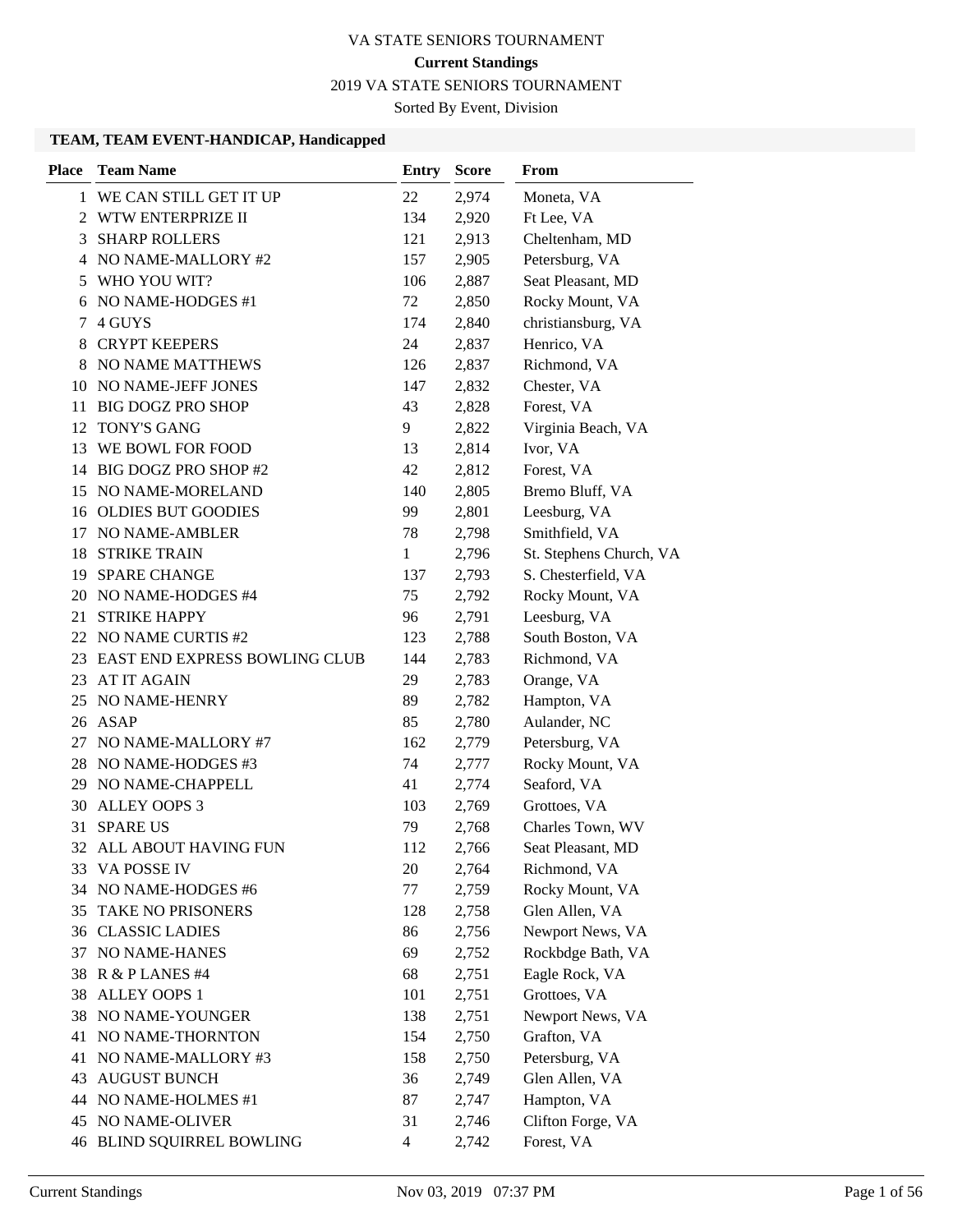2019 VA STATE SENIORS TOURNAMENT

Sorted By Event, Division

#### **TEAM, TEAM EVENT-HANDICAP, Handicapped**

| <b>Place</b> | <b>Team Name</b>                     | <b>Entry</b> | <b>Score</b> | From                |
|--------------|--------------------------------------|--------------|--------------|---------------------|
|              | 46 NO NAME-BROWN                     | 64           | 2,742        | Hampton, VA         |
|              | 46 NO NAME--MARTIN                   | 194          | 2,742        | Mascot, VA          |
| 49           | <b>POISON</b>                        | 82           | 2,741        | Washington, DC      |
| 49           | <b>STRIKE IT RICH</b>                | 136          | 2,741        | S. Chesterfield, VA |
| 51           | <b>JUST DO IT</b>                    | 165          | 2,740        | Petersburg, VA      |
| 52           | NO NAME-MALLORY #4                   | 159          | 2,739        | Petersburg, VA      |
| 52           | NO NAME-MALLORY #1                   | 156          | 2,739        | Petersburg, VA      |
|              | 54 NO NAME CURTIS #3                 | 124          | 2,737        | South Boston, VA    |
|              | 54 NO NAME-SAVAGE-JOHNSON            | 83           | 2,737        | Chesapeake, VA      |
| 56           | <b>SPARE NONE</b>                    | 90           | 2,736        | Lynchburg, VA       |
| 57           | NOVA <sub>1</sub>                    | 51           | 2,735        | Rockville, MD       |
| 58           | <b>VIRGINIA PALS</b>                 | 185          | 2,733        | Salem, VA           |
| 59           | <b>BRING IT HOME</b>                 | 95           | 2,732        | Leesburg, VA        |
| 60           | <b>EAST END EXPRESS BOWLING CLUB</b> | 145          | 2,731        | Richmond, VA        |
| 60           | PLAY TO WIN                          | 62           | 2,731        | Chesapeake, VA      |
| 62           | NO NAME-HODGES #2                    | 73           | 2,730        | Rocky Mount, VA     |
| 63           | <b>OLD TIMERS</b>                    | 187          | 2,728        | Newport News, VA    |
|              | 64 4 SEASONS SERVICE                 | 94           | 2,726        | Charles Town, WV    |
| 65           | NO NAME-HOLMES #2                    | 88           | 2,725        | Hampton, VA         |
| 66           | NO NAME-CAREY #2                     | 93           | 2,723        | Chesapeake, VA      |
| 67           | "J" TO THE "L"                       | 49           | 2,721        | Washington, DC      |
| 68           | <b>HOT POCKETS</b>                   | 14           | 2,718        | Leesburg, VA        |
| 69           | VA. POSSE I                          | 17           | 2,717        | Richmond, VA        |
| 69           | NO NAME-MALLORY #5                   | 160          | 2,717        | Petersburg, VA      |
| 71           | THE BOWLING ALLEY "WE BE TRYIN       | 39           | 2,714        | Chester, VA         |
| 72           | NO NAME-JAMES                        | 47           | 2,713        | Norfolk, VA         |
| 73           | <b>ANGER MGMT!!!</b>                 | 25           | 2,712        | Norfolk, VA         |
| 74           | NO NAME-HODGES #5                    | 76           | 2,711        | Rocky Mount, VA     |
| 75           | WHO YOU WIT 2?                       | 107          | 2,706        | Seat Pleasant, MD   |
| 76           | WE HAVE BALLS                        | 6            | 2,705        | Hampton, VA         |
| 77           | VA POSSE II                          | 18           | 2,704        | Richmond, VA        |
| 78           | <b>E-TOWN EXPRESS</b>                | 168          | 2,702        | Evinton, VA         |
|              | 79 NO NAME-JOHNSON                   | 84           | 2,701        | Lynchburg, VA       |
| 80           | NO NAME-HUDSON                       | 143          | 2,699        | Danville, VA        |
| 81           | IT'S ALL ABOUT GRACE                 | 188          | 2,697        | Newport News, VA    |
| 82           | <b>NEW BUSINESS</b>                  | 50           | 2,693        | Washington, DC      |
| 83           | <b>CHA-CHING</b>                     | 100          | 2,690        | Newport News, VA    |
| 84           | ALLSTARS PATRICK                     | 111          | 2,688        | Seat Pleasant, MD   |
| 84           | VA POSSE III                         | 19           | 2,688        | Richmond, VA        |
| 86           | <b>NEW FRIENDS</b>                   | 70           | 2,687        | Greenbush, VA       |
| 87           | <b>OLD TIMERS</b>                    | 97           | 2,682        | Leesburg, VA        |
| 87           | NO NAME-WRIGHT                       | 171          | 2,682        | christiansburg, VA  |
| 89           | NO NAME-MALLORY #9                   | 164          | 2,675        | Petersburg, VA      |
| 89           | IN IT TO WIN IT-INFINITE             | 180          | 2,675        | Chester, VA         |
| 89           | NO NAME-PANCOAST                     | 15           | 2,675        | Newport News, VA    |
|              | 92 NO NAME HOLLAND #3                | 115          | 2,665        | Glen Allen, VA      |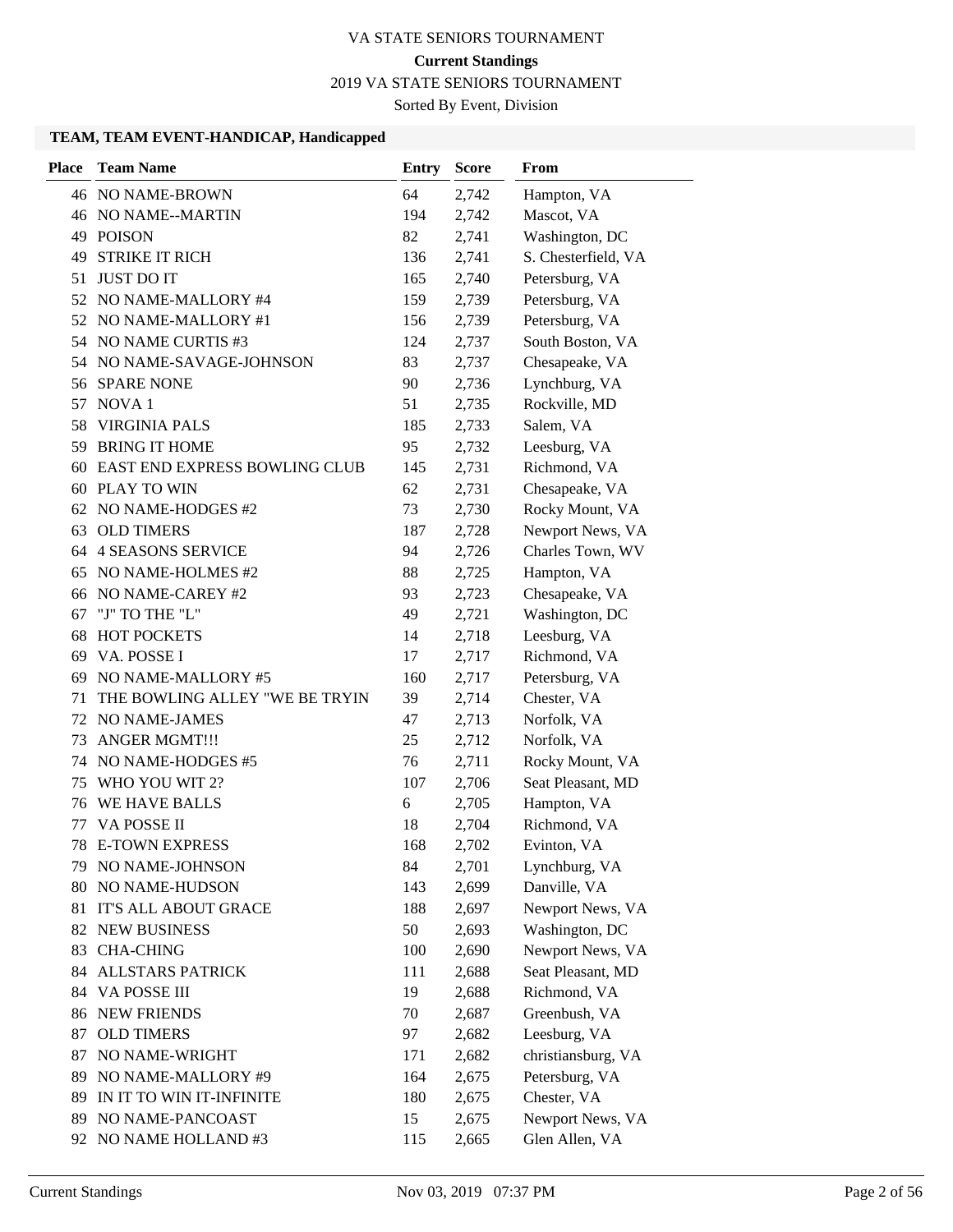2019 VA STATE SENIORS TOURNAMENT

Sorted By Event, Division

#### **TEAM, TEAM EVENT-HANDICAP, Handicapped**

| <b>Place</b> | <b>Team Name</b>                  | <b>Entry</b> | <b>Score</b> | From                |
|--------------|-----------------------------------|--------------|--------------|---------------------|
|              | 93 BIG DOGS                       | 60           | 2,658        | Chesapeake, VA      |
|              | 94 NO NAME HAWK                   | 12           | 2,657        | Virginia Beach, VA  |
|              | 94 NO NAME-ESTEP #1               | 150          | 2,657        | Woodstock, VA       |
|              | 96 THUNDERDUCKS                   | 139          | 2,651        | Lynchburg, VA       |
|              | 97 NO NAME-CAREY #1               | 92           | 2,649        | Chesapeake, VA      |
| 98.          | WTW ENTERPRIZE III                | 135          | 2,647        | Ft Lee, VA          |
|              | 98 NOVA 3                         | 53           | 2,647        | Rockville, MD       |
|              | 100 IT'S ALL GOOD                 | 61           | 2,645        | Chesapeake, VA      |
|              | 101 3 HENS-1 ROOSTER              | 38           | 2,642        | Petersburg, VA      |
|              | 102 NO NAME-KITTS                 | 32           | 2,641        | Virginia Beach, VA  |
|              | 102 VIRGINIA PALS II              | 184          | 2,641        | Salem, VA           |
|              | 104 NO NAME-MAYNARD               | 148          | 2,639        | Portsmouth, VA      |
|              | 105 SENIORS WITH A PURPOSE        | 132          | 2,637        | South Boston, VA    |
|              | 106 MARY'S FRIENDS                | 80           | 2,635        | Verona, VA          |
|              | 107 VIRGINIA GEMS                 | 127          | 2,634        | Richmond, VA        |
|              | 107 CERTIFIED SHOOTERS            | 57           | 2,634        | Chesapeake, VA      |
|              | 109 NO NAME-ESTEP #2              | 151          | 2,628        | Woodstock, VA       |
|              | 110 JUST HOOKIN'                  | 81           | 2,625        | Warrenton, VA       |
|              | 111 RILEY'S TRUCK AND AUTO REPAIR | 56           | 2,624        | Salem, VA           |
|              | 112 OLD TIMERS                    | 40           | 2,623        | Crimora, VA         |
|              | 112 NO NAME-MALLORY #6            | 161          | 2,623        | Petersburg, VA      |
|              | 114 ONE MORE TIME                 | 33           | 2,622        | Virginia Beach, VA  |
|              | 115 R & P LANES #2                | 66           | 2,621        | Eagle Rock, VA      |
|              | 116 IN IT TO WIN IT-TIMELESS      | 181          | 2,620        | Chester, VA         |
| 117          | ME AND THE LADIES                 | 98           | 2,619        | Leesburg, VA        |
|              | 118 STRING 'EM                    | 58           | 2,618        | Chesapeake, VA      |
|              | 119 WTW ENTERPRIZE I              | 133          | 2,616        | Ft Lee, VA          |
| 120          | <b>ALLSTARS TEE</b>               | 108          | 2,615        | Seat Pleasant, MD   |
|              | 121 CD PINBUSTERS                 | 37           | 2,614        | Rockville, MD       |
|              | 122 ACHES & PAINS                 | 27           | 2,609        | S. Chesterfield, VA |
|              | 122 THE CREW                      | 172          | 2,609        | christiansburg, VA  |
|              | 124 VA POSSE V                    | 21           | 2,606        | Richmond, VA        |
|              | 125 ALLSTARS KEVIN                | 105          | 2,605        | Seat Pleasant, MD   |
|              | 126 NO NAME-JAMES #2              | 48           | 2,604        | Norfolk, VA         |
|              | 127 NOVA 5                        | 55           | 2,603        | Rockville, MD       |
|              | 127 NO NAME-ROATH                 | $\tau$       | 2,603        | Fredericksburg, VA  |
|              | 127 WM                            | 23           | 2,603        | Virginia Beach, VA  |
| 127          | NO NAME HOLLAND #1                | 113          | 2,603        | Glen Allen, VA      |
|              | 131 IGGY'S GANG                   | 11           | 2,602        | Virginia Beach, VA  |
|              | 132 NO NAME-LEE                   | 35           | 2,601        | Petersburg, VA      |
|              | 133 NOVA 4                        | 54           | 2,600        | Rockville, MD       |
|              | 134 BIG DAWGS                     | 63           | 2,599        | Chesapeake, VA      |
|              | 134 WHAT!                         | 5            | 2,599        | Mineral, VA         |
|              | 136 NO NAME GERMAN                | 120          | 2,596        | Chase City, VA      |
|              | 137 3 Ds AND W                    | 170          | 2,591        | christiansburg, VA  |
|              | 138 2 LADIES AND 2 GUYS           | 173          | 2,589        | christiansburg, VA  |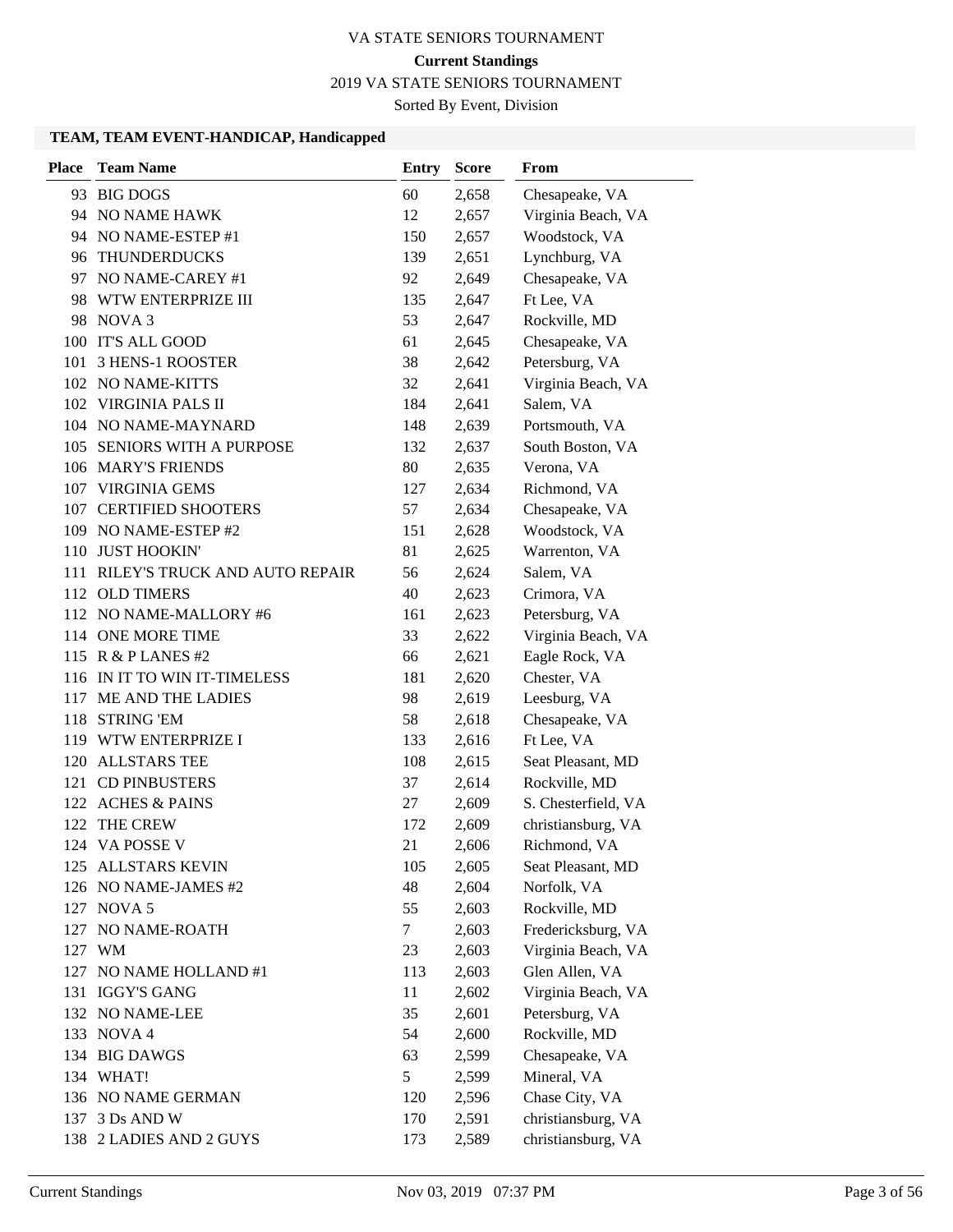2019 VA STATE SENIORS TOURNAMENT

Sorted By Event, Division

# **TEAM, TEAM EVENT-HANDICAP, Handicapped**

| <b>Place</b> | <b>Team Name</b>             | <b>Entry</b>   | <b>Score</b> | From               |
|--------------|------------------------------|----------------|--------------|--------------------|
| 139          | <b>ALLSTARS AGNES</b>        | 109            | 2,583        | Seat Pleasant, MD  |
| 140          | A TEAM-NOT YET OVER THE HILL | 167            | 2,580        | Bowie, MD          |
| 141          | NO NAME-HARRIS               | 45             | 2,579        | Norfolk, VA        |
|              | 142 NO NAME HOLLAND          | 114            | 2,578        | Glen Allen, VA     |
|              | 143 No Name--Crespo          | 193            | 2,576        | Hampton, VA        |
|              | 144 NOVA 2                   | 52             | 2,575        | Rockville, MD      |
|              | 145 IN IT TO WIN IT-SILVER   | 182            | 2,574        | Chester, VA        |
|              | 145 SASSY KATZ               | 178            | 2,574        | Hampton, VA        |
|              | 147 No Name -Bailey          | 190            | 2,568        | Brookneal, VA      |
| 148          | NO NAME MCKINNEY             | 8              | 2,567        | Yorktown, VA       |
|              | 149 THE GIRLS                | 129            | 2,566        | Capron, VA         |
| 150          | NO NAME-JAMES LEE            | 149            | 2,565        | Chesterfield, VA   |
| 151          | YOUNG BLOODS                 | 59             | 2,564        | Chesapeake, VA     |
|              | 152 NO PRESSURE HERE         | 125            | 2,561        | Henrico, VA        |
|              | 153 ALLEY OOPS 2             | 102            | 2,559        | Grottoes, VA       |
| 153          | NO NAME-PAINTER              | 46             | 2,559        | Norfolk, VA        |
|              | 155 NO NAME-SAM SMITH        | 141            | 2,555        | Hampton, VA        |
|              | 156 NO NAME-MALLORY #8       | 163            | 2,554        | Petersburg, VA     |
|              | 157 NO NAME-NAULTY           | 146            | 2,550        | Hopewell, VA       |
| 157          | NO NAME CURTIS #1            | 122            | 2,550        | South Boston, VA   |
|              | 159 COOL RUNNIN'             | 26             | 2,545        | Norfolk, VA        |
| 160          | <b>ROAD TRIP GANG</b>        | 34             | 2,544        | Chesterfield, VA   |
| 161          | <b>HEAT</b>                  | 118            | 2,541        | Stafford, VA       |
| 161          | NO NAME-DRAKE                | 189            | 2,541        | Kilmarnock, VA     |
|              | 163 NO NAME-SAMS             | 131            | 2,540        | Hampton, VA        |
|              | 164 ANN'S GANG               | 10             | 2,537        | Virginia Beach, VA |
|              | 165 NO NAME-ESTEP #3         | 152            | 2,535        | Woodstock, VA      |
|              | 166 ONE DAY                  | 104            | 2,534        | Seat Pleasant, MD  |
| 167          | NO NAME-SAVAGE-JOHNSON       | 153            | 2,532        | Chesapeake, VA     |
| 168          | NO NAME--TENAN               | 30             | 2,528        | Hayes, VA          |
|              | 169 TCB                      | 130            | 2,522        | Eden, NC           |
| 170          | <b>NUMB NUTS</b>             | 116            | 2,514        | Hampton, VA        |
|              | 171 R & P LANES #3           | 67             | 2,497        | Eagle Rock, VA     |
| 172          | NO NAME-BROOKS               | 142            | 2,493        | Newport News, VA   |
| 173          | <b>ALLEY CATS</b>            | 117            | 2,492        | Stafford, VA       |
| 173          | <b>VIRGINIA PALS III</b>     | 186            | 2,492        | Salem, VA          |
| 175          | <b>SOUTHERN KEGLERS</b>      | 3              | 2,479        | Mechanicsville, VA |
|              | 176 DHD                      | $\overline{c}$ | 2,470        | Gloucester, VA     |
|              | 177 HIGH ROLLERS             | 119            | 2,420        | Stafford, VA       |
| 178          | R & P LANES #1               | 65             | 2,379        | Eagle Rock, VA     |
|              | 179 NO NAME-KNODE            | 179            | 2,310        | Chester, VA        |
|              | 180 ONE DAY II               | 110            | 2,152        | Seat Pleasant, MD  |

| <b>Place – Team Name</b>                 |      | <b>Entry Score</b> | <b>From</b>              |
|------------------------------------------|------|--------------------|--------------------------|
| 1 Hal Adrienne B. \ Mallory Walter R.    |      |                    | 157 1.519 Petersburg, VA |
| 2 Lewis Thurmond A. \ Jackson William H. | -90- |                    | 1,506 Lynchburg, VA      |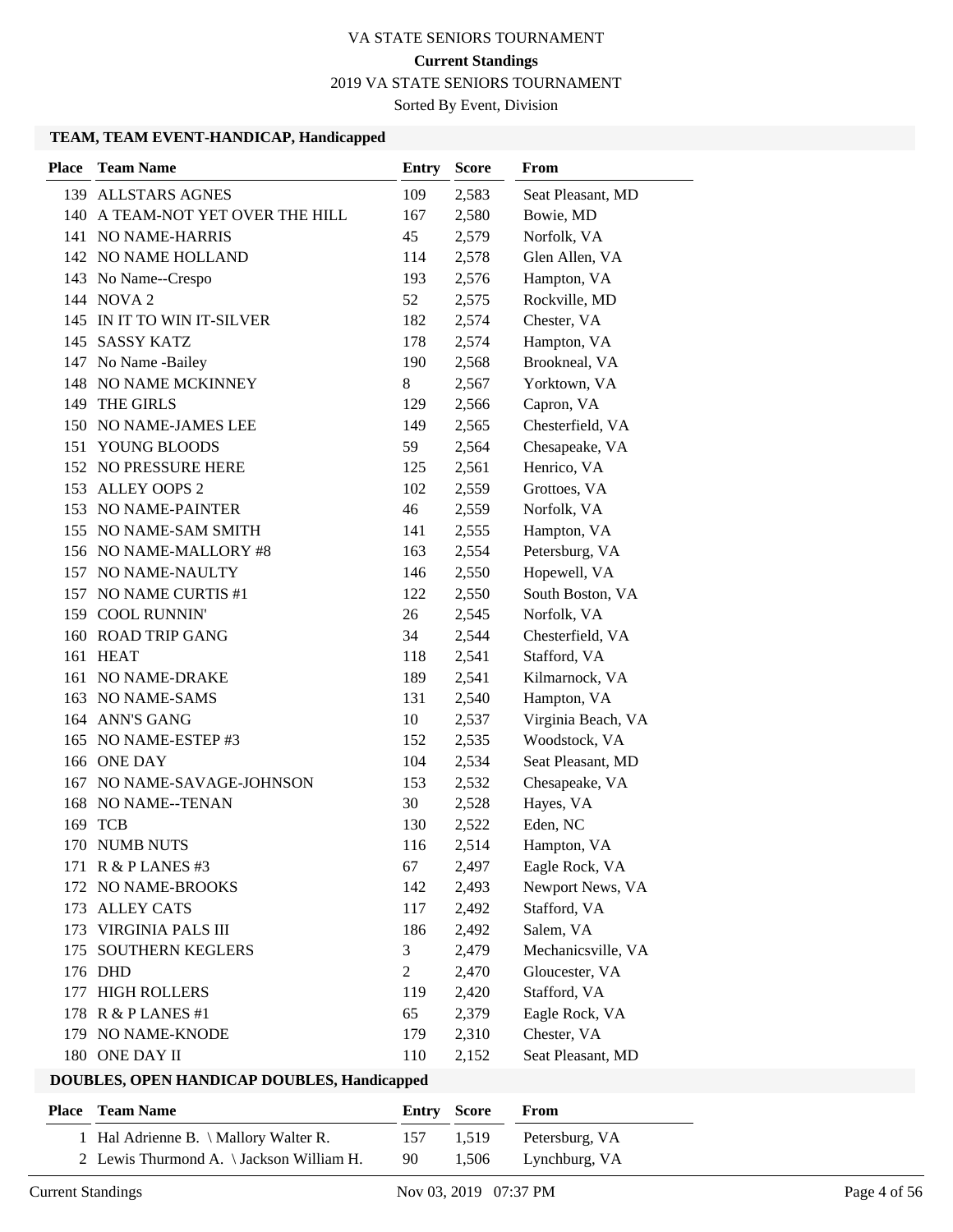2019 VA STATE SENIORS TOURNAMENT

Sorted By Event, Division

| <b>Place</b> | <b>Team Name</b>                                      | <b>Entry</b>   | <b>Score</b> | From                |
|--------------|-------------------------------------------------------|----------------|--------------|---------------------|
|              | 3 Crider Susan P. \ Crider Aaron L.                   | 150            | 1,501        | Woodstock, VA       |
| 4            | Webb Willis K. $\{$ Thompson Randy                    | 172            | 1,497        | christiansburg, VA  |
| 5            | White Gracie A. \ Jones Beverly A.                    | 136            | 1,488        | S. Chesterfield, VA |
| 6            | Spencer Hortense(Toodie) A. \ Sherman<br>Charles E.   | 112            | 1,486        | Seat Pleasant, MD   |
| 7            | Nash Mark D.   Kidd Scottie R.                        | 168            | 1,480        | Evinton, VA         |
| 7            | Mays Calvin T. \ Wingfield Danny W. Sr                | 43             | 1,480        | Forest, VA          |
|              | 9 Marquardt Raymond J. \ Mounger William B.           | 110            | 1,475        | Seat Pleasant, MD   |
|              | 10 Baker Donnell \ Driver Walter Jr                   | 64             | 1,472        | Hampton, VA         |
|              | 11 Drake James H. \Gilliard Grady                     | 48             | 1,466        | Norfolk, VA         |
|              | 12 Humphries Yvonne M. \ Morgan Michael               | 107            | 1,464        | Seat Pleasant, MD   |
|              | 13 Evans Anitra M. \ Hawkins John C.                  | 106            | 1,462        | Seat Pleasant, MD   |
|              | 13 Lewis Michael \ Smith Frank R.                     | 137            | 1,462        | S. Chesterfield, VA |
|              | 13 Holmes Cecil H. \ Reynolds Arthur B.               | 88             | 1,462        | Hampton, VA         |
|              | 13 Lawson Edward C. \ Anderson Robert E.              | 16             | 1,462        | Yorktown, VA        |
| 17           | Thompson Ronald D. \ Whitley Gary M.                  | 13             | 1,461        | Ivor, VA            |
| 17           | Giles Kevin L. \ Holt Roger M.                        | 8              | 1,461        | Yorktown, VA        |
|              | 19 Pleasants-Lewis Theresita \ Griffis Larry D.       | 182            | 1,460        | Chester, VA         |
|              | 20 Coffey Edward L. \ Blevins James T.                | 40             | 1,459        | Crimora, VA         |
|              | 21 Wigglesworth Whitney A. \ Wigglesworth<br>Traci S. | 4              | 1,457        | Forest, VA          |
|              | 21 Linger Diane A. \ Perdue Shirley A.                | 100            | 1,457        | Newport News, VA    |
| 23           | Young Karen P. \ Nichols David S.                     | 75             | 1,454        | Rocky Mount, VA     |
|              | 24 Lee Garland L. \ Mason Alfred C.                   | 35             | 1,450        | Petersburg, VA      |
| 25           | Taylor Rose F. \ Hart Hubert C.                       | 78             | 1,449        | Smithfield, VA      |
|              | 26 Baker Hollie \ Sayles Robert N.                    | 177            | 1,448        | Virginia Beach, VA  |
|              | 26 Fortier Annette S. \ Fortier Laurence R.           | 29             | 1,448        | Orange, VA          |
|              | 28 Price Michael W. \Camp Gary L.                     | 23             | 1,447        | Virginia Beach, VA  |
|              | 28 Brooks Alan \ Wright Roland S. Jr                  | 171            | 1,447        | christiansburg, VA  |
|              | 30 Beaulac Tina M. \ Butts Danny L. II                | 188            | 1,442        | Newport News, VA    |
|              | 30 Clark Philip T. \ Pribble David W.                 | 23             | 1,442        | Virginia Beach, VA  |
|              | 32 Holland Bill W. \ Vezzi Salvatore A.               | 113            | 1,441        | Glen Allen, VA      |
|              | 32 Kenney Melvin A. Sr \ Dandridge Russell W.         | 128            | 1,441        | Glen Allen, VA      |
| 34           | Walsh Dwight H. \ Linkous Glenn S.                    | 148            | 1,440        | Portsmouth, VA      |
| 34           | Toney Lorna \ Brooks Leo N.                           | 160            | 1,440        | Petersburg, VA      |
| 36           | Conner Donald L. \ Byer Jerry C.                      | 66             | 1,439        | Eagle Rock, VA      |
| 37           | Jackson-Marshall Agatha V. \ Pierce John J.           | 164            | 1,438        | Petersburg, VA      |
| 38           | Crawley Timothy A. \ Keene Robert Jr                  | 134            | 1,437        | Ft Lee, VA          |
| 39           | Guill David E. \ Barbour Sidney P.                    | 110            | 1,436        | Seat Pleasant, MD   |
| 40           | Glass Melvin L. \ Simon Merrill C. III                | 103            | 1,435        | Grottoes, VA        |
| 41           | Simony Robert J. \ Jensen B. Jeannie                  | 178            | 1,434        | Hampton, VA         |
| 42           | Brown Tammy S. \ Comparetta Tom                       | $\overline{4}$ | 1,432        | Forest, VA          |
| 43           | Ferrell Patrick A. \ Roach Darrin C.                  | 111            | 1,429        | Seat Pleasant, MD   |
| 43           | Parker Richmond L. \ Jones Milton E.                  | 133            | 1,429        | Ft Lee, VA          |
| 43           | Farthing Sam N. Jr \ Hudson William G.                | 143            | 1,429        | Danville, VA        |
| 46           | Thomas Anita B. \ Jones Carolyn                       | 164            | 1,427        | Petersburg, VA      |
| 47           | Barley Debra J. \ Smith Ronald L. Sr                  | 136            | 1,422        | S. Chesterfield, VA |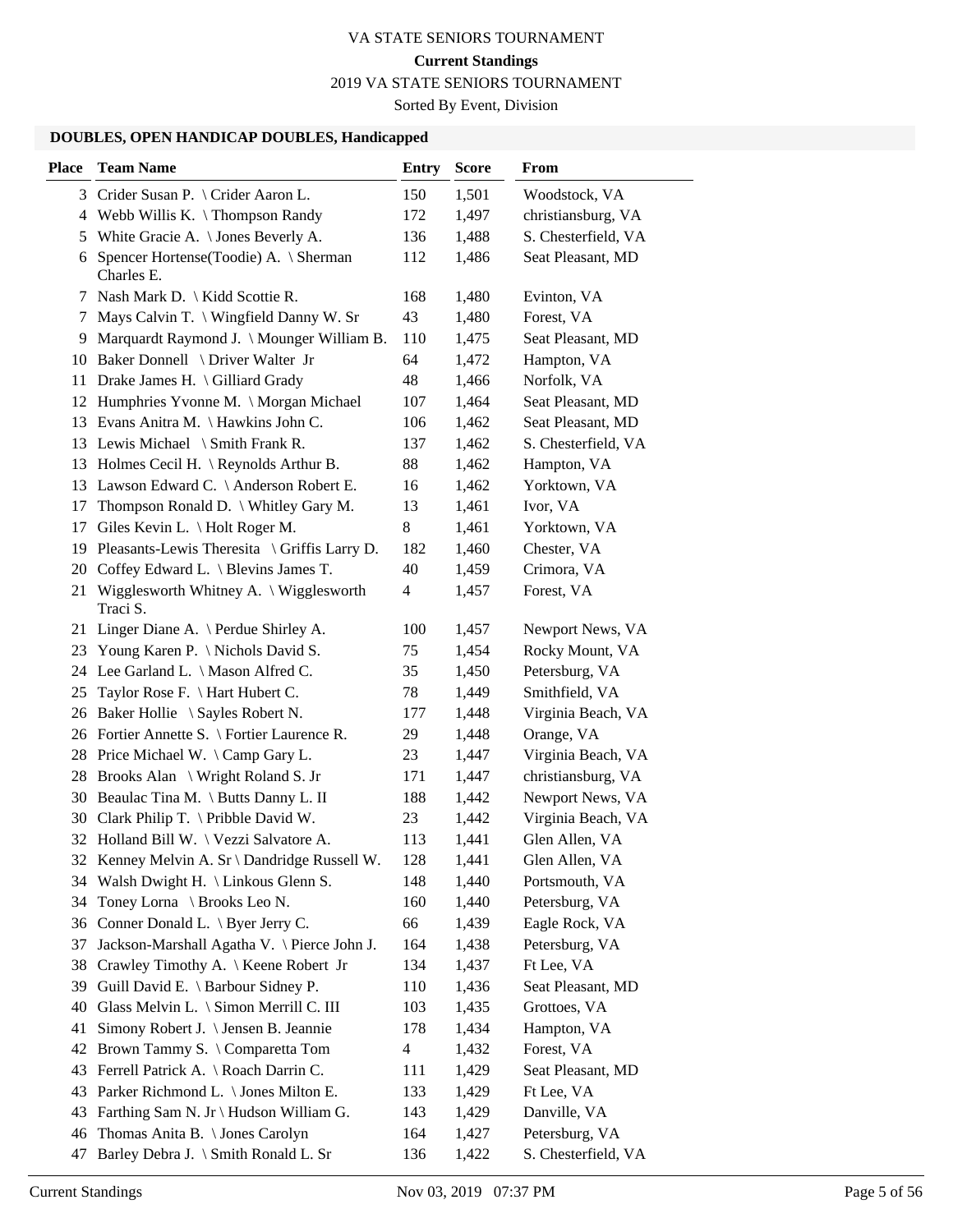2019 VA STATE SENIORS TOURNAMENT

Sorted By Event, Division

| 48 Waters Janice M. \ Hawkins Carlos M.<br>106<br>1,419<br>Seat Pleasant, MD<br>156<br>48 Dodson-Mitchell Lunetta B. \ Mitchell<br>1,419<br>Petersburg, VA<br>Franklin D.<br>50 Schiemer Yvonne A. \ Walker Veronica L.<br>96<br>1,418<br>Leesburg, VA<br>1,416<br>51 Lewis Walter L. Sr \ Polk Harold A.<br>90<br>Lynchburg, VA<br>51 Perdue Robert G. \ Linger James A.<br>100<br>1,416<br>Newport News, VA<br>Hogue Sylvia A. \Hogue Cecil C.<br>122<br>1,416<br>South Boston, VA<br>51<br>54 Ackiss Eddie C. \ Fulghum Billy O. Jr<br>33<br>1,414<br>Virginia Beach, VA<br>55 Pancoast Becky E. \ Pancoast Steven P.<br>15<br>1,413<br>Newport News, VA<br>Evinton, VA<br>Hackney Sandra M.   Kidd Patricia B.<br>169<br>1,413<br>55<br>Eden, NC<br>Pollan Lynn M. \Pollan Don L.<br>130<br>1,412<br>57<br>58 Williams Delta T. \Adams Harry W. Jr<br>143<br>1,410<br>Danville, VA<br>Haynie Joan B. \ Matthews Myra<br>178<br>1,410<br>Hampton, VA<br>58<br>Forest, VA<br>Cofflin Mike W. \ Hurt Bobby<br>42<br>1,409<br>60<br>Gainer Wallace S. \ Sterne Ray C.<br>138<br>1,408<br>Newport News, VA<br>61<br>68<br>62 Layton Betty \ Wallace Naomi<br>1,407<br>Eagle Rock, VA<br>63 Rice Dana W. \ Brown Stephanie C.<br>123<br>1,406<br>South Boston, VA<br>Brubaker Renee L. \ Brubaker Scott H.<br>41<br>1,406<br>Seaford, VA<br>63<br>98<br>Turner Doreen D. \ Whiting Gwendolyn M.<br>1,405<br>Leesburg, VA<br>65<br>66 Zuchowski Judith P. \ Zuchowski J. Stephen<br>39<br>1,404<br>Chester, VA<br>Taylor Racquel Y. \ Green Rebecca A.<br>163<br>1,403<br>Petersburg, VA<br>67<br>Brown Vickie \ Anderson Abraham<br>165<br>1,403<br>Petersburg, VA<br>67<br>69 Hubbard Bonnie M. \ Gould King J.<br>72<br>1,402<br>Rocky Mount, VA<br>70 Eley Earlene H. \Page Eric R.<br>20<br>1,401<br>Richmond, VA<br>Wallace Hazel A. \ Franklin Dwight H.<br>107<br>1,400<br>Seat Pleasant, MD<br>71<br>Woodson Bridget L. \ Charite Gilbert<br>98<br>Leesburg, VA<br>72<br>1,399<br>Hedrick Mike \ Jennings Keith<br>43<br>1,397<br>Forest, VA<br>73<br>Balod Mac P. \ Smith William "Sam" S.<br>141<br>1,395<br>Hampton, VA<br>74<br>Allen Martin W. \Allen Sheila F.<br>1,395<br>Petersburg, VA<br>74<br>165<br>76 Goodnow Andrew T. \ Cole Kevin W.<br>151<br>1,394<br>Woodstock, VA<br>76 Bourne Donna G. \ Bourne James E.<br>144<br>1,394<br>Richmond, VA<br>76 Garnett Leon D. \ Cimino Ralph L. Jr<br>114<br>1,394<br>Glen Allen, VA<br>1,393<br>Shifflett John E. Jr \ Vest Harry L.<br>101<br>Grottoes, VA<br>79.<br>Simms Marvin V. Sr \ Douglas Frederick H. Jr<br>97<br>1,393<br>Leesburg, VA<br>79<br>Mitchell Shirley E. \ Woodson Benjamin L. Sr<br>99<br>1,392<br>Leesburg, VA<br>81<br>DeWitt Cary M. \ Wager William J.<br>1,392<br>Norfolk, VA<br>81<br>26<br>Williams Sammie L. \ Blow Joe C.<br>61<br>1,391<br>Chesapeake, VA<br>83<br>Carney David A. \Tenan William E. Jr<br>Hayes, VA<br>30<br>1,390<br>84<br>60<br>Lamb Thomas F. Jr \ Jackson Lorenzo Jr<br>1,389<br>Chesapeake, VA<br>85<br>Phillingane Rebecca J. \ Phillingane Eddie W.<br>27<br>1,386<br>S. Chesterfield, VA<br>86<br>Miles Jack Jr \ Alexander David C.<br>17<br>1,386<br>Richmond, VA<br>86<br>Kenny J. Michael \ Kitts Charles M. Jr<br>Virginia Beach, VA<br>32<br>1,383<br>88<br>Cesaro Kevin E. \ Clayton Kenneth A.<br>51<br>Rockville, MD<br>88<br>1,383<br>Twyman Joseph E. Jr \ Farrow Jeffery B.<br>88<br>1,382<br>Hampton, VA<br>90<br>Ross John E. \Toney Theophilus<br>1,382<br>Petersburg, VA<br>90<br>160<br>Bohanan Arnold R. Sr \ Melia Donald E.<br>christiansburg, VA<br>1,382<br>174<br>90 | <b>Place</b> | <b>Team Name</b>                     | <b>Entry</b> | <b>Score</b> | From            |
|--------------------------------------------------------------------------------------------------------------------------------------------------------------------------------------------------------------------------------------------------------------------------------------------------------------------------------------------------------------------------------------------------------------------------------------------------------------------------------------------------------------------------------------------------------------------------------------------------------------------------------------------------------------------------------------------------------------------------------------------------------------------------------------------------------------------------------------------------------------------------------------------------------------------------------------------------------------------------------------------------------------------------------------------------------------------------------------------------------------------------------------------------------------------------------------------------------------------------------------------------------------------------------------------------------------------------------------------------------------------------------------------------------------------------------------------------------------------------------------------------------------------------------------------------------------------------------------------------------------------------------------------------------------------------------------------------------------------------------------------------------------------------------------------------------------------------------------------------------------------------------------------------------------------------------------------------------------------------------------------------------------------------------------------------------------------------------------------------------------------------------------------------------------------------------------------------------------------------------------------------------------------------------------------------------------------------------------------------------------------------------------------------------------------------------------------------------------------------------------------------------------------------------------------------------------------------------------------------------------------------------------------------------------------------------------------------------------------------------------------------------------------------------------------------------------------------------------------------------------------------------------------------------------------------------------------------------------------------------------------------------------------------------------------------------------------------------------------------------------------------------------------------------------------------------------------------------------------------------------------------------------------------------------------------------------------------------------------------------------------------------------------------------------------------------------------------------------------------------------------------------------------------------------------------------------------------------------------------------------------|--------------|--------------------------------------|--------------|--------------|-----------------|
|                                                                                                                                                                                                                                                                                                                                                                                                                                                                                                                                                                                                                                                                                                                                                                                                                                                                                                                                                                                                                                                                                                                                                                                                                                                                                                                                                                                                                                                                                                                                                                                                                                                                                                                                                                                                                                                                                                                                                                                                                                                                                                                                                                                                                                                                                                                                                                                                                                                                                                                                                                                                                                                                                                                                                                                                                                                                                                                                                                                                                                                                                                                                                                                                                                                                                                                                                                                                                                                                                                                                                                                                                    |              |                                      |              |              |                 |
|                                                                                                                                                                                                                                                                                                                                                                                                                                                                                                                                                                                                                                                                                                                                                                                                                                                                                                                                                                                                                                                                                                                                                                                                                                                                                                                                                                                                                                                                                                                                                                                                                                                                                                                                                                                                                                                                                                                                                                                                                                                                                                                                                                                                                                                                                                                                                                                                                                                                                                                                                                                                                                                                                                                                                                                                                                                                                                                                                                                                                                                                                                                                                                                                                                                                                                                                                                                                                                                                                                                                                                                                                    |              |                                      |              |              |                 |
|                                                                                                                                                                                                                                                                                                                                                                                                                                                                                                                                                                                                                                                                                                                                                                                                                                                                                                                                                                                                                                                                                                                                                                                                                                                                                                                                                                                                                                                                                                                                                                                                                                                                                                                                                                                                                                                                                                                                                                                                                                                                                                                                                                                                                                                                                                                                                                                                                                                                                                                                                                                                                                                                                                                                                                                                                                                                                                                                                                                                                                                                                                                                                                                                                                                                                                                                                                                                                                                                                                                                                                                                                    |              |                                      |              |              |                 |
|                                                                                                                                                                                                                                                                                                                                                                                                                                                                                                                                                                                                                                                                                                                                                                                                                                                                                                                                                                                                                                                                                                                                                                                                                                                                                                                                                                                                                                                                                                                                                                                                                                                                                                                                                                                                                                                                                                                                                                                                                                                                                                                                                                                                                                                                                                                                                                                                                                                                                                                                                                                                                                                                                                                                                                                                                                                                                                                                                                                                                                                                                                                                                                                                                                                                                                                                                                                                                                                                                                                                                                                                                    |              |                                      |              |              |                 |
|                                                                                                                                                                                                                                                                                                                                                                                                                                                                                                                                                                                                                                                                                                                                                                                                                                                                                                                                                                                                                                                                                                                                                                                                                                                                                                                                                                                                                                                                                                                                                                                                                                                                                                                                                                                                                                                                                                                                                                                                                                                                                                                                                                                                                                                                                                                                                                                                                                                                                                                                                                                                                                                                                                                                                                                                                                                                                                                                                                                                                                                                                                                                                                                                                                                                                                                                                                                                                                                                                                                                                                                                                    |              |                                      |              |              |                 |
|                                                                                                                                                                                                                                                                                                                                                                                                                                                                                                                                                                                                                                                                                                                                                                                                                                                                                                                                                                                                                                                                                                                                                                                                                                                                                                                                                                                                                                                                                                                                                                                                                                                                                                                                                                                                                                                                                                                                                                                                                                                                                                                                                                                                                                                                                                                                                                                                                                                                                                                                                                                                                                                                                                                                                                                                                                                                                                                                                                                                                                                                                                                                                                                                                                                                                                                                                                                                                                                                                                                                                                                                                    |              |                                      |              |              |                 |
|                                                                                                                                                                                                                                                                                                                                                                                                                                                                                                                                                                                                                                                                                                                                                                                                                                                                                                                                                                                                                                                                                                                                                                                                                                                                                                                                                                                                                                                                                                                                                                                                                                                                                                                                                                                                                                                                                                                                                                                                                                                                                                                                                                                                                                                                                                                                                                                                                                                                                                                                                                                                                                                                                                                                                                                                                                                                                                                                                                                                                                                                                                                                                                                                                                                                                                                                                                                                                                                                                                                                                                                                                    |              |                                      |              |              |                 |
|                                                                                                                                                                                                                                                                                                                                                                                                                                                                                                                                                                                                                                                                                                                                                                                                                                                                                                                                                                                                                                                                                                                                                                                                                                                                                                                                                                                                                                                                                                                                                                                                                                                                                                                                                                                                                                                                                                                                                                                                                                                                                                                                                                                                                                                                                                                                                                                                                                                                                                                                                                                                                                                                                                                                                                                                                                                                                                                                                                                                                                                                                                                                                                                                                                                                                                                                                                                                                                                                                                                                                                                                                    |              |                                      |              |              |                 |
|                                                                                                                                                                                                                                                                                                                                                                                                                                                                                                                                                                                                                                                                                                                                                                                                                                                                                                                                                                                                                                                                                                                                                                                                                                                                                                                                                                                                                                                                                                                                                                                                                                                                                                                                                                                                                                                                                                                                                                                                                                                                                                                                                                                                                                                                                                                                                                                                                                                                                                                                                                                                                                                                                                                                                                                                                                                                                                                                                                                                                                                                                                                                                                                                                                                                                                                                                                                                                                                                                                                                                                                                                    |              |                                      |              |              |                 |
|                                                                                                                                                                                                                                                                                                                                                                                                                                                                                                                                                                                                                                                                                                                                                                                                                                                                                                                                                                                                                                                                                                                                                                                                                                                                                                                                                                                                                                                                                                                                                                                                                                                                                                                                                                                                                                                                                                                                                                                                                                                                                                                                                                                                                                                                                                                                                                                                                                                                                                                                                                                                                                                                                                                                                                                                                                                                                                                                                                                                                                                                                                                                                                                                                                                                                                                                                                                                                                                                                                                                                                                                                    |              |                                      |              |              |                 |
|                                                                                                                                                                                                                                                                                                                                                                                                                                                                                                                                                                                                                                                                                                                                                                                                                                                                                                                                                                                                                                                                                                                                                                                                                                                                                                                                                                                                                                                                                                                                                                                                                                                                                                                                                                                                                                                                                                                                                                                                                                                                                                                                                                                                                                                                                                                                                                                                                                                                                                                                                                                                                                                                                                                                                                                                                                                                                                                                                                                                                                                                                                                                                                                                                                                                                                                                                                                                                                                                                                                                                                                                                    |              |                                      |              |              |                 |
|                                                                                                                                                                                                                                                                                                                                                                                                                                                                                                                                                                                                                                                                                                                                                                                                                                                                                                                                                                                                                                                                                                                                                                                                                                                                                                                                                                                                                                                                                                                                                                                                                                                                                                                                                                                                                                                                                                                                                                                                                                                                                                                                                                                                                                                                                                                                                                                                                                                                                                                                                                                                                                                                                                                                                                                                                                                                                                                                                                                                                                                                                                                                                                                                                                                                                                                                                                                                                                                                                                                                                                                                                    |              |                                      |              |              |                 |
|                                                                                                                                                                                                                                                                                                                                                                                                                                                                                                                                                                                                                                                                                                                                                                                                                                                                                                                                                                                                                                                                                                                                                                                                                                                                                                                                                                                                                                                                                                                                                                                                                                                                                                                                                                                                                                                                                                                                                                                                                                                                                                                                                                                                                                                                                                                                                                                                                                                                                                                                                                                                                                                                                                                                                                                                                                                                                                                                                                                                                                                                                                                                                                                                                                                                                                                                                                                                                                                                                                                                                                                                                    |              |                                      |              |              |                 |
|                                                                                                                                                                                                                                                                                                                                                                                                                                                                                                                                                                                                                                                                                                                                                                                                                                                                                                                                                                                                                                                                                                                                                                                                                                                                                                                                                                                                                                                                                                                                                                                                                                                                                                                                                                                                                                                                                                                                                                                                                                                                                                                                                                                                                                                                                                                                                                                                                                                                                                                                                                                                                                                                                                                                                                                                                                                                                                                                                                                                                                                                                                                                                                                                                                                                                                                                                                                                                                                                                                                                                                                                                    |              |                                      |              |              |                 |
|                                                                                                                                                                                                                                                                                                                                                                                                                                                                                                                                                                                                                                                                                                                                                                                                                                                                                                                                                                                                                                                                                                                                                                                                                                                                                                                                                                                                                                                                                                                                                                                                                                                                                                                                                                                                                                                                                                                                                                                                                                                                                                                                                                                                                                                                                                                                                                                                                                                                                                                                                                                                                                                                                                                                                                                                                                                                                                                                                                                                                                                                                                                                                                                                                                                                                                                                                                                                                                                                                                                                                                                                                    |              |                                      |              |              |                 |
|                                                                                                                                                                                                                                                                                                                                                                                                                                                                                                                                                                                                                                                                                                                                                                                                                                                                                                                                                                                                                                                                                                                                                                                                                                                                                                                                                                                                                                                                                                                                                                                                                                                                                                                                                                                                                                                                                                                                                                                                                                                                                                                                                                                                                                                                                                                                                                                                                                                                                                                                                                                                                                                                                                                                                                                                                                                                                                                                                                                                                                                                                                                                                                                                                                                                                                                                                                                                                                                                                                                                                                                                                    |              |                                      |              |              |                 |
|                                                                                                                                                                                                                                                                                                                                                                                                                                                                                                                                                                                                                                                                                                                                                                                                                                                                                                                                                                                                                                                                                                                                                                                                                                                                                                                                                                                                                                                                                                                                                                                                                                                                                                                                                                                                                                                                                                                                                                                                                                                                                                                                                                                                                                                                                                                                                                                                                                                                                                                                                                                                                                                                                                                                                                                                                                                                                                                                                                                                                                                                                                                                                                                                                                                                                                                                                                                                                                                                                                                                                                                                                    |              |                                      |              |              |                 |
|                                                                                                                                                                                                                                                                                                                                                                                                                                                                                                                                                                                                                                                                                                                                                                                                                                                                                                                                                                                                                                                                                                                                                                                                                                                                                                                                                                                                                                                                                                                                                                                                                                                                                                                                                                                                                                                                                                                                                                                                                                                                                                                                                                                                                                                                                                                                                                                                                                                                                                                                                                                                                                                                                                                                                                                                                                                                                                                                                                                                                                                                                                                                                                                                                                                                                                                                                                                                                                                                                                                                                                                                                    |              |                                      |              |              |                 |
|                                                                                                                                                                                                                                                                                                                                                                                                                                                                                                                                                                                                                                                                                                                                                                                                                                                                                                                                                                                                                                                                                                                                                                                                                                                                                                                                                                                                                                                                                                                                                                                                                                                                                                                                                                                                                                                                                                                                                                                                                                                                                                                                                                                                                                                                                                                                                                                                                                                                                                                                                                                                                                                                                                                                                                                                                                                                                                                                                                                                                                                                                                                                                                                                                                                                                                                                                                                                                                                                                                                                                                                                                    |              |                                      |              |              |                 |
|                                                                                                                                                                                                                                                                                                                                                                                                                                                                                                                                                                                                                                                                                                                                                                                                                                                                                                                                                                                                                                                                                                                                                                                                                                                                                                                                                                                                                                                                                                                                                                                                                                                                                                                                                                                                                                                                                                                                                                                                                                                                                                                                                                                                                                                                                                                                                                                                                                                                                                                                                                                                                                                                                                                                                                                                                                                                                                                                                                                                                                                                                                                                                                                                                                                                                                                                                                                                                                                                                                                                                                                                                    |              |                                      |              |              |                 |
|                                                                                                                                                                                                                                                                                                                                                                                                                                                                                                                                                                                                                                                                                                                                                                                                                                                                                                                                                                                                                                                                                                                                                                                                                                                                                                                                                                                                                                                                                                                                                                                                                                                                                                                                                                                                                                                                                                                                                                                                                                                                                                                                                                                                                                                                                                                                                                                                                                                                                                                                                                                                                                                                                                                                                                                                                                                                                                                                                                                                                                                                                                                                                                                                                                                                                                                                                                                                                                                                                                                                                                                                                    |              |                                      |              |              |                 |
|                                                                                                                                                                                                                                                                                                                                                                                                                                                                                                                                                                                                                                                                                                                                                                                                                                                                                                                                                                                                                                                                                                                                                                                                                                                                                                                                                                                                                                                                                                                                                                                                                                                                                                                                                                                                                                                                                                                                                                                                                                                                                                                                                                                                                                                                                                                                                                                                                                                                                                                                                                                                                                                                                                                                                                                                                                                                                                                                                                                                                                                                                                                                                                                                                                                                                                                                                                                                                                                                                                                                                                                                                    |              |                                      |              |              |                 |
|                                                                                                                                                                                                                                                                                                                                                                                                                                                                                                                                                                                                                                                                                                                                                                                                                                                                                                                                                                                                                                                                                                                                                                                                                                                                                                                                                                                                                                                                                                                                                                                                                                                                                                                                                                                                                                                                                                                                                                                                                                                                                                                                                                                                                                                                                                                                                                                                                                                                                                                                                                                                                                                                                                                                                                                                                                                                                                                                                                                                                                                                                                                                                                                                                                                                                                                                                                                                                                                                                                                                                                                                                    |              |                                      |              |              |                 |
|                                                                                                                                                                                                                                                                                                                                                                                                                                                                                                                                                                                                                                                                                                                                                                                                                                                                                                                                                                                                                                                                                                                                                                                                                                                                                                                                                                                                                                                                                                                                                                                                                                                                                                                                                                                                                                                                                                                                                                                                                                                                                                                                                                                                                                                                                                                                                                                                                                                                                                                                                                                                                                                                                                                                                                                                                                                                                                                                                                                                                                                                                                                                                                                                                                                                                                                                                                                                                                                                                                                                                                                                                    |              |                                      |              |              |                 |
|                                                                                                                                                                                                                                                                                                                                                                                                                                                                                                                                                                                                                                                                                                                                                                                                                                                                                                                                                                                                                                                                                                                                                                                                                                                                                                                                                                                                                                                                                                                                                                                                                                                                                                                                                                                                                                                                                                                                                                                                                                                                                                                                                                                                                                                                                                                                                                                                                                                                                                                                                                                                                                                                                                                                                                                                                                                                                                                                                                                                                                                                                                                                                                                                                                                                                                                                                                                                                                                                                                                                                                                                                    |              |                                      |              |              |                 |
|                                                                                                                                                                                                                                                                                                                                                                                                                                                                                                                                                                                                                                                                                                                                                                                                                                                                                                                                                                                                                                                                                                                                                                                                                                                                                                                                                                                                                                                                                                                                                                                                                                                                                                                                                                                                                                                                                                                                                                                                                                                                                                                                                                                                                                                                                                                                                                                                                                                                                                                                                                                                                                                                                                                                                                                                                                                                                                                                                                                                                                                                                                                                                                                                                                                                                                                                                                                                                                                                                                                                                                                                                    |              |                                      |              |              |                 |
|                                                                                                                                                                                                                                                                                                                                                                                                                                                                                                                                                                                                                                                                                                                                                                                                                                                                                                                                                                                                                                                                                                                                                                                                                                                                                                                                                                                                                                                                                                                                                                                                                                                                                                                                                                                                                                                                                                                                                                                                                                                                                                                                                                                                                                                                                                                                                                                                                                                                                                                                                                                                                                                                                                                                                                                                                                                                                                                                                                                                                                                                                                                                                                                                                                                                                                                                                                                                                                                                                                                                                                                                                    |              |                                      |              |              |                 |
|                                                                                                                                                                                                                                                                                                                                                                                                                                                                                                                                                                                                                                                                                                                                                                                                                                                                                                                                                                                                                                                                                                                                                                                                                                                                                                                                                                                                                                                                                                                                                                                                                                                                                                                                                                                                                                                                                                                                                                                                                                                                                                                                                                                                                                                                                                                                                                                                                                                                                                                                                                                                                                                                                                                                                                                                                                                                                                                                                                                                                                                                                                                                                                                                                                                                                                                                                                                                                                                                                                                                                                                                                    |              |                                      |              |              |                 |
|                                                                                                                                                                                                                                                                                                                                                                                                                                                                                                                                                                                                                                                                                                                                                                                                                                                                                                                                                                                                                                                                                                                                                                                                                                                                                                                                                                                                                                                                                                                                                                                                                                                                                                                                                                                                                                                                                                                                                                                                                                                                                                                                                                                                                                                                                                                                                                                                                                                                                                                                                                                                                                                                                                                                                                                                                                                                                                                                                                                                                                                                                                                                                                                                                                                                                                                                                                                                                                                                                                                                                                                                                    |              |                                      |              |              |                 |
|                                                                                                                                                                                                                                                                                                                                                                                                                                                                                                                                                                                                                                                                                                                                                                                                                                                                                                                                                                                                                                                                                                                                                                                                                                                                                                                                                                                                                                                                                                                                                                                                                                                                                                                                                                                                                                                                                                                                                                                                                                                                                                                                                                                                                                                                                                                                                                                                                                                                                                                                                                                                                                                                                                                                                                                                                                                                                                                                                                                                                                                                                                                                                                                                                                                                                                                                                                                                                                                                                                                                                                                                                    |              |                                      |              |              |                 |
|                                                                                                                                                                                                                                                                                                                                                                                                                                                                                                                                                                                                                                                                                                                                                                                                                                                                                                                                                                                                                                                                                                                                                                                                                                                                                                                                                                                                                                                                                                                                                                                                                                                                                                                                                                                                                                                                                                                                                                                                                                                                                                                                                                                                                                                                                                                                                                                                                                                                                                                                                                                                                                                                                                                                                                                                                                                                                                                                                                                                                                                                                                                                                                                                                                                                                                                                                                                                                                                                                                                                                                                                                    |              |                                      |              |              |                 |
|                                                                                                                                                                                                                                                                                                                                                                                                                                                                                                                                                                                                                                                                                                                                                                                                                                                                                                                                                                                                                                                                                                                                                                                                                                                                                                                                                                                                                                                                                                                                                                                                                                                                                                                                                                                                                                                                                                                                                                                                                                                                                                                                                                                                                                                                                                                                                                                                                                                                                                                                                                                                                                                                                                                                                                                                                                                                                                                                                                                                                                                                                                                                                                                                                                                                                                                                                                                                                                                                                                                                                                                                                    |              |                                      |              |              |                 |
|                                                                                                                                                                                                                                                                                                                                                                                                                                                                                                                                                                                                                                                                                                                                                                                                                                                                                                                                                                                                                                                                                                                                                                                                                                                                                                                                                                                                                                                                                                                                                                                                                                                                                                                                                                                                                                                                                                                                                                                                                                                                                                                                                                                                                                                                                                                                                                                                                                                                                                                                                                                                                                                                                                                                                                                                                                                                                                                                                                                                                                                                                                                                                                                                                                                                                                                                                                                                                                                                                                                                                                                                                    |              |                                      |              |              |                 |
|                                                                                                                                                                                                                                                                                                                                                                                                                                                                                                                                                                                                                                                                                                                                                                                                                                                                                                                                                                                                                                                                                                                                                                                                                                                                                                                                                                                                                                                                                                                                                                                                                                                                                                                                                                                                                                                                                                                                                                                                                                                                                                                                                                                                                                                                                                                                                                                                                                                                                                                                                                                                                                                                                                                                                                                                                                                                                                                                                                                                                                                                                                                                                                                                                                                                                                                                                                                                                                                                                                                                                                                                                    |              |                                      |              |              |                 |
|                                                                                                                                                                                                                                                                                                                                                                                                                                                                                                                                                                                                                                                                                                                                                                                                                                                                                                                                                                                                                                                                                                                                                                                                                                                                                                                                                                                                                                                                                                                                                                                                                                                                                                                                                                                                                                                                                                                                                                                                                                                                                                                                                                                                                                                                                                                                                                                                                                                                                                                                                                                                                                                                                                                                                                                                                                                                                                                                                                                                                                                                                                                                                                                                                                                                                                                                                                                                                                                                                                                                                                                                                    |              |                                      |              |              |                 |
|                                                                                                                                                                                                                                                                                                                                                                                                                                                                                                                                                                                                                                                                                                                                                                                                                                                                                                                                                                                                                                                                                                                                                                                                                                                                                                                                                                                                                                                                                                                                                                                                                                                                                                                                                                                                                                                                                                                                                                                                                                                                                                                                                                                                                                                                                                                                                                                                                                                                                                                                                                                                                                                                                                                                                                                                                                                                                                                                                                                                                                                                                                                                                                                                                                                                                                                                                                                                                                                                                                                                                                                                                    |              |                                      |              |              |                 |
|                                                                                                                                                                                                                                                                                                                                                                                                                                                                                                                                                                                                                                                                                                                                                                                                                                                                                                                                                                                                                                                                                                                                                                                                                                                                                                                                                                                                                                                                                                                                                                                                                                                                                                                                                                                                                                                                                                                                                                                                                                                                                                                                                                                                                                                                                                                                                                                                                                                                                                                                                                                                                                                                                                                                                                                                                                                                                                                                                                                                                                                                                                                                                                                                                                                                                                                                                                                                                                                                                                                                                                                                                    |              |                                      |              |              |                 |
|                                                                                                                                                                                                                                                                                                                                                                                                                                                                                                                                                                                                                                                                                                                                                                                                                                                                                                                                                                                                                                                                                                                                                                                                                                                                                                                                                                                                                                                                                                                                                                                                                                                                                                                                                                                                                                                                                                                                                                                                                                                                                                                                                                                                                                                                                                                                                                                                                                                                                                                                                                                                                                                                                                                                                                                                                                                                                                                                                                                                                                                                                                                                                                                                                                                                                                                                                                                                                                                                                                                                                                                                                    |              |                                      |              |              |                 |
|                                                                                                                                                                                                                                                                                                                                                                                                                                                                                                                                                                                                                                                                                                                                                                                                                                                                                                                                                                                                                                                                                                                                                                                                                                                                                                                                                                                                                                                                                                                                                                                                                                                                                                                                                                                                                                                                                                                                                                                                                                                                                                                                                                                                                                                                                                                                                                                                                                                                                                                                                                                                                                                                                                                                                                                                                                                                                                                                                                                                                                                                                                                                                                                                                                                                                                                                                                                                                                                                                                                                                                                                                    |              |                                      |              |              |                 |
|                                                                                                                                                                                                                                                                                                                                                                                                                                                                                                                                                                                                                                                                                                                                                                                                                                                                                                                                                                                                                                                                                                                                                                                                                                                                                                                                                                                                                                                                                                                                                                                                                                                                                                                                                                                                                                                                                                                                                                                                                                                                                                                                                                                                                                                                                                                                                                                                                                                                                                                                                                                                                                                                                                                                                                                                                                                                                                                                                                                                                                                                                                                                                                                                                                                                                                                                                                                                                                                                                                                                                                                                                    |              |                                      |              |              |                 |
|                                                                                                                                                                                                                                                                                                                                                                                                                                                                                                                                                                                                                                                                                                                                                                                                                                                                                                                                                                                                                                                                                                                                                                                                                                                                                                                                                                                                                                                                                                                                                                                                                                                                                                                                                                                                                                                                                                                                                                                                                                                                                                                                                                                                                                                                                                                                                                                                                                                                                                                                                                                                                                                                                                                                                                                                                                                                                                                                                                                                                                                                                                                                                                                                                                                                                                                                                                                                                                                                                                                                                                                                                    |              |                                      |              |              |                 |
|                                                                                                                                                                                                                                                                                                                                                                                                                                                                                                                                                                                                                                                                                                                                                                                                                                                                                                                                                                                                                                                                                                                                                                                                                                                                                                                                                                                                                                                                                                                                                                                                                                                                                                                                                                                                                                                                                                                                                                                                                                                                                                                                                                                                                                                                                                                                                                                                                                                                                                                                                                                                                                                                                                                                                                                                                                                                                                                                                                                                                                                                                                                                                                                                                                                                                                                                                                                                                                                                                                                                                                                                                    |              |                                      |              |              |                 |
|                                                                                                                                                                                                                                                                                                                                                                                                                                                                                                                                                                                                                                                                                                                                                                                                                                                                                                                                                                                                                                                                                                                                                                                                                                                                                                                                                                                                                                                                                                                                                                                                                                                                                                                                                                                                                                                                                                                                                                                                                                                                                                                                                                                                                                                                                                                                                                                                                                                                                                                                                                                                                                                                                                                                                                                                                                                                                                                                                                                                                                                                                                                                                                                                                                                                                                                                                                                                                                                                                                                                                                                                                    |              |                                      |              |              |                 |
|                                                                                                                                                                                                                                                                                                                                                                                                                                                                                                                                                                                                                                                                                                                                                                                                                                                                                                                                                                                                                                                                                                                                                                                                                                                                                                                                                                                                                                                                                                                                                                                                                                                                                                                                                                                                                                                                                                                                                                                                                                                                                                                                                                                                                                                                                                                                                                                                                                                                                                                                                                                                                                                                                                                                                                                                                                                                                                                                                                                                                                                                                                                                                                                                                                                                                                                                                                                                                                                                                                                                                                                                                    |              |                                      |              |              |                 |
|                                                                                                                                                                                                                                                                                                                                                                                                                                                                                                                                                                                                                                                                                                                                                                                                                                                                                                                                                                                                                                                                                                                                                                                                                                                                                                                                                                                                                                                                                                                                                                                                                                                                                                                                                                                                                                                                                                                                                                                                                                                                                                                                                                                                                                                                                                                                                                                                                                                                                                                                                                                                                                                                                                                                                                                                                                                                                                                                                                                                                                                                                                                                                                                                                                                                                                                                                                                                                                                                                                                                                                                                                    |              |                                      |              |              |                 |
|                                                                                                                                                                                                                                                                                                                                                                                                                                                                                                                                                                                                                                                                                                                                                                                                                                                                                                                                                                                                                                                                                                                                                                                                                                                                                                                                                                                                                                                                                                                                                                                                                                                                                                                                                                                                                                                                                                                                                                                                                                                                                                                                                                                                                                                                                                                                                                                                                                                                                                                                                                                                                                                                                                                                                                                                                                                                                                                                                                                                                                                                                                                                                                                                                                                                                                                                                                                                                                                                                                                                                                                                                    | 93           | Thomas Dale K. \ Blankenship Mike T. | 76           | 1,381        | Rocky Mount, VA |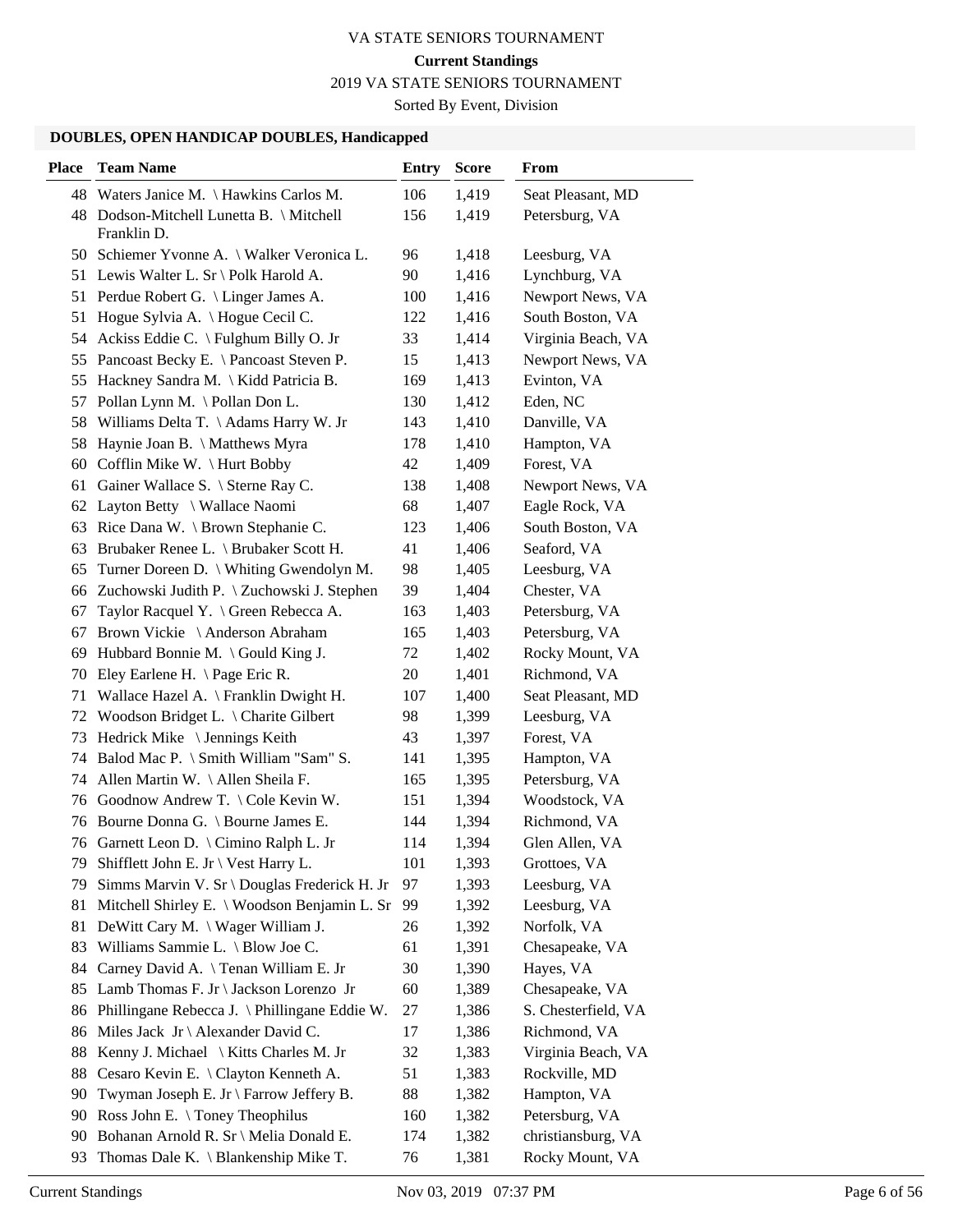2019 VA STATE SENIORS TOURNAMENT

Sorted By Event, Division

# **DOUBLES, OPEN HANDICAP DOUBLES, Handicapped**

| <b>Place</b> | <b>Team Name</b>                                      | <b>Entry</b> | <b>Score</b> | From                    |
|--------------|-------------------------------------------------------|--------------|--------------|-------------------------|
|              | 94 Adkins David A. \ Blake Carolyn W.                 | 77           | 1,380        | Rocky Mount, VA         |
|              | 94 Caswell Terence \ Caswell Kenneth L.               | 79           | 1,380        | Charles Town, WV        |
|              | 94 James Sheila S. \ James Thomas E. Sr               | 144          | 1,380        | Richmond, VA            |
| 97           | Massengill Phillip R. Sr \ Clemons James H.           | 141          | 1,378        | Hampton, VA             |
| 97           | Sutton Leroy G. \ El Charles L.                       | 62           | 1,378        | Chesapeake, VA          |
| 99.          | Edwards Thelma E. \ Blakey Sondra A.                  | 108          | 1,377        | Seat Pleasant, MD       |
|              | 99 Euson John R. \ Curtis William R.                  | 94           | 1,377        | Charles Town, WV        |
| 99           | Bruce Arthur F. Jr \ Brown Kevin R.                   | 191          | 1,377        | Damascus, MD            |
| 102          | Thompson Jeffrey A. \Hackney Frank W. Jr              | 168          | 1,376        | Evinton, VA             |
|              | 102 Stevens Aubrey (Butch) Jr \ Thompson Mack<br>W.   | 18           | 1,376        | Richmond, VA            |
|              | 104 Owens Brian K. \ Knox Thomas J.                   | 97           | 1,375        | Leesburg, VA            |
| 104          | Livingston La'Tonia M. \ Hockaday Lisa                | 118          | 1,375        | Stafford, VA            |
|              | 106 Walker Andre M. Sr \ Johnson Alan M.              | 158          | 1,374        | Petersburg, VA          |
| 107          | Altice Sheffield $II \setminus Taylor$ Vincent B.     | 167          | 1,373        | Bowie, MD               |
|              | 107 Kloft Deborah L. \ Wingfield L Wayne              | 76           | 1,373        | Rocky Mount, VA         |
| 109          | Hodges Frank G. \ Hodges Connie T.                    | 73           | 1,369        | Rocky Mount, VA         |
|              | 109 Price Richard O. \ Mittelstetter Theodore J. Jr   | 22           | 1,369        | Moneta, VA              |
| 111          | Shuler Karen E. \ Fox Curt D.                         | 41           | 1,364        | Seaford, VA             |
| 111          | Breneman Christine L. \ Breneman Barry                | 96           | 1,364        | Leesburg, VA            |
| 111          | Vaughters Alice F. \ Curtis Stafford J. Sr            | 122          | 1,364        | South Boston, VA        |
| 111          | Williams Maythis A. \ Williams Jerome H. Sr           | 109          | 1,364        | Seat Pleasant, MD       |
| 115          | Jamison Theresa \ Tripp Maurice T.                    | 130          | 1,362        | Eden, NC                |
| 115          | Ambler Ann \ Jones Robert L. Jr                       | 78           | 1,362        | Smithfield, VA          |
| 117          | Younger Mary \ Brown Bob L.                           | 138          | 1,361        | Newport News, VA        |
|              | 118 Purmasir Rochelle M. \ Green Carolyn J.           | 161          | 1,360        | Petersburg, VA          |
|              | 118 Perdue Paul E. \ Atkinson Brian G.                | 174          | 1,360        | christiansburg, VA      |
| 118          | Journiette Cassandra L. \ Willis Evette T.            | 185          | 1,360        | Salem, VA               |
| 121          | Glover Alfed L. \ Anderson Terry L.                   | 123          | 1,359        | South Boston, VA        |
| 121          | Smith Robert A. \ Williams Jimmy E.                   | 45           | 1,359        | Norfolk, VA             |
| 121          | Lawrence Bobby J. \ Hasenei J Kenneth Sr              | 3            | 1,359        | Mechanicsville, VA      |
|              | 124 Myers Debbie H. \ Myers Jack W. Jr                | 187          | 1,358        | Newport News, VA        |
|              | 124 Peterson Ronnie \ Williams Michael D.             | 147          | 1,358        | Chester, VA             |
| 126          | Spoor Craig A. \ Pickett Kevin T.                     | 1            | 1,357        | St. Stephens Church, VA |
|              | 126 Claud Kelvin \ Hooker Marvin L. Jr                | 59           | 1,357        | Chesapeake, VA          |
|              | 128 Knight Marvin O. Sr \ Slade Kelvin R.             | 57           | 1,355        | Chesapeake, VA          |
|              | 129 Loving Alicia W. \ Harper James Scott             | $\mathbf{1}$ | 1,354        | St. Stephens Church, VA |
| 129          | Garner Frank L. \ Lombard John P.                     | 131          | 1,354        | Hampton, VA             |
| 131          | Watkins Wade T. \ Ballard Clarence Jr                 | 133          | 1,353        | Ft Lee, VA              |
| 131          | Laughlin Douglas L. \ Dye Cleve III                   | 142          | 1,353        | Newport News, VA        |
| 131          | Clark Calvin L. Sr \ Day Kenneth L.                   | 60           | 1,353        | Chesapeake, VA          |
| 134          | Turner David E. \ Scott James P.                      | 5            | 1,352        | Mineral, VA             |
|              | 134 Rengers Vickie B. \ Beck Margo L.                 | 24           | 1,352        | Henrico, VA             |
|              | 134 Wallace Carolyn K. \ Wallace Walter L.            | 19           | 1,352        | Richmond, VA            |
|              | 134 Cunningham Valerie L. \ Barrett-Vaden Terri<br>L. | 159          | 1,352        | Petersburg, VA          |
|              | 138 Hicks Lillian L. \ Parker-Cunningham              | 162          | 1,351        | Petersburg, VA          |

Wilhemenia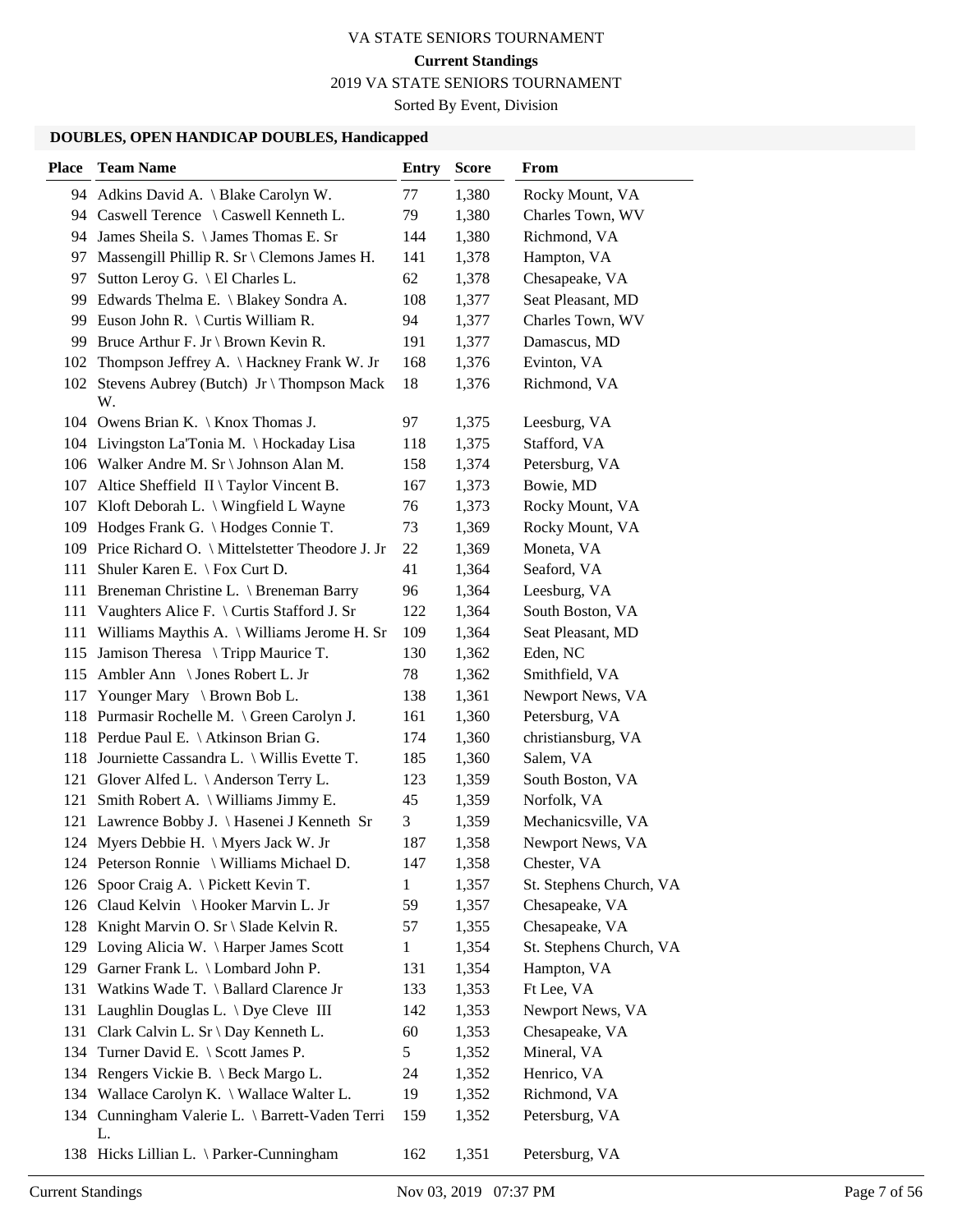2019 VA STATE SENIORS TOURNAMENT

Sorted By Event, Division

| <b>Place</b> | <b>Team Name</b>                               | <b>Entry Score</b> |       | From                |
|--------------|------------------------------------------------|--------------------|-------|---------------------|
|              | Wilhemenia                                     |                    |       |                     |
|              | 138 Mcgee Kirk S. \ Shine Perry L. Sr          | 113                | 1,351 | Glen Allen, VA      |
|              | 140 Brown Jeannie D. \Adkins Mark A.           | 74                 | 1,350 | Rocky Mount, VA     |
| 141          | Yeagley Ken O. \ Carlton Richard G.            | 31                 | 1,349 | Clifton Forge, VA   |
|              | 142 Brown Alphonsa \ Wilson Dowery O.          | 25                 | 1,348 | Norfolk, VA         |
|              | 142 Johnson Corlitta R. \ Johnson Robert T.    | 112                | 1,348 | Seat Pleasant, MD   |
|              | 142 Petrie William J. \ Lesniak Lawrence M.    | 139                | 1,348 | Lynchburg, VA       |
|              | 145 Corbett E. Joseph \ Sprouse Barry E. Sr    | 116                | 1,347 | Hampton, VA         |
|              | 145 Pezzella Tony J. \ Lafon C W.              | 9                  | 1,347 | Virginia Beach, VA  |
|              | 145 Berson Charles W. \ Grady James W. Sr      | 36                 | 1,347 | Glen Allen, VA      |
| 148          | Tomlinson Nancy L. \ Hazlewood Frank V. III    | 115                | 1,346 | Glen Allen, VA      |
| 148          | Moreland Keith \ Wimbish Eddie                 | 140                | 1,346 | Bremo Bluff, VA     |
|              | 150 Agee Naomi W. \ Sowers Cecil H.            | 172                | 1,345 | christiansburg, VA  |
|              | 151 Cole Sheila D. \ Clanton Willie            | 145                | 1,344 | Richmond, VA        |
|              | 152 Marsico Steven D. \ Baker Randall L.       | 79                 | 1,343 | Charles Town, WV    |
|              | 152 Payne Kathy D. \ Treynor Victoria P.       | 186                | 1,343 | Salem, VA           |
| 154          | Jones Roy C. \ Potter Ed                       | 173                | 1,342 | christiansburg, VA  |
|              | 154 Cephas Michael T. \ Cephas Mark A.         | 63                 | 1,342 | Chesapeake, VA      |
|              | 156 Brown Hezzie J. Jr \ Dixon John H.         | 124                | 1,340 | South Boston, VA    |
|              | 157 Lawson Edward S. Jr \ Farrish Michael T.   | 167                | 1,339 | Bowie, MD           |
| 158          | Thomas Vanessa N. \ Barnhouse Donna D.         | 151                | 1,338 | Woodstock, VA       |
|              | 158 Carmichael James T. Jr \ Bland Randolph L. | 134                | 1,338 | Ft Lee, VA          |
| 160          | Tinsley Michael $\setminus$ Coleman Ponce D.   | 104                | 1,337 | Seat Pleasant, MD   |
|              | 160 Overby Deborah D. \ Ross Keith L. Sr       | 156                | 1,337 | Petersburg, VA      |
|              | 160 Anderson Nathaniel \ Hal Robert L.         | 159                | 1,337 | Petersburg, VA      |
|              | 160 Lee Jimmy D. \ Ellinger James S.           | 40                 | 1,337 | Crimora, VA         |
| 160          | Augustine Daniel J. \ Mullen John J.           | 32                 | 1,337 | Virginia Beach, VA  |
|              | 160 Peterson Stephen P. \ Ferguson John R.     | 51                 | 1,337 | Rockville, MD       |
|              | 166 Hodges Judy C. \ Magill Joe R.             | 72                 | 1,336 | Rocky Mount, VA     |
|              | 167 Foster Petra \ Foster Ronald               | 118                | 1,335 | Stafford, VA        |
|              | 167 Lewis Robert E. \ Estep Roger L.           | 152                | 1,335 | Woodstock, VA       |
|              | 167 Knight Frank R. \ Riley Harvey R.          | 56                 | 1,335 | Salem, VA           |
|              | 170 Manuel Troy F. \ Campbell Robert L.        | 42                 | 1,333 | Forest, VA          |
|              | 170 Schmidt Vicky L. \ Selby Kenneth H.        | 187                | 1,333 | Newport News, VA    |
|              | 170 Wallace Luther A. \ Carroll Michael L. Sr  | 67                 | 1,333 | Eagle Rock, VA      |
| 173          | Townes Joe $Jr \ Davis$ Albert                 | 54                 | 1,332 | Rockville, MD       |
| 173          | Patrick Pat \ Malbrough Ignatius               | 11                 | 1,332 | Virginia Beach, VA  |
| 173          | Stevens Augustine M. \Thompson Annie C.        | 18                 | 1,332 | Richmond, VA        |
| 176          | Williamson Timothy S. \ Heard John D.          | 119                | 1,331 | Stafford, VA        |
|              | 176 Charity Howard \ Charles Billy S.          | 137                | 1,331 | S. Chesterfield, VA |
|              | 178 Pancoast Mary C. \ Pancoast Robert T.      | 15                 | 1,330 | Newport News, VA    |
|              | 179 Marshall Keith L. \ Emerson Robert W.      | 50                 | 1,329 | Washington, DC      |
|              | 180 Winfield Gordon Jr \ Ricks Darryl          | 181                | 1,328 | Chester, VA         |
| 181          | Slade James R. Sr \ Beale Thomas E. Jr         | 20                 | 1,327 | Richmond, VA        |
| 182          | White Valerie L. $\setminus$ White Bruce R. Sr | 19                 | 1,326 | Richmond, VA        |
|              | 182 Potter John G. Jr \ Naulty Mike N.         | 146                | 1,326 | Hopewell, VA        |
| 184          | Thweatt Wayne K. \ Morris Gregory C.           | 128                | 1,325 | Glen Allen, VA      |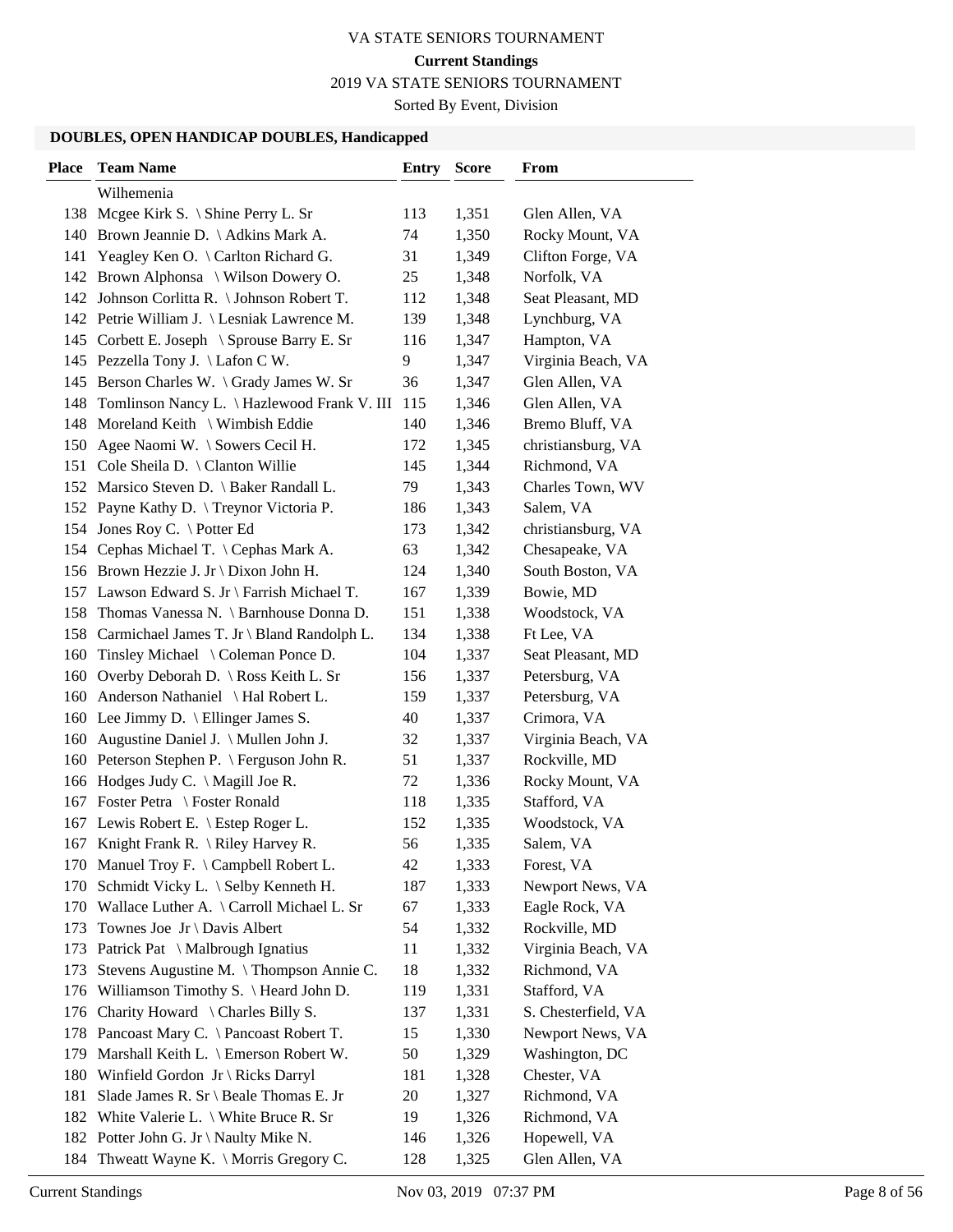2019 VA STATE SENIORS TOURNAMENT

Sorted By Event, Division

| <b>Place</b> | <b>Team Name</b>                                | <b>Entry</b> | <b>Score</b> | From               |
|--------------|-------------------------------------------------|--------------|--------------|--------------------|
|              | 184 Gerovac Brian T. \Abt Jeffrey S.            | 5            | 1,325        | Mineral, VA        |
|              | 186 Haynes Donna C. \ Brooks Jim R.             | 142          | 1,324        | Newport News, VA   |
|              | 186 Rivenback Walter T. JE \ Hanes David E.     | 69           | 1,324        | Rockbdge Bath, VA  |
| 188          | Mayo John A. Jr \ Jones Jeffery L.              | 147          | 1,323        | Chester, VA        |
| 188          | Livingston Bernard \ Thompson Frank A.          | 117          | 1,323        | Stafford, VA       |
| 188          | McDaniels Keith Q. \ Goodman William E.         | 57           | 1,323        | Chesapeake, VA     |
| 191          | Greene Evelyn C. \ Drakes Luis A.               | 105          | 1,321        | Seat Pleasant, MD  |
| 191          | Mack Jacob Jr \ Cunningham John P.              | 184          | 1,321        | Salem, VA          |
| 193          | Ashton Carolyn E. \ Mallory Harry L.            | 99           | 1,320        | Leesburg, VA       |
| 193          | Twyman Nelson L. \ Camden Barry L.              | 69           | 1,320        | Rockbdge Bath, VA  |
|              | 193 Floyd Benzell T. \ Lyles Richard C.         | 52           | 1,320        | Rockville, MD      |
| 196          | Sherrill Margaret J. \Taylor Bernard            | 108          | 1,318        | Seat Pleasant, MD  |
|              | 197 Lam Mary M. \ Batten Carol J.               | 80           | 1,317        | Verona, VA         |
|              | 197 Davis-Brown Peggy A. \ Brown Sylvester T.   | 17           | 1,317        | Richmond, VA       |
| 199          | Smithers Brenda S. \ Goff Donna                 | 68           | 1,316        | Eagle Rock, VA     |
| 199          | McCormack Robert "Bob" D. \ Byer Roger G.       | 67           | 1,316        | Eagle Rock, VA     |
| 199          | Long Willie A. Jr \ Wright Bennie J.            | 89           | 1,316        | Hampton, VA        |
|              | 202 White David W. \ Massie Fred                | 84           | 1,314        | Lynchburg, VA      |
| 202          | Simpson William A. III \ Fisher Melodie A.      | 21           | 1,314        | Richmond, VA       |
|              | 202 Moore Daniel T. \ Grant Larry V.            | 55           | 1,314        | Rockville, MD      |
| 205          | Jenkins Tina P. \ Jenkins William J.            | 29           | 1,313        | Orange, VA         |
|              | 205 Hopps Agnes J. \ McGregor Ronald A.         | 109          | 1,313        | Seat Pleasant, MD  |
|              | 205 Martin Herman A. \ German Richard L.        | 120          | 1,313        | Chase City, VA     |
|              | 205 Duncan Jerry D. \ Duncan Rodna T.           | 170          | 1,313        | christiansburg, VA |
| 209          | Blizzard David L. $\setminus$ Craig William E.  | 87           | 1,310        | Hampton, VA        |
| 209          | Kolbe Douglas K. $\setminus$ Eason Gene L.      | 58           | 1,310        | Chesapeake, VA     |
| 211          | Davis Albert \ Rutan John L.                    | 52           | 1,309        | Rockville, MD      |
| 211          | Crawford C. Brantley \ Skaggs Harry A.          | 9            | 1,309        | Virginia Beach, VA |
| 211          | Blau David L. \ Potter Lowell A.                | 73           | 1,309        | Rocky Mount, VA    |
| 211          | Powers Wayne M. Jr \ Stewart Keith A. Sr        | 146          | 1,309        | Hopewell, VA       |
| 211          | Bailey Helen K. \ Davis Scarlett A.             | 190          | 1,309        | Brookneal, VA      |
| 211          | Senior Cynthia M. \ Watkins David L.            | 161          | 1,309        | Petersburg, VA     |
|              | 217 Reese Pauline H. \ Collins Marvin"Butch" L. | 103          | 1,308        | Grottoes, VA       |
| 218          | Johnson Michael A. \ Jones Alvin L.             | 46           | 1,306        | Norfolk, VA        |
|              | 219 Matthews Lenaldo A. \ Marshall Eugene L. II | 50           | 1,305        | Washington, DC     |
|              | 219 Matthews Lowell A. \ Russell Jeffrey M.     | 49           | 1,305        | Washington, DC     |
| 219          | Johnson Kevin B. \ Jackson Bernice H.           | 83           | 1,305        | Chesapeake, VA     |
| 219          | Huffman Eric R. \ Archer Harry C. Jr            | 155          | 1,305        | Churchville, VA    |
| 223          | Roy Kevin A. \Dacanay Patrick I.                | 105          | 1,304        | Seat Pleasant, MD  |
| 224          | Sylvia Michael L. Jr \ Jones Anson T.           | 193          | 1,303        | Hampton, VA        |
| 224          | Preston Joe L. \ Hill Portia M.                 | 185          | 1,303        | Salem, VA          |
| 224          | Welcher Roy A. \ Welcher William A.             | 184          | 1,303        | Salem, VA          |
| 227          | German Wayne L. \ German Robert L.              | 120          | 1,302        | Chase City, VA     |
| 227          | Christian Allen L. Jr \ Richardson David E.     | 36           | 1,302        | Glen Allen, VA     |
| 229          | Carter Brenda \ Silver Carolyn A.               | 162          | 1,301        | Petersburg, VA     |
| 230          | Tabor Lora E. \Tabor Michael D.                 | 85           | 1,300        | Aulander, NC       |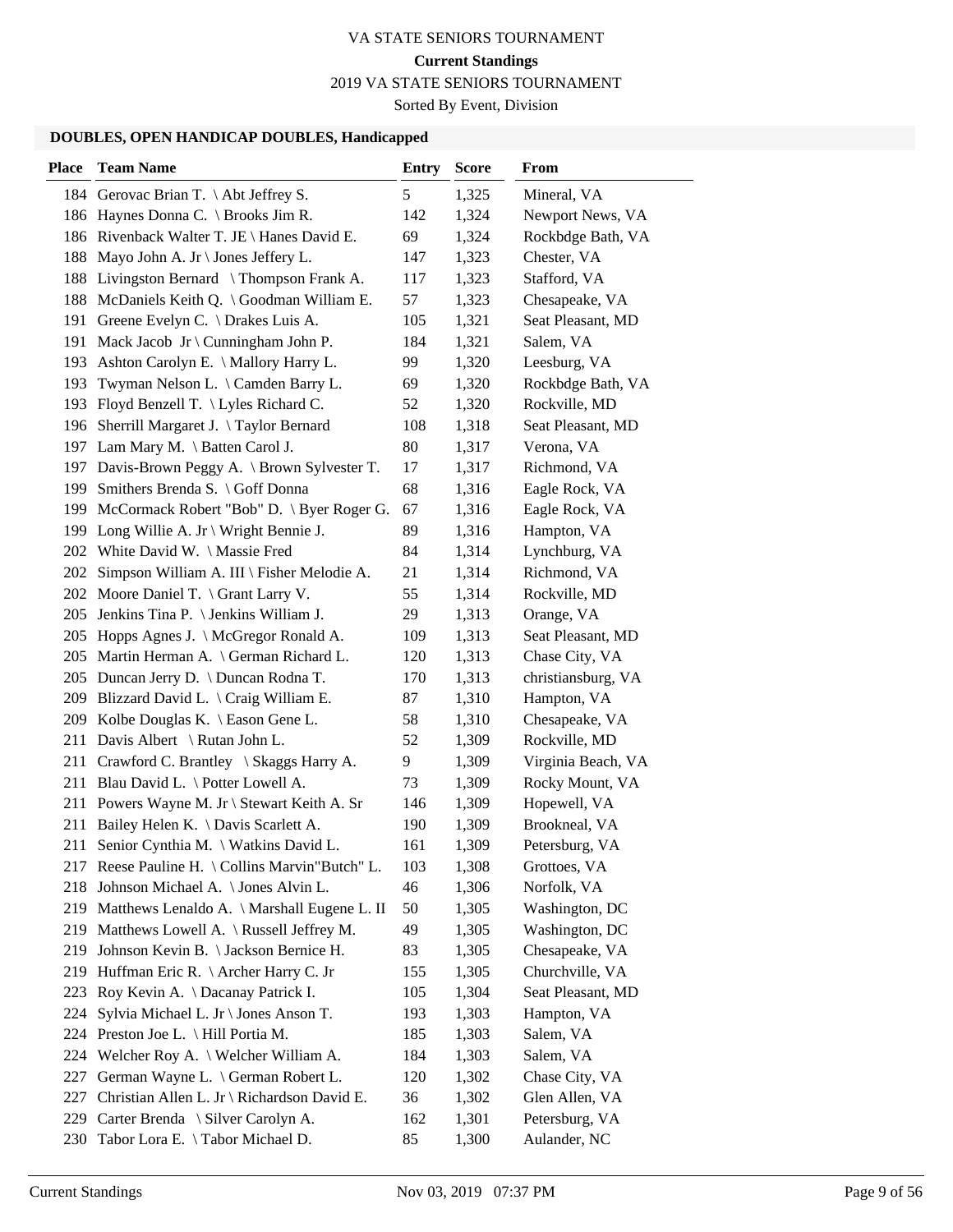2019 VA STATE SENIORS TOURNAMENT

Sorted By Event, Division

| <b>Place</b> | <b>Team Name</b>                                    | <b>Entry</b> | <b>Score</b> | From              |
|--------------|-----------------------------------------------------|--------------|--------------|-------------------|
|              | 230 Oliver Tom \ Simmons Brian                      | 31           | 1,300        | Clifton Forge, VA |
|              | 230 Barksdale Michael R. \ Boykin Duane H.          | 25           | 1,300        | Norfolk, VA       |
|              | 233 Campbell Cynthia D. \ Reid Elwood F.            | 102          | 1,299        | Grottoes, VA      |
|              | 233 Isley Artie N. \ Flowers Ronald M.              | 114          | 1,299        | Glen Allen, VA    |
|              | 235 Savage-Johnson Veronica M. \ Esland Carey<br>L. | 83           | 1,298        | Chesapeake, VA    |
|              | 235 Francis Gregory V. Sr \ Redd Stanley E.         | 181          | 1,298        | Chester, VA       |
|              | 237 Moore Anthony K. \ Gordon William N.            | 59           | 1,297        | Chesapeake, VA    |
|              | 238 Dalton Steven W. \ Woodruff Paul T.             | 149          | 1,295        | Chesterfield, VA  |
|              | 238 Smith Terence T. \ Roberts Edward L.            | 135          | 1,295        | Ft Lee, VA        |
|              | 240 Estep Denise B. \ Ritter Terry L.               | 150          | 1,293        | Woodstock, VA     |
|              | 241 Scott Wendy H. \ Prince Susan D.                | 157          | 1,292        | Petersburg, VA    |
|              | 242 Layman John M. \ Diehl William L.               | 80           | 1,291        | Verona, VA        |
|              | 242 James Steven C. \ Patterson James L.            | 64           | 1,291        | Hampton, VA       |
|              | 242 Pierce Betsy E. \ Street Ronald D.              | 34           | 1,291        | Chesterfield, VA  |
|              | 245 Drain Alfonzo \ Clark Samuel A. Jr              | 37           | 1,290        | Rockville, MD     |
|              | 245 Maitland Loma H. \ Jacobs Garland D. Sr         | 38           | 1,290        | Petersburg, VA    |
|              | 245 Judd Kit T. \ Judd Gail C.                      | 71           | 1,290        | madison, NC       |
|              | 248 Zirkle Marvin R. \ Zirkle Laurie T.             | 77           | 1,289        | Rocky Mount, VA   |
|              | 248 Smith Paul J. Jr \ Reeders Clarence C. Sr       | 180          | 1,289        | Chester, VA       |
|              | 250 Atkins Claud Jr \ Griffin Henry D.              | 135          | 1,287        | Ft Lee, VA        |
|              | 250 Mann Phyllis M. \ Wingfield Robert H.           | 145          | 1,287        | Richmond, VA      |
|              | 252 Jackson Willie B. \ Edmonds Jeffrey L.          | 124          | 1,286        | South Boston, VA  |
|              | 253 Turner Stephanie R. \ Turner Vincent L.         | 70           | 1,285        | Greenbush, VA     |
|              | 254 Shepperson Robert R. \ Sanders Phillip L. Sr    | 39           | 1,284        | Chester, VA       |
|              | 255 Porter Frank Jr \ Orcutt Philip M.              | 115          | 1,282        | Glen Allen, VA    |
|              | 256 Cox Shirley L. \ Elliott Zotelia D.             | 35           | 1,279        | Petersburg, VA    |
|              | 256 Loeb Bret W. \ Gray John M.                     | 24           | 1,279        | Henrico, VA       |
|              | 258 King John K. \ Durrett Joseph A.                | 22           | 1,277        | Moneta, VA        |
|              | 258 Lanier Jeffery A. \ Matthews Larryl A.          | 49           | 1,277        | Washington, DC    |
|              | 260 Corbin Terance A. \ Gatling Alvin E.            | 61           | 1,275        | Chesapeake, VA    |
|              | 260 Brown Evan A. \ McLean Charles E.               | 64           | 1,275        | Hampton, VA       |
|              | 260 Bellinger Vivian J. \ Bellinger Thomas J.       | 119          | 1,275        | Stafford, VA      |
|              | 263 Pauley Paul L. \ Griffin Allen L.               | 56           | 1,274        | Salem, VA         |
|              | 264 Kurowski George C. \ Manry William C.           | 116          | 1,273        | Hampton, VA       |
|              | 265 Lambert John \ Campbell Rusty (Russell)) W.     | 101          | 1,271        | Grottoes, VA      |
|              | 266 Henry Thomas M. \ Gray Emrett M.                | 89           | 1,270        | Hampton, VA       |
|              | 266 Leone Virginia L. \ Stocks David D.             | 95           | 1,270        | Leesburg, VA      |
|              | 266 Sams Deborah L. \ Sams Ronnie S.                | 131          | 1,270        | Hampton, VA       |
|              | 266 Payne William A. \ Stewart Mary M.              | 186          | 1,270        | Salem, VA         |
|              | 270 Lemar William F. \ Cash Larry C.                | 190          | 1,268        | Brookneal, VA     |
|              | 270 Lockhart Gary W. \ Starzec Robert               | 189          | 1,268        | Kilmarnock, VA    |
| 272          | Wright Emmett L. \ Honore' Palmer J. Jr             | 58           | 1,267        | Chesapeake, VA    |
| 273          | Campbell Jeffrey J. \ McKinney Troy D.              | 8            | 1,266        | Yorktown, VA      |
| 273          | Moreland Kent $\setminus$ Washington Ronald D.      | 140          | 1,266        | Bremo Bluff, VA   |
|              | 275 Price Karen V. \ Roberts Jim (Jimmy) H.         | 102          | 1,265        | Grottoes, VA      |
| 276          | Wayne Jerome E. \ Carr Donny E.                     | 82           | 1,264        | Washington, DC    |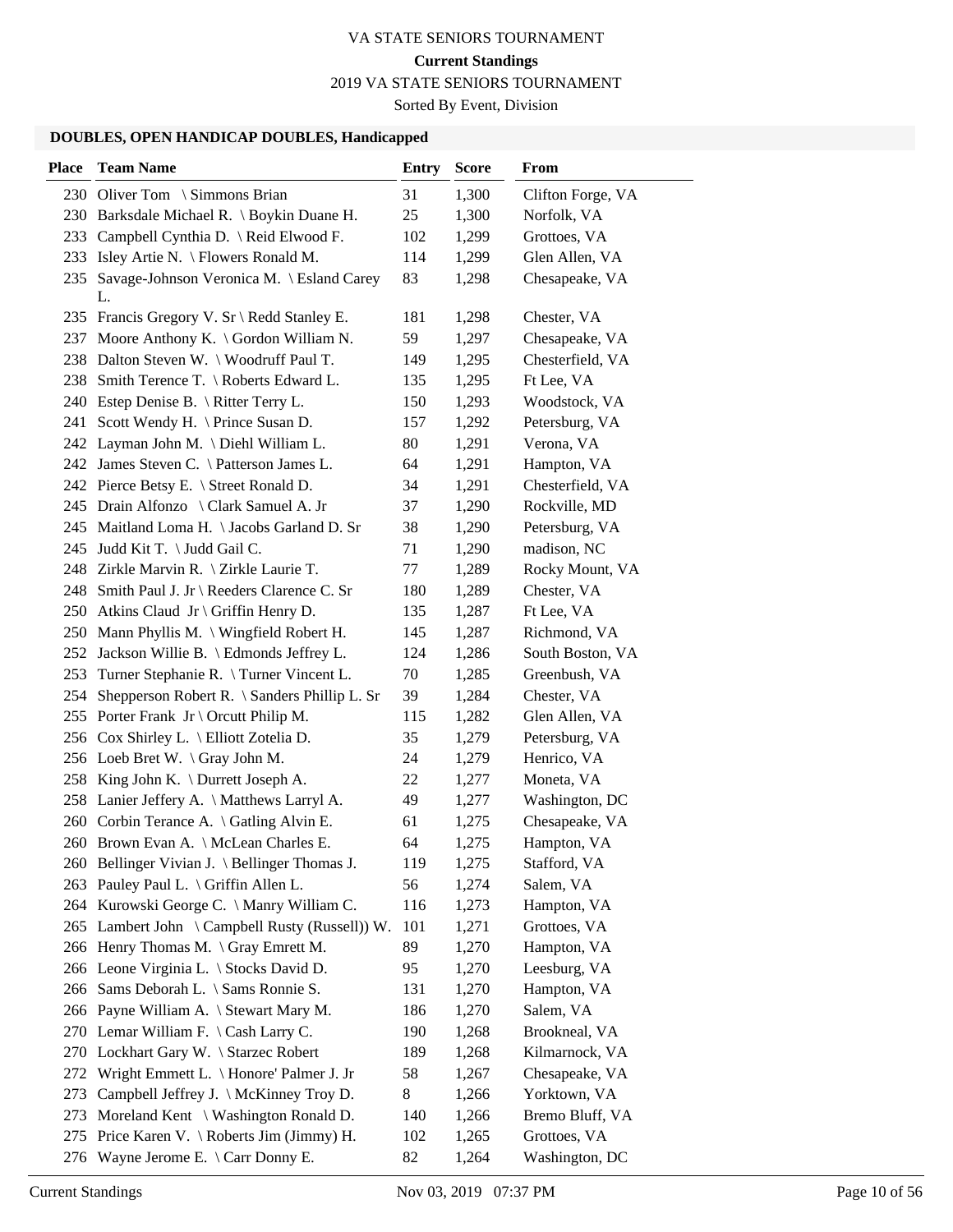2019 VA STATE SENIORS TOURNAMENT

Sorted By Event, Division

| <b>Place</b> | <b>Team Name</b>                               | <b>Entry</b> | <b>Score</b> | From                |
|--------------|------------------------------------------------|--------------|--------------|---------------------|
|              | 277 Bazile Delores \ Bazile William K.         | 54           | 1,263        | Rockville, MD       |
|              | 278 Weaver Donna C. \ Sheetz Laurie A.         | 75           | 1,261        | Rocky Mount, VA     |
| 279          | Johnson Charles L. \ Ledger Steve R.           | 84           | 1,260        | Lynchburg, VA       |
| 280          | Cayanong Eufronio S. \ Lampe William S.        | 55           | 1,258        | Rockville, MD       |
| 281          | Langley Frankie T. Sr \ Jones Charles P. IV    | 63           | 1,257        | Chesapeake, VA      |
|              | 282 Richardson Paula D. \ Howell Steven N.     | 87           | 1,256        | Hampton, VA         |
|              | 283 Morton Arthur W. Jr \ Morton Ollie K.      | 182          | 1,255        | Chester, VA         |
|              | 284 Lee James D. Jr \ Ahlgrim Keith A.         | 149          | 1,254        | Chesterfield, VA    |
|              | 285 Hawk Daniel E. \ Picariello Joe E.         | 12           | 1,253        | Virginia Beach, VA  |
|              | 286 Allen Linda M. \Downey Roy J. III          | 95           | 1,252        | Leesburg, VA        |
| 287          | Montgomery Amos \ Roberson Alonzo              | 53           | 1,249        | Rockville, MD       |
| 288          | James John H. \ Fletcher Kevin C.              | 47           | 1,247        | Norfolk, VA         |
| 288          | Shelton Joseph F. \ Wade Joseph L. Jr          | 27           | 1,247        | S. Chesterfield, VA |
| 290          | Boyd Beverly L. \ Barnhouse Charles C.         | 152          | 1,245        | Woodstock, VA       |
|              | 291 Hill Bobby J. \Douglas Walt A.             | 111          | 1,244        | Seat Pleasant, MD   |
|              | 292 Thornton Patricia M. \ Hudson Oscar D.     | 154          | 1,241        | Grafton, VA         |
|              | 293 Ellison Randy H. \ Klingenfus John A.      | 139          | 1,240        | Lynchburg, VA       |
| 293          | Banicky Melany A. \ Banicky John D.            | 85           | 1,240        | Aulander, NC        |
|              | 295 Barry Ronald R. \ Smith Bonnie D.          | 74           | 1,239        | Rocky Mount, VA     |
|              | 296 Roane Raymond O. Sr \ Bryant Charlie L. Jr | 163          | 1,233        | Petersburg, VA      |
|              | 296 Blanks Wiley C. \ Grant Thomas C. Jr       | 179          | 1,233        | Chester, VA         |
|              | 298 Urbanowicz Grace M. \ Beaulac Michael J.   | 188          | 1,232        | Newport News, VA    |
|              | 298 Anderson David R. \ Pollett Rich A.        | 132          | 1,232        | South Boston, VA    |
|              | 298 Hawk John R. \ Stevens Craig C.            | 12           | 1,232        | Virginia Beach, VA  |
| 301          | White Clarice \ White Andrew                   | 26           | 1,231        | Norfolk, VA         |
| 302          | Wiggins James A. \ Waddler George L.           | 62           | 1,230        | Chesapeake, VA      |
|              | 303 Layne Andrew F. Jr \ Rogers Milton         | 47           | 1,229        | Norfolk, VA         |
| 303          | Smithers Randy $\setminus$ Pifer Mark A.       | 65           | 1,229        | Eagle Rock, VA      |
|              | 305 Painter Nathaniel C. \ Lamb Owen B.        | 46           | 1,228        | Norfolk, VA         |
|              | 306 Drake Brigitte E. \ Owens James E.         | 189          | 1,225        | Kilmarnock, VA      |
|              | 307 Osborne Cindy A. \ Maynard Andre A.        | 148          | 1,224        | Portsmouth, VA      |
|              | 308 Hasenei Rosemary \ Ossa Daniel W.          | 3            | 1,222        | Mechanicsville, VA  |
|              | 309 Ryder Robert L. \ Conner Bobby             | 66           | 1,220        | Eagle Rock, VA      |
|              | 310 Paxton Bruce A. Jr \ Layton Mike           | 65           | 1,218        | Eagle Rock, VA      |
|              | 311 Holmes Arlen R. \ Cain Alvin C.            | 82           | 1,217        | Washington, DC      |
|              | 312 Curtis Janice E. \ Brown Lori A.           | 94           | 1,209        | Charles Town, WV    |
|              | 313 Ferrell Wayne \ Einhorn James D.           | 117          | 1,207        | Stafford, VA        |
|              | 314 Lane Peggy M. \Thornton Joseph E.          | 154          | 1,206        | Grafton, VA         |
|              | 315 McDonough Brian G. \Thomas Kerry L.        | 13           | 1,198        | Ivor, VA            |
| 316          | Hall Darrick L. \ Overby Troy T. Sr            | 158          | 1,196        | Petersburg, VA      |
| 317          | Crespo Daren E. \ Crespo Hildo                 | 193          | 1,191        | Hampton, VA         |
| 317          | Gates Kevin R. \ Knode Paul A.                 | 179          | 1,191        | Chester, VA         |
|              | 319 McGann J. Robert \ Roath Larry D.          | 7            | 1,182        | Fredericksburg, VA  |
| 320          | Hughes Sue F. \ Moore Macon S. Jr              | 132          | 1,176        | South Boston, VA    |
| 321          | Ricks Melvin N. Sr \ Wehrhan Arthur W.         | 48           | 1,168        | Norfolk, VA         |
| 322          | Wisk-Guile Suzanne M. \ Guile Robert A.        | 70           | 1,164        | Greenbush, VA       |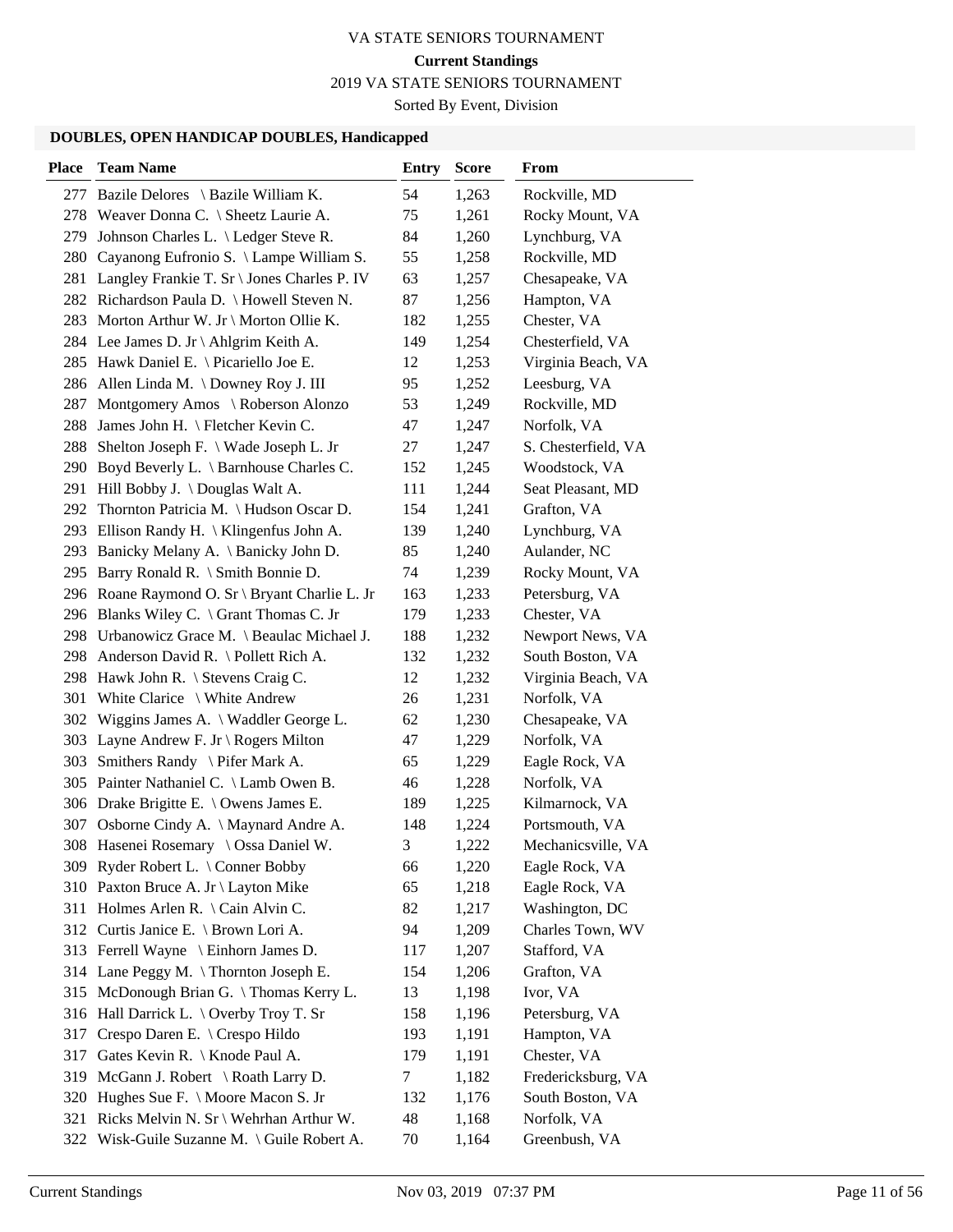2019 VA STATE SENIORS TOURNAMENT

Sorted By Event, Division

# **DOUBLES, OPEN HANDICAP DOUBLES, Handicapped**

| <b>Team Name</b>                                  | Entry | <b>Score</b> | From              |
|---------------------------------------------------|-------|--------------|-------------------|
| 323 Shiflett Christine R. \ Turner Kervin B.      | 34    | 1,160        | Chesterfield, VA  |
| 324 Wiggins Perry L. \ Harris Tom                 | 45    | 1,159        | Norfolk, VA       |
| 325 Blair-McManus Cynthia \ McManus Gilbert<br>S. | 53    | 1.140        | Rockville, MD     |
| 326 Jackson Donald L. $\angle$ Page George F.     | 21    | 1.117        | Richmond, VA      |
| 327 Ingram Aaron M. Sr \ Sloan Robert L. III      | 104   | 1,100        | Seat Pleasant, MD |
| 328 Thomas Charles W. \ Cheek Richard C.          | 30    | 1,098        | Hayes, VA         |
|                                                   |       |              |                   |

# **DOUBLES, OPEN SCRATCH DOUBLES, Scratch**

| <b>Place</b> | <b>Team Name</b>                                     | <b>Entry</b> | <b>Score</b> | From                    |
|--------------|------------------------------------------------------|--------------|--------------|-------------------------|
|              | 1 Giles Kevin L. \ Holt Roger M.                     | 8            | 1,419        | Yorktown, VA            |
|              | 2 Hal Adrienne B. \ Mallory Walter R.                | 157          | 1,378        | Petersburg, VA          |
| 3            | Mays Calvin T. \ Wingfield Danny W. Sr               | 43           | 1,345        | Forest, VA              |
| 4            | Brooks Alan \ Wright Roland S. Jr                    | 171          | 1,342        | christiansburg, VA      |
|              | 5 Parker Richmond L. \ Jones Milton E.               | 133          | 1,324        | Ft Lee, VA              |
|              | 6 Crawley Timothy A. \ Keene Robert Jr               | 134          | 1,320        | Ft Lee, VA              |
| 7            | Carney David A. \Tenan William E. Jr                 | 30           | 1,315        | Hayes, VA               |
| 8            | Lee Jimmy D. $\left\{\right.$ Ellinger James S.      | 40           | 1,304        | Crimora, VA             |
|              | 8 Goodnow Andrew T. \ Cole Kevin W.                  | 151          | 1,304        | Woodstock, VA           |
| 10           | Spoor Craig A. \ Pickett Kevin T.                    | 1            | 1,273        | St. Stephens Church, VA |
| 11           | Campbell Jeffrey J. \ McKinney Troy D.               | $\,$ 8 $\,$  | 1,266        | Yorktown, VA            |
| 12           | Gerovac Brian T. \Abt Jeffrey S.                     | 5            | 1,238        | Mineral, VA             |
| 13           | Lawson Edward S. Jr \ Farrish Michael T.             | 167          | 1,237        | Bowie, MD               |
| 14           | Knight Frank R. $\setminus$ Riley Harvey R.          | 56           | 1,236        | Salem, VA               |
| 15           | Turner David E. \ Scott James P.                     | 5            | 1,226        | Mineral, VA             |
| 16           | Marshall Keith L. \ Emerson Robert W.                | 50           | 1,221        | Washington, DC          |
| 17           | Dalton Steven W. \ Woodruff Paul T.                  | 149          | 1,217        | Chesterfield, VA        |
|              | 18 Laughlin Douglas L. \ Dye Cleve III               | 142          | 1,206        | Newport News, VA        |
|              | 19 Peterson Ronnie \ Williams Michael D.             | 147          | 1,202        | Chester, VA             |
|              | 20 Walker Andre M. Sr \ Johnson Alan M.              | 158          | 1,188        | Petersburg, VA          |
| 21           | Brown Vickie \ Anderson Abraham                      | 165          | 1,187        | Petersburg, VA          |
|              | 22 Corbett E. Joseph \ Sprouse Barry E. Sr           | 116          | 1,185        | Hampton, VA             |
|              | 23 Pleasants-Lewis Theresita \ Griffis Larry D.      | 182          | 1,181        | Chester, VA             |
|              | 24 Francis Gregory V. Sr \ Redd Stanley E.           | 181          | 1,178        | Chester, VA             |
|              | 25 Hawk Daniel E. \ Picariello Joe E.                | 12           | 1,175        | Virginia Beach, VA      |
|              | 25 Hedrick Mike \ Jennings Keith                     | 43           | 1,175        | Forest, VA              |
|              | 27 Ferrell Wayne \ Einhorn James D.                  | 117          | 1,171        | Stafford, VA            |
|              | 28 Lee James D. Jr \ Ahlgrim Keith A.                | 149          | 1,170        | Chesterfield, VA        |
|              | 29 Altice Sheffield $II \setminus Taylor$ Vincent B. | 167          | 1,163        | Bowie, MD               |
|              | 30 Lockhart Gary W. \ Starzec Robert                 | 189          | 1,157        | Kilmarnock, VA          |
|              | 31 Lanier Jeffery A. \ Matthews Larryl A.            | 49           | 1,154        | Washington, DC          |
|              | 32 Banicky Melany A. \ Banicky John D.               | 85           | 1,147        | Aulander, NC            |
|              | 32 Crider Susan P. \ Crider Aaron L.                 | 150          | 1,147        | Woodstock, VA           |
|              | 34 Matthews Lowell A. \Russell Jeffrey M.            | 49           | 1,146        | Washington, DC          |
|              | 35 Cofflin Mike W. \Hurt Bobby                       | 42           | 1,145        | Forest, VA              |
|              | 36 Lewis Robert E. \ Estep Roger L.                  | 152          | 1,140        | Woodstock, VA           |
|              | 37 Lemar William F. \ Cash Larry C.                  | 190          | 1,139        | Brookneal, VA           |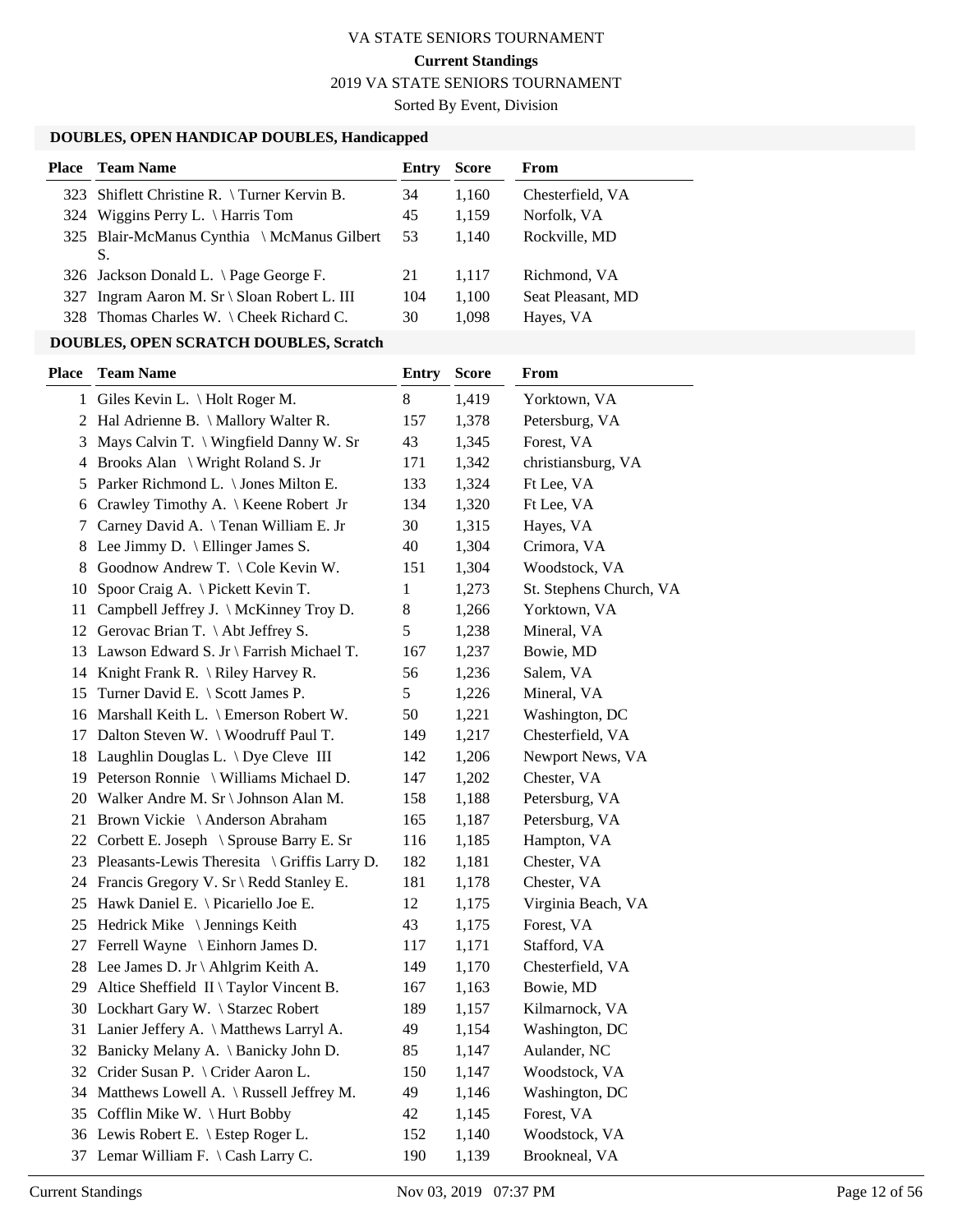2019 VA STATE SENIORS TOURNAMENT

Sorted By Event, Division

#### **DOUBLES, OPEN SCRATCH DOUBLES, Scratch**

| <b>Place</b> | <b>Team Name</b>                                     | <b>Entry</b> | <b>Score</b> | From                    |
|--------------|------------------------------------------------------|--------------|--------------|-------------------------|
|              | 38 Roane Raymond O. Sr \ Bryant Charlie L. Jr        | 163          | 1,134        | Petersburg, VA          |
|              | 39 Rivenback Walter T. JE \ Hanes David E.           | 69           | 1,132        | Rockbdge Bath, VA       |
| 40           | Matthews Lenaldo A. \ Marshall Eugene L. II          | 50           | 1,131        | Washington, DC          |
| 41           | Twyman Nelson L. \ Camden Barry L.                   | 69           | 1,125        | Rockbdge Bath, VA       |
|              | 42 Rengers Vickie B. \ Beck Margo L.                 | 24           | 1,121        | Henrico, VA             |
| 43           | Johnson Charles L. \ Ledger Steve R.                 | 84           | 1,119        | Lynchburg, VA           |
|              | 44 Smith Paul J. Jr \ Reeders Clarence C. Sr         | 180          | 1,118        | Chester, VA             |
| 45           | Manuel Troy F. \ Campbell Robert L.                  | 42           | 1,111        | Forest, VA              |
| 46           | Wayne Jerome E. $\setminus$ Carr Donny E.            | 82           | 1,108        | Washington, DC          |
| 47           | Haynes Donna C. \ Brooks Jim R.                      | 142          | 1,105        | Newport News, VA        |
| 48           | Mayo John A. Jr \ Jones Jeffery L.                   | 147          | 1,104        | Chester, VA             |
|              | 48 Watkins Wade T. \ Ballard Clarence Jr             | 133          | 1,104        | Ft Lee, VA              |
| 50           | Smith Robert A. \ Williams Jimmy E.                  | 45           | 1,101        | Norfolk, VA             |
| 51           | Wiggins Perry L. $\langle$ Harris Tom                | 45           | 1,099        | Norfolk, VA             |
|              | 52 Hall Darrick L. \ Overby Troy T. Sr               | 158          | 1,094        | Petersburg, VA          |
| 53           | Tabor Lora E. \Tabor Michael D.                      | 85           | 1,093        | Aulander, NC            |
| 54           | White David W. \ Massie Fred                         | 84           | 1,092        | Lynchburg, VA           |
| 55           | Zirkle Marvin R. \ Zirkle Laurie T.                  | 77           | 1,091        | Rocky Mount, VA         |
| 55           | Anderson Nathaniel \ Hal Robert L.                   | 159          | 1,091        | Petersburg, VA          |
| 57           | German Wayne L. \ German Robert L.                   | 120          | 1,089        | Chase City, VA          |
| 57           | Carmichael James T. Jr \ Bland Randolph L.           | 134          | 1,089        | Ft Lee, VA              |
|              | 59 Loving Alicia W. \ Harper James Scott             | $\mathbf{1}$ | 1,087        | St. Stephens Church, VA |
|              | 60 Phillingane Rebecca J. \ Phillingane Eddie W.     | 27           | 1,083        | S. Chesterfield, VA     |
|              | 61 Hawk John R. \ Stevens Craig C.                   | 12           | 1,076        | Virginia Beach, VA      |
| 62           | Smith Terence T. \ Roberts Edward L.                 | 135          | 1,073        | Ft Lee, VA              |
|              | 63 Purmasir Rochelle M. \ Green Carolyn J.           | 161          | 1,069        | Petersburg, VA          |
|              | 63 Loeb Bret W. \ Gray John M.                       | 24           | 1,069        | Henrico, VA             |
|              | 65 Pauley Paul L. \ Griffin Allen L.                 | 56           | 1,055        | Salem, VA               |
| 66           | Holmes Arlen R. $\setminus$ Cain Alvin C.            | 82           | 1,046        | Washington, DC          |
|              | 66 Winfield Gordon Jr \ Ricks Darryl                 | 181          | 1,046        | Chester, VA             |
| 68           | Morton Arthur W. Jr \ Morton Ollie K.                | 182          | 1,042        | Chester, VA             |
|              | 69 Shelton Joseph F. \ Wade Joseph L. Jr             | 27           | 1,040        | S. Chesterfield, VA     |
|              | 70 Cunningham Valerie L. \ Barrett-Vaden Terri<br>L. | 159          | 1,037        | Petersburg, VA          |
| 71           | Bailey Helen K. \ Davis Scarlett A.                  | 190          | 1,024        | Brookneal, VA           |
| 72           | Senior Cynthia M. \ Watkins David L.                 | 161          | 994          | Petersburg, VA          |
| 73           | Scott Wendy H. \ Prince Susan D.                     | 157          | 956          | Petersburg, VA          |
| 74           | Thomas Charles W. \Cheek Richard C.                  | 30           | 951          | Hayes, VA               |
| 75           | Thomas Vanessa N. \ Barnhouse Donna D.               | 151          | 939          | Woodstock, VA           |
| 76           | Boyd Beverly L. \ Barnhouse Charles C.               | 152          | 933          | Woodstock, VA           |
| 77           | Estep Denise B. \ Ritter Terry L.                    | 150          | 906          | Woodstock, VA           |

| <b>Place</b> Team Name                   | Entry Score |       | From           |
|------------------------------------------|-------------|-------|----------------|
| 1 Campbell Martina D. $\$ Sharp Mabel G. | 121         | 1.479 | Cheltenham, MD |
| 2 Allen Sheila F. \ Brown Vickie         | 166         | 1.461 | Petersburg, VA |
| 3 Peoples Carolyn V. \ Myers Elainea R.  | 121         | 1.432 | Cheltenham, MD |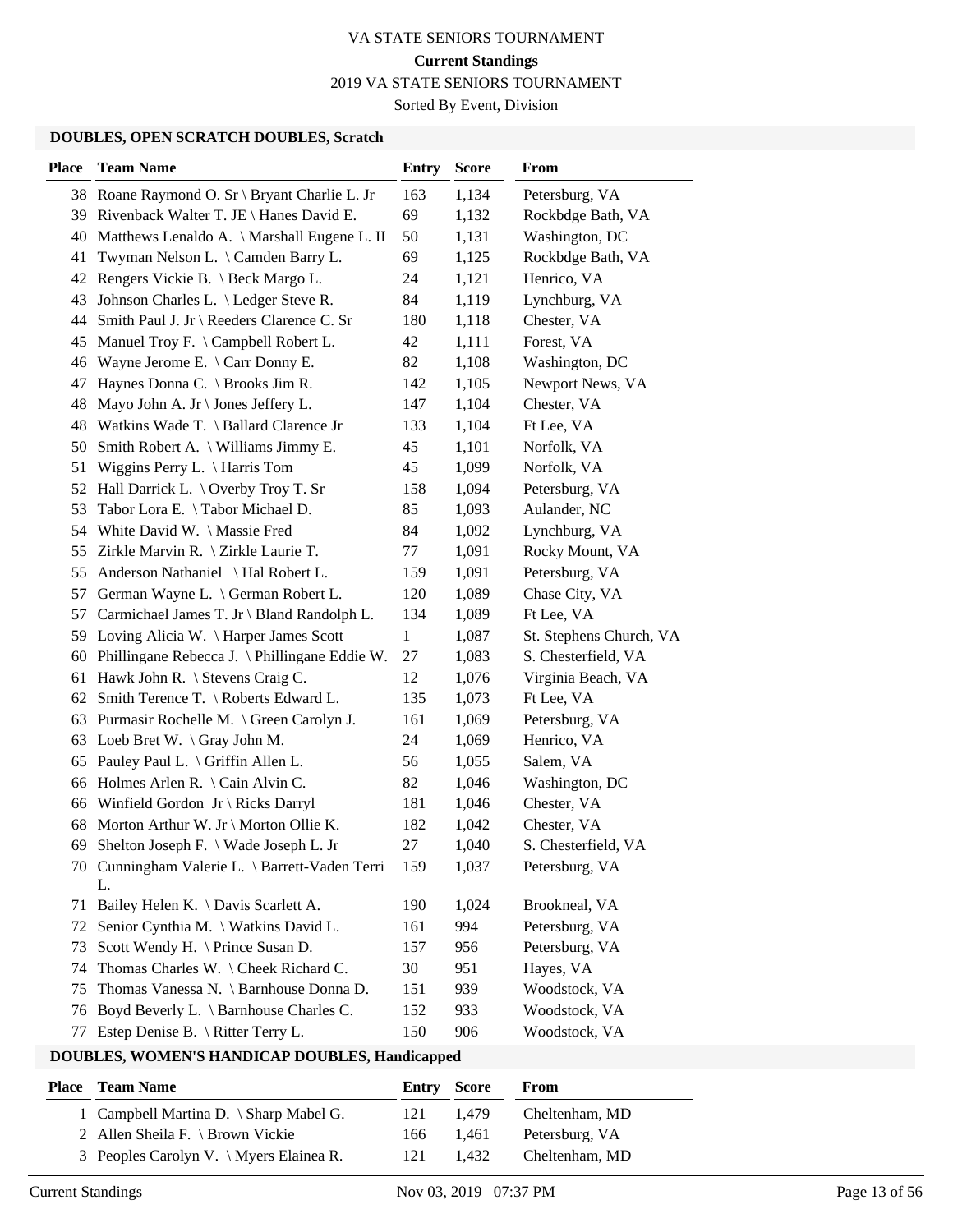2019 VA STATE SENIORS TOURNAMENT

Sorted By Event, Division

#### **DOUBLES, WOMEN'S HANDICAP DOUBLES, Handicapped**

| <b>Place</b> | <b>Team Name</b>                                     | <b>Entry</b> | <b>Score</b> | From               |
|--------------|------------------------------------------------------|--------------|--------------|--------------------|
|              | 4 Perrin Edith A. \ Rossi Sarah K.                   | 81           | 1,431        | Warrenton, VA      |
|              | 5 Redd Roxanne E. \ Winfield Norma M.                | 183          | 1,418        | Chester, VA        |
|              | 6 Lathan Shirley J. \ Connor Gloria H.               | 92           | 1,414        | Chesapeake, VA     |
| 7            | Smith Wanda J. \ Seaman Betty L.                     | 91           | 1,397        | Lexington, VA      |
| 8            | Garvey Mary C. \ Bigbie Diane L.                     | 194          | 1,384        | Mascot, VA         |
|              | 9 Smith Ruth G. \ Ricks Crystal D.                   | 44           | 1,373        | Virginia Beach, VA |
|              | 10 Barringer Martha \ Mathews Sharian M.             | 126          | 1,370        | Richmond, VA       |
|              | 10 Malbrough Priscilla Y. \ Patrick Peggy B.         | 11           | 1,370        | Virginia Beach, VA |
|              | 12 Johnson Barbara L. \ Calhoun Stacy Y.             | 28           | 1,368        | Hampton, VA        |
|              | 13 Savage-Johnson Veronica M. \Jackson<br>Bernice H. | 153          | 1,367        | Chesapeake, VA     |
|              | 14 Skaggs L. Jean \ LaFon Annie R.                   | 10           | 1,366        | Virginia Beach, VA |
|              | 15 Wilson Lucille V. \ Duncan Sylvia M.              | 170          | 1,365        | christiansburg, VA |
|              | 16 Turner Sandy S. \ Bradshaw Nita A.                | 129          | 1,360        | Capron, VA         |
|              | 17 Fouts Betty A. \ Crabtree Ricki J.                | 127          | 1,354        | Richmond, VA       |
|              | 18 Smith-McRae Hickman Yolanda M. \Pugh<br>Mary A.   | 192          | 1,353        | Richmond, VA       |
|              | 19 Snider Barbara I. \ Hattersley Debbie L.          | 91           | 1,346        | Lexington, VA      |
|              | 20 Gilbert Jean H. \Austin Ann W.                    | 127          | 1,333        | Richmond, VA       |
| 21           | Smith Fay P. $\Im$ Finch Jean E.                     | 38           | 1,329        | Petersburg, VA     |
|              | 22 Crespo Antoinette \ Rice Donna "Coco" M.          | 86           | 1,327        | Newport News, VA   |
|              | 23 Fitzgerald Ann T. \ Garrett Nancy N.              | 125          | 1,325        | Henrico, VA        |
|              | 24 Davis Sharon K. \ Hartzheim Mary L.               | 86           | 1,321        | Newport News, VA   |
|              | 25 Drain Pearl M. \ Clark Barbara J.                 | 37           | 1,319        | Rockville, MD      |
|              | 26 Lau Deborah A. \ Eanes Joyce A.                   | 14           | 1,318        | Leesburg, VA       |
|              | 26 Hamrick Beverly B. \ Bennett Cynthia T.           | 6            | 1,318        | Hampton, VA        |
| 28.          | Jaeger Shirley A. \ Dyson Carolyn B.                 | 125          | 1,317        | Henrico, VA        |
|              | 29 Martin Bobbie J. \ Jessie Rebecca H.              | 194          | 1,316        | Mascot, VA         |
|              | 30 Barnes Sallie R. \ Parham Wanda P.                | 129          | 1,314        | Capron, VA         |
|              | 31 Garrison Wanda H. \ Potter Terri                  | 173          | 1,311        | christiansburg, VA |
|              | 32 O'Neill Judi \ Roath Peggy W.                     | 7            | 1,306        | Fredericksburg, VA |
|              | 33 Leonard Juanita "Nita" F. \Ackiss Linda C.        | 33           | 1,304        | Virginia Beach, VA |
|              | 34 Turner Paulette E. \ Nicholson Paula M.           | 153          | 1,300        | Chesapeake, VA     |
| 35           | Ray Anne S. \ Favata Laura G.                        | 6            | 1,294        | Hampton, VA        |
|              | 36 Fincato Ronni D. \ Vunck Brenda M.                | 126          | 1,289        | Richmond, VA       |
| 37           | Crawford Donna M. \ Pezzella Anna M.                 | 10           | 1,285        | Virginia Beach, VA |
| 38           | Jones Eldeana M. \ Shabazz Nanie                     | 93           | 1,284        | Chesapeake, VA     |
| 39           | Cooper Mary F. \ Wright Rosa L.                      | 14           | 1,277        | Leesburg, VA       |
| 40           | Wimmer Marie V. \ Woolwine Carlene W.                | 175          | 1,276        | christiansburg, VA |
| 41           | Mc Daniel Theresa L. \ Eure-Robinson<br>Patience     | 92           | 1,256        | Chesapeake, VA     |
|              | 42 Boykins Ethel D. \ Joyner Cynthia M.              | 93           | 1,197        | Chesapeake, VA     |
|              | 43 Brooks Carol \ Wright Mary H.                     | 171          | 1,176        | christiansburg, VA |

# **DOUBLES, WOMEN'S SCRATCH DOUBLES, Scratch**

| <b>Place – Team Name</b>               | <b>Entry Score From</b> |                          |
|----------------------------------------|-------------------------|--------------------------|
| 1 Campbell Martina D. \ Sharp Mabel G. |                         | 121 1,191 Cheltenham, MD |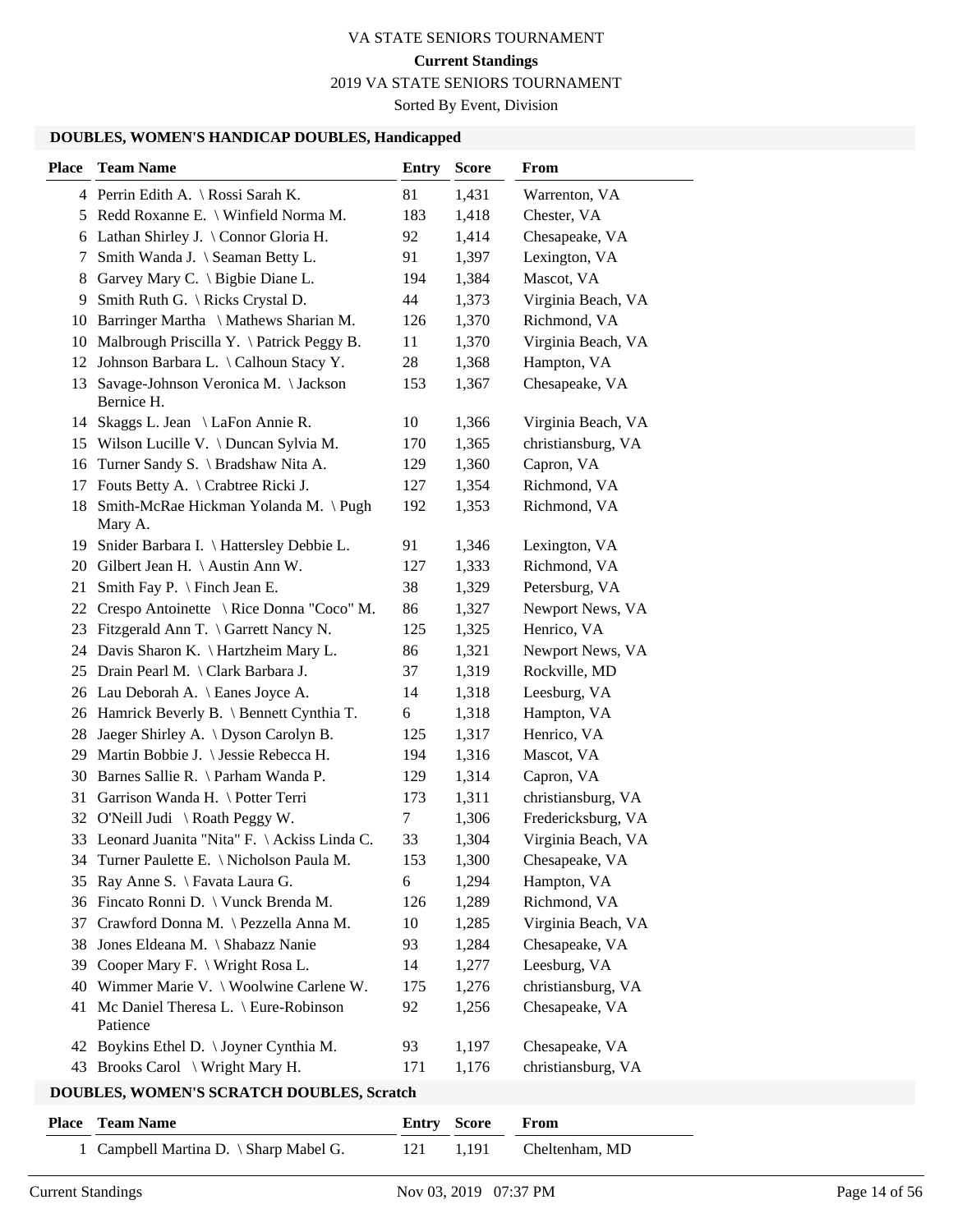# **Current Standings**

2019 VA STATE SENIORS TOURNAMENT

Sorted By Event, Division

# **SINGLES, 50-54 CLASS 5: OPEN HANDICAP SINGLES, Handicapped**

| <b>Place</b> | <b>Team Name</b>           | Entry          | <b>Score</b> | <b>From</b>             |
|--------------|----------------------------|----------------|--------------|-------------------------|
| 1            | Wigglesworth Whitney A.    | $\overline{4}$ | 928          | Forest, VA              |
| 2            | Price Richard O.           | 22             | 798          | Moneta, VA              |
| 3            | Ryder Robert L.            | 66             | 777          | Eagle Rock, VA          |
| 3            | Toney Lorna                | 160            | 777          | Petersburg, VA          |
| 5            | Jackson Lorenzo Jr         | 60             | 762          | Chesapeake, VA          |
| 6            | Jones Charles P. IV        | 63             | 749          | Chesapeake, VA          |
| 7            | Anderson Terry L.          | 123            | 744          | South Boston, VA        |
| 8            | Morgan Michael             | 107            | 741          | Seat Pleasant, MD       |
| 9            | Cephas Michael T.          | 63             | 737          | Chesapeake, VA          |
| 9            | Cephas Mark A.             | 63             | 737          | Chesapeake, VA          |
| 11           | Manuel Troy F.             | 42             | 736          | Forest, VA              |
| 12           | Beale Thomas E. Jr         | 20             | 735          | Richmond, VA            |
| 13           | Boykin Duane H.            | 25             | 733          | Norfolk, VA             |
| 13           | Curtis William R.          | 94             | 733          | Charles Town, WV        |
| 15           | Mills Brett A.             | 81             | 727          | Warrenton, VA           |
| 15           | Walsh Dwight H.            | 148            | 727          | Portsmouth, VA          |
| 17           | Ross Keith L. Sr           | 156            | 726          | Petersburg, VA          |
| 17           | Bryant Charlie L. Jr       | 163            | 726          | Petersburg, VA          |
| 19           | Gray John M.               | 24             | 718          | Henrico, VA             |
| 19           | Lanier Jeffery A.          | 49             | 718          | Washington, DC          |
| 21           | Crider Aaron L.            | 150            | 717          | Woodstock, VA           |
|              | 22 Cash Larry C.           | 190            | 715          | Brookneal, VA           |
| 23           | Loving Alicia W.           | 1              | 713          | St. Stephens Church, VA |
| 24           | Altice Sheffield II        | 167            | 712          | Bowie, MD               |
| 25           | Cole Kevin W.              | 151            | 709          | Woodstock, VA           |
| 26           | Payne William A.           | 186            | 707          | Salem, VA               |
| 26           | Senior Cynthia M.          | 161            | 707          | Petersburg, VA          |
| 28           | Taylor Racquel Y.          | 163            | 706          | Petersburg, VA          |
| 28           | Kidd Scottie R.            | 168            | 706          | Evinton, VA             |
| 28           | Wigglesworth Traci S.      | 4              | 706          | Forest, VA              |
| 28           | Scott James P.             | 5              | 706          | Mineral, VA             |
|              | 32 Woodson Bridget L.      | 98             | 705          | Leesburg, VA            |
|              | 33 Watkins David L.        | 161            | 703          | Petersburg, VA          |
|              | 34 Brown Vickie            | 166            | 702          | Petersburg, VA          |
|              | 34 Wimbish Eddie           | 140            | 702          | Bremo Bluff, VA         |
| 34           | Charite Gilbert            | 98             | 702          | Leesburg, VA            |
| 37           | Goff Donna                 | 68             | 701          | Eagle Rock, VA          |
|              | 38 Euson John R.           | 94             | 700          | Charles Town, WV        |
| 39           | Dodson-Mitchell Lunetta B. | 156            | 699          | Petersburg, VA          |
| 40           | Turner Kervin B.           | 34             | 695          | Chesterfield, VA        |
| 41           | Hawkins Carlos M.          | 106            | 694          | Seat Pleasant, MD       |
|              | 42 Lombard John P.         | 131            | 692          | Hampton, VA             |
| 43           | Douglas Frederick H. Jr    | 97             | 691          | Leesburg, VA            |
|              | 43 Esland Carey L.         | 57             | 691          | Chesapeake, VA          |
| 43           | McManus Gilbert S.         | 53             | 691          | Rockville, MD           |
|              | 46 Weaver Donna C.         | 75             | 690          | Rocky Mount, VA         |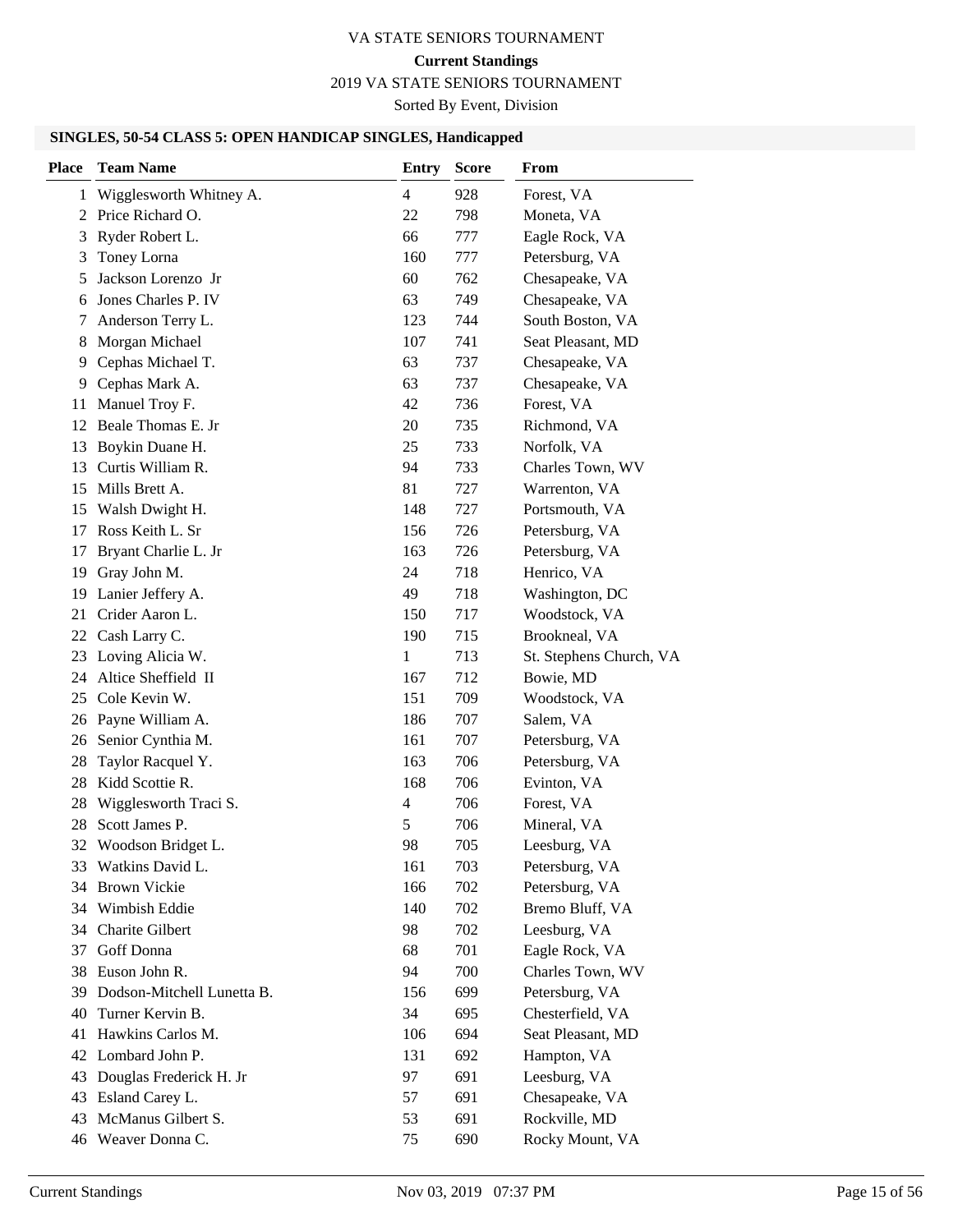# **Current Standings**

2019 VA STATE SENIORS TOURNAMENT

Sorted By Event, Division

# **SINGLES, 50-54 CLASS 5: OPEN HANDICAP SINGLES, Handicapped**

| <b>Place</b> | <b>Team Name</b>             | <b>Entry</b> | <b>Score</b> | <b>From</b>             |
|--------------|------------------------------|--------------|--------------|-------------------------|
|              | 46 Atkins Claud Jr           | 135          | 690          | Ft Lee, VA              |
|              | 48 Farrow Jeffery B.         | 88           | 689          | Hampton, VA             |
| 48           | Brown Tammy S.               | 4            | 689          | Forest, VA              |
| 50           | Williams Michael D.          | 147          | 688          | Chester, VA             |
| 51           | Tabor Michael D.             | 85           | 687          | Aulander, NC            |
| 51           | Lampe William S.             | 55           | 687          | Rockville, MD           |
| 53           | Brown Stephanie C.           | 123          | 685          | South Boston, VA        |
| 54           | Moreland Keith               | 140          | 683          | Bremo Bluff, VA         |
|              | 55 Roach Darrin C.           | 111          | 680          | Seat Pleasant, MD       |
|              | 56 Scott Wendy H.            | 157          | 679          | Petersburg, VA          |
|              | 56 Hanes David E.            | 69           | 679          | Rockbdge Bath, VA       |
| 56           | Marsico Steven D.            | 79           | 679          | Charles Town, WV        |
| 59           | Jenkins Tina P.              | 29           | 674          | Orange, VA              |
|              | 59 Gates Kevin R.            | 179          | 674          | Chester, VA             |
| 61           | Mayo John A. Jr              | 147          | 673          | Chester, VA             |
| 62           | Johnson Alan M.              | 158          | 671          | Petersburg, VA          |
| 63           | Ledger Steve R.              | 84           | 669          | Lynchburg, VA           |
|              | 64 Walker Andre M. Sr        | 158          | 667          | Petersburg, VA          |
| 64           | Overby Troy T. Sr            | 158          | 667          | Petersburg, VA          |
|              | 66 Pollan Lynn M.            | 130          | 665          | Eden, NC                |
| 67           | Crespo Daren E.              | 193          | 664          | Hampton, VA             |
| 67           | Evans Anitra M.              | 106          | 664          | Seat Pleasant, MD       |
| 69           | Beaulac Tina M.              | 188          | 663          | Newport News, VA        |
| 70           | Purmasir Rochelle M.         | 161          | 662          | Petersburg, VA          |
| 71           | Elliott Zotelia D.           | 35           | 661          | Petersburg, VA          |
|              | 72 Beck Margo L.             | 24           | 659          | Henrico, VA             |
| 73           | Turner Stephanie R.          | 70           | 655          | Greenbush, VA           |
| 74           | Marshall Keith L.            | 50           | 654          | Washington, DC          |
| 74           | McKinney Troy D.             | 8            | 654          | Yorktown, VA            |
| 76           | Mittelstetter Theodore J. Jr | 22           | 653          | Moneta, VA              |
|              | 76 Rice Dana W.              | 123          | 653          | South Boston, VA        |
|              | 78 Ritter Terry L.           | 150          | 652          | Woodstock, VA           |
|              | 79 Spoor Craig A.            | 1            | 651          | St. Stephens Church, VA |
|              | 80 Curtis Janice E.          | 94           | 650          | Charles Town, WV        |
| 80           | Smith Paul J. Jr             | 180          | 650          | Chester, VA             |
| 82           | Campbell Jeffrey J.          | 8            | 649          | Yorktown, VA            |
| 83           | Williams Sammie L.           | 61           | 647          | Chesapeake, VA          |
| 84           | Hawk John R.                 | 12           | 646          | Virginia Beach, VA      |
| 84           | <b>Ricks Darryl</b>          | 181          | 646          | Chester, VA             |
| 86           | Ferguson John R.             | 51           | 645          | Rockville, MD           |
| 87           | Jenkins William J.           | 29           | 642          | Orange, VA              |
| 88           | Harper James Scott           | $\mathbf{1}$ | 641          | St. Stephens Church, VA |
| 89           | Rivenback Walter T. JE       | 69           | 638          | Rockbdge Bath, VA       |
| 89           | Overby Deborah D.            | 156          | 638          | Petersburg, VA          |
| 91           | Smith Terence T.             | 135          | 634          | Ft Lee, VA              |
|              | 91 Floyd Benzell T.          | 52           | 634          | Rockville, MD           |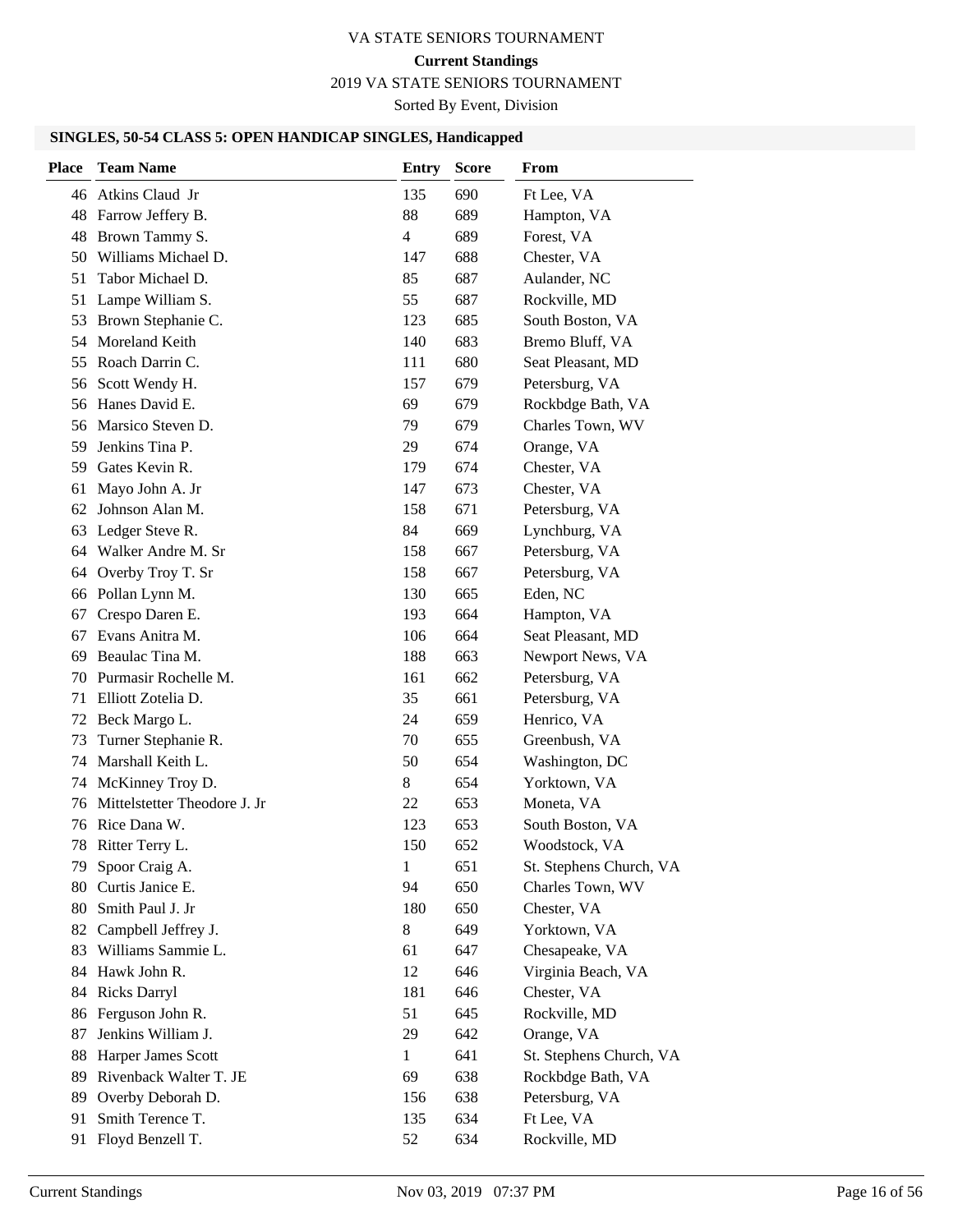# **Current Standings**

2019 VA STATE SENIORS TOURNAMENT

Sorted By Event, Division

# **SINGLES, 50-54 CLASS 5: OPEN HANDICAP SINGLES, Handicapped**

| <b>Place</b> | <b>Team Name</b>          | <b>Entry</b> | <b>Score</b> | From               |
|--------------|---------------------------|--------------|--------------|--------------------|
| 93           | Honore' Palmer J. Jr      | 58           | 632          | Chesapeake, VA     |
| 93           | Tripp Maurice T.          | 130          | 632          | Eden, NC           |
|              | 95 Blair-McManus Cynthia  | 53           | 628          | Rockville, MD      |
|              | 96 Matthews Myra          | 178          | 624          | Hampton, VA        |
|              | 97 Johnson Michael A.     | 46           | 623          | Norfolk, VA        |
|              | 98 Redd Stanley E.        | 181          | 622          | Chester, VA        |
|              | 99 Linkous Glenn S.       | 148          | 621          | Portsmouth, VA     |
|              | 100 Woodruff Paul T.      | 149          | 620          | Chesterfield, VA   |
| 101          | Keene Robert Jr           | 134          | 619          | Ft Lee, VA         |
| 101          | Paxton Bruce A. Jr        | 65           | 619          | Eagle Rock, VA     |
|              | 103 Emerson Robert W.     | 50           | 617          | Washington, DC     |
|              | 104 Campbell Robert L.    | 42           | 609          | Forest, VA         |
|              | 104 Huffman Eric R.       | 155          | 609          | Churchville, VA    |
|              | 106 Durrett Joseph A.     | 22           | 608          | Moneta, VA         |
|              | 107 Wright Emmett L.      | 58           | 607          | Chesapeake, VA     |
| 108          | Barksdale Michael R.      | 25           | 602          | Norfolk, VA        |
|              | 108 Knode Paul A.         | 179          | 602          | Chester, VA        |
| 110          | Jones Anson T.            | 193          | 599          | Hampton, VA        |
|              | 111 Dacanay Patrick I.    | 105          | 598          | Seat Pleasant, MD  |
|              | 112 Guile Robert A.       | 70           | 597          | Greenbush, VA      |
|              | 112 Lee James D. Jr       | 149          | 597          | Chesterfield, VA   |
|              | 112 Powers Wayne M. Jr    | 146          | 597          | Hopewell, VA       |
| 115          | Einhorn James D.          | 117          | 595          | Stafford, VA       |
|              | 116 Lemar William F.      | 190          | 594          | Brookneal, VA      |
| 117          | Wager William J.          | 26           | 587          | Norfolk, VA        |
|              | 118 Hawk Daniel E.        | 12           | 586          | Virginia Beach, VA |
|              | 118 Francis Gregory V. Sr | 181          | 586          | Chester, VA        |
|              | 120 Moreland Kent         | 140          | 582          | Bremo Bluff, VA    |
|              | 121 Hall Darrick L.       | 158          | 572          | Petersburg, VA     |
|              | 122 Smithers Randy        | 65           | 566          | Eagle Rock, VA     |
| 123          | Giles Kevin L.            | 8            | 565          | Yorktown, VA       |
| 124          | Guill David E.            | 110          | 553          | Seat Pleasant, MD  |
| 125          | Martin Herman A.          | 120          | 547          | Chase City, VA     |
|              | 126 Ferrell Wayne         | 117          | 538          | Stafford, VA       |
| 127          | Crider Susan P.           | 150          | 500          | Woodstock, VA      |
|              | 128 Sloan Robert L. III   | 104          | 488          | Seat Pleasant, MD  |

#### **SINGLES, 50-54 CLASS 5: WOMEN'S HANDICAP SINGLES, Handicapped**

| Place | <b>Team Name</b>                 | Entry | <b>Score</b> | From               |
|-------|----------------------------------|-------|--------------|--------------------|
|       | 1 Calhoun Stacy Y.               | 28    | 763          | Hampton, VA        |
|       | 2 Redd Roxanne E.                | 183   | 753          | Chester, VA        |
|       | 3 Potter Terri                   | 173   | 666          | christiansburg, VA |
|       | 4 Smith-McRae Hickman Yolanda M. | 192   | 659          | Richmond, VA       |
|       | 5 Myers Elainea R.               | 121   | 649          | Cheltenham, MD     |
|       | 6 Ricks Crystal D.               | 44    | 609          | Virginia Beach, VA |
|       |                                  |       |              |                    |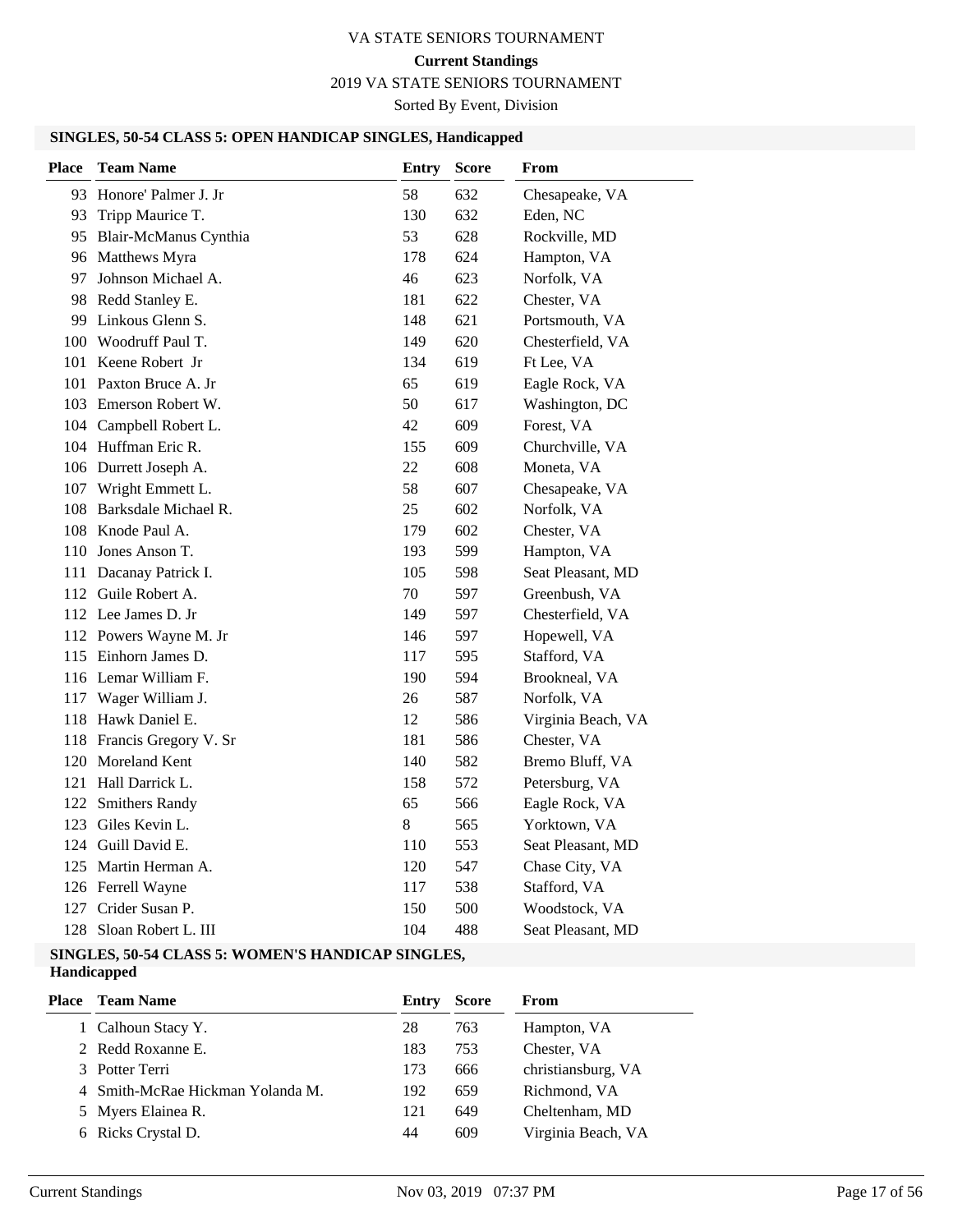# **Current Standings**

2019 VA STATE SENIORS TOURNAMENT

Sorted By Event, Division

#### **SINGLES, 55-59 CLASS 4: OPEN HANDICAP SINGLES, Handicapped**

| <b>Place</b> | <b>Team Name</b>          | <b>Entry</b> | <b>Score</b> | From               |
|--------------|---------------------------|--------------|--------------|--------------------|
| $\mathbf{1}$ | Hal Adrienne B.           | 157          | 830          | Petersburg, VA     |
| 2            | Johnson Robert T.         | 112          | 808          | Seat Pleasant, MD  |
| 3            | Ferrell Patrick A.        | 111          | 783          | Seat Pleasant, MD  |
| 4            | Kolbe Douglas K.          | 58           | 782          | Chesapeake, VA     |
| 5            | Young Karen P.            | 75           | 777          | Rocky Mount, VA    |
| 6            | Prince Susan D.           | 157          | 771          | Petersburg, VA     |
| 7            | Brooks Leo N.             | 160          | 757          | Petersburg, VA     |
| 8            | Wingfield Danny W. Sr     | 43           | 755          | Forest, VA         |
| 9            | Carroll Michael L. Sr     | 67           | 751          | Eagle Rock, VA     |
| 10           | Sayles Robert N.          | 177          | 749          | Virginia Beach, VA |
| 11           | Pleasants-Lewis Theresita | 182          | 748          | Chester, VA        |
| 12           | Knight Marvin O. Sr       | 57           | 742          | Chesapeake, VA     |
| 12           | Sherman Charles E.        | 112          | 742          | Seat Pleasant, MD  |
|              | 14 Zirkle Laurie T.       | 77           | 739          | Rocky Mount, VA    |
| 15           | Blankenship Mike T.       | 76           | 736          | Rocky Mount, VA    |
| 16           | Layne Andrew F. Jr        | 47           | 734          | Norfolk, VA        |
| 17           | Loeb Bret W.              | 24           | 728          | Henrico, VA        |
| 18           | Knight Frank R.           | 56           | 727          | Salem, VA          |
| 19           | Shine Perry L. Sr         | 113          | 725          | Glen Allen, VA     |
| 19           | Douglas Walt A.           | 111          | 725          | Seat Pleasant, MD  |
| 21           | Toney Theophilus          | 160          | 724          | Petersburg, VA     |
| 22           | German Robert L.          | 120          | 721          | Chase City, VA     |
| 23           | Osborne Cindy A.          | 148          | 717          | Portsmouth, VA     |
| 24           | Hill Bobby J.             | 111          | 716          | Seat Pleasant, MD  |
| 25           | Williams Maythis A.       | 109          | 712          | Seat Pleasant, MD  |
| 25           | Thompson Jeffrey A.       | 168          | 712          | Evinton, VA        |
| 27           | Bourne Donna G.           | 144          | 709          | Richmond, VA       |
| 27           | Holt Roger M.             | 8            | 709          | Yorktown, VA       |
| 29           | Fisher Melodie A.         | 21           | 707          | Richmond, VA       |
| 29.          | Cofflin Mike W.           | 42           | 707          | Forest, VA         |
| 31           | Hockaday Lisa             | 118          | 706          | Stafford, VA       |
|              | 32 Kloft Deborah L.       | 76           | 705          | Rocky Mount, VA    |
|              | 33 Mcgee Kirk S.          | 113          | 704          | Glen Allen, VA     |
| 33           | Edmonds Jeffrey L.        | 124          | 704          | South Boston, VA   |
| 33           | Ahlgrim Keith A.          | 149          | 704          | Chesterfield, VA   |
| 33           | Brown Kevin R.            | 191          | 704          | Damascus, MD       |
| 37           | Turner Doreen D.          | 98           | 703          | Leesburg, VA       |
| 38           | Bailey Helen K.           | 190          | 702          | Brookneal, VA      |
| 39           | Cunningham Valerie L.     | 159          | 701          | Petersburg, VA     |
| 39           | Camden Barry L.           | 69           | 701          | Rockbdge Bath, VA  |
| 39           | Miles Jack Jr             | 17           | 701          | Richmond, VA       |
|              | 42 Polk Harold A.         | 90           | 698          | Lynchburg, VA      |
| 43           | Lamb Thomas F. Jr         | 60           | 696          | Chesapeake, VA     |
|              | 44 Pancoast Steven P.     | 15           | 694          | Newport News, VA   |
| 44           | Maynard Andre A.          | 148          | 694          | Portsmouth, VA     |
|              | 46 Williams Delta T.      | 143          | 691          | Danville, VA       |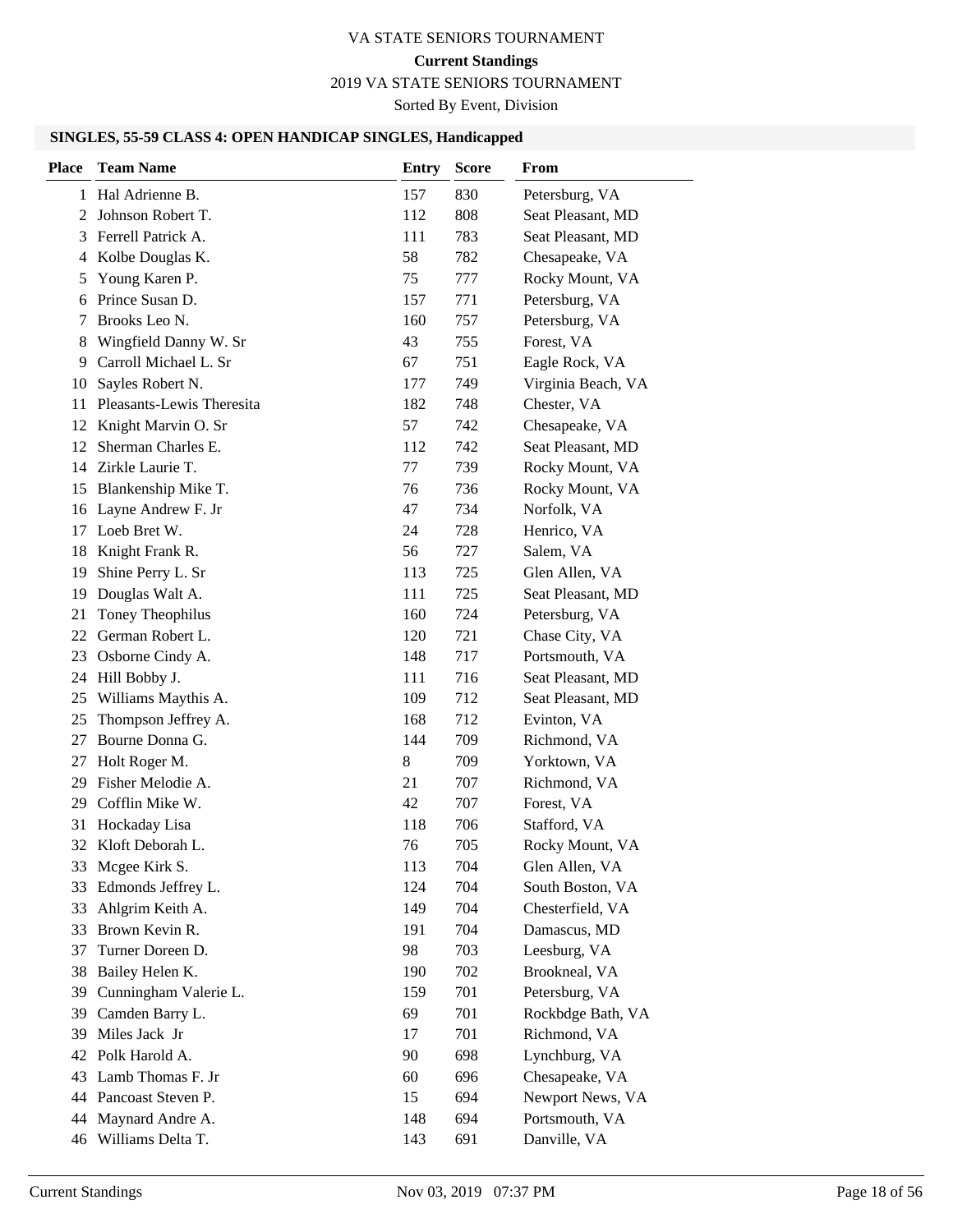# **Current Standings**

2019 VA STATE SENIORS TOURNAMENT

Sorted By Event, Division

#### **SINGLES, 55-59 CLASS 4: OPEN HANDICAP SINGLES, Handicapped**

| <b>Place</b> | <b>Team Name</b>           | <b>Entry</b> | <b>Score</b> | From                    |
|--------------|----------------------------|--------------|--------------|-------------------------|
|              | 46 Goodnow Andrew T.       | 151          | 691          | Woodstock, VA           |
|              | 48 Pickett Kevin T.        | 1            | 690          | St. Stephens Church, VA |
| 49           | Fox Curt D.                | 41           | 688          | Seaford, VA             |
| 50           | Hooker Marvin L. Jr        | 59           | 686          | Chesapeake, VA          |
| 50           | Pribble David W.           | 23           | 686          | Virginia Beach, VA      |
|              | 52 Nash Mark D.            | 168          | 685          | Evinton, VA             |
| 52           | Tabor Lora E.              | 85           | 685          | Aulander, NC            |
| 54           | Campbell Cynthia D.        | 102          | 681          | Grottoes, VA            |
| 54           | Conner Bobby               | 66           | 681          | Eagle Rock, VA          |
| 56           | Wilson Dowery O.           | 25           | 678          | Norfolk, VA             |
| 57           | Greene Evelyn C.           | 105          | 676          | Seat Pleasant, MD       |
| 58           | Turner Vincent L.          | 70           | 675          | Greenbush, VA           |
| 59           | Jones Beverly A.           | 136          | 673          | S. Chesterfield, VA     |
| 60           | Bourne James E.            | 144          | 670          | Richmond, VA            |
| 61           | Barley Debra J.            | 136          | 669          | S. Chesterfield, VA     |
| 62           | Waters Janice M.           | 106          | 668          | Seat Pleasant, MD       |
| 63           | Jamison Theresa            | 130          | 664          | Eden, NC                |
| 64           | Taylor Vincent B.          | 167          | 662          | Bowie, MD               |
| 64           | Hill Portia M.             | 185          | 662          | Salem, VA               |
| 66           | Nichols David S.           | 75           | 660          | Rocky Mount, VA         |
| 67           | Savage-Johnson Veronica M. | 83           | 658          | Chesapeake, VA          |
| 67           | <b>Brown Alphonsa</b>      | 25           | 658          | Norfolk, VA             |
| 69           | Clayton Kenneth A.         | 51           | 657          | Rockville, MD           |
| 70           | Drake James H.             | 48           | 656          | Norfolk, VA             |
| 71           | Richardson David E.        | 36           | 655          | Glen Allen, VA          |
| 71           | Claud Kelvin               | 59           | 655          | Chesapeake, VA          |
| 71           | Slade Kelvin R.            | 57           | 655          | Chesapeake, VA          |
| 71           | Barrett-Vaden Terri L.     | 159          | 655          | Petersburg, VA          |
| 75           | White Bruce R. Sr          | 19           | 654          | Richmond, VA            |
| 76           | Leone Virginia L.          | 95           | 652          | Leesburg, VA            |
| 77           | Thomas Kerry L.            | 13           | 649          | Ivor, VA                |
| 78           | Brown Sylvester T.         | 17           | 645          | Richmond, VA            |
|              | 79 Williamson Timothy S.   | 119          | 644          | Stafford, VA            |
| 80           | Smith Robert A.            | 45           | 643          | Norfolk, VA             |
| 81           | Mason Alfred C.            | 35           | 638          | Petersburg, VA          |
| 81           | Morris Gregory C.          | 128          | 638          | Glen Allen, VA          |
| 83           | Adkins David A.            | 77           | 636          | Rocky Mount, VA         |
| 84           | Livingston Bernard         | 117          | 635          | Stafford, VA            |
| 85           | Livingston La'Tonia M.     | 118          | 634          | Stafford, VA            |
| 86           | Heard John D.              | 119          | 633          | Stafford, VA            |
| 86           | Matthews Lowell A.         | 49           | 633          | Washington, DC          |
| 88           | Coffey Edward L.           | 40           | 631          | Crimora, VA             |
| 88           | Wright Bennie J.           | 89           | 631          | Hampton, VA             |
| 90           | Roy Kevin A.               | 105          | 628          | Seat Pleasant, MD       |
| 91           | Thompson Frank A.          | 117          | 625          | Stafford, VA            |
|              | 92 Baker Randall L.        | 79           | 624          | Charles Town, WV        |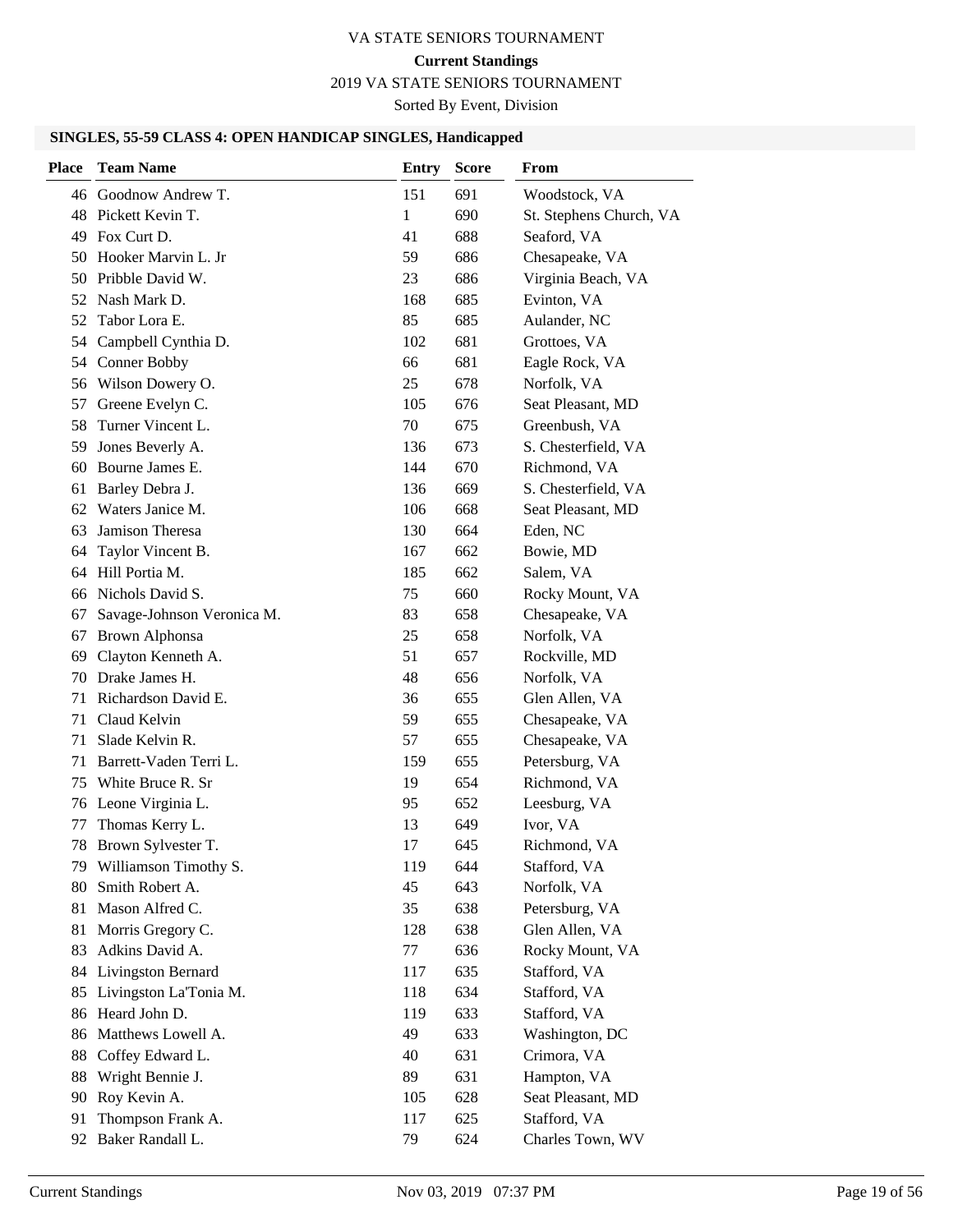# **Current Standings**

2019 VA STATE SENIORS TOURNAMENT

Sorted By Event, Division

# **SINGLES, 55-59 CLASS 4: OPEN HANDICAP SINGLES, Handicapped**

| <b>Place</b> | <b>Team Name</b>        | <b>Entry</b> | Score | From               |
|--------------|-------------------------|--------------|-------|--------------------|
|              | 92 Montgomery Amos      | 53           | 624   | Rockville, MD      |
|              | 94 German Richard L.    | 120          | 623   | Chase City, VA     |
|              | 95 Potter John G. Jr    | 146          | 619   | Hopewell, VA       |
|              | 95 Brown Lori A.        | 94           | 619   | Charles Town, WV   |
|              | 95 Bazile Delores       | 54           | 619   | Rockville, MD      |
|              | 95 Matthews Larryl A.   | 49           | 619   | Washington, DC     |
|              | 95 Kitts Charles M. Jr  | 32           | 619   | Virginia Beach, VA |
|              | 100 Hurt Bobby          | 42           | 617   | Forest, VA         |
|              | 100 Ingram Aaron M. Sr  | 104          | 617   | Seat Pleasant, MD  |
|              | 102 Clark Calvin L. Sr  | 60           | 613   | Chesapeake, VA     |
|              | 103 Fletcher Kevin C.   | 81           | 612   | Warrenton, VA      |
|              | 104 Mays Calvin T.      | 43           | 611   | Forest, VA         |
|              | 105 Boyd Beverly L.     | 152          | 610   | Woodstock, VA      |
|              | 106 Johnson Kevin B.    | 83           | 609   | Chesapeake, VA     |
|              | 106 Price Karen V.      | 102          | 609   | Grottoes, VA       |
|              | 108 Rengers Vickie B.   | 24           | 608   | Henrico, VA        |
|              | 109 Bazile William K.   | 54           | 606   | Rockville, MD      |
|              | 110 Rutan John L.       | 52           | 604   | Rockville, MD      |
|              | 111 Estep Denise B.     | 150          | 603   | Woodstock, VA      |
|              | 112 Laughlin Douglas L. | 142          | 601   | Newport News, VA   |
|              | 112 Abt Jeffrey S.      | 5            | 601   | Mineral, VA        |
|              | 114 Pifer Mark A.       | 65           | 600   | Eagle Rock, VA     |
|              | 115 Roberts Edward L.   | 135          | 599   | Ft Lee, VA         |
|              | 116 Haynes Donna C.     | 142          | 598   | Newport News, VA   |
|              | 117 Mallory Walter R.   | 157          | 595   | Petersburg, VA     |
|              | 117 Lewis Thurmond A.   | 90           | 595   | Lynchburg, VA      |
|              | 119 Banicky John D.     | 85           | 589   | Aulander, NC       |
|              | 120 Adkins Mark A.      | 74           | 588   | Rocky Mount, VA    |
|              | 121 Orcutt Philip M.    | 115          | 576   | Glen Allen, VA     |
| 122          | Stevens Craig C.        | 12           | 573   | Virginia Beach, VA |
|              | 123 Harris Tom          | 45           | 572   | Norfolk, VA        |
|              | 124 Jones Jeffery L.    | 147          | 570   | Chester, VA        |
|              | 125 Wiggins Perry L.    | 45           | 569   | Norfolk, VA        |
|              | 126 Russell Jeffrey M.  | 49           | 566   | Washington, DC     |
| 127          | Moore Anthony K.        | 59           | 525   | Chesapeake, VA     |
| 128          | Sheetz Laurie A.        | 75           | 156   | Rocky Mount, VA    |

#### **SINGLES, 55-59 CLASS 4: WOMEN'S HANDICAP SINGLES, Handicapped**

| Place | <b>Team Name</b>       | Entry | <b>Score</b> | From             |
|-------|------------------------|-------|--------------|------------------|
|       | 1 Rice Donna "Coco" M. | 86    | 736          | Newport News, VA |
|       | 2 Jackson Bernice H.   | 153   | 729          | Chesapeake, VA   |
|       | 3 Crespo Antoinette    | 86    | 720          | Newport News, VA |
|       | 4 Nicholson Paula M.   | 153   | 718          | Chesapeake, VA   |
|       | 5 Sharp Mabel G.       | 121   | 711          | Cheltenham, MD   |
|       | 6 Favata Laura G.      | 6     | 690          | Hampton, VA      |
|       | Joyner Cynthia M.      | 93    | 659          | Chesapeake, VA   |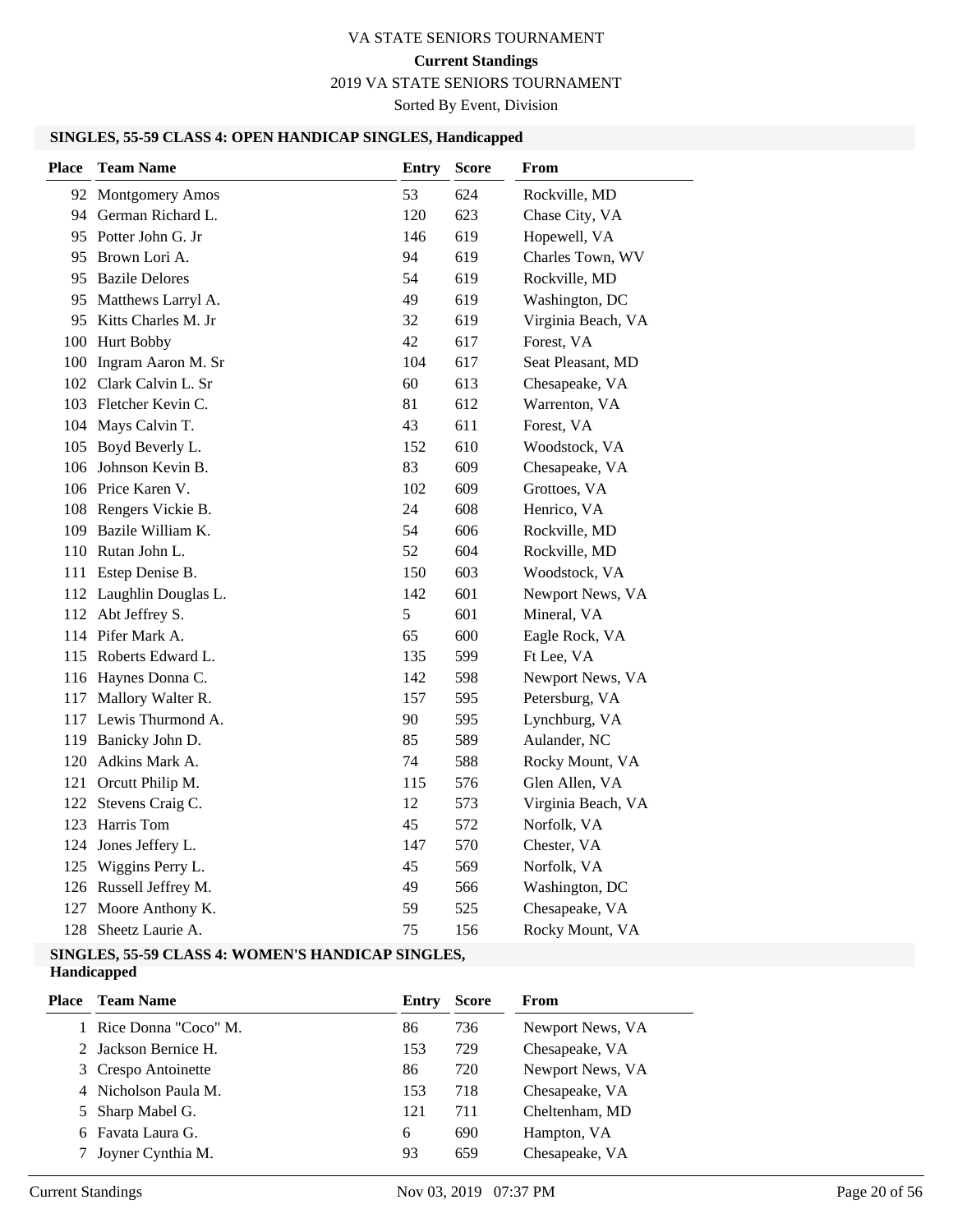**Current Standings**

2019 VA STATE SENIORS TOURNAMENT

Sorted By Event, Division

#### **SINGLES, 55-59 CLASS 4: WOMEN'S HANDICAP SINGLES, Handicapped**

| <b>Place</b> Team Name | <b>Entry Score</b> |     | From             |
|------------------------|--------------------|-----|------------------|
| 8 Davis Sharon K.      | 86                 | 656 | Newport News, VA |
| 9 Mc Daniel Theresa L. | 92                 | 624 | Chesapeake, VA   |
| 10 Parham Wanda P.     | 129                | 617 | Capron, VA       |
| 11 Campbell Martina D. | 121                | 609 | Cheltenham, MD   |

# **SINGLES, 60-64 CLASS 3: OPEN HANDICAP SINGLES, Handicapped**

| <b>Place</b> | <b>Team Name</b>      | <b>Entry</b> | <b>Score</b> | From               |
|--------------|-----------------------|--------------|--------------|--------------------|
| 1            | Stewart Keith A. Sr   | 146          | 847          | Hopewell, VA       |
| 2            | <b>Thompson Randy</b> | 172          | 819          | christiansburg, VA |
| 3            | <b>Hedrick Mike</b>   | 43           | 814          | Forest, VA         |
| 4            | Green Carolyn J.      | 161          | 812          | Petersburg, VA     |
| 5            | Fortier Laurence R.   | 29           | 773          | Orange, VA         |
| 6            | <b>Starzec Robert</b> | 189          | 772          | Kilmarnock, VA     |
| 7            | Preston Joe L.        | 185          | 766          | Salem, VA          |
| 7            | Day Kenneth L.        | 60           | 766          | Chesapeake, VA     |
| 9            | Fortier Annette S.    | 29           | 753          | Orange, VA         |
|              | 10 Walker Veronica L. | 96           | 752          | Leesburg, VA       |
| 11           | <b>Clanton Willie</b> | 145          | 750          | Richmond, VA       |
| 12           | Pauley Paul L.        | 56           | 739          | Salem, VA          |
| 13           | Cimino Ralph L. Jr    | 114          | 737          | Glen Allen, VA     |
| 13           | Jennings Keith        | 43           | 737          | Forest, VA         |
| 15           | Caswell Kenneth L.    | 79           | 735          | Charles Town, WV   |
| 16           | Jackson William H.    | 90           | 734          | Lynchburg, VA      |
|              | 17 Coleman Ponce D.   | 104          | 730          | Seat Pleasant, MD  |
| 17           | Mann Phyllis M.       | 145          | 730          | Richmond, VA       |
| 19           | Blevins James T.      | 40           | 720          | Crimora, VA        |
| 20           | Owens Brian K.        | 97           | 719          | Leesburg, VA       |
| 21           | Smithers Brenda S.    | 68           | 716          | Eagle Rock, VA     |
|              | 22 White Clarice      | 26           | 712          | Norfolk, VA        |
| 22           | Farrish Michael T.    | 167          | 712          | Bowie, MD          |
| 24           | Shuler Karen E.       | 41           | 707          | Seaford, VA        |
|              | 24 Garnett Leon D.    | 114          | 707          | Glen Allen, VA     |
|              | 26 Hawkins John C.    | 106          | 706          | Seat Pleasant, MD  |
| 27           | Johnson Corlitta R.   | 112          | 705          | Seat Pleasant, MD  |
| 27           | Thompson Mack W.      | 18           | 705          | Richmond, VA       |
| 29           | Mitchell Franklin D.  | 156          | 701          | Petersburg, VA     |
| 30           | Magill Joe R.         | 72           | 699          | Rocky Mount, VA    |
| 31           | Stocks David D.       | 95           | 697          | Leesburg, VA       |
| 31           | Brooks Jim R.         | 142          | 697          | Newport News, VA   |
| 33           | Sams Deborah L.       | 131          | 693          | Hampton, VA        |
| 33           | Myers Debbie H.       | 187          | 693          | Newport News, VA   |
| 35           | Schmidt Vicky L.      | 187          | 692          | Newport News, VA   |
| 36           | Thomas Dale K.        | 76           | 691          | Rocky Mount, VA    |
| 37           | Hudson William G.     | 143          | 690          | Danville, VA       |
| 38           | Dixon John H.         | 124          | 688          | South Boston, VA   |
| 39           | Brown Jeannie D.      | 74           | 686          | Rocky Mount, VA    |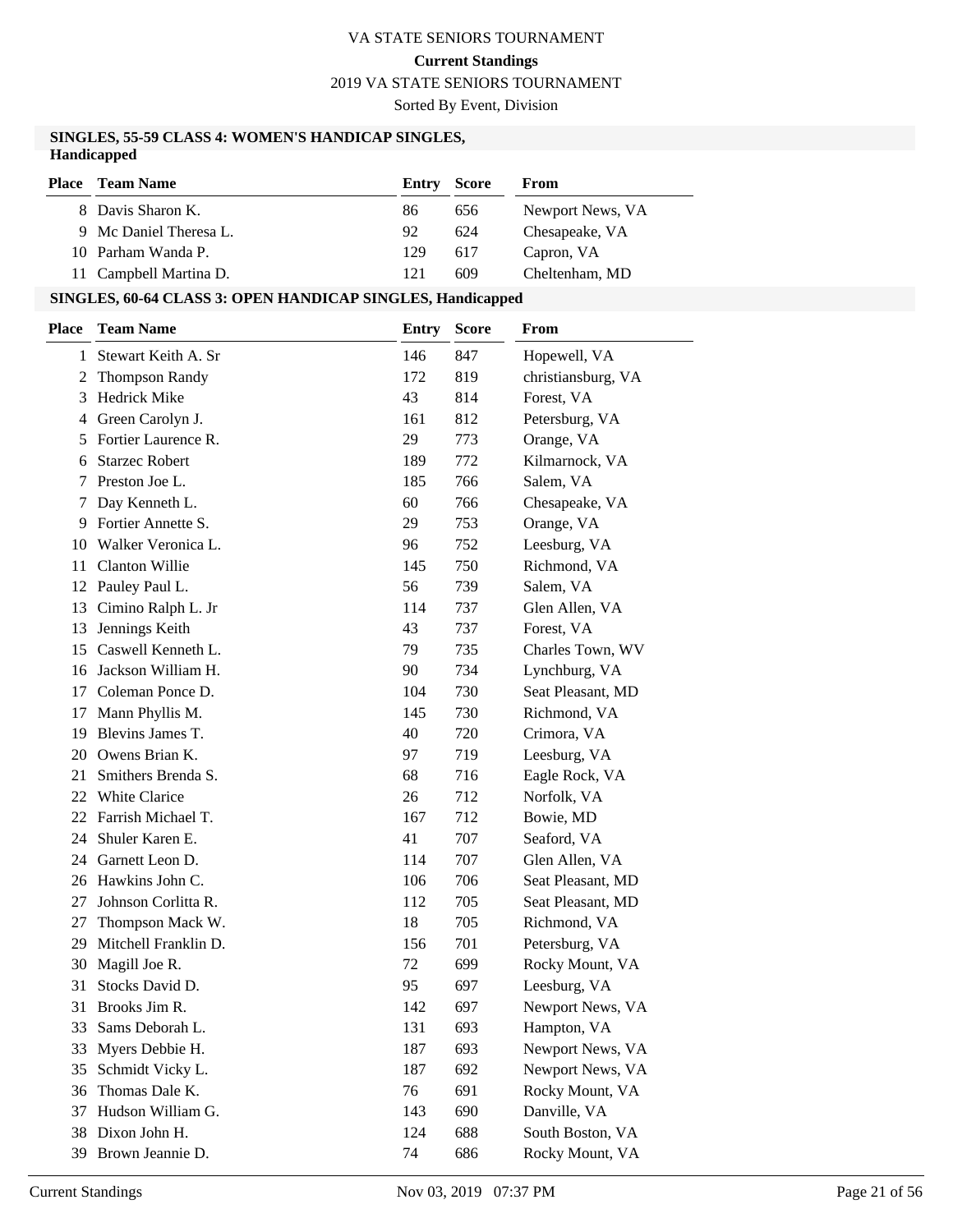# **Current Standings**

2019 VA STATE SENIORS TOURNAMENT

Sorted By Event, Division

# **SINGLES, 60-64 CLASS 3: OPEN HANDICAP SINGLES, Handicapped**

| <b>Place</b> | <b>Team Name</b>            | <b>Entry</b> | <b>Score</b> | From                |
|--------------|-----------------------------|--------------|--------------|---------------------|
| 39.          | Matthews Lenaldo A.         | 50           | 686          | Washington, DC      |
| 41           | Gerovac Brian T.            | 5            | 684          | Mineral, VA         |
| 41           | Hazlewood Frank V. III      | 115          | 684          | Glen Allen, VA      |
| 43           | Cesaro Kevin E.             | 51           | 680          | Rockville, MD       |
|              | 44 Blau David L.            | 73           | 679          | Rocky Mount, VA     |
| 45           | Twyman Joseph E. Jr         | 88           | 676          | Hampton, VA         |
| 45           | Schiemer Yvonne A.          | 96           | 676          | Leesburg, VA        |
| 45           | King John K.                | 22           | 676          | Moneta, VA          |
| 45           | Thompson Annie C.           | 18           | 676          | Richmond, VA        |
| 49           | Smith Ronald L. Sr          | 136          | 674          | S. Chesterfield, VA |
| 49           | Bohanan Arnold R. Sr        | 174          | 674          | christiansburg, VA  |
| 51           | Spencer Hortense(Toodie) A. | 112          | 673          | Seat Pleasant, MD   |
| 51           | White Valerie L.            | 19           | 673          | Richmond, VA        |
| 53           | Allen Linda M.              | 95           | 672          | Leesburg, VA        |
| 54           | Johnson Charles L.          | 84           | 671          | Lynchburg, VA       |
| 54           | Carlton Richard G.          | 31           | 671          | Clifton Forge, VA   |
| 56           | Conner Donald L.            | 66           | 670          | Eagle Rock, VA      |
|              | 56 Lawson Edward S. Jr      | 167          | 670          | Bowie, MD           |
|              | 58 Reeders Clarence C. Sr   | 180          | 669          | Chester, VA         |
| 58           | Caswell Terence             | 79           | 669          | Charles Town, WV    |
| 60           | Downey Roy J. III           | 95           | 668          | Leesburg, VA        |
| 60           | Barbour Sidney P.           | 110          | 668          | Seat Pleasant, MD   |
|              | 62 Foster Petra             | 118          | 667          | Stafford, VA        |
| 62           | James Sheila S.             | 144          | 667          | Richmond, VA        |
| 64           | Whitley Gary M.             | 13           | 666          | Ivor, VA            |
| 65           | Anderson Abraham            | 165          | 664          | Petersburg, VA      |
| 66           | Cole Sheila D.              | 145          | 663          | Richmond, VA        |
| 66           | Brown Hezzie J. Jr          | 124          | 663          | South Boston, VA    |
| 68           | Sanders Phillip L. Sr       | 39           | 662          | Chester, VA         |
| 69           | Drakes Luis A.              | 105          | 661          | Seat Pleasant, MD   |
| 70           | Clark Philip T.             | 23           | 659          | Virginia Beach, VA  |
|              | 71 Lawrence Bobby J.        | 3            | 657          | Mechanicsville, VA  |
| 71           | Gould King J.               | 72           | 657          | Rocky Mount, VA     |
| 71           | Thomas Vanessa N.           | 151          | 657          | Woodstock, VA       |
| 74           | Dalton Steven W.            | 149          | 654          | Chesterfield, VA    |
|              | 74 Lewis Walter L. Sr       | 90           | 654          | Lynchburg, VA       |
| 76           | Hogue Cecil C.              | 122          | 653          | South Boston, VA    |
| 77           | Brubaker Renee L.           | 41           | 652          | Seaford, VA         |
| 78           | Wehrhan Arthur W.           | 48           | 649          | Norfolk, VA         |
| 78           | Dye Cleve III               | 142          | 649          | Newport News, VA    |
| 78           | Kidd Patricia B.            | 169          | 649          | Evinton, VA         |
| 81           | Pancoast Robert T.          | 15           | 648          | Newport News, VA    |
|              | 82 Brubaker Scott H.        | 41           | 647          | Seaford, VA         |
| 82           | Roberts Jim (Jimmy) H.      | 102          | 647          | Grottoes, VA        |
| 84           | Barnhouse Donna D.          | 151          | 646          | Woodstock, VA       |
|              | 85 Kenny J. Michael         | 32           | 645          | Virginia Beach, VA  |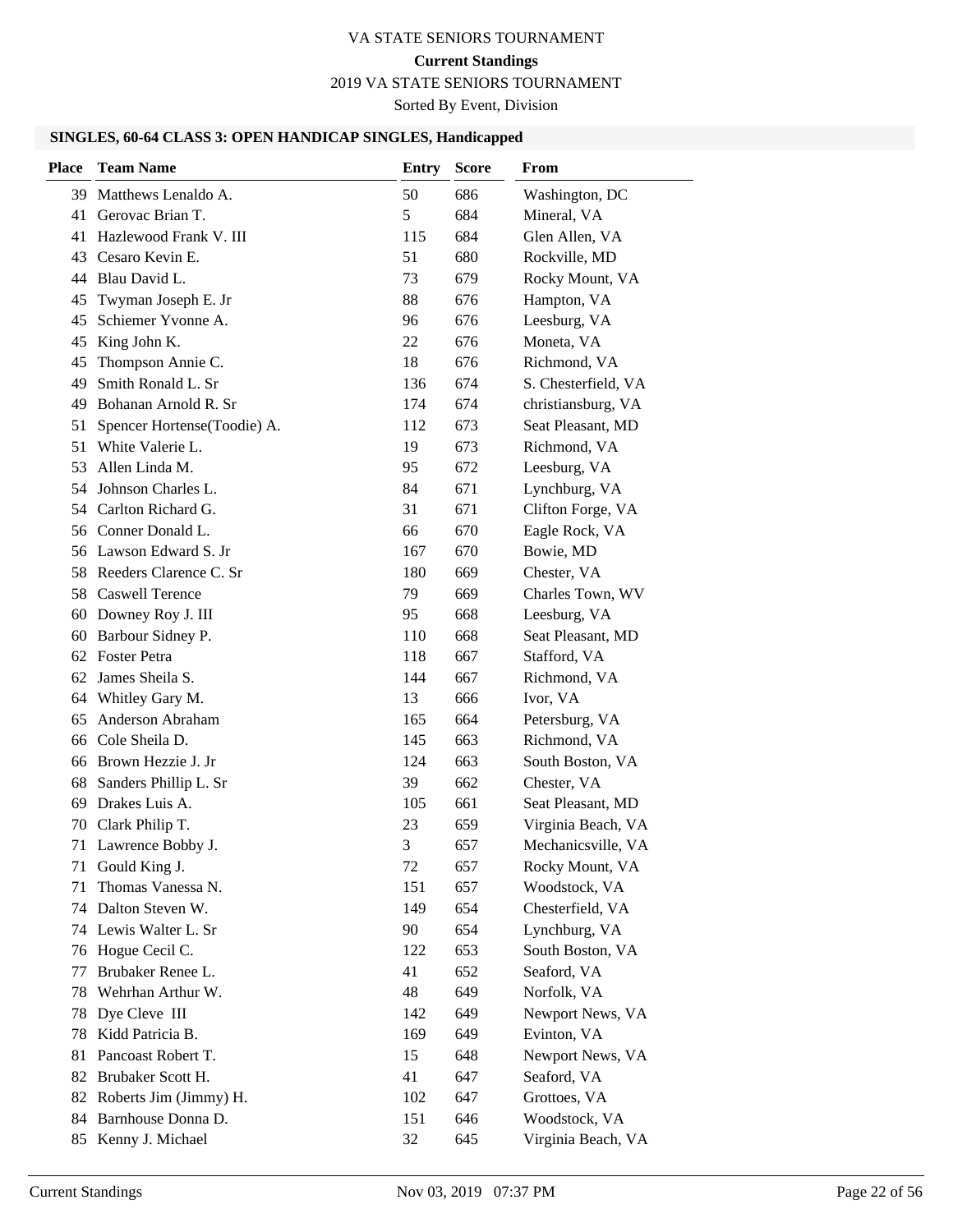#### 2019 VA STATE SENIORS TOURNAMENT

Sorted By Event, Division

#### **SINGLES, 60-64 CLASS 3: OPEN HANDICAP SINGLES, Handicapped**

| <b>Place</b> | <b>Team Name</b>                                  | Entry | <b>Score</b> | From                |  |  |  |
|--------------|---------------------------------------------------|-------|--------------|---------------------|--|--|--|
|              | 85 Price Michael W.                               | 23    | 645          | Virginia Beach, VA  |  |  |  |
|              | 87 Layton Mike                                    | 65    | 644          | Eagle Rock, VA      |  |  |  |
| 88           | Stevens Aubrey (Butch) Jr                         | 18    | 643          | Richmond, VA        |  |  |  |
| 89           | Simpson William A. III                            | 21    | 642          | Richmond, VA        |  |  |  |
| 89           | McDonough Brian G.                                | 13    | 642          | Ivor, VA            |  |  |  |
| 89           | Pancoast Mary C.                                  | 15    | 642          | Newport News, VA    |  |  |  |
|              | 92 Parker-Cunningham Wilhemenia                   | 162   | 640          | Petersburg, VA      |  |  |  |
|              | 92 Naulty Mike N.                                 | 146   | 640          | Hopewell, VA        |  |  |  |
|              | 94 Farthing Sam N. Jr                             | 143   | 637          | Danville, VA        |  |  |  |
|              | 95 Ellison Randy H.                               | 139   | 634          | Lynchburg, VA       |  |  |  |
|              | 96 Payne Kathy D.                                 | 186   | 632          | Salem, VA           |  |  |  |
| 97           | Grant Thomas C. Jr                                | 179   | 631          | Chester, VA         |  |  |  |
| 98           | Hogue Sylvia A.                                   | 122   | 630          | South Boston, VA    |  |  |  |
| 98           | Allen Martin W.                                   | 165   | 630          | Petersburg, VA      |  |  |  |
|              | 100 Banicky Melany A.                             | 85    | 629          | Aulander, NC        |  |  |  |
|              | 100 Phillingane Rebecca J.                        | 27    | 629          | S. Chesterfield, VA |  |  |  |
|              | 102 Beaulac Michael J.                            | 188   | 628          | Newport News, VA    |  |  |  |
|              | 103 Bland Randolph L.                             | 134   | 626          | Ft Lee, VA          |  |  |  |
|              | 104 Washington Ronald D.                          | 140   | 621          | Bremo Bluff, VA     |  |  |  |
| 105          | Blow Joe C.                                       | 61    | 620          | Chesapeake, VA      |  |  |  |
| 105          | White Andrew                                      | 26    | 620          | Norfolk, VA         |  |  |  |
| 107          | Simmons Brian                                     | 31    | 616          | Clifton Forge, VA   |  |  |  |
|              | 108 Curtis Stafford J. Sr                         | 122   | 614          | South Boston, VA    |  |  |  |
|              | 108 Bruce Arthur F. Jr                            | 191   | 614          | Damascus, MD        |  |  |  |
|              | 110 Morton Ollie K.                               | 182   | 611          | Chester, VA         |  |  |  |
|              | 111 Lyles Richard C.                              | 52    | 610          | Rockville, MD       |  |  |  |
|              | 112 Isley Artie N.                                | 114   | 607          | Glen Allen, VA      |  |  |  |
|              | 113 Picariello Joe E.                             | 12    | 606          | Virginia Beach, VA  |  |  |  |
|              | 113 Davis-Brown Peggy A.                          | 17    | 606          | Richmond, VA        |  |  |  |
|              | 115 Holmes Arlen R.                               | 82    | 602          | Washington, DC      |  |  |  |
|              | 116 Klingenfus John A.                            | 139   | 599          | Lynchburg, VA       |  |  |  |
|              | 117 Bellinger Vivian J.                           | 119   | 598          | Stafford, VA        |  |  |  |
|              | 118 Wiggins James A.                              | 62    | 592          | Chesapeake, VA      |  |  |  |
| 119          | Turner David E.                                   | 5     | 590          | Mineral, VA         |  |  |  |
| 120          | Morton Arthur W. Jr                               | 182   | 589          | Chester, VA         |  |  |  |
| 121          | Sylvia Michael L. Jr                              | 193   | 586          | Hampton, VA         |  |  |  |
|              | 122 Stevens Augustine M.                          | 18    | 585          | Richmond, VA        |  |  |  |
|              | 123 Lockhart Gary W.                              | 189   | 584          | Kilmarnock, VA      |  |  |  |
|              | 124 Foster Ronald                                 | 118   | 581          | Stafford, VA        |  |  |  |
|              | 124 Sams Ronnie S.                                | 131   | 581          | Hampton, VA         |  |  |  |
| 126          | Comparetta Tom                                    | 4     | 550          | Forest, VA          |  |  |  |
| 127          | Byer Roger G.                                     | 67    | 548          | Eagle Rock, VA      |  |  |  |
|              | 128 Estep Roger L.                                | 152   | 512          | Woodstock, VA       |  |  |  |
|              | SINGLES, 60-64 CLASS 3: WOMEN'S HANDICAP SINGLES, |       |              |                     |  |  |  |

#### **Handicapped**

**Place Team Name Entry Score From**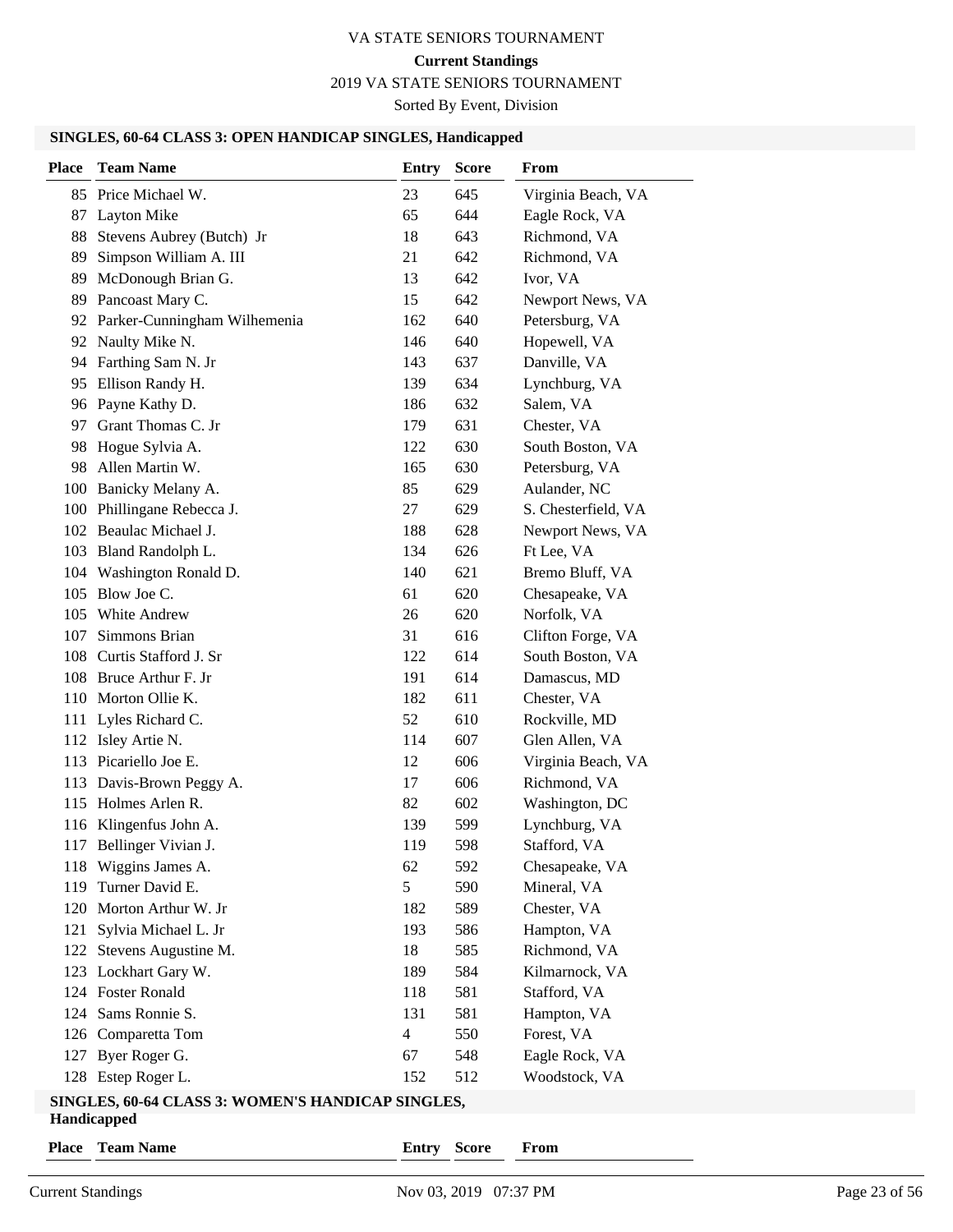2019 VA STATE SENIORS TOURNAMENT

Sorted By Event, Division

#### **SINGLES, 60-64 CLASS 3: WOMEN'S HANDICAP SINGLES, Handicapped**

| Place | <b>Team Name</b>       | Entry | <b>Score</b> | <b>From</b>        |
|-------|------------------------|-------|--------------|--------------------|
|       | Shabazz Nanie          | 93    | 763          | Chesapeake, VA     |
|       | 2 Cooper Mary F.       | 14    | 746          | Leesburg, VA       |
| 3     | Eure-Robinson Patience | 92    | 707          | Chesapeake, VA     |
| 4     | Turner Paulette E.     | 153   | 699          | Chesapeake, VA     |
| 5.    | Rossi Sarah K.         | 81    | 681          | Warrenton, VA      |
| 6     | Martin Bobbie J.       | 194   | 678          | Mascot, VA         |
|       | Bradshaw Nita A.       | 129   | 662          | Capron, VA         |
| 8     | Eanes Joyce A.         | 14    | 642          | Leesburg, VA       |
| 9     | Jessie Rebecca H.      | 194   | 637          | Mascot, VA         |
| 10    | Wright Mary H.         | 171   | 629          | christiansburg, VA |
| 11    | <b>Brooks Carol</b>    | 171   | 627          | christiansburg, VA |
|       | 12 Bennett Cynthia T.  | 6     | 601          | Hampton, VA        |
|       |                        |       |              |                    |

## **SINGLES, 65-69 CLASS 2: OPEN HANDICAP SINGLES, Handicapped**

| Place | <b>Team Name</b>             | <b>Entry</b> | <b>Score</b> | <b>From</b>         |
|-------|------------------------------|--------------|--------------|---------------------|
| 1     | White David W.               | 84           | 809          | Lynchburg, VA       |
|       | 2 Long Willie A. Jr          | 89           | 808          | Hampton, VA         |
| 3     | Anderson Robert E.           | 16           | 795          | Yorktown, VA        |
| 4     | Butts Danny L. II            | 188          | 773          | Newport News, VA    |
| 5     | Augustine Daniel J.          | 32           | 765          | Virginia Beach, VA  |
| 6     | Garner Frank L.              | 131          | 758          | Hampton, VA         |
| 7     | Jones Carolyn                | 164          | 757          | Petersburg, VA      |
| 8     | Mallory Harry L.             | 99           | 756          | Leesburg, VA        |
| 9     | Williams Jerome H. Sr        | 109          | 748          | Seat Pleasant, MD   |
| 10    | Vaughters Alice F.           | 122          | 746          | South Boston, VA    |
| 11    | Hopps Agnes J.               | 109          | 745          | Seat Pleasant, MD   |
| 12    | Franklin Dwight H.           | 107          | 741          | Seat Pleasant, MD   |
| 13    | Anderson David R.            | 132          | 737          | South Boston, VA    |
| 14    | Myers Jack W. Jr             | 187          | 736          | Newport News, VA    |
| 15    | Hodges Connie T.             | 73           | 735          | Rocky Mount, VA     |
| 16    | Zuchowski Judith P.          | 39           | 731          | Chester, VA         |
| 17    | Jackson-Marshall Agatha V.   | 164          | 729          | Petersburg, VA      |
| 17    | Smith William "Sam" S.       | 141          | 729          | Hampton, VA         |
| 19    | Charles Billy S.             | 137          | 728          | S. Chesterfield, VA |
| 20    | Lambert John                 | 101          | 726          | Grottoes, VA        |
| 21    | Campbell Rusty (Russell)) W. | 101          | 724          | Grottoes, VA        |
| 21    | Kenney Melvin A. Sr          | 128          | 724          | Glen Allen, VA      |
| 23    | Davis Albert                 | 52           | 717          | Rockville, MD       |
|       | 24 Crawley Timothy A.        | 134          | 714          | Ft Lee, VA          |
| 25    | Carmichael James T. Jr       | 134          | 712          | Ft Lee, VA          |
| 26    | Lee Garland L.               | 35           | 709          | Petersburg, VA      |
| 27    | Roberson Alonzo              | 53           | 708          | Rockville, MD       |
| 27    | Oliver Tom                   | 31           | 708          | Clifton Forge, VA   |
| 29    | Cayanong Eufronio S.         | 55           | 705          | Rockville, MD       |
| 29    | Wayne Jerome E.              | 82           | 705          | Washington, DC      |
| 31    | Pancoast Becky E.            | 15           | 704          | Newport News, VA    |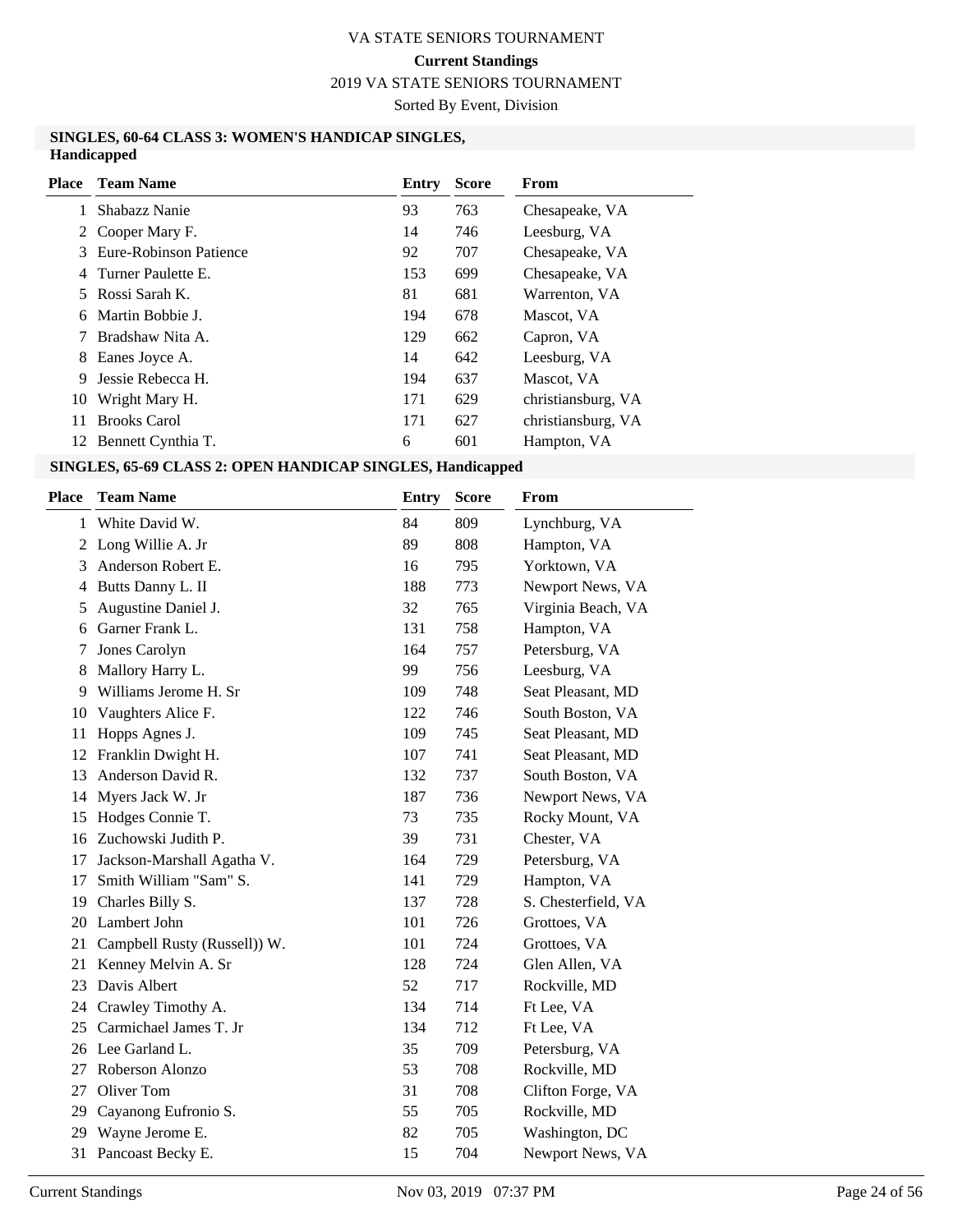# **Current Standings**

2019 VA STATE SENIORS TOURNAMENT

Sorted By Event, Division

# **SINGLES, 65-69 CLASS 2: OPEN HANDICAP SINGLES, Handicapped**

| <b>Place</b> | <b>Team Name</b>         | <b>Entry</b> | <b>Score</b> | From               |
|--------------|--------------------------|--------------|--------------|--------------------|
| 32           | Griffis Larry D.         | 182          | 703          | Chester, VA        |
| 33           | Street Ronald D.         | 34           | 702          | Chesterfield, VA   |
| 34           | Shiflett Christine R.    | 34           | 701          | Chesterfield, VA   |
| 34           | Jensen B. Jeannie        | 178          | 701          | Hampton, VA        |
|              | 36 Carter Brenda         | 162          | 700          | Petersburg, VA     |
|              | 37 Howell Steven N.      | 87           | 698          | Hampton, VA        |
| 37           | Simon Merrill C. III     | 103          | 698          | Grottoes, VA       |
| 39           | Ricks Melvin N. Sr       | 48           | 696          | Norfolk, VA        |
| 39           | Eason Gene L.            | 58           | 696          | Chesapeake, VA     |
| 41           | Shifflett John E. Jr     | 101          | 695          | Grottoes, VA       |
| 41           | Clemons James H.         | 141          | 695          | Hampton, VA        |
| 43           | Massengill Phillip R. Sr | 141          | 694          | Hampton, VA        |
| 44           | <b>Layton Betty</b>      | 68           | 693          | Eagle Rock, VA     |
|              | 44 Potter Lowell A.      | 73           | 693          | Rocky Mount, VA    |
| 44           | Blake Carolyn W.         | 77           | 693          | Rocky Mount, VA    |
| 47           | Carr Donny E.            | 82           | 688          | Washington, DC     |
| 48           | Barnhouse Charles C.     | 152          | 685          | Woodstock, VA      |
| 49           | Griffin Allen L.         | 56           | 684          | Salem, VA          |
| 50           | Hodges Frank G.          | 73           | 683          | Rocky Mount, VA    |
| 51           | Thompson Ronald D.       | 13           | 682          | Ivor, VA           |
| 52           | Willis Evette T.         | 185          | 679          | Salem, VA          |
| 53           | McGregor Ronald A.       | 109          | 678          | Seat Pleasant, MD  |
| 54           | Wingfield L Wayne        | 76           | 676          | Rocky Mount, VA    |
| 55           | Mitchell Shirley E.      | 99           | 675          | Leesburg, VA       |
| 56           | Zuchowski J. Stephen     | 39           | 674          | Chester, VA        |
|              | 56 Hicks Lillian L.      | 162          | 674          | Petersburg, VA     |
| 58           | Davis Scarlett A.        | 190          | 673          | Brookneal, VA      |
| 59           | Wallace Carolyn K.       | 19           | 672          | Richmond, VA       |
| 60           | Knox Thomas J.           | 97           | 670          | Leesburg, VA       |
|              | 60 Wingfield Robert H.   | 145          | 670          | Richmond, VA       |
|              | 62 Hackney Frank W. Jr   | 168          | 667          | Evinton, VA        |
|              | 63 Judd Kit T.           | 71           | 666          | madison, NC        |
|              | 64 Riley Harvey R.       | 56           | 664          | Salem, VA          |
|              | 65 Hudson Oscar D.       | 154          | 658          | Grafton, VA        |
| 66           | Cunningham John P.       | 184          | 656          | Salem, VA          |
| 67           | <b>Baker Donnell</b>     | 64           | 655          | Hampton, VA        |
| 67           | Woodson Benjamin L. Sr   | 99           | 655          | Leesburg, VA       |
| 69           | <b>Brooks Alan</b>       | 171          | 654          | christiansburg, VA |
| 69           | Roane Raymond O. Sr      | 163          | 654          | Petersburg, VA     |
| 71           | Petrie William J.        | 139          | 653          | Lynchburg, VA      |
| 71           | Bellinger Thomas J.      | 119          | 653          | Stafford, VA       |
| 71           | Langley Frankie T. Sr    | 63           | 653          | Chesapeake, VA     |
| 74           | Sutton Leroy G.          | 62           | 647          | Chesapeake, VA     |
| 74           | Richardson Paula D.      | 87           | 647          | Hampton, VA        |
| 74           | Selby Kenneth H.         | 187          | 647          | Newport News, VA   |
| 77           | Mack Jacob Jr            | 184          | 646          | Salem, VA          |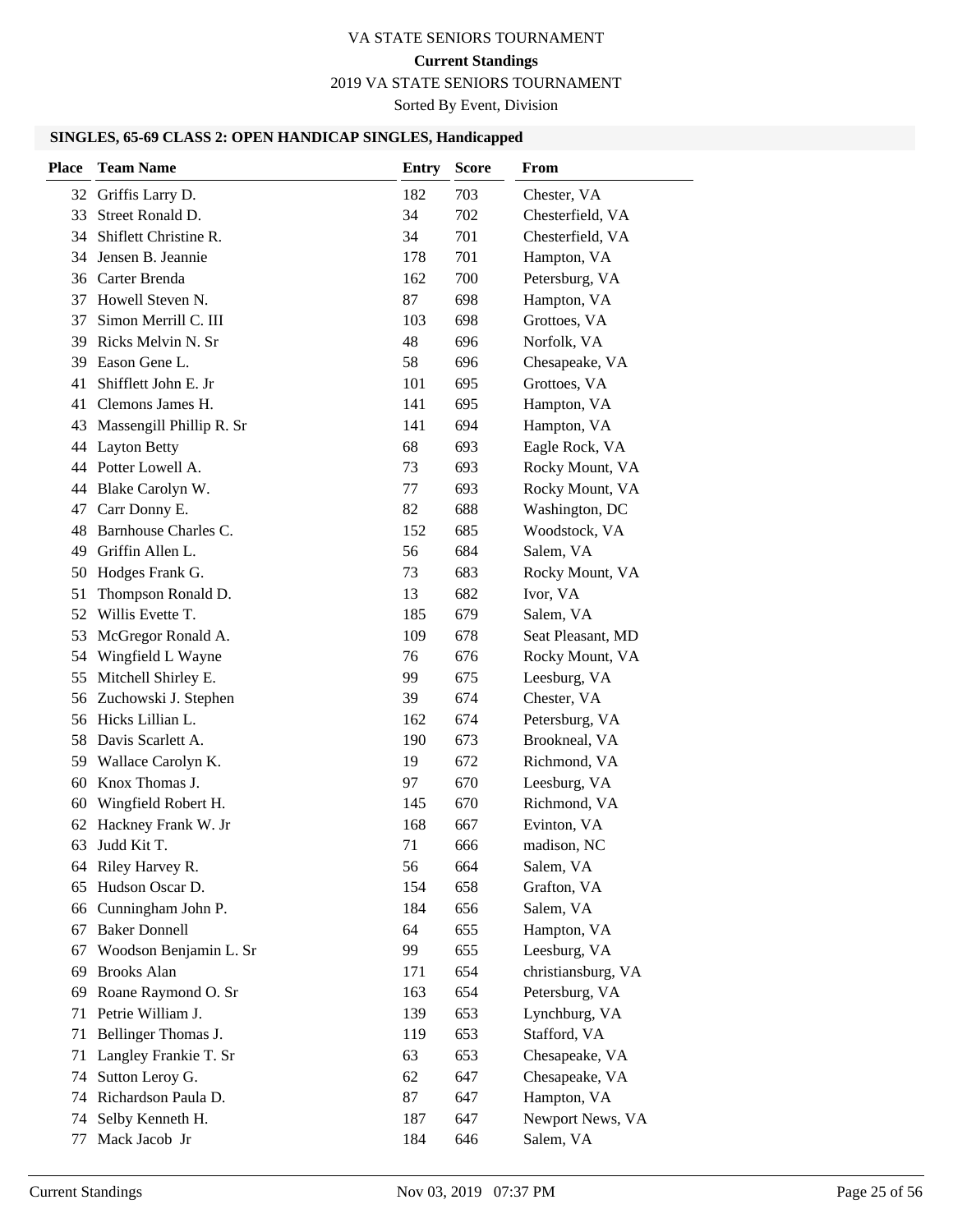# 2019 VA STATE SENIORS TOURNAMENT

Sorted By Event, Division

# **SINGLES, 65-69 CLASS 2: OPEN HANDICAP SINGLES, Handicapped**

| <b>Place</b> | <b>Team Name</b>             | <b>Entry</b> | <b>Score</b> | From                |
|--------------|------------------------------|--------------|--------------|---------------------|
|              | 78 Corbin Terance A.         | 61           | 644          | Chesapeake, VA      |
|              | 79 McCormack Robert "Bob" D. | 67           | 643          | Eagle Rock, VA      |
|              | 79 Griffin Henry D.          | 135          | 643          | Ft Lee, VA          |
|              | 79 Welcher Roy A.            | 184          | 643          | Salem, VA           |
| 79           | Wright Roland S. Jr          | 171          | 643          | christiansburg, VA  |
| 83           | Thweatt Wayne K.             | 128          | 642          | Glen Allen, VA      |
| 84           | Jackson Donald L.            | 21           | 638          | Richmond, VA        |
|              | 85 Parker Richmond L.        | 133          | 637          | Ft Lee, VA          |
|              | 86 Adams Harry W. Jr         | 143          | 636          | Danville, VA        |
| 87           | Allen Sheila F.              | 165          | 635          | Petersburg, VA      |
| 88           | El Charles L.                | 62           | 634          | Chesapeake, VA      |
| 89           | Smith Frank R.               | 137          | 632          | S. Chesterfield, VA |
|              | 90 Ellinger James S.         | 40           | 628          | Crimora, VA         |
|              | 91 Peterson Stephen P.       | 51           | 627          | Rockville, MD       |
| 91           | Hughes Sue F.                | 132          | 627          | South Boston, VA    |
| 91           | Batten Carol J.              | 80           | 627          | Verona, VA          |
|              | 94 Potter Ed                 | 173          | 626          | christiansburg, VA  |
| 95           | Jones Milton E.              | 133          | 624          | Ft Lee, VA          |
| 95           | Smith Bonnie D.              | 74           | 624          | Rocky Mount, VA     |
| 97           | Judd Gail C.                 | 71           | 621          | madison, NC         |
| 98           | Stewart Mary M.              | 186          | 620          | Salem, VA           |
| 98           | James Thomas E. Sr           | 144          | 620          | Richmond, VA        |
|              | 100 Silver Carolyn A.        | 162          | 619          | Petersburg, VA      |
| 101          | Tenan William E. Jr          | 30           | 618          | Hayes, VA           |
|              | 102 Porter Frank Jr          | 115          | 616          | Glen Allen, VA      |
|              | 103 Hackney Sandra M.        | 169          | 612          | Evinton, VA         |
|              | 104 Charity Howard           | 137          | 610          | S. Chesterfield, VA |
|              | 105 Journiette Cassandra L.  | 185          | 609          | Salem, VA           |
|              | 106 Wisk-Guile Suzanne M.    | 70           | 607          | Greenbush, VA       |
|              | 107 Phillingane Eddie W.     | 27           | 603          | S. Chesterfield, VA |
|              | 108 McGann J. Robert         | $\tau$       | 594          | Fredericksburg, VA  |
|              | 109 Wallace Walter L.        | 19           | 578          | Richmond, VA        |
|              | 110 Reynolds Arthur B.       | 88           | 565          | Hampton, VA         |
| 111          | Peterson Ronnie              | 147          | 562          | Chester, VA         |
| 112          | James John H.                | 47           | 552          | Norfolk, VA         |
|              | 113 Marshall Eugene L. II    | 50           | 547          | Washington, DC      |
|              | 114 Zirkle Marvin R.         | 77           | 538          | Rocky Mount, VA     |

#### **SINGLES, 65-69 CLASS 2: WOMEN'S HANDICAP SINGLES, Handicapped**

| Place | <b>Team Name</b>    | Entry | <b>Score</b> | From             |
|-------|---------------------|-------|--------------|------------------|
|       | 1 Barnes Sallie R.  | 129   | 742          | Capron, VA       |
|       | 2 Hartzheim Mary L. | 86    | 723          | Newport News, VA |
|       | 3 Austin Ann W.     | 127   | 722          | Richmond, VA     |
|       | 4 Lathan Shirley J. | 92    | 719          | Chesapeake, VA   |
|       | 5 Bigbie Diane L.   | 194   | 715          | Mascot, VA       |
|       | 6 Lau Deborah A.    | 14    | 706          | Leesburg, VA     |
|       |                     |       |              |                  |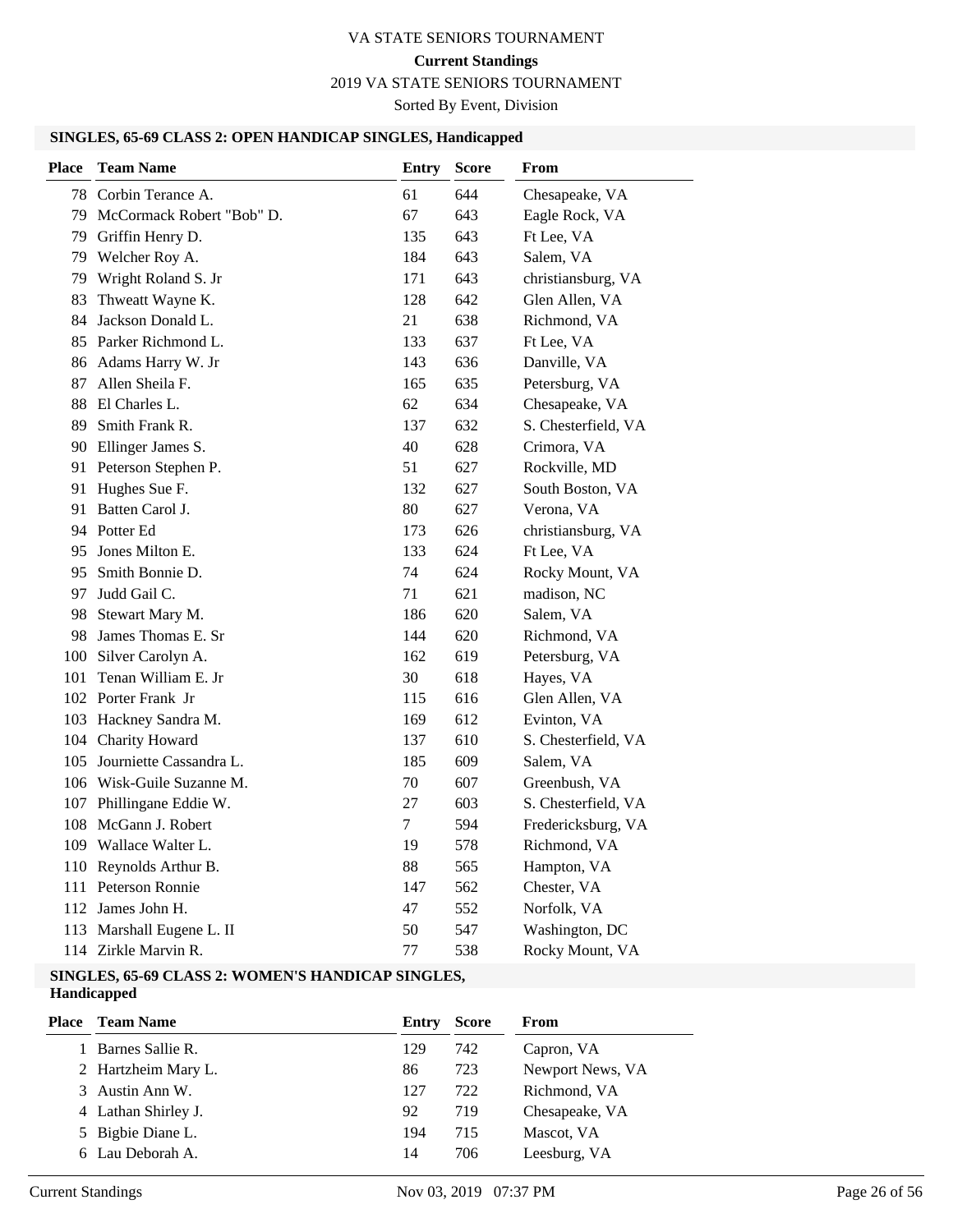# 2019 VA STATE SENIORS TOURNAMENT

Sorted By Event, Division

#### **SINGLES, 65-69 CLASS 2: WOMEN'S HANDICAP SINGLES, Handicapped**

| Place | <b>Team Name</b>        | Entry | <b>Score</b> | <b>From</b>        |
|-------|-------------------------|-------|--------------|--------------------|
| 7     | Ray Anne S.             | 6     | 698          | Hampton, VA        |
| 8     | Boykins Ethel D.        | 93    | 692          | Chesapeake, VA     |
| 9     | Turner Sandy S.         | 129   | 670          | Capron, VA         |
|       | 10 Hattersley Debbie L. | 91    | 645          | Lexington, VA      |
|       | 11 Perrin Edith A.      | 81    | 634          | Warrenton, VA      |
|       | 12 Crabtree Ricki J.    | 127   | 628          | Richmond, VA       |
| 13.   | Smith Ruth G.           | 44    | 602          | Virginia Beach, VA |
|       | 14 Pugh Mary A.         | 192   | 575          | Richmond, VA       |

**SINGLES, 70-74 CLASS 1: OPEN HANDICAP SINGLES, Handicapped**

| <b>Place</b> | <b>Team Name</b>        | <b>Entry</b> | <b>Score</b> | From                |
|--------------|-------------------------|--------------|--------------|---------------------|
|              | 1 Pierce John J.        | 164          | 798          | Petersburg, VA      |
|              | 2 Anderson Nathaniel    | 159          | 782          | Petersburg, VA      |
| 3            | Pollan Don L.           | 130          | 779          | Eden, NC            |
|              | 4 Hart Hubert C.        | 78           | 755          | Smithfield, VA      |
| 5            | Fulghum Billy O. Jr     | 33           | 751          | Virginia Beach, VA  |
| 6            | Eley Earlene H.         | 20           | 748          | Richmond, VA        |
| 7            | Wade Joseph L. Jr       | 27           | 740          | S. Chesterfield, VA |
| 7            | Tomlinson Nancy L.      | 115          | 740          | Glen Allen, VA      |
| 9            | Lewis Michael           | 137          | 737          | S. Chesterfield, VA |
| 9            | Ambler Ann              | 78           | 737          | Smithfield, VA      |
| 11           | Mullen John J.          | 32           | 729          | Virginia Beach, VA  |
|              | 12 Sherrill Margaret J. | 108          | 721          | Seat Pleasant, MD   |
|              | 13 Dandridge Russell W. | 128          | 715          | Glen Allen, VA      |
|              | 14 Blakey Sondra A.     | 108          | 709          | Seat Pleasant, MD   |
| 15           | Waddler George L.       | 62           | 707          | Chesapeake, VA      |
| 15           | Moore Daniel T.         | 55           | 707          | Rockville, MD       |
| 17           | Henry Thomas M.         | 89           | 705          | Hampton, VA         |
| 18           | Cain Alvin C.           | 82           | 704          | Washington, DC      |
| 19           | Breneman Christine L.   | 96           | 700          | Leesburg, VA        |
|              | 20 Glass Melvin L.      | 103          | 698          | Grottoes, VA        |
| 20           | Shepperson Robert R.    | 39           | 698          | Chester, VA         |
| 22           | Yeagley Ken O.          | 31           | 694          | Clifton Forge, VA   |
| 23           | Page Eric R.            | 20           | 690          | Richmond, VA        |
|              | 24 Lesniak Lawrence M.  | 139          | 687          | Lynchburg, VA       |
| 25           | <b>Taylor Bernard</b>   | 108          | 686          | Seat Pleasant, MD   |
| 25           | Manry William C.        | 116          | 686          | Hampton, VA         |
| 27           | Lawson Edward C.        | 16           | 685          | Yorktown, VA        |
| 28           | Taylor Rose F.          | 78           | 683          | Smithfield, VA      |
| 29           | Corbett E. Joseph       | 116          | 682          | Hampton, VA         |
| 30           | Welcher William A.      | 184          | 679          | Salem, VA           |
| 31           | <b>Tinsley Michael</b>  | 104          | 676          | Seat Pleasant, MD   |
|              | 32 Lee Jimmy D.         | 40           | 672          | Crimora, VA         |
| 33           | Hubbard Bonnie M.       | 72           | 671          | Rocky Mount, VA     |
| 34           | Goodman William E.      | 57           | 665          | Chesapeake, VA      |
| 35           | Mounger William B.      | 110          | 664          | Seat Pleasant, MD   |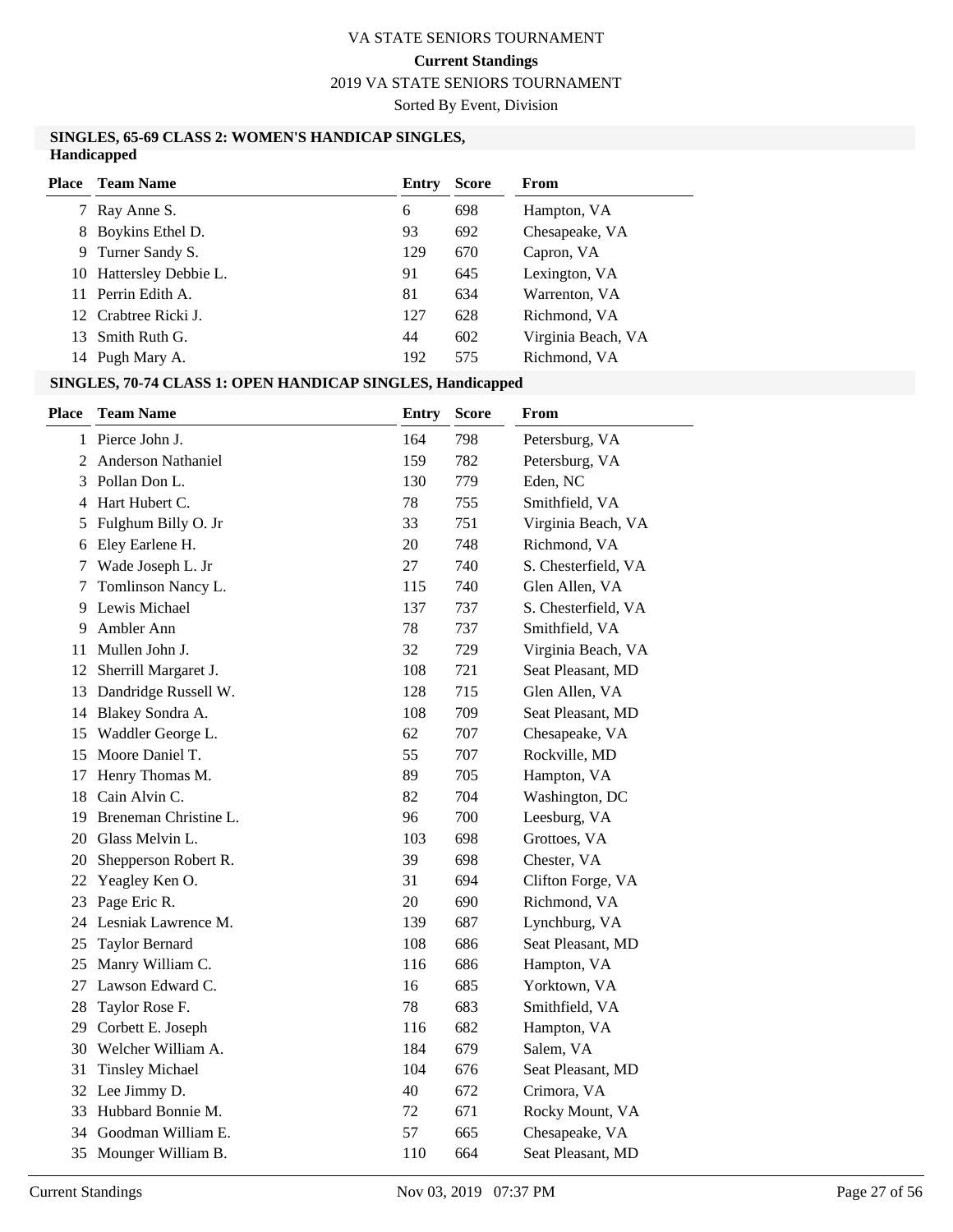# **Current Standings**

2019 VA STATE SENIORS TOURNAMENT

Sorted By Event, Division

# **SINGLES, 70-74 CLASS 1: OPEN HANDICAP SINGLES, Handicapped**

| <b>Place</b> | <b>Team Name</b>           | <b>Entry</b> | <b>Score</b> | From               |
|--------------|----------------------------|--------------|--------------|--------------------|
|              | 36 Ossa Daniel W.          | 3            | 662          | Mechanicsville, VA |
| 37           | Thomas Anita B.            | 164          | 661          | Petersburg, VA     |
| 38           | Patterson James L.         | 64           | 659          | Hampton, VA        |
| 39           | DeWitt Cary M.             | 26           | 658          | Norfolk, VA        |
| 40           | <b>Breneman Barry</b>      | 96           | 656          | Leesburg, VA       |
| 41           | Gordon William N.          | 59           | 655          | Chesapeake, VA     |
| 41           | Green Rebecca A.           | 163          | 655          | Petersburg, VA     |
| 43           | Hal Robert L.              | 159          | 654          | Petersburg, VA     |
| 43           | Grant Larry V.             | 55           | 654          | Rockville, MD      |
| 45           | Gilliard Grady             | 48           | 653          | Norfolk, VA        |
|              | 45 Painter Nathaniel C.    | 46           | 653          | Norfolk, VA        |
| 47           | Carney David A.            | 30           | 649          | Hayes, VA          |
| 48           | <b>Ballard Clarence Jr</b> | 133          | 648          | Ft Lee, VA         |
| 48           | Holland Bill W.            | 113          | 648          | Glen Allen, VA     |
| 50           | Ackiss Eddie C.            | 33           | 647          | Virginia Beach, VA |
| 51           | Ashton Carolyn E.          | 99           | 646          | Leesburg, VA       |
| 52           | Wallace Naomi              | 68           | 645          | Eagle Rock, VA     |
|              | 52 Blanks Wiley C.         | 179          | 645          | Chester, VA        |
| 54           | Byer Jerry C.              | 66           | 642          | Eagle Rock, VA     |
| 55           | Whiting Gwendolyn M.       | 98           | 640          | Leesburg, VA       |
| 55           | Gray Emrett M.             | 89           | 640          | Hampton, VA        |
| 55           | Urbanowicz Grace M.        | 188          | 640          | Newport News, VA   |
|              | 58 Perdue Paul E.          | 174          | 639          | christiansburg, VA |
| 58           | Kurowski George C.         | 116          | 639          | Hampton, VA        |
| 60           | Townes Joe Jr              | 54           | 630          | Rockville, MD      |
| 61           | Slade James R. Sr          | 20           | 628          | Richmond, VA       |
| 62           | Skaggs Harry A.            | 9            | 624          | Virginia Beach, VA |
| 63           | Pierce Betsy E.            | 34           | 623          | Chesterfield, VA   |
| 64           | Jones Alvin L.             | 46           | 622          | Norfolk, VA        |
| 65           | Treynor Victoria P.        | 186          | 618          | Salem, VA          |
| 65           | Flowers Ronald M.          | 114          | 618          | Glen Allen, VA     |
| 67           | Pollett Rich A.            | 132          | 617          | South Boston, VA   |
| 68           | Glover Alfed L.            | 123          | 615          | South Boston, VA   |
| 69           | Wallace Luther A.          | 67           | 611          | Eagle Rock, VA     |
| 70           | Balod Mac P.               | 141          | 608          | Hampton, VA        |
| 71           | Moore Macon S. Jr          | 132          | 607          | South Boston, VA   |
| 72           | Simony Robert J.           | 178          | 599          | Hampton, VA        |
| 73           | Watkins Wade T.            | 133          | 598          | Ft Lee, VA         |
| 74           | Duncan Jerry D.            | 170          | 595          | christiansburg, VA |
| 75           | Craig William E.           | 87           | 593          | Hampton, VA        |
| 76           | Reese Pauline H.           | 103          | 592          | Grottoes, VA       |
| 76           | Alexander David C.         | 17           | 592          | Richmond, VA       |
| 78           | Marquardt Raymond J.       | 110          | 581          | Seat Pleasant, MD  |
| 79           | Lewis Robert E.            | 152          | 574          | Woodstock, VA      |
| 80           | Jackson Willie B.          | 124          | 573          | South Boston, VA   |
| 81           | Berson Charles W.          | 36           | 561          | Glen Allen, VA     |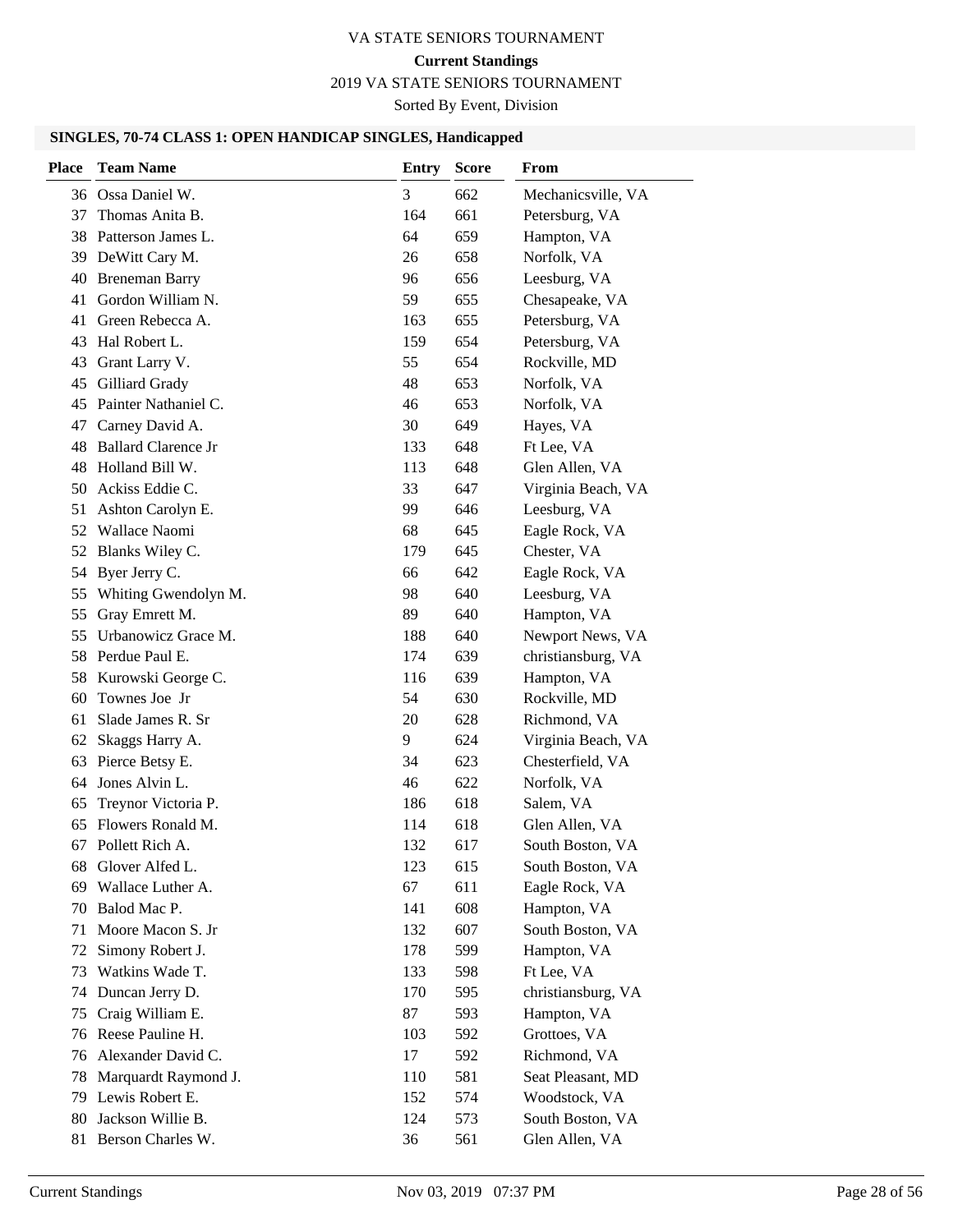#### **Current Standings**

#### 2019 VA STATE SENIORS TOURNAMENT

Sorted By Event, Division

#### **SINGLES, 70-74 CLASS 1: OPEN HANDICAP SINGLES, Handicapped**

| <b>Place</b> Team Name | <b>Entry Score</b> |     | From              |
|------------------------|--------------------|-----|-------------------|
| 82 Humphries Yvonne M. | 107                | 300 | Seat Pleasant, MD |
| 83 Wallace Hazel A.    | 107                | 168 | Seat Pleasant, MD |

# **SINGLES, 70-74 CLASS 1: WOMEN'S HANDICAP SINGLES,**

**Handicapped**

| Place | <b>Team Name</b>      | Entry | <b>Score</b> | From               |
|-------|-----------------------|-------|--------------|--------------------|
|       | Ackiss Linda C.       | 33    | 741          | Virginia Beach, VA |
|       | 2 Hamrick Beverly B.  | 6     | 719          | Hampton, VA        |
| 3     | Jones Eldeana M.      | 93    | 715          | Chesapeake, VA     |
| 4     | Finch Jean E.         | 38    | 697          | Petersburg, VA     |
| 4     | Mathews Sharian M.    | 126   | 697          | Richmond, VA       |
| 4     | Winfield Norma M.     | 183   | 697          | Chester, VA        |
|       | Pezzella Anna M.      | 10    | 676          | Virginia Beach, VA |
| 8     | Garrett Nancy N.      | 125   | 672          | Henrico, VA        |
| 9     | Crawford Donna M.     | 10    | 664          | Virginia Beach, VA |
| 10    | O'Neill Judi          | 7     | 630          | Fredericksburg, VA |
| 11    | Smith Wanda J.        | 91    | 620          | Lexington, VA      |
|       | 12 Peoples Carolyn V. | 121   | 617          | Cheltenham, MD     |
| 13    | Skaggs L. Jean        | 10    | 606          | Virginia Beach, VA |
| 14    | Smith Fay P.          | 38    | 578          | Petersburg, VA     |
|       |                       |       |              |                    |

# **SINGLES, 75 & UP SUPER SENIORS: OPEN HANDICAP SINGLES,**

#### **Handicapped**

| Place | <b>Team Name</b>         | Entry | <b>Score</b> | From               |
|-------|--------------------------|-------|--------------|--------------------|
| 1     | Webb Willis K.           | 172   | 798          | christiansburg, VA |
| 2     | Sowers Cecil H.          | 172   | 787          | christiansburg, VA |
| 3     | Vezzi Salvatore A.       | 113   | 777          | Glen Allen, VA     |
| 4     | Linger Diane A.          | 100   | 754          | Newport News, VA   |
| 5     | Gainer Wallace S.        | 138   | 746          | Newport News, VA   |
| 6     | Thornton Joseph E.       | 154   | 745          | Grafton, VA        |
| 7     | Jones Robert L. Jr.      | 78    | 739          | Smithfield, VA     |
| 8     | Williams Jimmy E.        | 45    | 736          | Norfolk, VA        |
| 9     | Blizzard David L.        | 87    | 726          | Hampton, VA        |
| 10    | Driver Walter Jr         | 64    | 725          | Hampton, VA        |
| 11    | Edwards Thelma E.        | 108   | 722          | Seat Pleasant, MD  |
| 12    | Perdue Robert G.         | 100   | 721          | Newport News, VA   |
| 13    | Collins Marvin"Butch" L. | 103   | 718          | Grottoes, VA       |
| 14    | Patrick Pat              | 11    | 714          | Virginia Beach, VA |
| 15    | Grady James W. Sr        | 36    | 712          | Glen Allen, VA     |
| 15    | Lam Mary M.              | 80    | 712          | Verona, VA         |
| 17    | Melia Donald E.          | 174   | 711          | christiansburg, VA |
| 18    | Maitland Loma H.         | 38    | 710          | Petersburg, VA     |
| 19    | Hasenei J Kenneth Sr     | 3     | 707          | Mechanicsville, VA |
| 20    | Diehl William L.         | 80    | 705          | Verona, VA         |
| 20    | Holmes Cecil H.          | 88    | 705          | Hampton, VA        |
| 20    | Linger James A.          | 100   | 705          | Newport News, VA   |
| 23    | Winfield Gordon Jr       | 181   | 704          | Chester, VA        |
|       |                          |       |              |                    |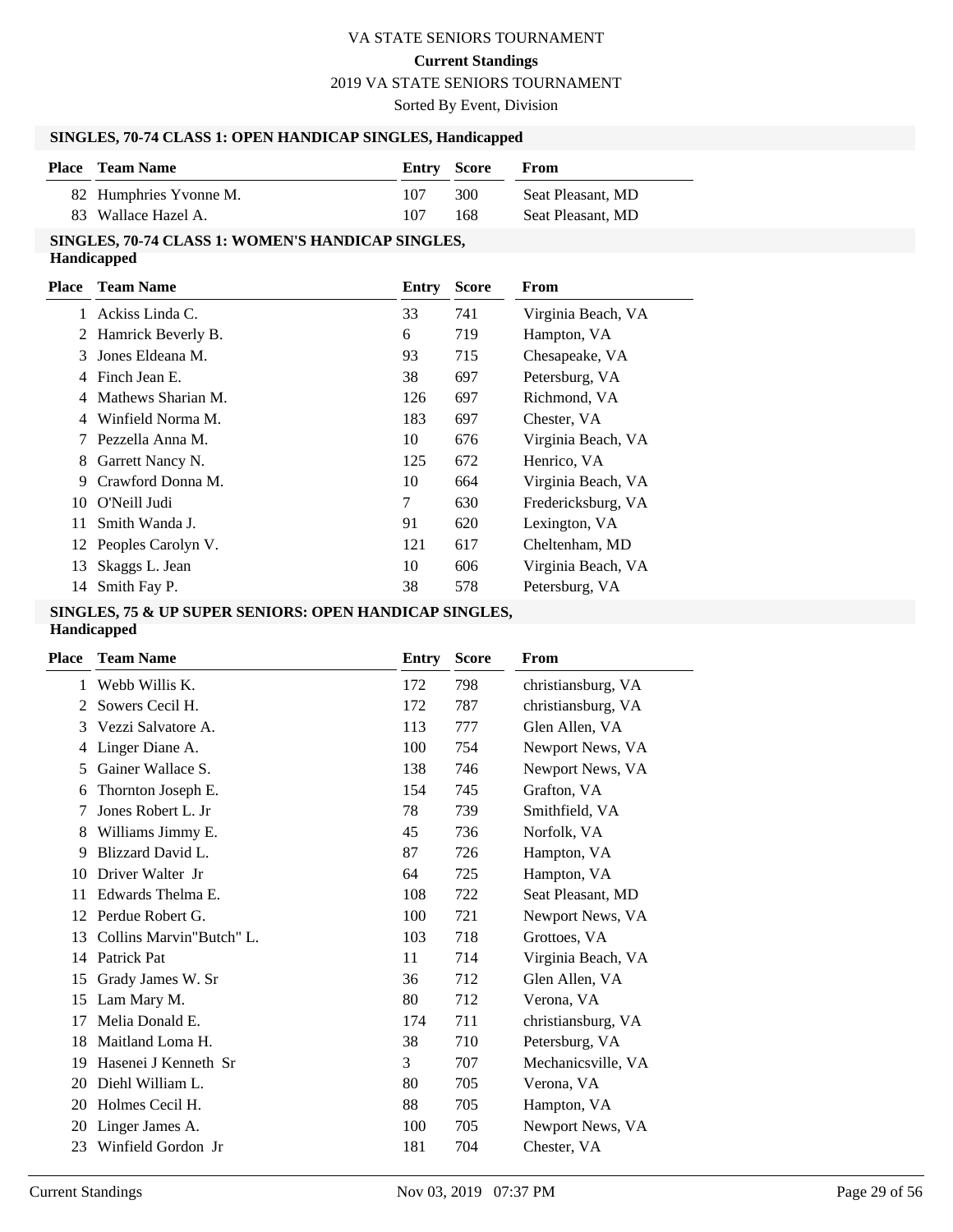2019 VA STATE SENIORS TOURNAMENT

Sorted By Event, Division

#### **SINGLES, 75 & UP SUPER SENIORS: OPEN HANDICAP SINGLES, Handicapped**

| <b>Place</b> | <b>Team Name</b>         | <b>Entry</b> | <b>Score</b> | From                |
|--------------|--------------------------|--------------|--------------|---------------------|
|              | 24 Perdue Shirley A.     | 100          | 697          | Newport News, VA    |
|              | 25 McLean Charles E.     | 64           | 693          | Hampton, VA         |
| 25           | Sterne Ray C.            | 138          | 693          | Newport News, VA    |
| 27           | Younger Mary             | 138          | 691          | Newport News, VA    |
| 28           | Lafon C W.               | 9            | 689          | Virginia Beach, VA  |
| 29           | Atkinson Brian G.        | 174          | 688          | christiansburg, VA  |
| 30           | Drake Brigitte E.        | 189          | 686          | Kilmarnock, VA      |
| 31           | Ross John E.             | 160          | 682          | Petersburg, VA      |
| 32           | Hodges Judy C.           | 72           | 678          | Rocky Mount, VA     |
| 33           | Pezzella Tony J.         | 9            | 676          | Virginia Beach, VA  |
| 34           | Crawford C. Brantley     | 9            | 671          | Virginia Beach, VA  |
| 35           | Thornton Patricia M.     | 154          | 669          | Grafton, VA         |
| 36           | German Wayne L.          | 120          | 667          | Chase City, VA      |
| 37           | Crespo Hildo             | 193          | 666          | Hampton, VA         |
| 38           | James Steven C.          | 64           | 665          | Hampton, VA         |
| 38           | Camp Gary L.             | 23           | 665          | Virginia Beach, VA  |
|              | 40 White Gracie A.       | 136          | 662          | S. Chesterfield, VA |
| 41           | Layman John M.           | 80           | 661          | Verona, VA          |
|              | 42 Massie Fred           | 84           | 660          | Lynchburg, VA       |
| 43           | Cox Shirley L.           | 35           | 655          | Petersburg, VA      |
| 44           | Brown Bob L.             | 138          | 653          | Newport News, VA    |
| 45           | Drain Alfonzo            | 37           | 650          | Rockville, MD       |
|              | 46 Christian Allen L. Jr | 36           | 647          | Glen Allen, VA      |
| 47           | Simms Marvin V. Sr       | 97           | 641          | Leesburg, VA        |
| 48           | Brown Evan A.            | 64           | 640          | Hampton, VA         |
| 49           | Roath Larry D.           | 7            | 639          | Fredericksburg, VA  |
| 50           | Jacobs Garland D. Sr     | 38           | 634          | Petersburg, VA      |
| 50           | Shelton Joseph F.        | 27           | 634          | S. Chesterfield, VA |
| 52           | Vest Harry L.            | 101          | 632          | Grottoes, VA        |
| 53           | Hasenei Rosemary         | 3            | 630          | Mechanicsville, VA  |
| 54           | Clark Samuel A. Jr       | 37           | 628          | Rockville, MD       |
| 55           | Thomas Charles W.        | 30           | 625          | Hayes, VA           |
|              | 55 Duncan Rodna T.       | 170          | 625          | christiansburg, VA  |
| 57           | Jones Roy C.             | 173          | 613          | christiansburg, VA  |
| 57           | Haynie Joan B.           | 178          | 613          | Hampton, VA         |
| 59           | Cheek Richard C.         | 30           | 612          | Hayes, VA           |
| 60           | Owens James E.           | 189          | 609          | Kilmarnock, VA      |
| 61           | Barry Ronald R.          | 74           | 603          | Rocky Mount, VA     |
| 62           | Sprouse Barry E. Sr      | 116          | 601          | Hampton, VA         |
| 63           | <b>Baker Hollie</b>      | 177          | 597          | Virginia Beach, VA  |
| 64           | <b>Rogers Milton</b>     | 47           | 594          | Norfolk, VA         |
| 65           | Gatling Alvin E.         | 61           | 588          | Chesapeake, VA      |
| 66           | Archer Harry C. Jr       | 155          | 585          | Churchville, VA     |
| 67           | Reid Elwood F.           | 102          | 573          | Grottoes, VA        |
| 68           | Page George F.           | 21           | 557          | Richmond, VA        |
| 69           | Twyman Nelson L.         | 69           | 551          | Rockbdge Bath, VA   |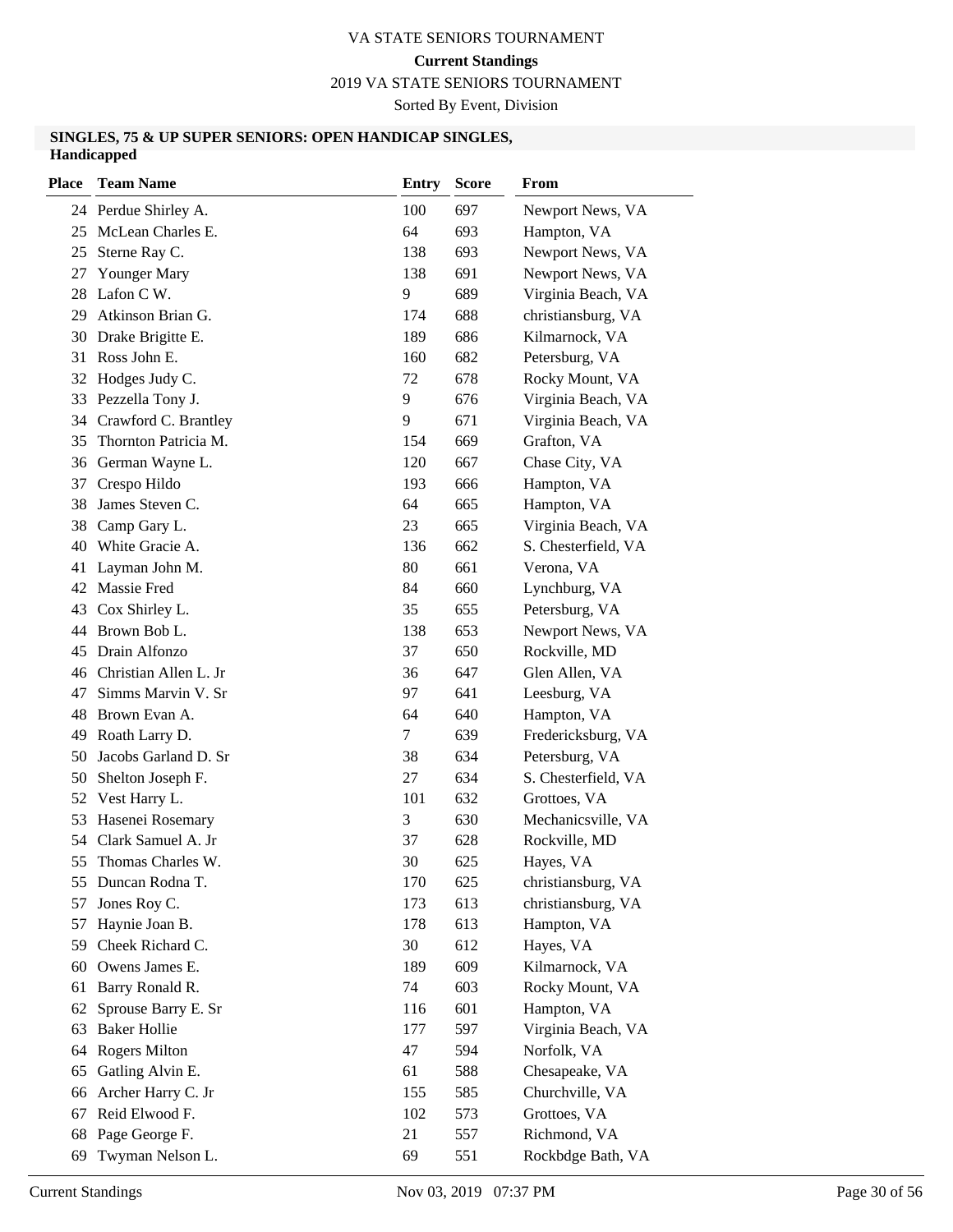#### **Current Standings**

2019 VA STATE SENIORS TOURNAMENT

Sorted By Event, Division

#### **SINGLES, 75 & UP SUPER SENIORS: OPEN HANDICAP SINGLES, Handicapped**

| <b>Place</b> Team Name | Entry Score |     | <b>From</b>        |
|------------------------|-------------|-----|--------------------|
| 70 Malbrough Ignatius  |             | 547 | Virginia Beach, VA |
| 71 Lamb Owen B.        | 46          | 536 | Norfolk, VA        |

#### **SINGLES, 75 & UP SUPER SENIORS: WOMEN'S HANDICAP SINGLES, Handicapped**

| Place | <b>Team Name</b>          | Entry  | <b>Score</b> | From               |
|-------|---------------------------|--------|--------------|--------------------|
| 1     | Malbrough Priscilla Y.    | 11     | 762          | Virginia Beach, VA |
| 2     | Garvey Mary C.            | 194    | 745          | Mascot, VA         |
| 3     | Fincato Ronni D.          | 126    | 724          | Richmond, VA       |
| 4     | Drain Pearl M.            | 37     | 722          | Rockville, MD      |
| 5     | Duncan Sylvia M.          | 170    | 716          | christiansburg, VA |
| 6     | <b>Barringer Martha</b>   | 126    | 714          | Richmond, VA       |
| 7     | LaFon Annie R.            | 10     | 704          | Virginia Beach, VA |
| 8     | Gilbert Jean H.           | 127    | 701          | Richmond, VA       |
| 9     | Johnson Barbara L.        | 28     | 696          | Hampton, VA        |
| 10    | Jaeger Shirley A.         | 125    | 695          | Henrico, VA        |
| 11    | Patrick Peggy B.          | 11     | 689          | Virginia Beach, VA |
| 12    | Woolwine Carlene W.       | 175    | 686          | christiansburg, VA |
| 13    | Snider Barbara I.         | 91     | 678          | Lexington, VA      |
| 14    | Dyson Carolyn B.          | 125    | 676          | Henrico, VA        |
| 15    | Connor Gloria H.          | 92     | 670          | Chesapeake, VA     |
| 16    | Leonard Juanita "Nita" F. | 33     | 669          | Virginia Beach, VA |
| 17    | Fouts Betty A.            | 127    | 661          | Richmond, VA       |
| 18    | Wilson Lucille V.         | 170    | 659          | christiansburg, VA |
| 19    | Agee Naomi W.             | 172    | 649          | christiansburg, VA |
| 19    | Vunck Brenda M.           | 126    | 649          | Richmond, VA       |
| 21    | Clark Barbara J.          | 37     | 644          | Rockville, MD      |
| 22    | Roath Peggy W.            | $\tau$ | 641          | Fredericksburg, VA |
| 23    | Garrison Wanda H.         | 173    | 639          | christiansburg, VA |
| 24    | Fitzgerald Ann T.         | 125    | 618          | Henrico, VA        |
| 25    | Wimmer Marie V.           | 175    | 592          | christiansburg, VA |
| 26    | Seaman Betty L.           | 91     | 582          | Lexington, VA      |
| 27    | Wright Rosa L.            | 14     | 574          | Leesburg, VA       |

| Place | <b>Team Name</b>       | Entry | <b>Score</b> | From           |
|-------|------------------------|-------|--------------|----------------|
|       | Jackson Lorenzo Jr     | 60    | 729          | Chesapeake, VA |
|       | 2 Hal Adrienne B.      | 157   | 725          | Petersburg, VA |
|       | 3 Day Kenneth L.       | 60    | 718          | Chesapeake, VA |
| 4     | <b>Starzec Robert</b>  | 189   | 715          | Kilmarnock, VA |
|       | 5 Bryant Charlie L. Jr | 163   | 711          | Petersburg, VA |
| 6     | Kolbe Douglas K.       | 58    | 707          | Chesapeake, VA |
|       | Brown Kevin R.         | 191   | 698          | Damascus, MD   |
| 8     | White David W.         | 84    | 689          | Lynchburg, VA  |
| 9     | Mills Brett A.         | 81    | 685          | Warrenton, VA  |
| 10    | Wingfield Danny W. Sr  | 43    | 683          | Forest, VA     |
|       |                        |       |              |                |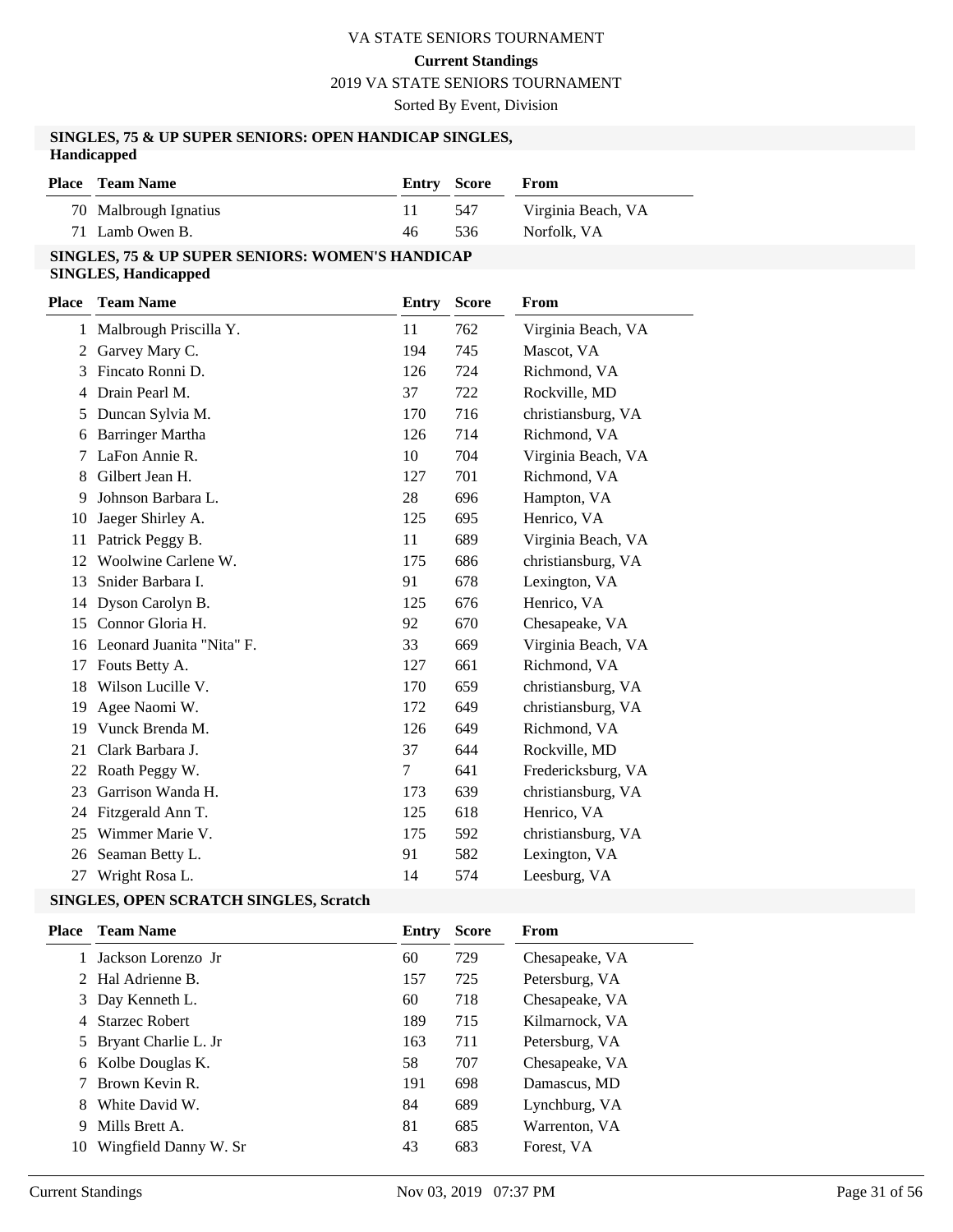2019 VA STATE SENIORS TOURNAMENT

Sorted By Event, Division

| <b>Place</b> | <b>Team Name</b>       | Entry | <b>Score</b> | From                    |
|--------------|------------------------|-------|--------------|-------------------------|
| 11           | Holt Roger M.          | 8     | 682          | Yorktown, VA            |
|              | 12 Ahlgrim Keith A.    | 149   | 677          | Chesterfield, VA        |
| 13           | Blankenship Mike T.    | 76    | 676          | Rocky Mount, VA         |
| 13           | Scott James P.         | 5     | 676          | Mineral, VA             |
| 15           | <b>Hedrick Mike</b>    | 43    | 670          | Forest, VA              |
|              | 16 Pancoast Steven P.  | 15    | 667          | Newport News, VA        |
|              | 16 Knight Frank R.     | 56    | 667          | Salem, VA               |
|              | 16 Cole Kevin W.       | 151   | 667          | Woodstock, VA           |
| 19           | Pickett Kevin T.       | 1     | 663          | St. Stephens Church, VA |
| 20           | Jennings Keith         | 43    | 659          | Forest, VA              |
| 21           | Zirkle Laurie T.       | 77    | 658          | Rocky Mount, VA         |
| 22           | Prince Susan D.        | 157   | 654          | Petersburg, VA          |
| 22           | McKinney Troy D.       | 8     | 654          | Yorktown, VA            |
| 24           | Cash Larry C.          | 190   | 652          | Brookneal, VA           |
| 25           | Green Carolyn J.       | 161   | 650          | Petersburg, VA          |
| 25           | Anderson Nathaniel     | 159   | 650          | Petersburg, VA          |
| 27           | Campbell Jeffrey J.    | 8     | 649          | Yorktown, VA            |
| 28           | German Robert L.       | 120   | 646          | Chase City, VA          |
| 28           | Knight Marvin O. Sr    | 57    | 646          | Chesapeake, VA          |
| 28           | Lawson Edward S. Jr    | 167   | 646          | Bowie, MD               |
| 31           | Carr Donny E.          | 82    | 643          | Washington, DC          |
| 31           | Goodnow Andrew T.      | 151   | 643          | Woodstock, VA           |
|              | 33 Lee Jimmy D.        | 40    | 642          | Crimora, VA             |
| 33           | Bailey Helen K.        | 190   | 642          | Brookneal, VA           |
| 35           | Hooker Marvin L. Jr    | 59    | 641          | Chesapeake, VA          |
|              | 36 Farrow Jeffery B.   | 88    | 635          | Hampton, VA             |
| 37           | Farrish Michael T.     | 167   | 634          | Bowie, MD               |
| 38           | Overby Troy T. Sr      | 158   | 631          | Petersburg, VA          |
| 39           | Pauley Paul L.         | 56    | 628          | Salem, VA               |
| 40           | Matthews Lenaldo A.    | 50    | 626          | Washington, DC          |
| 41           | Riley Harvey R.        | 56    | 625          | Salem, VA               |
| 41           | Ellinger James S.      | 40    | 625          | Crimora, VA             |
|              | 43 Loeb Bret W.        | 24    | 623          | Henrico, VA             |
|              | 44 Carney David A.     | 30    | 622          | Hayes, VA               |
|              | 44 Williams Michael D. | 147   | 622          | Chester, VA             |
|              | 46 Woodruff Paul T.    | 149   | 620          | Chesterfield, VA        |
| 47           | Brooks Jim R.          | 142   | 619          | Newport News, VA        |
| 47           | Lanier Jeffery A.      | 49    | 619          | Washington, DC          |
| 47           | Esland Carey L.        | 57    | 619          | Chesapeake, VA          |
| 50           | Eason Gene L.          | 58    | 615          | Chesapeake, VA          |
| 51           | Camden Barry L.        | 69    | 614          | Rockbdge Bath, VA       |
| 52           | Slade Kelvin R.        | 57    | 613          | Chesapeake, VA          |
| 52           | Gray John M.           | 24    | 613          | Henrico, VA             |
| 52           | Manuel Troy F.         | 42    | 613          | Forest, VA              |
| 55           | Gerovac Brian T.       | 5     | 612          | Mineral, VA             |
|              | 56 Hanes David E.      | 69    | 610          | Rockbdge Bath, VA       |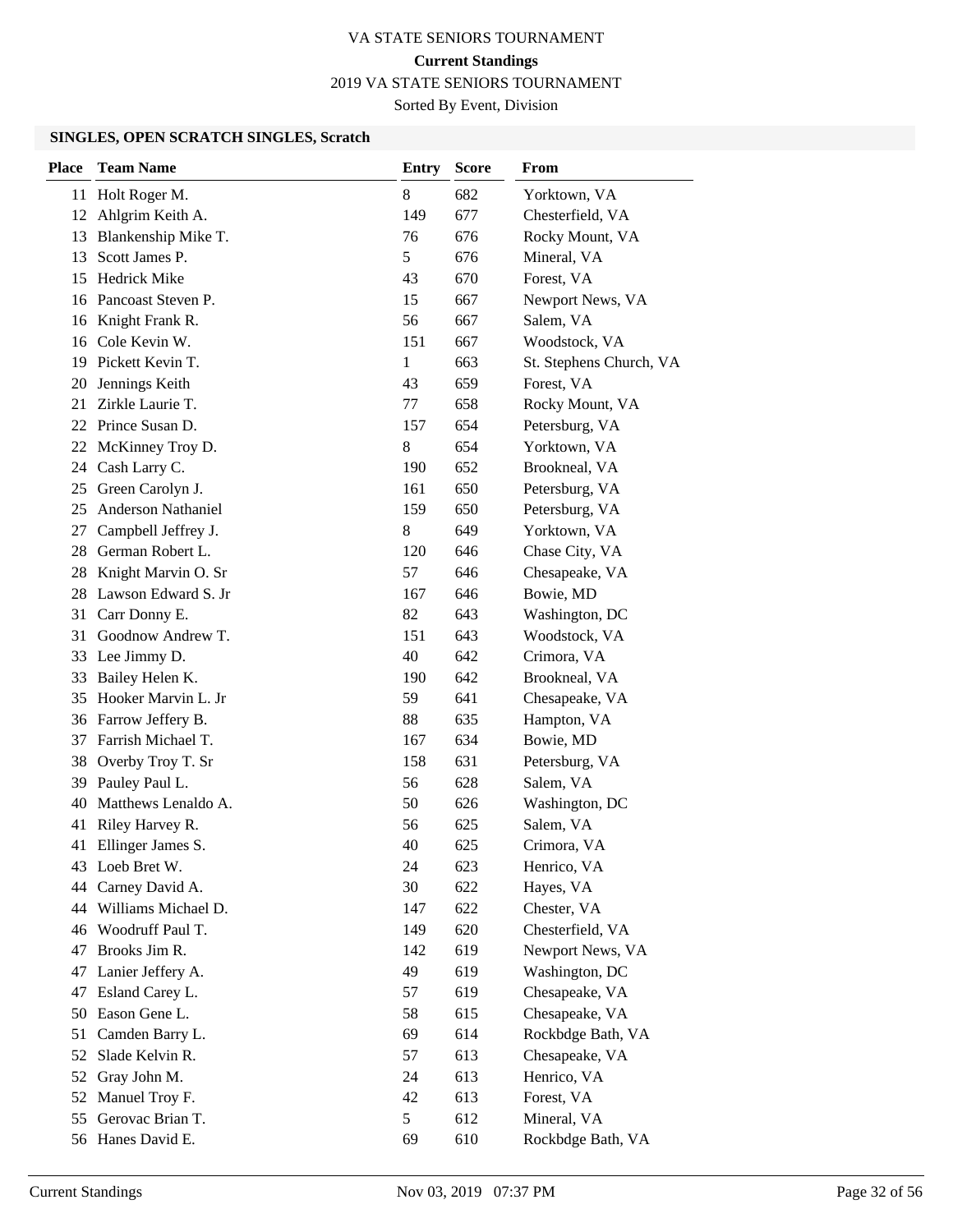2019 VA STATE SENIORS TOURNAMENT

Sorted By Event, Division

| <b>Place</b> | <b>Team Name</b>             | <b>Entry</b> | <b>Score</b> | From                    |
|--------------|------------------------------|--------------|--------------|-------------------------|
| 57           | Wade Joseph L. Jr            | 27           | 608          | S. Chesterfield, VA     |
| 58           | Keene Robert Jr              | 134          | 607          | Ft Lee, VA              |
| 59           | Goodman William E.           | 57           | 605          | Chesapeake, VA          |
| 60           | Griffis Larry D.             | 182          | 604          | Chester, VA             |
| 61           | Lamb Thomas F. Jr            | 60           | 603          | Chesapeake, VA          |
|              | 62 Ledger Steve R.           | 84           | 600          | Lynchburg, VA           |
| 63           | Johnson Charles L.           | 84           | 599          | Lynchburg, VA           |
| 64           | <b>Brooks Alan</b>           | 171          | 597          | christiansburg, VA      |
| 65           | Williams Sammie L.           | 61           | 596          | Chesapeake, VA          |
| 66           | Matthews Larryl A.           | 49           | 595          | Washington, DC          |
| 66           | Altice Sheffield II          | 167          | 595          | Bowie, MD               |
| 66           | Wright Roland S. Jr          | 171          | 595          | christiansburg, VA      |
| 69           | Wayne Jerome E.              | 82           | 594          | Washington, DC          |
| 69           | Spoor Craig A.               | 1            | 594          | St. Stephens Church, VA |
| 71           | Einhorn James D.             | 117          | 592          | Stafford, VA            |
| 71           | Redd Stanley E.              | 181          | 592          | Chester, VA             |
| 73           | Emerson Robert W.            | 50           | 590          | Washington, DC          |
| 74           | Anderson Abraham             | 165          | 589          | Petersburg, VA          |
| 75           | Crider Aaron L.              | 150          | 588          | Woodstock, VA           |
| 76           | Tabor Lora E.                | 85           | 586          | Aulander, NC            |
| 76           | Abt Jeffrey S.               | 5            | 586          | Mineral, VA             |
| 78           | Reeders Clarence C. Sr       | 180          | 585          | Chester, VA             |
| 79           | Parker Richmond L.           | 133          | 583          | Ft Lee, VA              |
| 79           | Walker Andre M. Sr           | 158          | 583          | Petersburg, VA          |
| 81           | Banicky Melany A.            | 85           | 581          | Aulander, NC            |
| 82           | Tabor Michael D.             | 85           | 579          | Aulander, NC            |
| 83           | Dalton Steven W.             | 149          | 576          | Chesterfield, VA        |
| 83           | Griffin Allen L.             | 56           | 576          | Salem, VA               |
| 83           | Cheek Richard C.             | 30           | 576          | Hayes, VA               |
| 86           | Williams Jimmy E.            | 45           | 574          | Norfolk, VA             |
| 87           | Picariello Joe E.            | 12           | 573          | Virginia Beach, VA      |
| 87           | Marshall Keith L.            | 50           | 573          | Washington, DC          |
| 87           | Jones Milton E.              | 133          | 573          | Ft Lee, VA              |
| 90           | Cain Alvin C.                | 82           | 572          | Washington, DC          |
| 90           | Hodges Frank G.              | 73           | 572          | Rocky Mount, VA         |
|              | 92 Dye Cleve III             | 142          | 571          | Newport News, VA        |
| 93           | Roane Raymond O. Sr          | 163          | 570          | Petersburg, VA          |
| 93           | Tenan William E. Jr          | 30           | 570          | Hayes, VA               |
| 95           | Taylor Vincent B.            | 167          | 569          | Bowie, MD               |
| 95           | Cunningham Valerie L.        | 159          | 569          | Petersburg, VA          |
| 95           | Johnson Alan M.              | 158          | 569          | Petersburg, VA          |
| 98           | Gordon William N.            | 59           | 568          | Chesapeake, VA          |
|              | 98 Pleasants-Lewis Theresita | 182          | 568          | Chester, VA             |
|              | 100 Price Michael W.         | 23           | 567          | Virginia Beach, VA      |
| 101          | Cofflin Mike W.              | 42           | 566          | Forest, VA              |
|              | 102 Ricks Darryl             | 181          | 565          | Chester, VA             |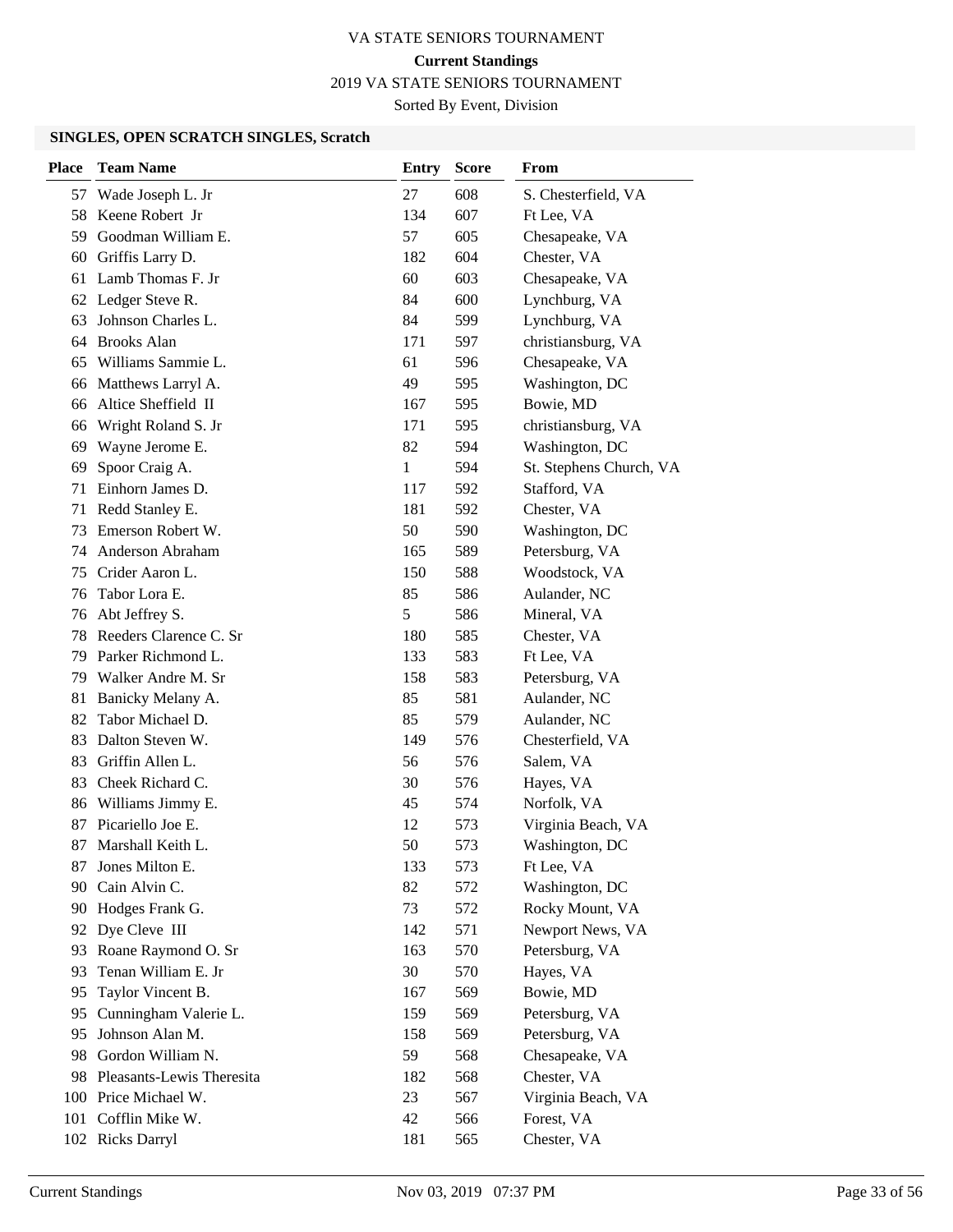2019 VA STATE SENIORS TOURNAMENT

Sorted By Event, Division

| <b>Place</b> | <b>Team Name</b>         | Entry | <b>Score</b> | <b>From</b>             |
|--------------|--------------------------|-------|--------------|-------------------------|
|              | 103 Smith Paul J. Jr     | 180   | 563          | Chester, VA             |
|              | 103 Corbin Terance A.    | 61    | 563          | Chesapeake, VA          |
|              | 103 Holmes Arlen R.      | 82    | 563          | Washington, DC          |
|              | 106 Sprouse Barry E. Sr  | 116   | 562          | Hampton, VA             |
|              | 107 Corbett E. Joseph    | 116   | 559          | Hampton, VA             |
|              | 107 Mallory Walter R.    | 157   | 559          | Petersburg, VA          |
| 107          | Shelton Joseph F.        | 27    | 559          | S. Chesterfield, VA     |
|              | 110 Massie Fred          | 84    | 558          | Lynchburg, VA           |
| 111          | Wiggins Perry L.         | 45    | 557          | Norfolk, VA             |
|              | 112 Clark Samuel A. Jr   | 37    | 556          | Rockville, MD           |
|              | 113 Blow Joe C.          | 61    | 554          | Chesapeake, VA          |
|              | 113 Senior Cynthia M.    | 161   | 554          | Petersburg, VA          |
|              | 115 Matthews Lowell A.   | 49    | 552          | Washington, DC          |
|              | 116 Harper James Scott   | 1     | 551          | St. Stephens Church, VA |
|              | 116 Jones Anson T.       | 193   | 551          | Hampton, VA             |
|              | 118 Giles Kevin L.       | 8     | 550          | Yorktown, VA            |
|              | 119 Mays Calvin T.       | 43    | 548          | Forest, VA              |
|              | 119 Honore' Palmer J. Jr | 58    | 548          | Chesapeake, VA          |
| 121          | Smith Robert A.          | 45    | 547          | Norfolk, VA             |
|              | 121 Hawk John R.         | 12    | 547          | Virginia Beach, VA      |
|              | 123 Banicky John D.      | 85    | 544          | Aulander, NC            |
|              | 124 Watkins David L.     | 161   | 541          | Petersburg, VA          |
|              | 124 Hawk Daniel E.       | 12    | 541          | Virginia Beach, VA      |
|              | 124 Claud Kelvin         | 59    | 541          | Chesapeake, VA          |
|              | 127 Hal Robert L.        | 159   | 540          | Petersburg, VA          |
|              | 127 Lee James D. Jr      | 149   | 540          | Chesterfield, VA        |
|              | 129 Clark Calvin L. Sr   | 60    | 538          | Chesapeake, VA          |
|              | 130 Loving Alicia W.     | 1     | 536          | St. Stephens Church, VA |
|              | 131 Purmasir Rochelle M. | 161   | 533          | Petersburg, VA          |
|              | 132 Laughlin Douglas L.  | 142   | 532          | Newport News, VA        |
|              | 133 Rengers Vickie B.    | 24    | 530          | Henrico, VA             |
|              | 133 Lockhart Gary W.     | 189   | 530          | Kilmarnock, VA          |
|              | 135 German Wayne L.      | 120   | 529          | Chase City, VA          |
|              | 135 Ritter Terry L.      | 150   | 529          | Woodstock, VA           |
|              | 137 Lemar William F.     | 190   | 528          | Brookneal, VA           |
|              | 138 Bland Randolph L.    | 134   | 527          | Ft Lee, VA              |
|              | 139 Wright Emmett L.     | 58    | 526          | Chesapeake, VA          |
| 140          | Gatling Alvin E.         | 61    | 525          | Chesapeake, VA          |
| 141          | Harris Tom               | 45    | 524          | Norfolk, VA             |
| 142          | Mayo John A. Jr          | 147   | 520          | Chester, VA             |
|              | 143 Roberts Edward L.    | 135   | 518          | Ft Lee, VA              |
|              | 144 Stevens Craig C.     | 12    | 516          | Virginia Beach, VA      |
|              | 145 Morton Ollie K.      | 182   | 515          | Chester, VA             |
|              | 146 Barnhouse Charles C. | 152   | 514          | Woodstock, VA           |
|              | 146 Thomas Charles W.    | 30    | 514          | Hayes, VA               |
|              | 148 Campbell Robert L.   | 42    | 510          | Forest, VA              |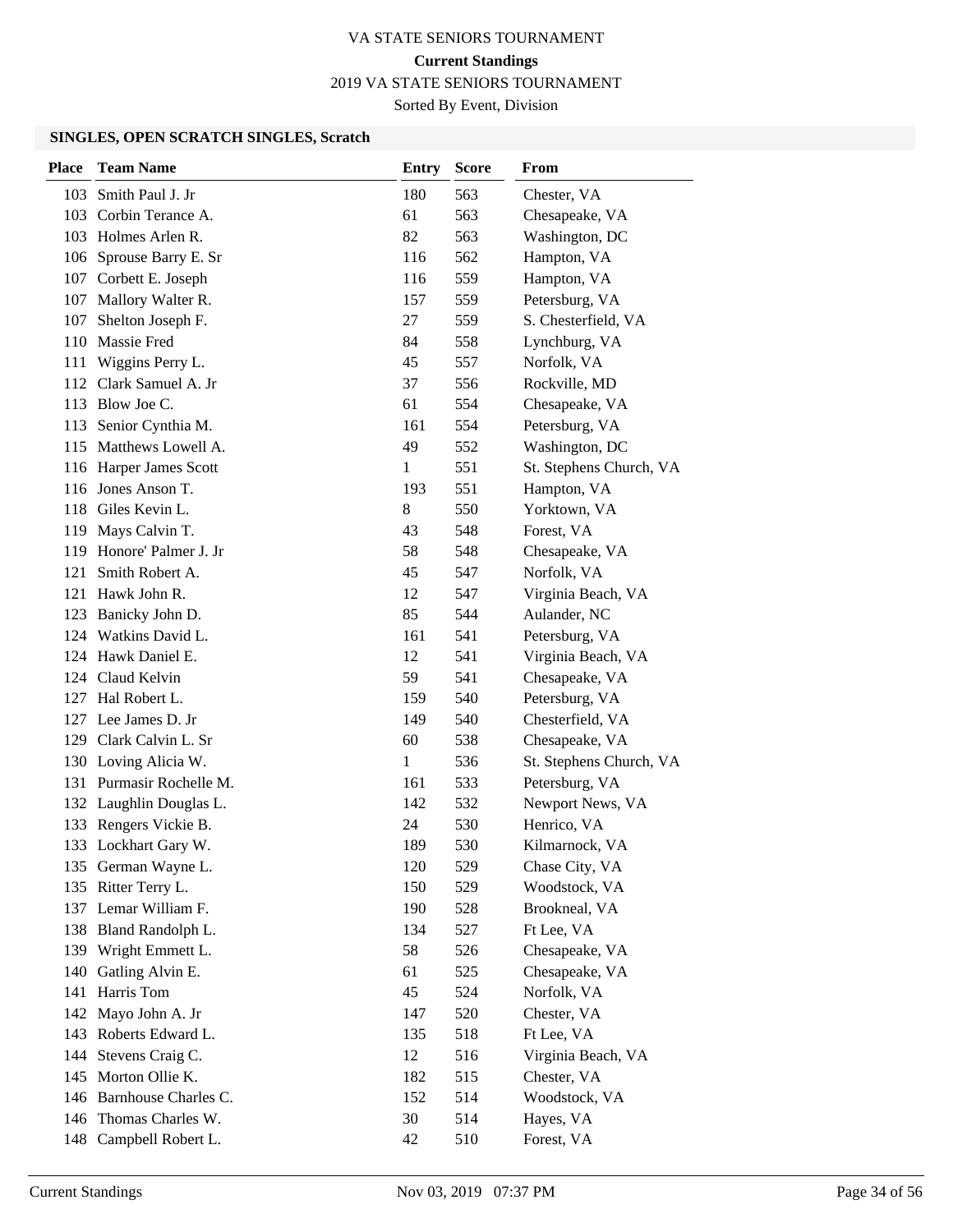2019 VA STATE SENIORS TOURNAMENT

Sorted By Event, Division

#### **SINGLES, OPEN SCRATCH SINGLES, Scratch**

| <b>Place</b> | <b>Team Name</b>          | Entry | <b>Score</b> | From                |
|--------------|---------------------------|-------|--------------|---------------------|
|              | 148 Ballard Clarence Jr   | 133   | 510          | Ft Lee, VA          |
|              | 150 Hall Darrick L.       | 158   | 506          | Petersburg, VA      |
|              | 150 Beck Margo L.         | 24    | 506          | Henrico, VA         |
|              | 152 Ferrell Wayne         | 117   | 505          | Stafford, VA        |
| 153          | Jones Jeffery L.          | 147   | 504          | Chester, VA         |
| 154          | Winfield Gordon Jr        | 181   | 503          | Chester, VA         |
|              | 155 Francis Gregory V. Sr | 181   | 496          | Chester, VA         |
| 156          | Hurt Bobby                | 42    | 494          | Forest, VA          |
| 156          | Turner David E.           | 5     | 494          | Mineral, VA         |
| 158          | Phillingane Eddie W.      | 27    | 492          | S. Chesterfield, VA |
| 159          | Russell Jeffrey M.        | 49    | 488          | Washington, DC      |
| 160          | Watkins Wade T.           | 133   | 487          | Ft Lee, VA          |
| 161          | Peterson Ronnie           | 147   | 472          | Chester, VA         |
| 161          | Lewis Robert E.           | 152   | 472          | Woodstock, VA       |
| 161          | Barrett-Vaden Terri L.    | 159   | 472          | Petersburg, VA      |
| 161          | Morton Arthur W. Jr       | 182   | 472          | Chester, VA         |
| 165          | Boyd Beverly L.           | 152   | 469          | Woodstock, VA       |
| 166          | Moore Anthony K.          | 59    | 462          | Chesapeake, VA      |
| 167          | Scott Wendy H.            | 157   | 460          | Petersburg, VA      |
| 168          | Haynes Donna C.           | 142   | 457          | Newport News, VA    |
| 169          | Reynolds Arthur B.        | 88    | 448          | Hampton, VA         |
| 170          | Barnhouse Donna D.        | 151   | 442          | Woodstock, VA       |
| 171          | Marshall Eugene L. II     | 50    | 433          | Washington, DC      |
| 172          | Zirkle Marvin R.          | 77    | 421          | Rocky Mount, VA     |
| 173          | Estep Roger L.            | 152   | 419          | Woodstock, VA       |
|              |                           |       |              |                     |

# **SINGLES, WOMEN'S SCRATCH SINGLES, Scratch**

| <b>Team Name</b>                 | Entry | <b>Score</b> | From           |
|----------------------------------|-------|--------------|----------------|
| 1 Smith-McRae Hickman Yolanda M. | 192   | 578          | Richmond, VA   |
| 2 Sharp Mabel G.                 | 121   | 552          | Cheltenham, MD |
| 3 Winfield Norma M.              | 183   | 505          | Chester, VA    |
| 4 Pugh Mary A.                   | 192   | 488          | Richmond, VA   |
| 5 Campbell Martina D.            | 121   | 480          | Cheltenham, MD |
|                                  |       |              |                |

#### **HANDICAP ALL EVENTS, 50-54 CLASS 5: OPEN HANDICAP ALL EVENTS, Handicapped**

| Place | <b>Team Name</b>          | Entry | <b>Score</b> | <b>From</b>             |
|-------|---------------------------|-------|--------------|-------------------------|
|       | 1 Wigglesworth Whitney A. | 4     | 1,666        | Forest, VA              |
|       | 2 Price Richard O.        | 22    | 1,534        | Moneta, VA              |
|       | 3 Anderson Terry L.       | 123   | 1,524        | South Boston, VA        |
|       | 4 Morgan Michael          | 107   | 1,512        | Seat Pleasant, MD       |
|       | 5 Toney Lorna             | 160   | 1,502        | Petersburg, VA          |
| 6     | Brown Vickie              | 165   | 1,492        | Petersburg, VA          |
|       | 6 Crider Aaron L.         | 150   | 1,492        | Woodstock, VA           |
| 8     | Walsh Dwight H.           | 148   | 1,473        | Portsmouth, VA          |
|       | 9 Loving Alicia W.        | 1     | 1,445        | St. Stephens Church, VA |
| 10    | Taylor Racquel Y.         | 163   | 1,439        | Petersburg, VA          |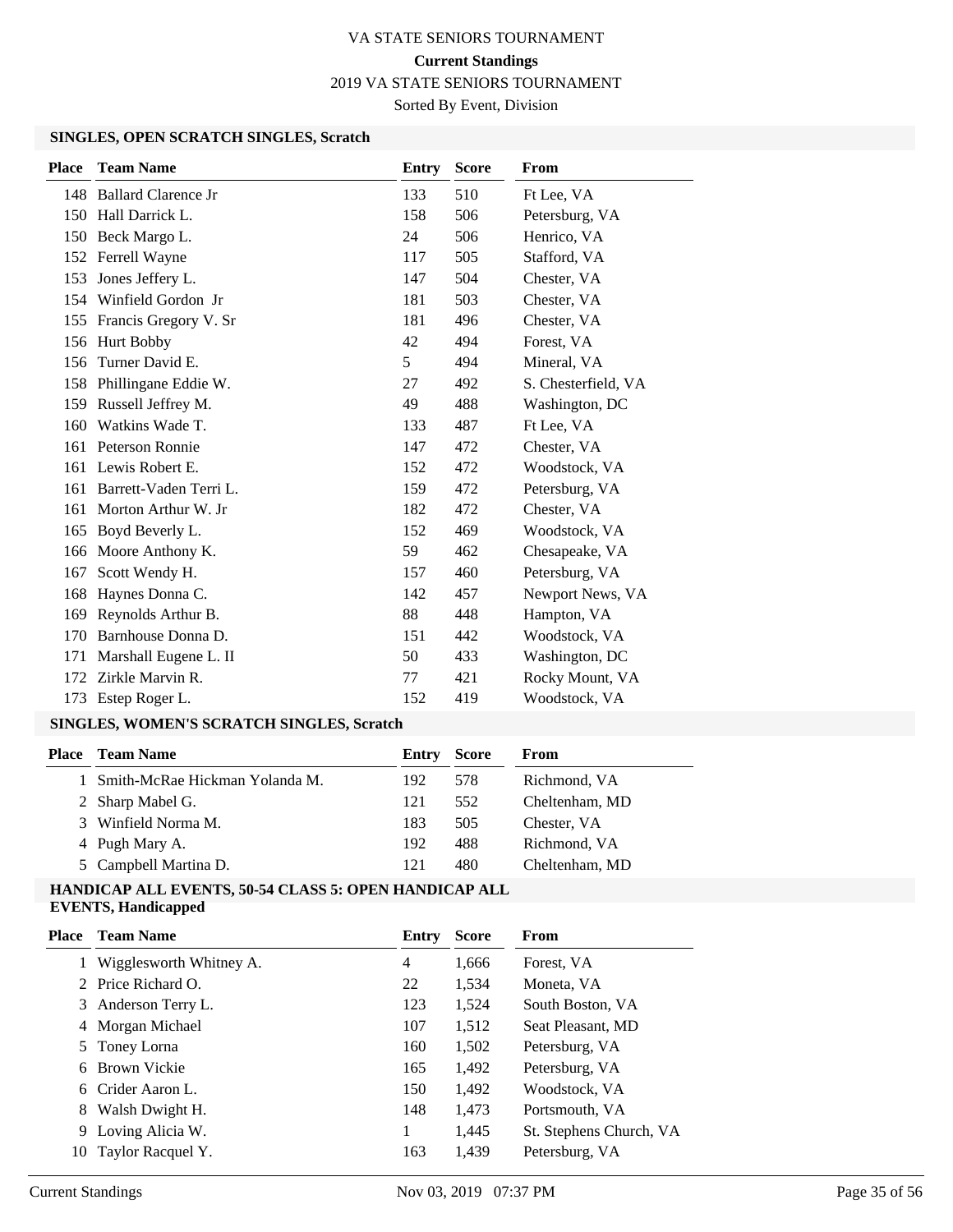# **Current Standings**

2019 VA STATE SENIORS TOURNAMENT

Sorted By Event, Division

#### **HANDICAP ALL EVENTS, 50-54 CLASS 5: OPEN HANDICAP ALL EVENTS, Handicapped**

| <b>Place</b> | <b>Team Name</b>           | Entry          | <b>Score</b> | From                    |
|--------------|----------------------------|----------------|--------------|-------------------------|
|              | 11 Manuel Troy F.          | 42             | 1,438        | Forest, VA              |
|              | 12 Brown Tammy S.          | $\overline{4}$ | 1,436        | Forest, VA              |
|              | 12 Beale Thomas E. Jr      | 20             | 1,436        | Richmond, VA            |
|              | 14 Curtis William R.       | 94             | 1,435        | Charles Town, WV        |
| 15           | Pollan Lynn M.             | 130            | 1,429        | Eden, NC                |
|              | 16 Altice Sheffield II     | 167            | 1,427        | Bowie, MD               |
| 17           | Kidd Scottie R.            | 168            | 1,426        | Evinton, VA             |
| 18           | Wigglesworth Traci S.      | $\overline{4}$ | 1,425        | Forest, VA              |
| 19           | Dodson-Mitchell Lunetta B. | 156            | 1,422        | Petersburg, VA          |
|              | 20 Cole Kevin W.           | 151            | 1,418        | Woodstock, VA           |
| 21           | Cephas Mark A.             | 63             | 1,414        | Chesapeake, VA          |
| 22           | Woodson Bridget L.         | 98             | 1,413        | Leesburg, VA            |
| 23           | Jackson Lorenzo Jr         | 60             | 1,407        | Chesapeake, VA          |
| 24           | Cephas Michael T.          | 63             | 1,402        | Chesapeake, VA          |
| 25           | Spoor Craig A.             | 1              | 1,401        | St. Stephens Church, VA |
| 25           | Walker Andre M. Sr         | 158            | 1,401        | Petersburg, VA          |
| 27           | <b>Charite Gilbert</b>     | 98             | 1,393        | Leesburg, VA            |
| 28           | Farrow Jeffery B.          | 88             | 1,390        | Hampton, VA             |
| 29           | Beck Margo L.              | 24             | 1,389        | Henrico, VA             |
| 30           | Douglas Frederick H. Jr    | 97             | 1,385        | Leesburg, VA            |
| 31           | Moreland Keith             | 140            | 1,380        | Bremo Bluff, VA         |
| 32           | Senior Cynthia M.          | 161            | 1,378        | Petersburg, VA          |
| 33           | Atkins Claud Jr            | 135            | 1,375        | Ft Lee, VA              |
| 33           | Euson John R.              | 94             | 1,375        | Charles Town, WV        |
| 33           | Boykin Duane H.            | 25             | 1,375        | Norfolk, VA             |
|              | 36 Jones Charles P. IV     | 63             | 1,374        | Chesapeake, VA          |
|              | 36 Brown Stephanie C.      | 123            | 1,374        | South Boston, VA        |
| 38           | Rice Dana W.               | 123            | 1,370        | South Boston, VA        |
| 39           | Beaulac Tina M.            | 188            | 1,369        | Newport News, VA        |
| 40           | Ross Keith L. Sr           | 156            | 1,367        | Petersburg, VA          |
| 41           | Esland Carey L.            | 83             | 1,366        | Chesapeake, VA          |
|              | 42 Ryder Robert L.         | 66             | 1,365        | Eagle Rock, VA          |
|              | 42 Mayo John A. Jr         | 147            | 1,365        | Chester, VA             |
|              | 44 Elliott Zotelia D.      | 35             | 1,357        | Petersburg, VA          |
| 45           | Hawkins Carlos M.          | 106            | 1,356        | Seat Pleasant, MD       |
|              | 46 Williams Michael D.     | 147            | 1,354        | Chester, VA             |
| 46           | Scott James P.             | 5              | 1,354        | Mineral, VA             |
|              | 48 Goff Donna              | 68             | 1,353        | Eagle Rock, VA          |
| 49           | Tabor Michael D.           | 85             | 1,351        | Aulander, NC            |
| 49           | Wimbish Eddie              | 140            | 1,351        | Bremo Bluff, VA         |
| 51           | Evans Anitra M.            | 106            | 1,348        | Seat Pleasant, MD       |
| 52           | Bryant Charlie L. Jr       | 163            | 1,344        | Petersburg, VA          |
| 53           | Watkins David L.           | 161            | 1,341        | Petersburg, VA          |
| 54           | Payne William A.           | 186            | 1,339        | Salem, VA               |
| 55           | Cash Larry C.              | 190            | 1,335        | Brookneal, VA           |
|              | 56 Overby Deborah D.       | 156            | 1,334        | Petersburg, VA          |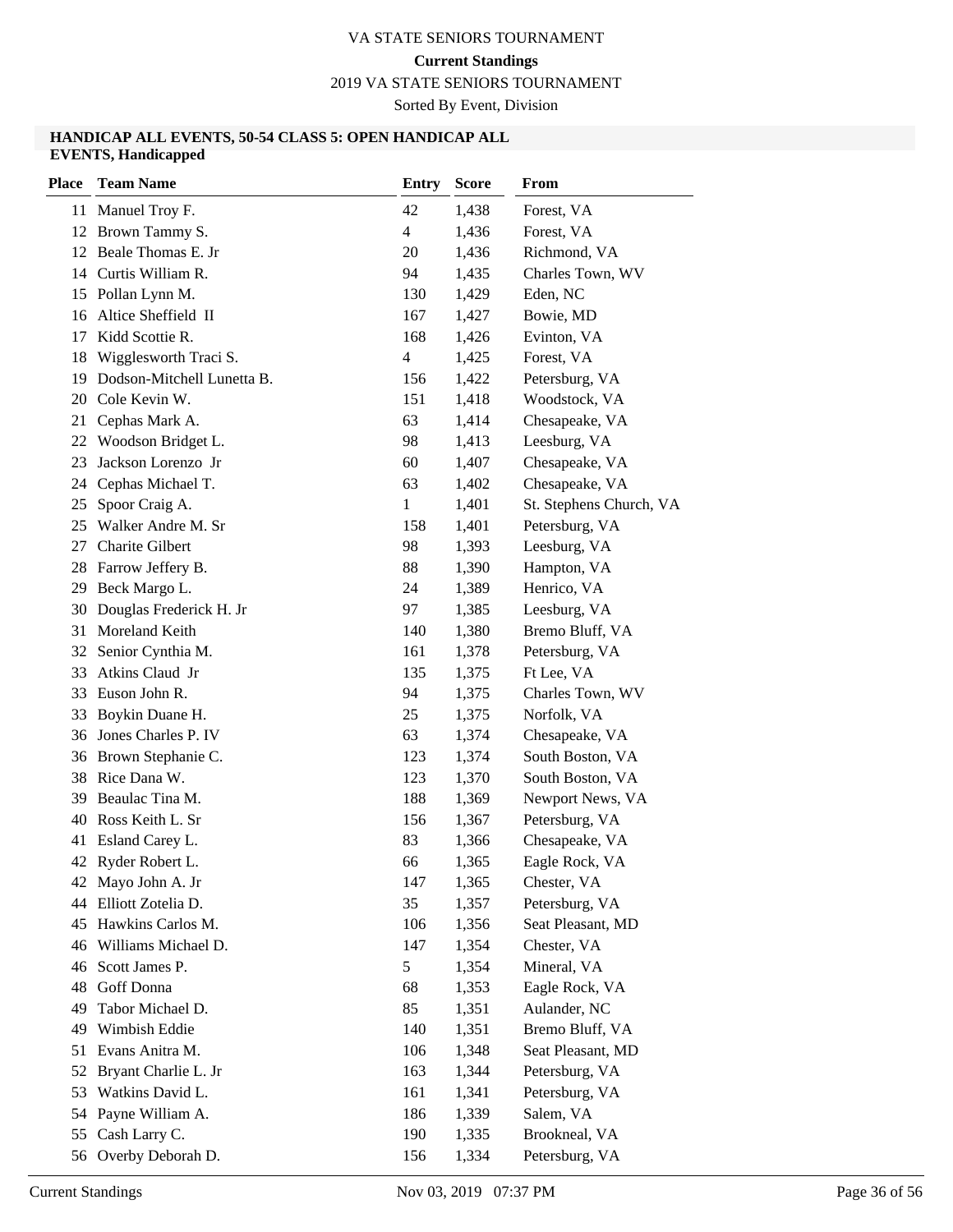2019 VA STATE SENIORS TOURNAMENT

Sorted By Event, Division

#### **HANDICAP ALL EVENTS, 50-54 CLASS 5: OPEN HANDICAP ALL EVENTS, Handicapped**

| <b>Place</b> | <b>Team Name</b>             | <b>Entry</b> | <b>Score</b> | From                    |
|--------------|------------------------------|--------------|--------------|-------------------------|
| 57           | Tripp Maurice T.             | 130          | 1,331        | Eden, NC                |
| 58           | Marsico Steven D.            | 79           | 1,330        | Charles Town, WV        |
| 59           | Layne Andrew F. Jr           | 47           | 1,324        | Norfolk, VA             |
| 60           | Hanes David E.               | 69           | 1,322        | Rockbdge Bath, VA       |
| 60           | Keene Robert Jr              | 134          | 1,322        | Ft Lee, VA              |
| 62           | Jenkins Tina P.              | 29           | 1,321        | Orange, VA              |
| 63           | Rivenback Walter T. JE       | 69           | 1,319        | Rockbdge Bath, VA       |
| 63           | Lombard John P.              | 131          | 1,319        | Hampton, VA             |
|              | 65 Lampe William S.          | 55           | 1,317        | Rockville, MD           |
|              | 65 Lanier Jeffery A.         | 49           | 1,317        | Washington, DC          |
| 67           | Linkous Glenn S.             | 148          | 1,315        | Portsmouth, VA          |
| 68           | Weaver Donna C.              | 75           | 1,314        | Rocky Mount, VA         |
| 69           | McKinney Troy D.             | 8            | 1,313        | Yorktown, VA            |
| 70           | Emerson Robert W.            | 50           | 1,312        | Washington, DC          |
| 71           | Johnson Alan M.              | 158          | 1,311        | Petersburg, VA          |
| 72           | Jenkins William J.           | 29           | 1,308        | Orange, VA              |
| 73           | Williams Sammie L.           | 47           | 1,304        | Norfolk, VA             |
| 74           | Gray John M.                 | 24           | 1,302        | Henrico, VA             |
| 75           | Redd Stanley E.              | 181          | 1,299        | Chester, VA             |
| 76           | Huffman Eric R.              | 155          | 1,296        | Churchville, VA         |
| 77           | Curtis Janice E.             | 94           | 1,294        | Charles Town, WV        |
| 78           | Roach Darrin C.              | 111          | 1,293        | Seat Pleasant, MD       |
| 79           | Gates Kevin R.               | 179          | 1,292        | Chester, VA             |
| 80           | Scott Wendy H.               | 157          | 1,290        | Petersburg, VA          |
| 80           | Ricks Darryl                 | 181          | 1,290        | Chester, VA             |
| 82           | Matthews Myra                | 178          | 1,289        | Hampton, VA             |
| 83           | Marshall Keith L.            | 50           | 1,288        | Washington, DC          |
| 84           | Ritter Terry L.              | 150          | 1,287        | Woodstock, VA           |
| 85           | Floyd Benzell T.             | 52           | 1,286        | Rockville, MD           |
| 85           | Mittelstetter Theodore J. Jr | 22           | 1,286        | Moneta, VA              |
| 87           | Smith Terence T.             | 135          | 1,285        | Ft Lee, VA              |
| 88           | Ferguson John R.             | 51           | 1,284        | Rockville, MD           |
|              | 89 Jones Anson T.            | 193          | 1,275        | Hampton, VA             |
|              | 90 Crespo Daren E.           | 193          | 1,272        | Hampton, VA             |
| 91           | Smith Paul J. Jr             | 180          | 1,268        | Chester, VA             |
| 92           | Harper James Scott           | $\mathbf{1}$ | 1,263        | St. Stephens Church, VA |
| 93           | Purmasir Rochelle M.         | 161          | 1,262        | Petersburg, VA          |
| 94           | Barksdale Michael R.         | 25           | 1,260        | Norfolk, VA             |
|              | 95 Woodruff Paul T.          | 149          | 1,258        | Chesterfield, VA        |
| 95           | Overby Troy T. Sr            | 158          | 1,258        | Petersburg, VA          |
| 97           | Campbell Jeffrey J.          | 8            | 1,256        | Yorktown, VA            |
| 98           | Wright Emmett L.             | 58           | 1,255        | Chesapeake, VA          |
| 98           | Turner Stephanie R.          | 70           | 1,255        | Greenbush, VA           |
| 98           | McManus Gilbert S.           | 53           | 1,255        | Rockville, MD           |
| 101          | Ledger Steve R.              | 84           | 1,251        | Lynchburg, VA           |
|              | 101 Honore' Palmer J. Jr     | 58           | 1,251        | Chesapeake, VA          |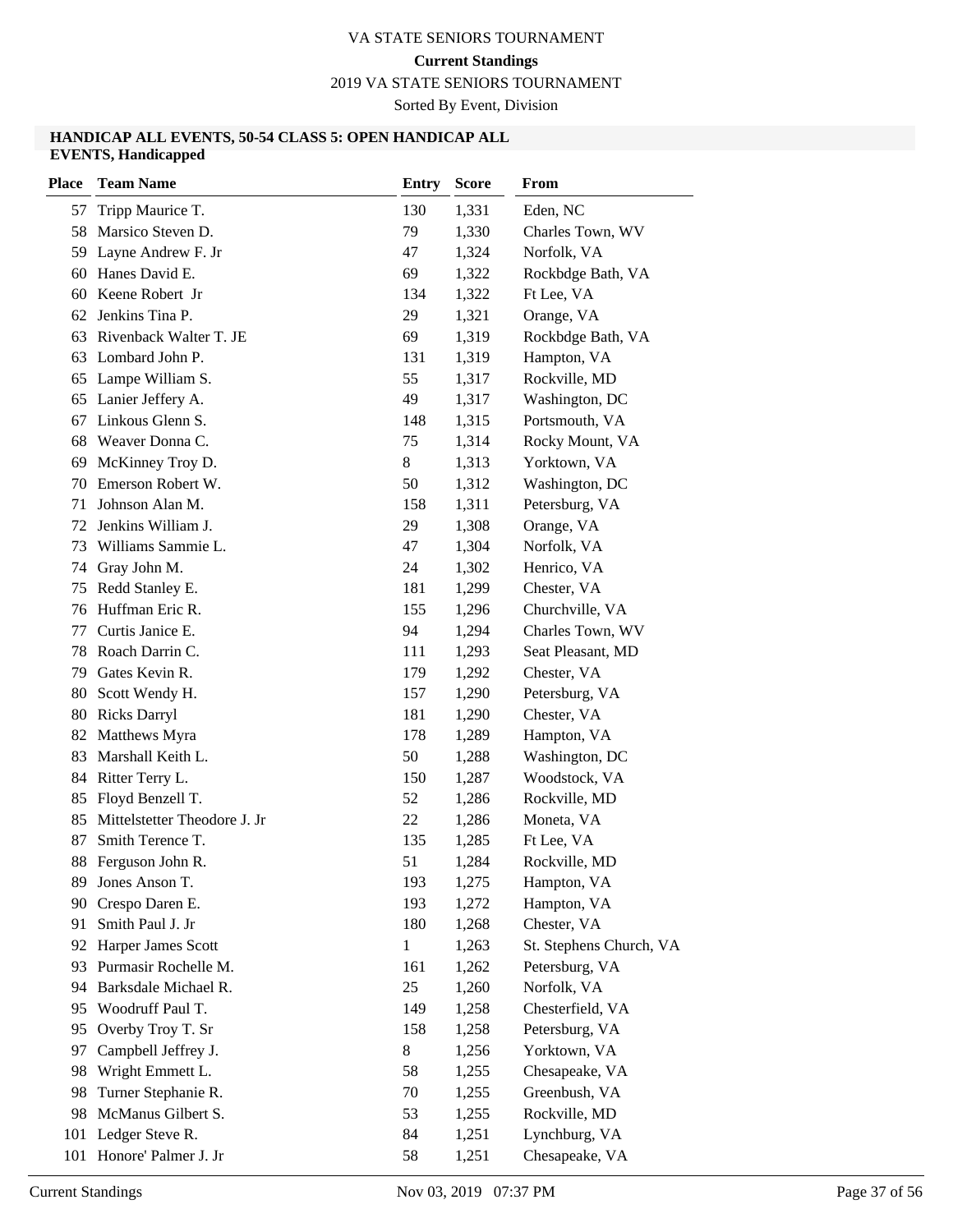2019 VA STATE SENIORS TOURNAMENT

Sorted By Event, Division

#### **HANDICAP ALL EVENTS, 50-54 CLASS 5: OPEN HANDICAP ALL EVENTS, Handicapped**

| <b>Place</b> | <b>Team Name</b>      | Entry | <b>Score</b> | From               |
|--------------|-----------------------|-------|--------------|--------------------|
| 103          | Johnson Michael A.    | 46    | 1,246        | Norfolk, VA        |
| 103          | Hawk John R.          | 12    | 1,246        | Virginia Beach, VA |
| 105          | Moreland Kent         | 140   | 1,245        | Bremo Bluff, VA    |
| 106          | Dacanay Patrick I.    | 105   | 1,244        | Seat Pleasant, MD  |
| 107          | Lemar William F.      | 190   | 1,242        | Brookneal, VA      |
| 108          | Campbell Robert L.    | 42    | 1,240        | Forest, VA         |
| 109          | Wager William J.      | 26    | 1,237        | Norfolk, VA        |
| 110          | Guill David E.        | 110   | 1,233        | Seat Pleasant, MD  |
| 110          | Giles Kevin L.        | 8     | 1,233        | Yorktown, VA       |
|              | 112 Hawk Daniel E.    | 12    | 1,230        | Virginia Beach, VA |
| 113          | Crider Susan P.       | 150   | 1,226        | Woodstock, VA      |
| 114          | Turner Kervin B.      | 34    | 1,210        | Chesterfield, VA   |
| 115          | Durrett Joseph A.     | 22    | 1,209        | Moneta, VA         |
| 116          | <b>Smithers Randy</b> | 65    | 1,208        | Eagle Rock, VA     |
| 117          | Francis Gregory V. Sr | 181   | 1,207        | Chester, VA        |
| 118          | Blair-McManus Cynthia | 53    | 1,204        | Rockville, MD      |
| 119          | Lee James D. Jr       | 149   | 1,191        | Chesterfield, VA   |
| 120          | Hall Darrick L.       | 158   | 1,177        | Petersburg, VA     |
| 121          | Paxton Bruce A. Jr    | 65    | 1,176        | Eagle Rock, VA     |
| 122          | Knode Paul A.         | 179   | 1,175        | Chester, VA        |
| 123          | Powers Wayne M. Jr    | 146   | 1,171        | Hopewell, VA       |
| 124          | Guile Robert A.       | 70    | 1,157        | Greenbush, VA      |
| 125          | Martin Herman A.      | 120   | 1,123        | Chase City, VA     |
| 126          | Sloan Robert L. III   | 104   | 1,047        | Seat Pleasant, MD  |
| 127          | Mills Brett A.        | 81    | 727          | Warrenton, VA      |

#### **HANDICAP ALL EVENTS, 50-54 CLASS 5: WOMEN'S HANDICAP ALL EVENTS, Handicapped**

| <b>Place</b> Team Name           | Entry | Score | From               |
|----------------------------------|-------|-------|--------------------|
| 1 Redd Roxanne E.                | 183   | 1.479 | Chester, VA        |
| 2 Calhoun Stacy Y.               | 28    | 1.419 | Hampton, VA        |
| 3 Potter Terri                   | 173   | 1.373 | christiansburg, VA |
| 4 Myers Elainea R.               | 121   | 1.324 | Cheltenham, MD     |
| 5 Smith-McRae Hickman Yolanda M. | 192   | 1.306 | Richmond, VA       |

#### **HANDICAP ALL EVENTS, 55-59 CLASS 4: OPEN HANDICAP ALL EVENTS, Handicapped**

|   | <b>Place</b> Team Name | Entry | <b>Score</b> | From                |
|---|------------------------|-------|--------------|---------------------|
|   | Ferrell Patrick A.     | 111   | 1,599        | Seat Pleasant, MD   |
|   | 2 Hal Adrienne B.      | 157   | 1,597        | Petersburg, VA      |
| 3 | Wingfield Danny W. Sr  | 43    | 1,548        | Forest, VA          |
|   | 4 Sherman Charles E.   | 112   | 1,530        | Seat Pleasant, MD   |
|   | 5 Jones Beverly A.     | 136   | 1,513        | S. Chesterfield, VA |
|   | 6 Holt Roger M.        | 8     | 1,502        | Yorktown, VA        |
|   | Sayles Robert N.       | 177   | 1,501        | Virginia Beach, VA  |
|   | Miles Jack Jr          | 17    | 1,490        | Richmond, VA        |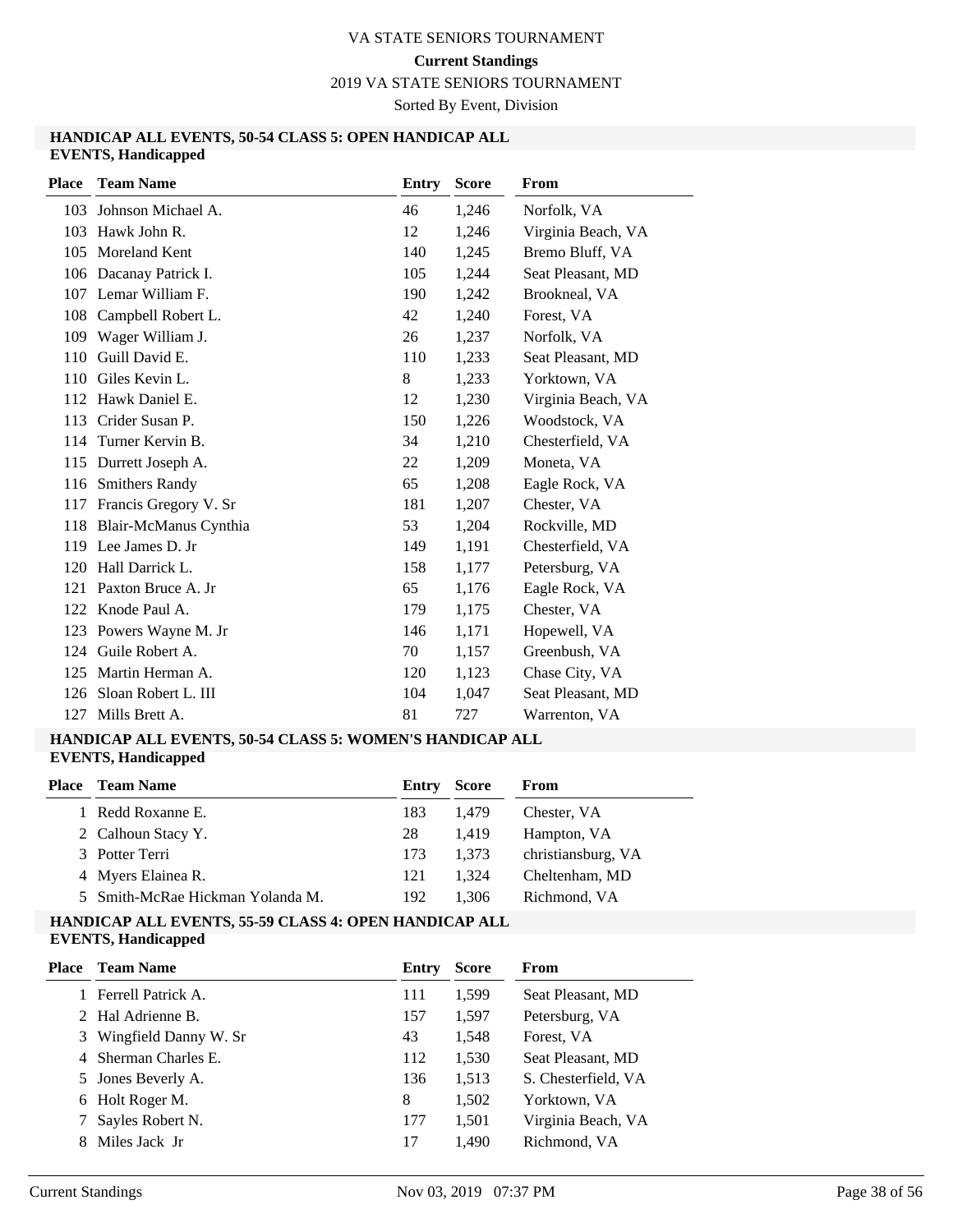2019 VA STATE SENIORS TOURNAMENT

Sorted By Event, Division

#### **HANDICAP ALL EVENTS, 55-59 CLASS 4: OPEN HANDICAP ALL EVENTS, Handicapped**

| <b>Place</b> | <b>Team Name</b>                     | <b>Entry</b> | <b>Score</b>   | From                            |
|--------------|--------------------------------------|--------------|----------------|---------------------------------|
| 9            | Young Karen P.                       | 75           | 1,480          | Rocky Mount, VA                 |
| 10           | Kolbe Douglas K.                     | 58           | 1,477          | Chesapeake, VA                  |
| 11           | Johnson Robert T.                    | 112          | 1,475          | Seat Pleasant, MD               |
| 12           | Brooks Leo N.                        | 160          | 1,472          | Petersburg, VA                  |
| 13           | Blankenship Mike T.                  | 76           | 1,469          | Rocky Mount, VA                 |
| 14           | Williams Maythis A.                  | 109          | 1,460          | Seat Pleasant, MD               |
| 15           | Hockaday Lisa                        | 118          | 1,459          | Stafford, VA                    |
| 16           | Thompson Jeffrey A.                  | 168          | 1,458          | Evinton, VA                     |
| 16           | Blevins James T.                     | 40           | 1,458          | Crimora, VA                     |
| 18           | Bourne James E.                      | 144          | 1,453          | Richmond, VA                    |
| 19           | Prince Susan D.                      | 157          | 1,452          | Petersburg, VA                  |
| 20           | Nash Mark D.                         | 168          | 1,445          | Evinton, VA                     |
| 21           | Lamb Thomas F. Jr                    | 60           | 1,440          | Chesapeake, VA                  |
| 21           | Carroll Michael L. Sr                | 67           | 1,440          | Eagle Rock, VA                  |
|              | 23 Pleasants-Lewis Theresita         | 182          | 1,439          | Chester, VA                     |
| 23           | Shine Perry L. Sr                    | 113          | 1,439          | Glen Allen, VA                  |
| 25           | Cofflin Mike W.                      | 42           | 1,429          | Forest, VA                      |
| 26           | Knight Marvin O. Sr                  | 57           | 1,427          | Chesapeake, VA                  |
| 27           | Waters Janice M.                     | 106          | 1,425          | Seat Pleasant, MD               |
| 28           | Loeb Bret W.                         | 24           | 1,423          | Henrico, VA                     |
| 29           | Jackson Bernice H.                   | 83           | 1,412          | Chesapeake, VA                  |
| 30           | Nichols David S.                     | 75           | 1,411          | Rocky Mount, VA                 |
| 30           | Polk Harold A.                       | 90           | 1,411          | Lynchburg, VA                   |
| 32           | Toney Theophilus                     | 160          | 1,409          | Petersburg, VA                  |
| 33           | Kloft Deborah L.                     | 76           | 1,404          | Rocky Mount, VA                 |
| 34           | Pancoast Steven P.                   | 15           | 1,402          | Newport News, VA                |
| 35           | Pribble David W.                     | 23           | 1,401          | Virginia Beach, VA              |
| 36           | Drake James H.                       | 48           | 1,398          | Norfolk, VA                     |
| 36           | German Robert L.                     | 120          | 1,398          | Chase City, VA                  |
| 38           | Douglas Walt A.                      | 111          | 1,394          | Seat Pleasant, MD               |
| 39           | Fisher Melodie A.                    | 21           | 1,392          | Richmond, VA                    |
| 39           | Adkins David A.                      | 77           | 1,392          | Rocky Mount, VA                 |
| 41           | Williams Delta T.                    | 143          | 1,379          | Danville, VA                    |
| 42           | Goodnow Andrew T.                    | 151          | 1,376          | Woodstock, VA                   |
| 43           | Morris Gregory C.                    | 128          | 1,374          | Glen Allen, VA                  |
| 44           | Hooker Marvin L. Jr                  | 59           | 1,373          | Chesapeake, VA                  |
| 45           | Camden Barry L.                      | 69           | 1,369          | Rockbdge Bath, VA               |
| 45           | Campbell Cynthia D.                  | 102          | 1,369          | Grottoes, VA                    |
| 47           | Turner Doreen D.                     | 98           | 1,367          | Leesburg, VA                    |
| 48           | Cunningham Valerie L.                | 159          | 1,366          | Petersburg, VA                  |
| 48           | Edmonds Jeffrey L.                   | 124          | 1,366          | South Boston, VA                |
| 50           | Ahlgrim Keith A.                     | 149          | 1,364          | Chesterfield, VA                |
| 50           | Fox Curt D.                          | 41           | 1,364          | Seaford, VA                     |
| 52<br>52     | Mason Alfred C.<br>Turner Vincent L. | 35<br>70     | 1,360          | Petersburg, VA<br>Greenbush, VA |
|              | 52 German Richard L.                 | 120          | 1,360<br>1,360 | Chase City, VA                  |
|              |                                      |              |                |                                 |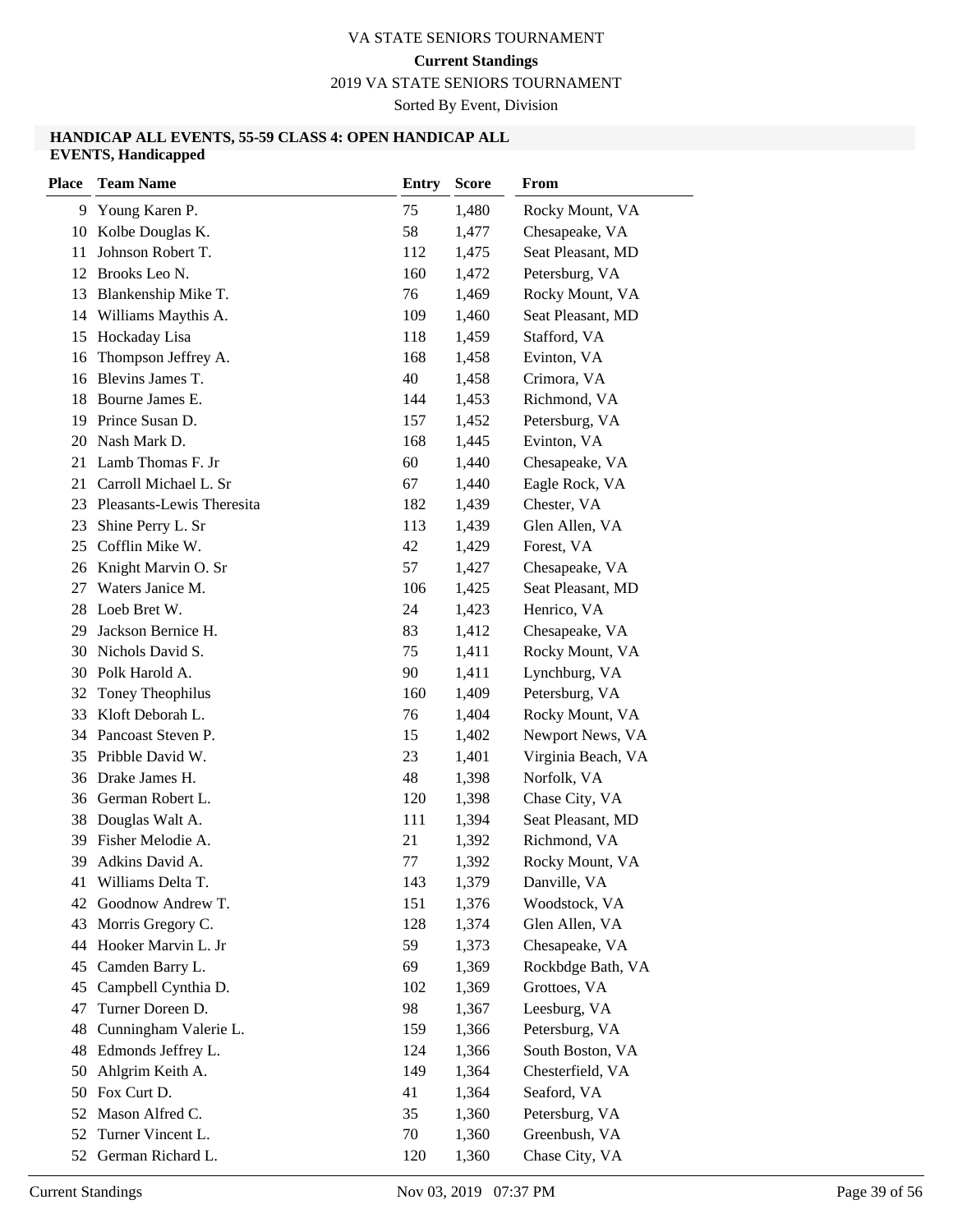2019 VA STATE SENIORS TOURNAMENT

Sorted By Event, Division

#### **HANDICAP ALL EVENTS, 55-59 CLASS 4: OPEN HANDICAP ALL EVENTS, Handicapped**

| <b>Place</b> | <b>Team Name</b>           | <b>Entry</b> | <b>Score</b> | From                    |
|--------------|----------------------------|--------------|--------------|-------------------------|
|              | 55 Lewis Walter L. Sr      | 90           | 1,357        | Lynchburg, VA           |
|              | 56 Barley Debra J.         | 136          | 1,355        | S. Chesterfield, VA     |
| 57           | Bailey Helen K.            | 190          | 1,354        | Brookneal, VA           |
| 58           | Coffey Edward L.           | 40           | 1,352        | Crimora, VA             |
| 59           | Thompson Frank A.          | 117          | 1,350        | Stafford, VA            |
| 59           | Osborne Cindy A.           | 148          | 1,350        | Portsmouth, VA          |
| 61           | Brown Kevin R.             | 191          | 1,348        | Damascus, MD            |
| 62           | Mallory Walter R.          | 157          | 1,347        | Petersburg, VA          |
| 63           | Wilson Dowery O.           | 25           | 1,345        | Norfolk, VA             |
| 64           | Savage-Johnson Veronica M. | 83           | 1,343        | Chesapeake, VA          |
| 65           | Barrett-Vaden Terri L.     | 159          | 1,342        | Petersburg, VA          |
| 66           | Mcgee Kirk S.              | 113          | 1,341        | Glen Allen, VA          |
| 67           | Kitts Charles M. Jr        | 32           | 1,339        | Virginia Beach, VA      |
| 67           | <b>Brown Alphonsa</b>      | 25           | 1,339        | Norfolk, VA             |
| 69           | Knight Frank R.            | 56           | 1,333        | Salem, VA               |
| 69           | Williamson Timothy S.      | 119          | 1,333        | Stafford, VA            |
| 71           | Jamison Theresa            | 130          | 1,327        | Eden, NC                |
| 72           | Clark Calvin L. Sr         | 60           | 1,326        | Chesapeake, VA          |
| 72           | White Bruce R. Sr          | 19           | 1,326        | Richmond, VA            |
| 74           | Slade Kelvin R.            | 57           | 1,325        | Chesapeake, VA          |
| 74           | Claud Kelvin               | 59           | 1,325        | Chesapeake, VA          |
| 74           | Potter John G. Jr          | 146          | 1,325        | Hopewell, VA            |
| 77           | Zirkle Laurie T.           | 77           | 1,322        | Rocky Mount, VA         |
| 78           | Tabor Lora E.              | 85           | 1,321        | Aulander, NC            |
| 78           | Clayton Kenneth A.         | 51           | 1,321        | Rockville, MD           |
| 80           | Brown Sylvester T.         | 17           | 1,320        | Richmond, VA            |
| 80           | Bourne Donna G.            | 144          | 1,320        | Richmond, VA            |
| 80           | Taylor Vincent B.          | 167          | 1,320        | Bowie, MD               |
| 83           | Greene Evelyn C.           | 105          | 1,317        | Seat Pleasant, MD       |
| 84           | Baker Randall L.           | 79           | 1,316        | Charles Town, WV        |
| 85           | Conner Bobby               | 66           | 1,313        | Eagle Rock, VA          |
| 86           | Wright Bennie J.           | 89           | 1,312        | Hampton, VA             |
| 87           | Matthews Lowell A.         | 49           | 1,311        | Washington, DC          |
| 88           | Hill Portia M.             | 185          | 1,309        | Salem, VA               |
| 89           | Smith Robert A.            | 45           | 1,304        | Norfolk, VA             |
| 89           | <b>Hurt Bobby</b>          | 42           | 1,304        | Forest, VA              |
| 91           | Richardson David E.        | 36           | 1,301        | Glen Allen, VA          |
| 92           | Mays Calvin T.             | 43           | 1,298        | Forest, VA              |
| 93           | Matthews Larryl A.         | 49           | 1,297        | Washington, DC          |
| 93           | Pickett Kevin T.           | $\mathbf{1}$ | 1,297        | St. Stephens Church, VA |
| 95           | Hill Bobby J.              | 111          | 1,291        | Seat Pleasant, MD       |
| 96           | Roy Kevin A.               | 105          | 1,286        | Seat Pleasant, MD       |
| 97           | Maynard Andre A.           | 148          | 1,285        | Portsmouth, VA          |
| 98           | <b>Bazile Delores</b>      | 54           | 1,281        | Rockville, MD           |
| 99           | Thomas Kerry L.            | 13           | 1,280        | Ivor, VA                |
|              | 100 Leone Virginia L.      | 95           | 1,277        | Leesburg, VA            |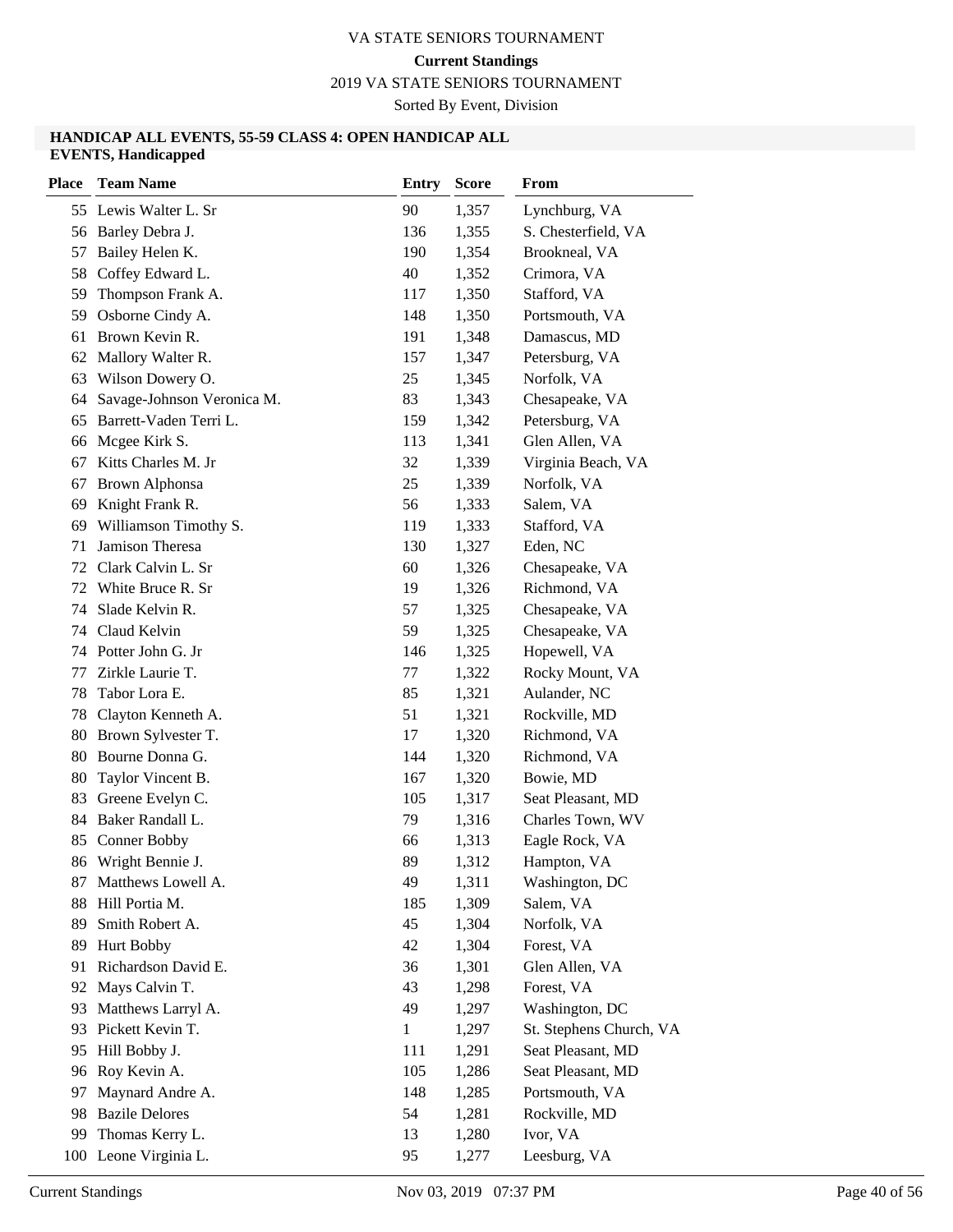2019 VA STATE SENIORS TOURNAMENT

Sorted By Event, Division

#### **HANDICAP ALL EVENTS, 55-59 CLASS 4: OPEN HANDICAP ALL EVENTS, Handicapped**

| <b>Place</b> | <b>Team Name</b>        | <b>Entry</b> | <b>Score</b> | From               |
|--------------|-------------------------|--------------|--------------|--------------------|
|              | 101 Heard John D.       | 119          | 1,275        | Stafford, VA       |
|              | 102 Lewis Thurmond A.   | 90           | 1,273        | Lynchburg, VA      |
|              | 103 Price Karen V.      | 102          | 1,272        | Grottoes, VA       |
|              | 104 Laughlin Douglas L. | 142          | 1,268        | Newport News, VA   |
| 105          | Estep Denise B.         | 150          | 1,261        | Woodstock, VA      |
| 106          | Livingston La'Tonia M.  | 118          | 1,256        | Stafford, VA       |
| 107          | Abt Jeffrey S.          | 5            | 1,251        | Mineral, VA        |
| 108          | Haynes Donna C.         | 142          | 1,247        | Newport News, VA   |
| 109          | Roberts Edward L.       | 135          | 1,243        | Ft Lee, VA         |
| 110          | Fletcher Kevin C.       | 81           | 1,240        | Warrenton, VA      |
|              | 111 Livingston Bernard  | 117          | 1,233        | Stafford, VA       |
|              | 112 Johnson Kevin B.    | 83           | 1,231        | Chesapeake, VA     |
|              | 113 Rengers Vickie B.   | 24           | 1,230        | Henrico, VA        |
|              | 114 Adkins Mark A.      | 74           | 1,223        | Rocky Mount, VA    |
|              | 114 Montgomery Amos     | 53           | 1,223        | Rockville, MD      |
|              | 116 Bazile William K.   | 54           | 1,207        | Rockville, MD      |
| 117          | Stevens Craig C.        | 12           | 1,205        | Virginia Beach, VA |
| 118          | Jones Jeffery L.        | 147          | 1,201        | Chester, VA        |
|              | 119 Rutan John L.       | 52           | 1,199        | Rockville, MD      |
| 120          | Russell Jeffrey M.      | 49           | 1,193        | Washington, DC     |
| 121          | Pifer Mark A.           | 65           | 1,187        | Eagle Rock, VA     |
| 122          | Brown Lori A.           | 94           | 1,184        | Charles Town, WV   |
| 123          | Wiggins Perry L.        | 45           | 1,182        | Norfolk, VA        |
| 124          | Orcutt Philip M.        | 115          | 1,178        | Glen Allen, VA     |
| 125          | Banicky John D.         | 85           | 1,162        | Aulander, NC       |
| 126          | Ingram Aaron M. Sr      | 104          | 1,158        | Seat Pleasant, MD  |
| 127          | Moore Anthony K.        | 59           | 1,155        | Chesapeake, VA     |
|              | 128 Harris Tom          | 45           | 1,118        | Norfolk, VA        |

# **HANDICAP ALL EVENTS, 55-59 CLASS 4: WOMEN'S HANDICAP ALL**

# **Place Team Name Entry Score From EVENTS, Handicapped** Rice Donna "Coco" M. 86 1,444 Newport News, VA Jackson Bernice H. 153 1,412 Chesapeake, VA Campbell Martina D. 121 1,410 Cheltenham, MD Sharp Mabel G. 121 1,389 Cheltenham, MD Nicholson Paula M. 153 1,356 Chesapeake, VA Savage-Johnson Veronica M. 153 1,343 Chesapeake, VA Crespo Antoinette 86 1,339 Newport News, VA 8 Favata Laura G. 6 1,319 Hampton, VA 9 Davis Sharon K. 68 86 1,298 Newport News, VA Joyner Cynthia M. 93 1,268 Chesapeake, VA Parham Wanda P. 129 1,256 Capron, VA Mc Daniel Theresa L. 92 1,232 Chesapeake, VA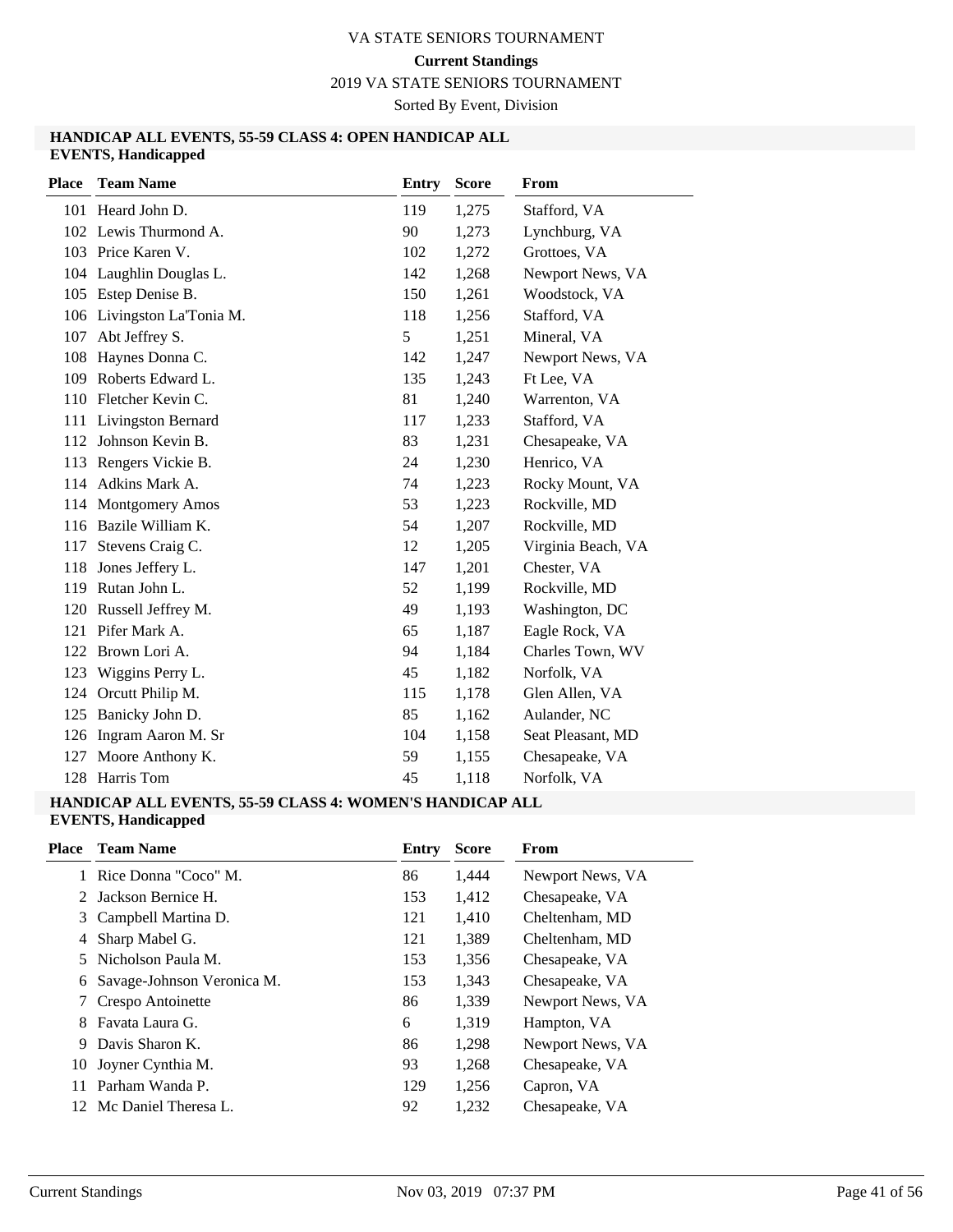2019 VA STATE SENIORS TOURNAMENT

Sorted By Event, Division

#### **HANDICAP ALL EVENTS, 60-64 CLASS 3: OPEN HANDICAP ALL EVENTS, Handicapped**

| <b>Place</b> | <b>Team Name</b>            | <b>Entry</b> | <b>Score</b> | From                |
|--------------|-----------------------------|--------------|--------------|---------------------|
| 1            | Stewart Keith A. Sr         | 146          | 1,582        | Hopewell, VA        |
| 2            | Green Carolyn J.            | 161          | 1,572        | Petersburg, VA      |
| 3            | Jackson William H.          | 90           | 1,562        | Lynchburg, VA       |
| 4            | <b>Thompson Randy</b>       | 172          | 1,547        | christiansburg, VA  |
| 5            | Fortier Laurence R.         | 29           | 1,546        | Orange, VA          |
| 6            | Caswell Kenneth L.          | 79           | 1,518        | Charles Town, WV    |
| 7            | <b>Hedrick Mike</b>         | 43           | 1,508        | Forest, VA          |
| 8            | Walker Veronica L.          | 96           | 1,486        | Leesburg, VA        |
| 9            | Hawkins John C.             | 106          | 1,484        | Seat Pleasant, MD   |
| 10           | Clanton Willie              | 145          | 1,466        | Richmond, VA        |
| 11           | Thompson Mack W.            | 18           | 1,463        | Richmond, VA        |
| 12           | Myers Debbie H.             | 187          | 1,461        | Newport News, VA    |
| 13           | Kidd Patricia B.            | 169          | 1,457        | Evinton, VA         |
| 14           | <b>Starzec Robert</b>       | 189          | 1,444        | Kilmarnock, VA      |
| 15           | Garnett Leon D.             | 114          | 1,443        | Glen Allen, VA      |
| 16           | Jennings Keith              | 43           | 1,440        | Forest, VA          |
| 17           | Coleman Ponce D.            | 104          | 1,429        | Seat Pleasant, MD   |
| 18           | Fortier Annette S.          | 29           | 1,428        | Orange, VA          |
| 19           | Barbour Sidney P.           | 110          | 1,424        | Seat Pleasant, MD   |
| 20           | Preston Joe L.              | 185          | 1,422        | Salem, VA           |
| 21           | Smith Ronald L. Sr          | 136          | 1,410        | S. Chesterfield, VA |
| 22           | Pauley Paul L.              | 56           | 1,408        | Salem, VA           |
| 23           | Day Kenneth L.              | 60           | 1,406        | Chesapeake, VA      |
| 24           | Brubaker Renee L.           | 41           | 1,404        | Seaford, VA         |
| 24           | Hudson William G.           | 143          | 1,404        | Danville, VA        |
| 26           | Brown Jeannie D.            | 74           | 1,401        | Rocky Mount, VA     |
| 27           | Allen Martin W.             | 165          | 1,400        | Petersburg, VA      |
| 28           | Cesaro Kevin E.             | 51           | 1,399        | Rockville, MD       |
| 29           | Bohanan Arnold R. Sr        | 174          | 1,398        | christiansburg, VA  |
| 30           | Mitchell Franklin D.        | 156          | 1,397        | Petersburg, VA      |
| 31           | Cimino Ralph L. Jr          | 114          | 1,395        | Glen Allen, VA      |
| 32           | Whitley Gary M.             | 13           | 1,393        | Ivor, VA            |
|              | 33 James Sheila S.          | 144          | 1,391        | Richmond, VA        |
|              | 34 Farrish Michael T.       | 167          | 1,387        | Bowie, MD           |
| 35           | Dixon John H.               | 124          | 1,386        | South Boston, VA    |
| 35           | Johnson Corlitta R.         | 112          | 1,386        | Seat Pleasant, MD   |
| 35           | Clark Philip T.             | 23           | 1,386        | Virginia Beach, VA  |
| 38           | Schmidt Vicky L.            | 187          | 1,385        | Newport News, VA    |
| 39           | Smithers Brenda S.          | 68           | 1,380        | Eagle Rock, VA      |
| 40           | Carlton Richard G.          | 31           | 1,375        | Clifton Forge, VA   |
| 41           | Brooks Jim R.               | 142          | 1,372        | Newport News, VA    |
| 42           | Spencer Hortense(Toodie) A. | 112          | 1,371        | Seat Pleasant, MD   |
| 43           | White Clarice               | 26           | 1,367        | Norfolk, VA         |
| 44           | Owens Brian K.              | 97           | 1,362        | Leesburg, VA        |
| 45           | Schiemer Yvonne A.          | 96           | 1,360        | Leesburg, VA        |
|              | 46 Gerovac Brian T.         | 5            | 1,359        | Mineral, VA         |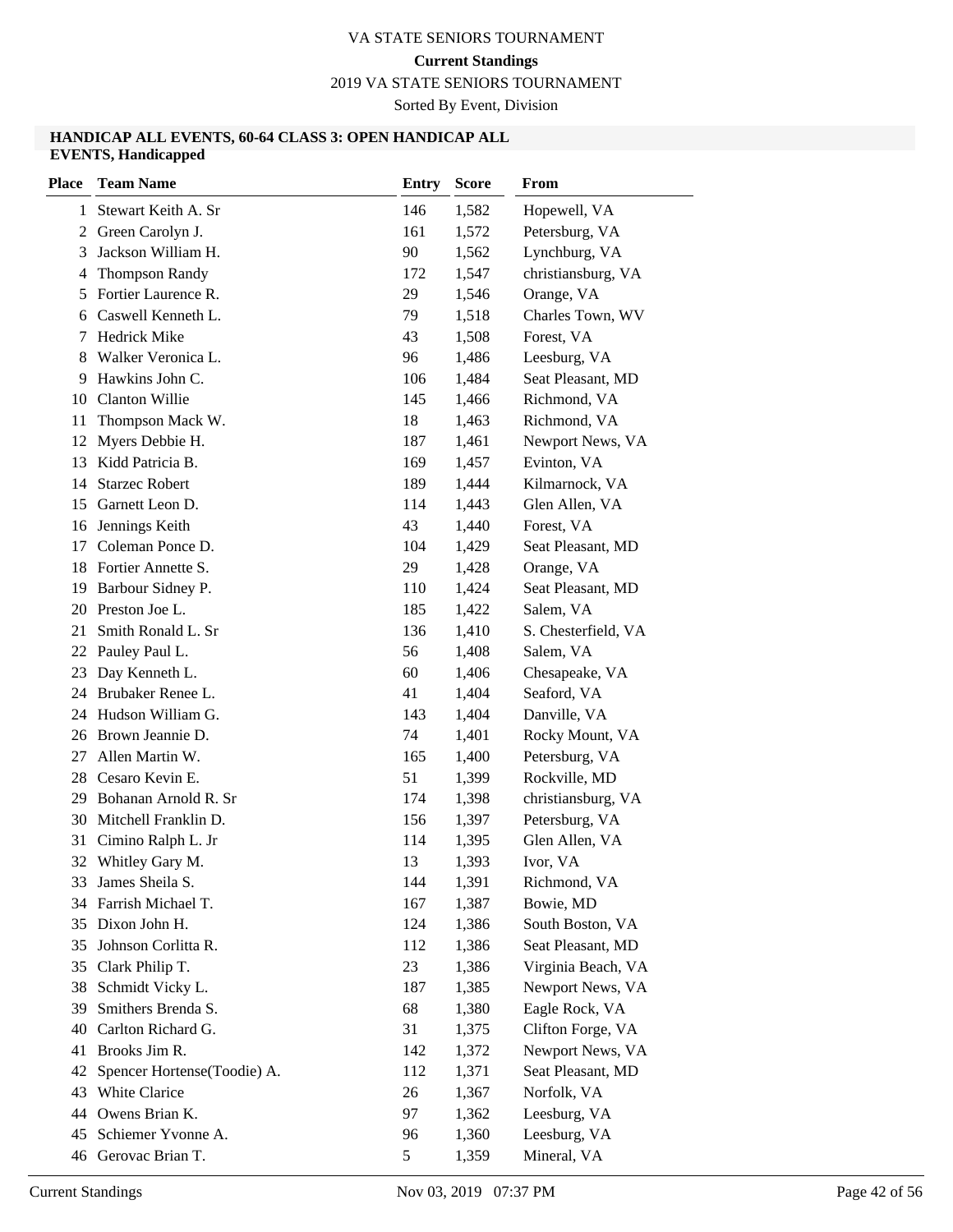2019 VA STATE SENIORS TOURNAMENT

Sorted By Event, Division

#### **HANDICAP ALL EVENTS, 60-64 CLASS 3: OPEN HANDICAP ALL EVENTS, Handicapped**

| <b>Place</b> | <b>Team Name</b>                | <b>Entry</b> | <b>Score</b>   | From                               |
|--------------|---------------------------------|--------------|----------------|------------------------------------|
| 47           | Twyman Joseph E. Jr             | 88           | 1,357          | Hampton, VA                        |
| 48           | Sams Deborah L.                 | 131          | 1,355          | Hampton, VA                        |
| 48           | Hogue Sylvia A.                 | 122          | 1,355          | South Boston, VA                   |
| 50           | Blow Joe C.                     | 61           | 1,354          | Chesapeake, VA                     |
| 51           | Mann Phyllis M.                 | 145          | 1,353          | Richmond, VA                       |
| 52           | Farthing Sam N. Jr              | 143          | 1,352          | Danville, VA                       |
| 52           | King John K.                    | 22           | 1,352          | Moneta, VA                         |
| 54           | Gould King J.                   | 72           | 1,350          | Rocky Mount, VA                    |
| 55           | Johnson Charles L.              | 84           | 1,349          | Lynchburg, VA                      |
| 56           | Hazlewood Frank V. III          | 115          | 1,348          | Glen Allen, VA                     |
| 57           | Bruce Arthur F. Jr              | 191          | 1,347          | Damascus, MD                       |
| 57           | Thomas Vanessa N.               | 151          | 1,347          | Woodstock, VA                      |
| 59           | <b>Foster Petra</b>             | 118          | 1,345          | Stafford, VA                       |
| 59           | Phillingane Rebecca J.          | 27           | 1,345          | S. Chesterfield, VA                |
| 59           | Matthews Lenaldo A.             | 50           | 1,345          | Washington, DC                     |
| 62           | Conner Donald L.                | 66           | 1,344          | Eagle Rock, VA                     |
| 62           | Hogue Cecil C.                  | 122          | 1,344          | South Boston, VA                   |
| 62           | Anderson Abraham                | 165          | 1,344          | Petersburg, VA                     |
| 62           | Payne Kathy D.                  | 186          | 1,344          | Salem, VA                          |
| 66           | Stocks David D.                 | 95           | 1,342          | Leesburg, VA                       |
| 67           | Drakes Luis A.                  | 105          | 1,341          | Seat Pleasant, MD                  |
| 68           | Reeders Clarence C. Sr          | 180          | 1,340          | Chester, VA                        |
| 68           | Magill Joe R.                   | 72           | 1,340          | Rocky Mount, VA                    |
| 70           | Thomas Dale K.                  | 76           | 1,339          | Rocky Mount, VA                    |
| 71           | Price Michael W.                | 23           | 1,338          | Virginia Beach, VA                 |
| 72           | Lawrence Bobby J.               | 3            | 1,335          | Mechanicsville, VA                 |
| 72           | Blau David L.                   | 73           | 1,335          | Rocky Mount, VA                    |
| 72           | Dye Cleve III                   | 142          | 1,335          | Newport News, VA                   |
| 75           | Lawson Edward S. Jr             | 167          | 1,334          | Bowie, MD                          |
| 76           | Thompson Annie C.               | 18           | 1,329          | Richmond, VA                       |
| 77           | White Valerie L.                | 19           | 1,327          | Richmond, VA                       |
| 78           | Pancoast Robert T.              | 15           | 1,326          | Newport News, VA                   |
|              | 79 Dalton Steven W.             | 149          | 1,311          | Chesterfield, VA                   |
| 79           | Bland Randolph L.               | 134<br>32    | 1,311          | Ft Lee, VA                         |
| 81           | Kenny J. Michael<br>Layton Mike |              | 1,308          | Virginia Beach, VA                 |
| 82<br>82     | Brown Hezzie J. Jr              | 65<br>124    | 1,305<br>1,305 | Eagle Rock, VA<br>South Boston, VA |
| 84           | Brubaker Scott H.               | 41           | 1,301          | Seaford, VA                        |
| 85           | Allen Linda M.                  | 95           | 1,298          | Leesburg, VA                       |
| 86           | Banicky Melany A.               | 85           | 1,296          | Aulander, NC                       |
| 87           | Barnhouse Donna D.              | 151          | 1,294          | Woodstock, VA                      |
| 87           | Downey Roy J. III               | 95           | 1,294          | Leesburg, VA                       |
| 87           | Turner David E.                 | 5            | 1,294          | Mineral, VA                        |
| 87           | Pancoast Mary C.                | 15           | 1,294          | Newport News, VA                   |
| 91           | Cole Sheila D.                  | 145          | 1,291          | Richmond, VA                       |
| 92           | Curtis Stafford J. Sr           | 122          | 1,290          | South Boston, VA                   |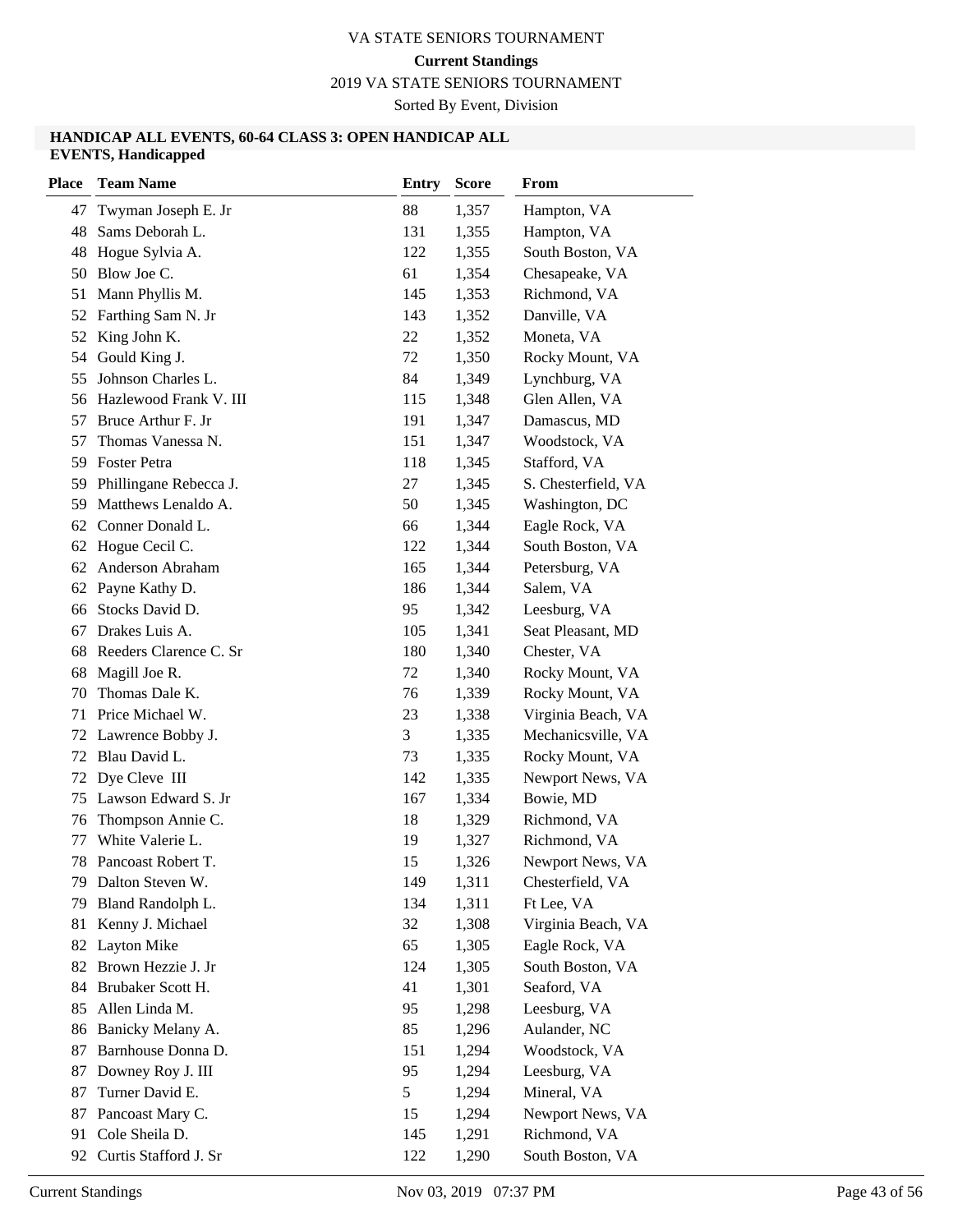2019 VA STATE SENIORS TOURNAMENT

Sorted By Event, Division

#### **HANDICAP ALL EVENTS, 60-64 CLASS 3: OPEN HANDICAP ALL EVENTS, Handicapped**

| <b>Place</b> | <b>Team Name</b>                | <b>Entry</b>   | <b>Score</b> | From                |
|--------------|---------------------------------|----------------|--------------|---------------------|
|              | 93 Parker-Cunningham Wilhemenia | 162            | 1,288        | Petersburg, VA      |
|              | 94 Isley Artie N.               | 114            | 1,287        | Glen Allen, VA      |
|              | 95 Morton Ollie K.              | 182            | 1,286        | Chester, VA         |
|              | 96 Bellinger Vivian J.          | 119            | 1,285        | Stafford, VA        |
|              | 96 Langley Frankie T. Sr        | 63             | 1,285        | Chesapeake, VA      |
| 98           | Lyles Richard C.                | 52             | 1,278        | Rockville, MD       |
| 99           | Grant Thomas C. Jr              | 179            | 1,276        | Chester, VA         |
|              | 100 Phillingane Eddie W.        | 27             | 1,273        | S. Chesterfield, VA |
| 101          | Simpson William A. III          | 21             | 1,271        | Richmond, VA        |
|              | 102 Beaulac Michael J.          | 188            | 1,268        | Newport News, VA    |
|              | 103 Caswell Terence             | 79             | 1,266        | Charles Town, WV    |
| 104          | Stevens Augustine M.            | 18             | 1,264        | Richmond, VA        |
| 105          | Stevens Aubrey (Butch) Jr       | 18             | 1,261        | Richmond, VA        |
|              | 106 Naulty Mike N.              | 146            | 1,260        | Hopewell, VA        |
| 107          | Sanders Phillip L. Sr           | 39             | 1,258        | Chester, VA         |
| 108          | Simmons Brian                   | 31             | 1,256        | Clifton Forge, VA   |
| 109          | Roberts Jim (Jimmy) H.          | 102            | 1,249        | Grottoes, VA        |
| 110          | Davis-Brown Peggy A.            | 17             | 1,248        | Richmond, VA        |
| 111          | <b>Foster Ronald</b>            | 118            | 1,238        | Stafford, VA        |
|              | 112 Comparetta Tom              | $\overline{4}$ | 1,235        | Forest, VA          |
| 113          | Washington Ronald D.            | 140            | 1,224        | Bremo Bluff, VA     |
| 114          | Wiggins James A.                | 62             | 1,220        | Chesapeake, VA      |
| 115          | Picariello Joe E.               | 12             | 1,215        | Virginia Beach, VA  |
| 116          | Sylvia Michael L. Jr            | 193            | 1,213        | Hampton, VA         |
| 117          | McDonough Brian G.              | 13             | 1,209        | Ivor, VA            |
| 118          | Wehrhan Arthur W.               | 48             | 1,199        | Norfolk, VA         |
| 119          | White Andrew                    | 26             | 1,196        | Norfolk, VA         |
| 120          | Sams Ronnie S.                  | 131            | 1,189        | Hampton, VA         |
| 121          | Lockhart Gary W.                | 189            | 1,180        | Kilmarnock, VA      |
| 122          | Holmes Arlen R.                 | 82             | 1,179        | Washington, DC      |
| 123          | Byer Roger G.                   | 67             | 1,174        | Eagle Rock, VA      |
| 124          | Morton Arthur W. Jr             | 182            | 1,169        | Chester, VA         |
| 125          | Estep Roger L.                  | 152            | 1,164        | Woodstock, VA       |

# **HANDICAP ALL EVENTS, 60-64 CLASS 3: WOMEN'S HANDICAP ALL**

# **EVENTS, Handicapped**

| Place | <b>Team Name</b>         | Entry | <b>Score</b> | From           |
|-------|--------------------------|-------|--------------|----------------|
|       | Rossi Sarah K.           | 81    | 1,442        | Warrenton, VA  |
|       | 2 Cooper Mary F.         | 14    | 1,421        | Leesburg, VA   |
|       | Shabazz Nanie            | 93    | 1,371        | Chesapeake, VA |
|       | 4 Turner Paulette E.     | 153   | 1,361        | Chesapeake, VA |
|       | 5 Eure-Robinson Patience | 92    | 1,355        | Chesapeake, VA |
|       | 6 Bradshaw Nita A.       | 129   | 1,332        | Capron, VA     |
|       | Martin Bobbie J.         | 194   | 1,331        | Mascot, VA     |
| 8     | Eanes Joyce A.           | 14    | 1,310        | Leesburg, VA   |
| 9     | Perrin Edith A.          | 81    | 1,304        | Warrenton, VA  |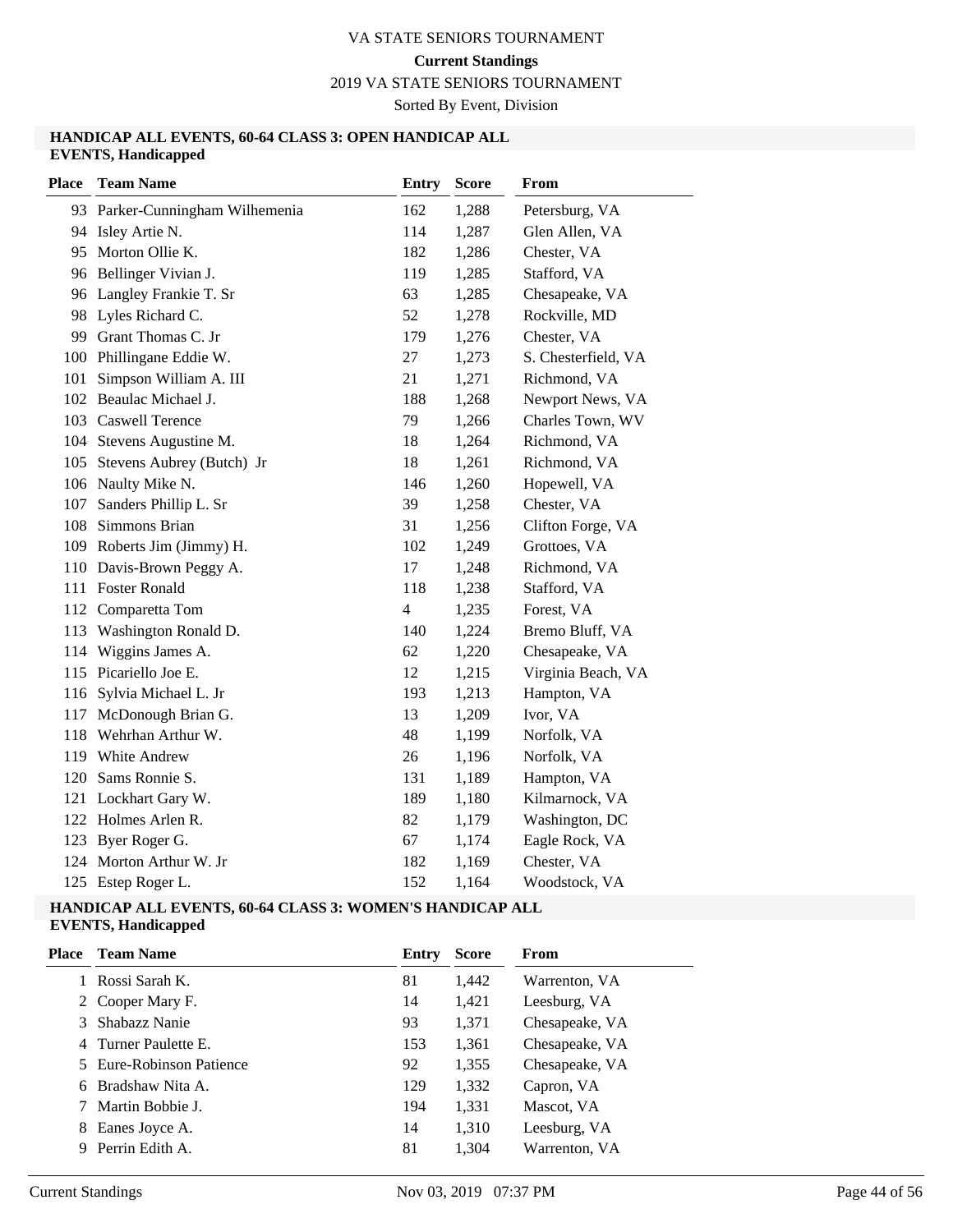#### **Current Standings**

2019 VA STATE SENIORS TOURNAMENT

Sorted By Event, Division

#### **HANDICAP ALL EVENTS, 60-64 CLASS 3: WOMEN'S HANDICAP ALL EVENTS, Handicapped**

| <b>Place</b> Team Name | <b>Entry Score</b> |       | From               |
|------------------------|--------------------|-------|--------------------|
| 10 Jessie Rebecca H.   | 194                | 1.300 | Mascot, VA         |
| 11 Brooks Carol        | 171                | 1.219 | christiansburg, VA |
| 12 Wright Mary H.      | 171                | 1.213 | christiansburg, VA |
| 13 Bennett Cynthia T.  | 6.                 | 1.207 | Hampton, VA        |

# **HANDICAP ALL EVENTS, 65-69 CLASS 2: OPEN HANDICAP ALL**

**EVENTS, Handicapped**

| Place | <b>Team Name</b>           | <b>Entry</b> | <b>Score</b> | From                |
|-------|----------------------------|--------------|--------------|---------------------|
|       | 1 Franklin Dwight H.       | 107          | 1,514        | Seat Pleasant, MD   |
| 2     | Butts Danny L. II          | 188          | 1,509        | Newport News, VA    |
| 3     | Anderson Robert E.         | 16           | 1,502        | Yorktown, VA        |
| 4     | Garner Frank L.            | 131          | 1,485        | Hampton, VA         |
| 5     | Jones Carolyn              | 164          | 1,478        | Petersburg, VA      |
| 6     | Griffis Larry D.           | 182          | 1,472        | Chester, VA         |
| 7     | Kenney Melvin A. Sr        | 128          | 1,456        | Glen Allen, VA      |
| 8     | White David W.             | 84           | 1,452        | Lynchburg, VA       |
| 8     | Zuchowski Judith P.        | 39           | 1,452        | Chester, VA         |
| 10    | Hodges Connie T.           | 73           | 1,450        | Rocky Mount, VA     |
| 11    | Crawley Timothy A.         | 134          | 1,448        | Ft Lee, VA          |
| 12    | Smith William "Sam" S.     | 141          | 1,445        | Hampton, VA         |
| 13    | Long Willie A. Jr          | 89           | 1,443        | Hampton, VA         |
| 14    | Jensen B. Jeannie          | 178          | 1,440        | Hampton, VA         |
| 14    | Lawson Edward C.           | 16           | 1,440        | Yorktown, VA        |
|       | 16 Wallace Carolyn K.      | 19           | 1,439        | Richmond, VA        |
| 16    | Augustine Daniel J.        | 32           | 1,439        | Virginia Beach, VA  |
| 16    | <b>Layton Betty</b>        | 68           | 1,439        | Eagle Rock, VA      |
| 19    | Lee Garland L.             | 35           | 1,437        | Petersburg, VA      |
| 20    | Vaughters Alice F.         | 122          | 1,434        | South Boston, VA    |
| 21    | Davis Albert               | 52           | 1,431        | Rockville, MD       |
| 22    | Massengill Phillip R. Sr   | 141          | 1,428        | Hampton, VA         |
| 23    | <b>Brooks Alan</b>         | 171          | 1,426        | christiansburg, VA  |
| 24    | Willis Evette T.           | 185          | 1,425        | Salem, VA           |
| 25    | Hopps Agnes J.             | 109          | 1,424        | Seat Pleasant, MD   |
| 26    | Thompson Ronald D.         | 13           | 1,416        | Ivor, VA            |
| 27    | Jackson-Marshall Agatha V. | 164          | 1,413        | Petersburg, VA      |
| 28    | Charles Billy S.           | 137          | 1,409        | S. Chesterfield, VA |
| 28    | Pancoast Becky E.          | 15           | 1,409        | Newport News, VA    |
| 30    | Knox Thomas J.             | 97           | 1,402        | Leesburg, VA        |
| 30    | Mallory Harry L.           | 99           | 1,402        | Leesburg, VA        |
| 32    | Anderson David R.          | 132          | 1,401        | South Boston, VA    |
| 33    | <b>Baker Donnell</b>       | 64           | 1,396        | Hampton, VA         |
| 34    | Riley Harvey R.            | 56           | 1,393        | Salem, VA           |
| 35    | Sutton Leroy G.            | 62           | 1,389        | Chesapeake, VA      |
| 36    | Lambert John               | 101          | 1,385        | Grottoes, VA        |
| 37    | Hicks Lillian L.           | 162          | 1,377        | Petersburg, VA      |
| 38    | Tenan William E. Jr        | 30           | 1,374        | Hayes, VA           |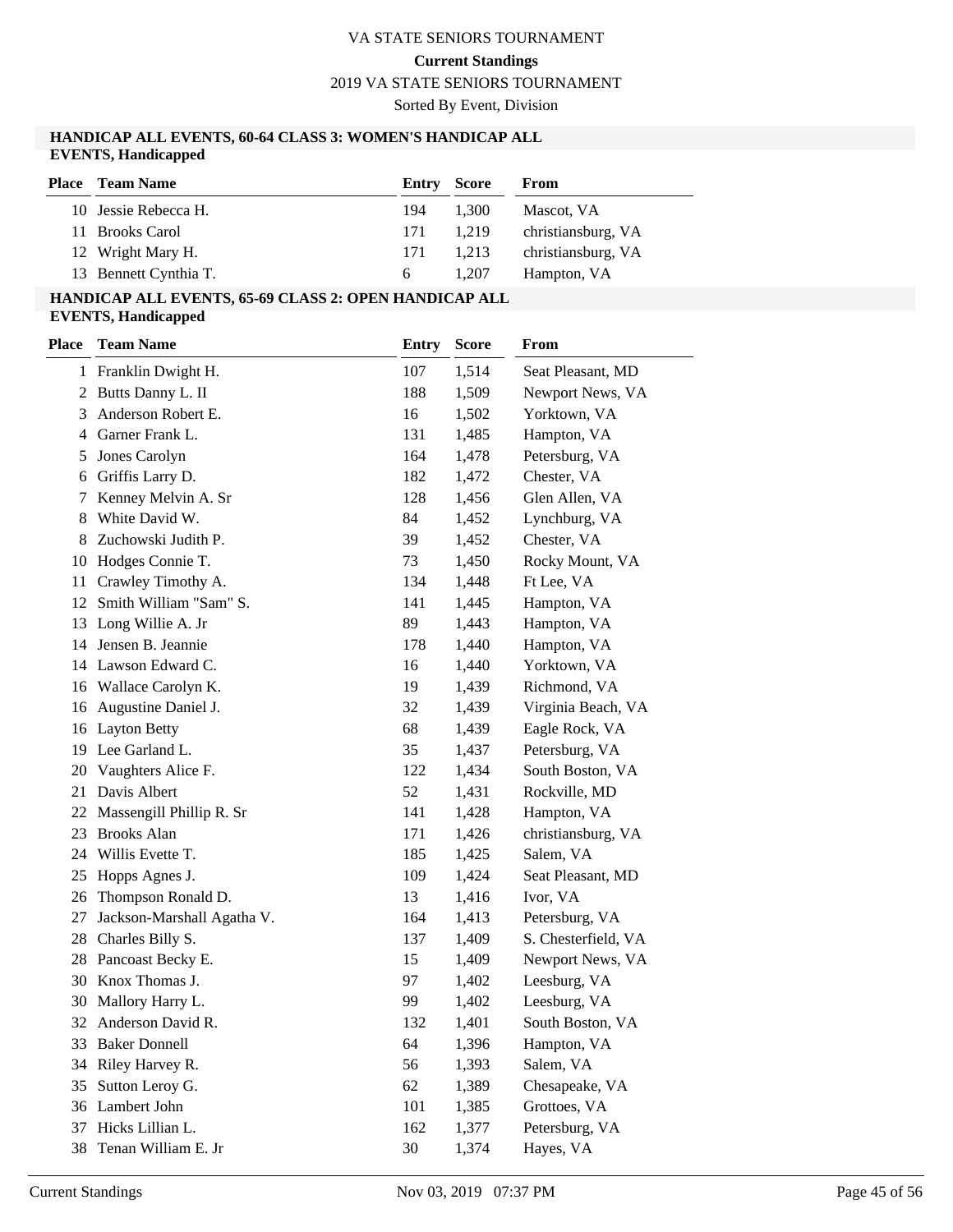2019 VA STATE SENIORS TOURNAMENT

Sorted By Event, Division

#### **HANDICAP ALL EVENTS, 65-69 CLASS 2: OPEN HANDICAP ALL EVENTS, Handicapped**

| <b>Place</b> | <b>Team Name</b>                       | <b>Entry</b> | <b>Score</b>   | From                             |
|--------------|----------------------------------------|--------------|----------------|----------------------------------|
| 39           | Street Ronald D.                       | 34           | 1,372          | Chesterfield, VA                 |
| 40           | Jones Milton E.                        | 133          | 1,370          | Ft Lee, VA                       |
| 41           | Mitchell Shirley E.                    | 99           | 1,368          | Leesburg, VA                     |
| 41           | Oliver Tom                             | 31           | 1,368          | Clifton Forge, VA                |
| 43           | Carmichael James T. Jr                 | 134          | 1,365          | Ft Lee, VA                       |
| 44           | Williams Jerome H. Sr                  | 109          | 1,364          | Seat Pleasant, MD                |
| 45           | Wayne Jerome E.                        | 82           | 1,362          | Washington, DC                   |
| 46           | Adams Harry W. Jr                      | 143          | 1,358          | Danville, VA                     |
| 46           | Roberson Alonzo                        | 53           | 1,358          | Rockville, MD                    |
| 48           | Zuchowski J. Stephen                   | 39           | 1,357          | Chester, VA                      |
| 49           | Woodson Benjamin L. Sr                 | 99           | 1,354          | Leesburg, VA                     |
| 50           | Wingfield L Wayne                      | 76           | 1,350          | Rocky Mount, VA                  |
| 51           | Richardson Paula D.                    | 87           | 1,348          | Hampton, VA                      |
| 52           | Judd Kit T.                            | 71           | 1,347          | madison, NC                      |
| 53           | Potter Lowell A.                       | 73           | 1,346          | Rocky Mount, VA                  |
| 53           | Shiflett Christine R.                  | 34           | 1,346          | Chesterfield, VA                 |
| 55           | Simon Merrill C. III                   | 103          | 1,345          | Grottoes, VA                     |
| 56           | Corbin Terance A.                      | 61           | 1,344          | Chesapeake, VA                   |
| 57           | Clemons James H.                       | 141          | 1,339          | Hampton, VA                      |
| 58           | Shifflett John E. Jr                   | 101          | 1,338          | Grottoes, VA                     |
| 59           | Hodges Frank G.                        | 73           | 1,337          | Rocky Mount, VA                  |
| 60           | Campbell Rusty (Russell)) W.           | 101          | 1,336          | Grottoes, VA                     |
| 61           | Wingfield Robert H.                    | 145          | 1,334          | Richmond, VA                     |
| 62           | McCormack Robert "Bob" D.              | 67           | 1,333          | Eagle Rock, VA                   |
| 62           | Cayanong Eufronio S.                   | 55           | 1,333          | Rockville, MD                    |
|              | 64 Davis Scarlett A.                   | 190          | 1,330          | Brookneal, VA                    |
| 65           | Carter Brenda                          | 162          | 1,328          | Petersburg, VA                   |
| 66           | Myers Jack W. Jr                       | 187          | 1,326          | Newport News, VA                 |
| 67           | Peterson Stephen P.                    | 51           | 1,325          | Rockville, MD                    |
| 68           | Parker Richmond L.                     | 133          | 1,320          | Ft Lee, VA                       |
| 69           | Wright Roland S. Jr                    | 171          | 1,318          | christiansburg, VA               |
| 69           | Mack Jacob Jr                          | 184          | 1,318          | Salem, VA                        |
|              | 71 Blake Carolyn W.                    | 77           | 1,317          | Rocky Mount, VA                  |
| 72           | Ricks Melvin N. Sr                     | 48           | 1,314          | Norfolk, VA                      |
| 73           | Barnhouse Charles C.                   | 152          | 1,313          | Woodstock, VA                    |
| 74           | McGregor Ronald A.                     | 109          | 1,312          | Seat Pleasant, MD                |
| 75           | Eason Gene L.                          | 58           | 1,311          | Chesapeake, VA                   |
| 76           | Smith Frank R.                         | 137          | 1,310          | S. Chesterfield, VA              |
| 77           | Welcher Roy A.                         | 184          | 1,308          | Salem, VA                        |
| 78           | Potter Ed                              | 173          | 1,306          | christiansburg, VA               |
| 78           | Allen Sheila F.                        | 165          | 1,306          | Petersburg, VA                   |
| 80           | Cunningham John P.                     | 184          | 1,305          | Salem, VA                        |
| 81           | Hackney Frank W. Jr<br>Porter Frank Jr | 168          | 1,297          | Evinton, VA                      |
| 82<br>83     |                                        | 115<br>82    | 1,296          | Glen Allen, VA                   |
|              | Carr Donny E.<br>84 Silver Carolyn A.  | 162          | 1,295<br>1,292 | Washington, DC<br>Petersburg, VA |
|              |                                        |              |                |                                  |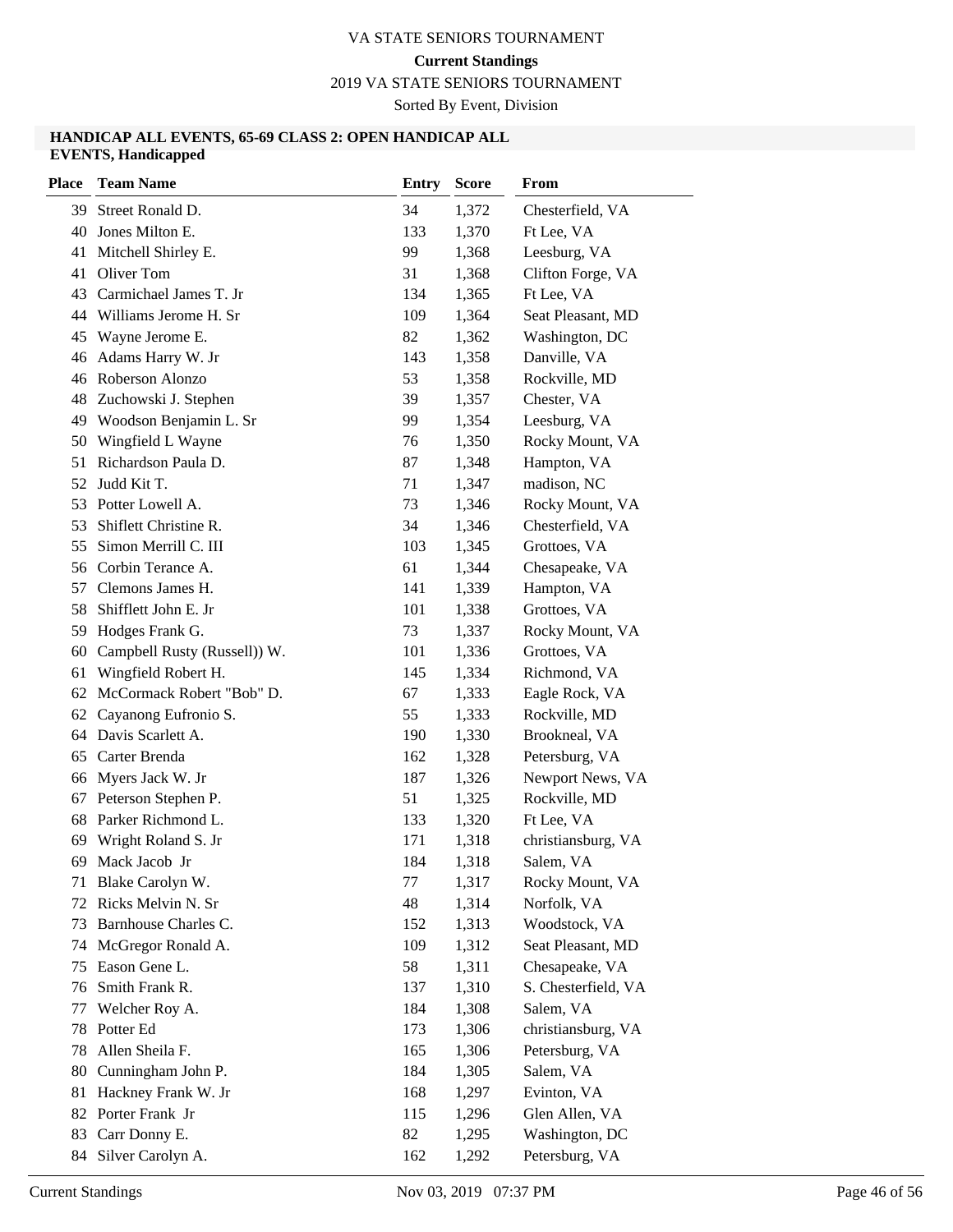2019 VA STATE SENIORS TOURNAMENT

Sorted By Event, Division

#### **HANDICAP ALL EVENTS, 65-69 CLASS 2: OPEN HANDICAP ALL EVENTS, Handicapped**

| <b>Place</b> | <b>Team Name</b>        | <b>Entry</b> | <b>Score</b> | <b>From</b>         |
|--------------|-------------------------|--------------|--------------|---------------------|
|              | 84 Townes Joe Jr        | 54           | 1,292        | Rockville, MD       |
| 86           | Batten Carol J.         | 80           | 1,290        | Verona, VA          |
| 87           | Griffin Allen L.        | 56           | 1,289        | Salem, VA           |
| 88           | Craig William E.        | 87           | 1,288        | Hampton, VA         |
| 89           | Selby Kenneth H.        | 187          | 1,287        | Newport News, VA    |
| 90           | Reynolds Arthur B.      | 88           | 1,276        | Hampton, VA         |
| 90           | James Thomas E. Sr      | 144          | 1,276        | Richmond, VA        |
| 92           | El Charles L.           | 62           | 1,270        | Chesapeake, VA      |
| 93           | Roane Raymond O. Sr     | 163          | 1,269        | Petersburg, VA      |
| 94           | Charity Howard          | 137          | 1,260        | S. Chesterfield, VA |
| 95           | Stewart Mary M.         | 186          | 1,258        | Salem, VA           |
| 96           | Peterson Ronnie         | 147          | 1,254        | Chester, VA         |
| 97           | Hughes Sue F.           | 132          | 1,253        | South Boston, VA    |
| 97           | Howell Steven N.        | 87           | 1,253        | Hampton, VA         |
| 99           | Smith Bonnie D.         | 74           | 1,245        | Rocky Mount, VA     |
| 99           | Griffin Henry D.        | 135          | 1,245        | Ft Lee, VA          |
| 101          | Zirkle Marvin R.        | 77           | 1,244        | Rocky Mount, VA     |
|              | 102 Bellinger Thomas J. | 119          | 1,241        | Stafford, VA        |
| 103          | Thweatt Wayne K.        | 128          | 1,231        | Glen Allen, VA      |
| 104          | Judd Gail C.            | 71           | 1,230        | madison, NC         |
| 104          | Ellinger James S.       | 40           | 1,230        | Crimora, VA         |
| 106          | Journiette Cassandra L. | 185          | 1,223        | Salem, VA           |
| 107          | Hackney Sandra M.       | 169          | 1,217        | Evinton, VA         |
| 108          | Jackson Donald L.       | 21           | 1,214        | Richmond, VA        |
| 109          | Wisk-Guile Suzanne M.   | 70           | 1,211        | Greenbush, VA       |
| 110          | Marshall Eugene L. II   | 50           | 1,193        | Washington, DC      |
| 111          | McGann J. Robert        | 7            | 1,191        | Fredericksburg, VA  |
| 112          | James John H.           | 47           | 1,171        | Norfolk, VA         |
| 113          | Wallace Walter L.       | 19           | 1,163        | Richmond, VA        |
|              | 114 McDaniels Keith Q.  | 57           | 680          | Chesapeake, VA      |

#### **HANDICAP ALL EVENTS, 65-69 CLASS 2: WOMEN'S HANDICAP ALL EVENTS, Handicapped**

| Place | <b>Team Name</b>     | Entry | <b>Score</b> | From             |
|-------|----------------------|-------|--------------|------------------|
|       | 1 Lathan Shirley J.  | 92    | 1,476        | Chesapeake, VA   |
|       | 2 Bigbie Diane L.    | 194   | 1,423        | Mascot, VA       |
| 3     | Barnes Sallie R.     | 129   | 1,417        | Capron, VA       |
|       | 4 Hartzheim Mary L.  | 86    | 1,402        | Newport News, VA |
| 5     | Ray Anne S.          | 6     | 1,363        | Hampton, VA      |
| 6     | Austin Ann W.        | 127   | 1,361        | Richmond, VA     |
|       | 7 Turner Sandy S.    | 129   | 1,360        | Capron, VA       |
| 8     | Lau Deborah A.       | 14    | 1,356        | Leesburg, VA     |
| 9     | Crabtree Ricki J.    | 127   | 1,333        | Richmond, VA     |
| 10    | Hattersley Debbie L. | 91    | 1,322        | Lexington, VA    |
| 11    | Pugh Mary A.         | 192   | 1,281        | Richmond, VA     |
| 12    | Boykins Ethel D.     | 93    | 1,280        | Chesapeake, VA   |
|       |                      |       |              |                  |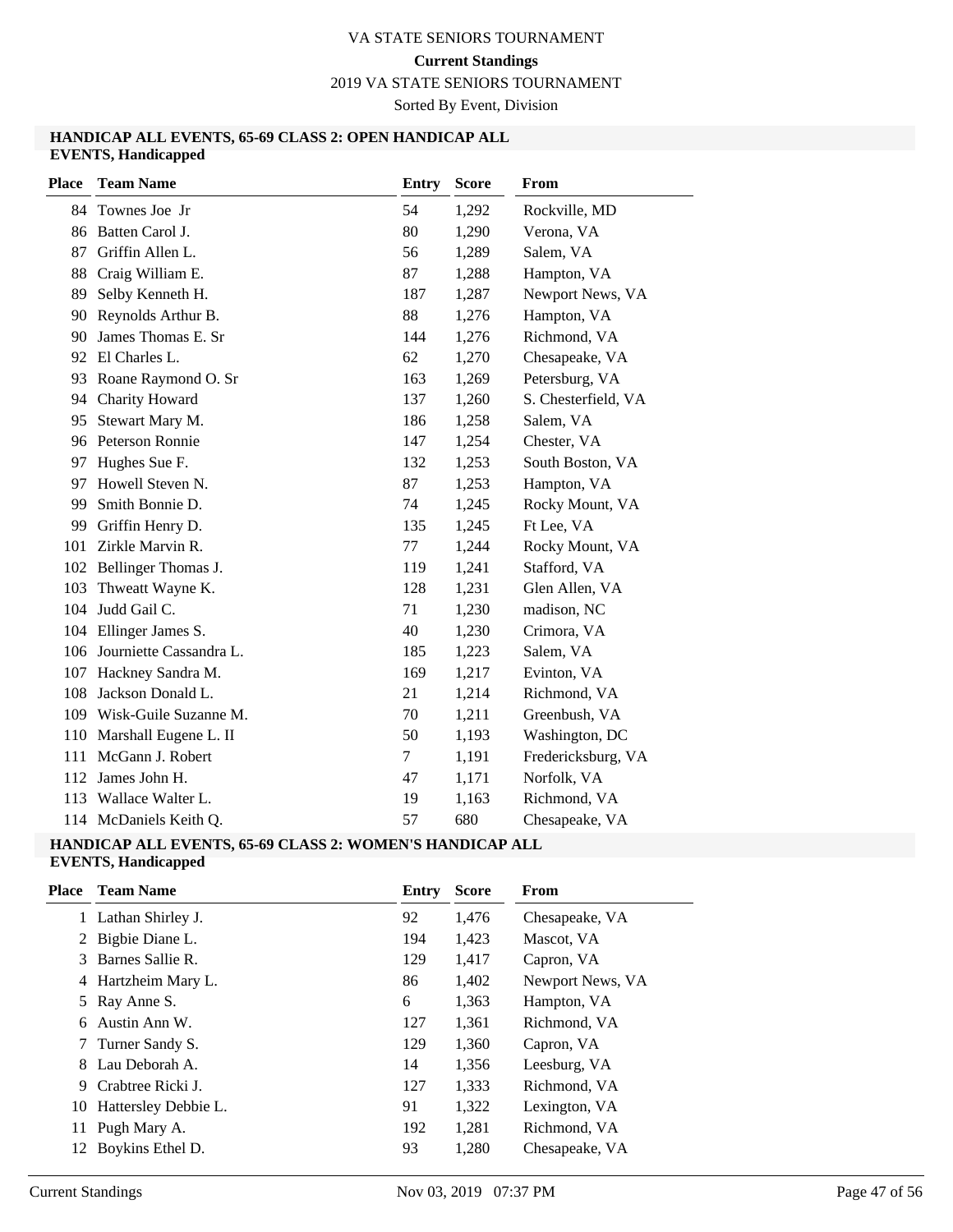2019 VA STATE SENIORS TOURNAMENT

Sorted By Event, Division

#### **HANDICAP ALL EVENTS, 70-74 CLASS 1: OPEN HANDICAP ALL EVENTS, Handicapped**

| <b>Place</b> | <b>Team Name</b>           | <b>Entry</b> | <b>Score</b> | From                |
|--------------|----------------------------|--------------|--------------|---------------------|
|              | 1 Pierce John J.           | 164          | 1,552        | Petersburg, VA      |
| 2            | Hart Hubert C.             | 78           | 1,549        | Smithfield, VA      |
| 3            | Lewis Michael              | 137          | 1,521        | S. Chesterfield, VA |
| 4            | Fulghum Billy O. Jr        | 33           | 1,519        | Virginia Beach, VA  |
| 5            | Glass Melvin L.            | 103          | 1,486        | Grottoes, VA        |
| 6            | Ambler Ann                 | 78           | 1,465        | Smithfield, VA      |
| 7            | Eley Earlene H.            | 20           | 1,449        | Richmond, VA        |
| 8            | Mounger William B.         | 110          | 1,444        | Seat Pleasant, MD   |
| 9            | Pollan Don L.              | 130          | 1,427        | Eden, NC            |
| 10           | Dandridge Russell W.       | 128          | 1,424        | Glen Allen, VA      |
| 11           | Tomlinson Nancy L.         | 115          | 1,422        | Glen Allen, VA      |
| 12           | Lee Jimmy D.               | 40           | 1,407        | Crimora, VA         |
| 12           | Byer Jerry C.              | 66           | 1,407        | Eagle Rock, VA      |
| 14           | DeWitt Cary M.             | 26           | 1,400        | Norfolk, VA         |
| 14           | Sherrill Margaret J.       | 108          | 1,400        | Seat Pleasant, MD   |
| 16           | Blakey Sondra A.           | 108          | 1,398        | Seat Pleasant, MD   |
| 17           | Hal Robert L.              | 159          | 1,394        | Petersburg, VA      |
| 18           | Wade Joseph L. Jr          | 27           | 1,390        | S. Chesterfield, VA |
| 18           | Page Eric R.               | 20           | 1,390        | Richmond, VA        |
| 20           | Shepperson Robert R.       | 39           | 1,386        | Chester, VA         |
| 21           | Whiting Gwendolyn M.       | 98           | 1,381        | Leesburg, VA        |
| 22           | Hubbard Bonnie M.          | 72           | 1,380        | Rocky Mount, VA     |
| 23           | Anderson Nathaniel         | 159          | 1,379        | Petersburg, VA      |
| 24           | Gilliard Grady             | 48           | 1,377        | Norfolk, VA         |
| 25           | Thomas Anita B.            | 164          | 1,367        | Petersburg, VA      |
| 26           | Corbett E. Joseph          | 116          | 1,366        | Hampton, VA         |
| 27           | Holland Bill W.            | 113          | 1,365        | Glen Allen, VA      |
| 28           | Breneman Christine L.      | 96           | 1,361        | Leesburg, VA        |
| 29           | <b>Breneman Barry</b>      | 96           | 1,359        | Leesburg, VA        |
| 30           | Moore Daniel T.            | 55           | 1,349        | Rockville, MD       |
| 31           | Manry William C.           | 116          | 1,347        | Hampton, VA         |
| 32           | Cain Alvin C.              | 82           | 1,344        | Washington, DC      |
| 33           | Henry Thomas M.            | 89           | 1,343        | Hampton, VA         |
| 34           | Yeagley Ken O.             | 31           | 1,339        | Clifton Forge, VA   |
| 35           | Taylor Rose F.             | 78           | 1,338        | Smithfield, VA      |
| 36           | <b>Ballard Clarence Jr</b> | 133          | 1,327        | Ft Lee, VA          |
| 37           | Grant Larry V.             | 55           | 1,326        | Rockville, MD       |
| 38           | Green Rebecca A.           | 163          | 1,325        | Petersburg, VA      |
| 38           | <b>Taylor Bernard</b>      | 108          | 1,325        | Seat Pleasant, MD   |
| 40           | Gordon William N.          | 59           | 1,322        | Chesapeake, VA      |
| 41           | Ashton Carolyn E.          | 99           | 1,320        | Leesburg, VA        |
| 42           | Welcher William A.         | 184          | 1,317        | Salem, VA           |
| 43           | <b>Tinsley Michael</b>     | 104          | 1,314        | Seat Pleasant, MD   |
| 43           | Perdue Paul E.             | 174          | 1,314        | christiansburg, VA  |
| 45           | Waddler George L.          | 62           | 1,309        | Chesapeake, VA      |
| 46           | Goodman William E.         | 57           | 1,308        | Chesapeake, VA      |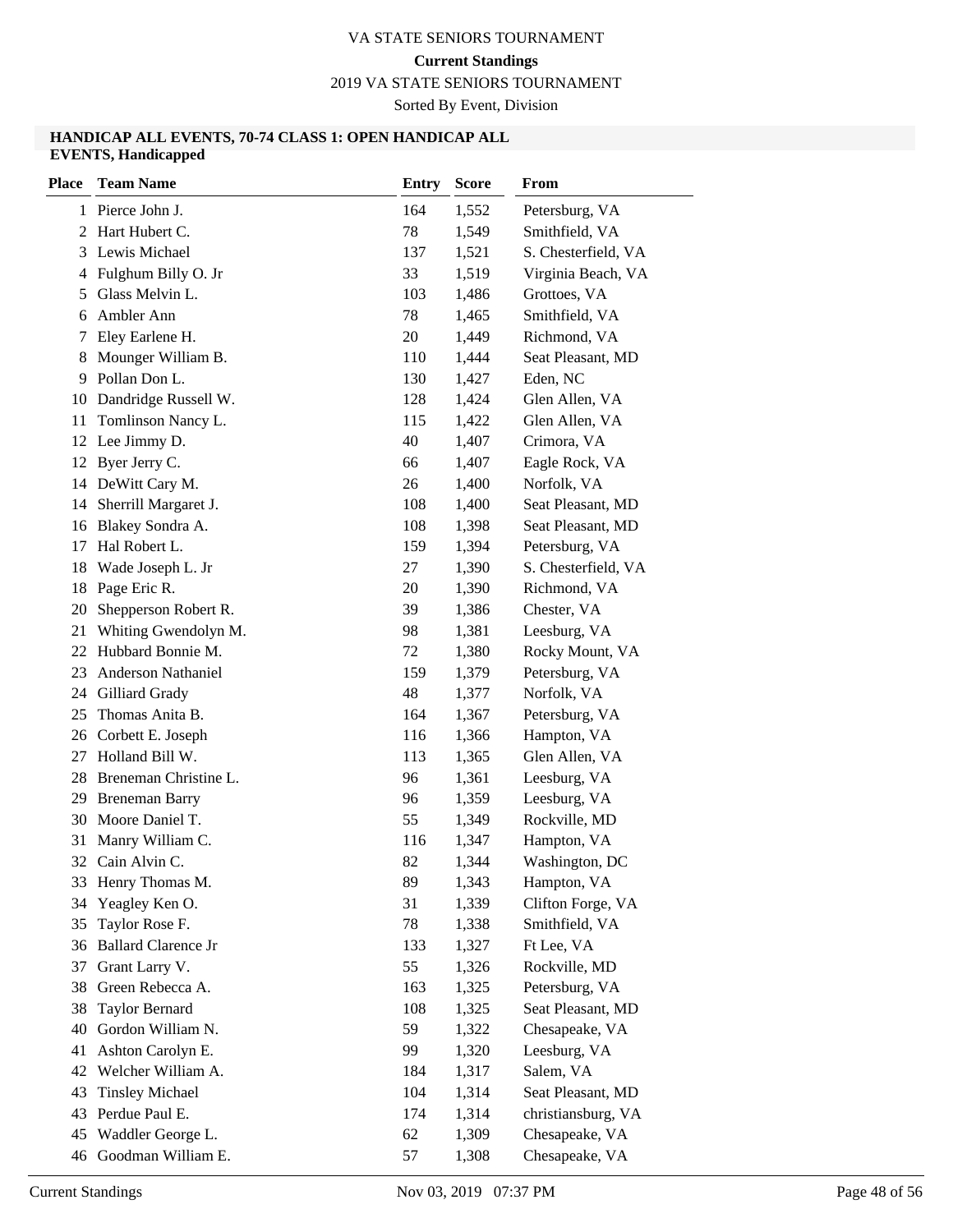2019 VA STATE SENIORS TOURNAMENT

Sorted By Event, Division

#### **HANDICAP ALL EVENTS, 70-74 CLASS 1: OPEN HANDICAP ALL EVENTS, Handicapped**

| <b>Place</b> | <b>Team Name</b>     | <b>Entry</b> | <b>Score</b> | From               |
|--------------|----------------------|--------------|--------------|--------------------|
| 47           | Wallace Naomi        | 68           | 1,306        | Eagle Rock, VA     |
| 48           | Jones Alvin L.       | 46           | 1,305        | Norfolk, VA        |
| 49           | Simony Robert J.     | 178          | 1,294        | Hampton, VA        |
| 50           | Ackiss Eddie C.      | 33           | 1,293        | Virginia Beach, VA |
| 51           | Skaggs Harry A.      | 9            | 1,289        | Virginia Beach, VA |
| 52           | Balod Mac P.         | 141          | 1,287        | Hampton, VA        |
| 53           | Carney David A.      | 30           | 1,283        | Hayes, VA          |
| 54           | Marquardt Raymond J. | 110          | 1,276        | Seat Pleasant, MD  |
| 55           | Watkins Wade T.      | 133          | 1,272        | Ft Lee, VA         |
| 55           | Gray Emrett M.       | 89           | 1,272        | Hampton, VA        |
| 57           | Patterson James L.   | 64           | 1,270        | Hampton, VA        |
| 58           | Painter Nathaniel C. | 46           | 1,265        | Norfolk, VA        |
| 59           | Sprouse Barry E. Sr  | 116          | 1,264        | Hampton, VA        |
| 60           | Ossa Daniel W.       | 3            | 1,261        | Mechanicsville, VA |
| 61           | Duncan Jerry D.      | 170          | 1,259        | christiansburg, VA |
| 62           | Lewis Robert E.      | 152          | 1,257        | Woodstock, VA      |
| 63           | Wallace Luther A.    | 67           | 1,255        | Eagle Rock, VA     |
| 64           | Slade James R. Sr    | 20           | 1,254        | Richmond, VA       |
| 65           | Kurowski George C.   | 116          | 1,251        | Hampton, VA        |
| 66           | Treynor Victoria P.  | 186          | 1,249        | Salem, VA          |
| 67           | Pierce Betsy E.      | 34           | 1,244        | Chesterfield, VA   |
| 68           | Flowers Ronald M.    | 114          | 1,237        | Glen Allen, VA     |
| 69           | Blanks Wiley C.      | 179          | 1,233        | Chester, VA        |
| 70           | Urbanowicz Grace M.  | 188          | 1,232        | Newport News, VA   |
| 71           | Reese Pauline H.     | 103          | 1,228        | Grottoes, VA       |
| 72           | Berson Charles W.    | 36           | 1,217        | Glen Allen, VA     |
| 73           | Jackson Willie B.    | 124          | 1,197        | South Boston, VA   |
| 74           | Glover Alfed L.      | 123          | 1,194        | South Boston, VA   |
| 75           | Alexander David C.   | 17           | 1,189        | Richmond, VA       |
| 76           | Pollett Rich A.      | 132          | 1,185        | South Boston, VA   |
| 77           | Moore Macon S. Jr    | 132          | 1,157        | South Boston, VA   |
| 78           | Humphries Yvonne M.  | 107          | 993          | Seat Pleasant, MD  |
| 79           | Wallace Hazel A.     | 107          | 795          | Seat Pleasant, MD  |

# **HANDICAP ALL EVENTS, 70-74 CLASS1: WOMEN'S HANDICAP ALL**

| <b>Place</b> | <b>Team Name</b>     | Entry | <b>Score</b> | <b>From</b>        |
|--------------|----------------------|-------|--------------|--------------------|
|              | Hamrick Beverly B.   | 6     | 1,431        | Hampton, VA        |
|              | 2 Ackiss Linda C.    | 33    | 1,411        | Virginia Beach, VA |
|              | 3 Finch Jean E.      | 38    | 1,393        | Petersburg, VA     |
|              | 4 Jones Eldeana M.   | 93    | 1,391        | Chesapeake, VA     |
|              | 5 Winfield Norma M.  | 183   | 1,389        | Chester, VA        |
|              | 6 Peoples Carolyn V. | 121   | 1.374        | Cheltenham, MD     |
|              | Pezzella Anna M.     | 10    | 1,351        | Virginia Beach, VA |
|              | Mathews Sharian M.   | 126   | 1,345        | Richmond, VA       |
| 9            | Garrett Nancy N.     | 125   | 1,338        | Henrico, VA        |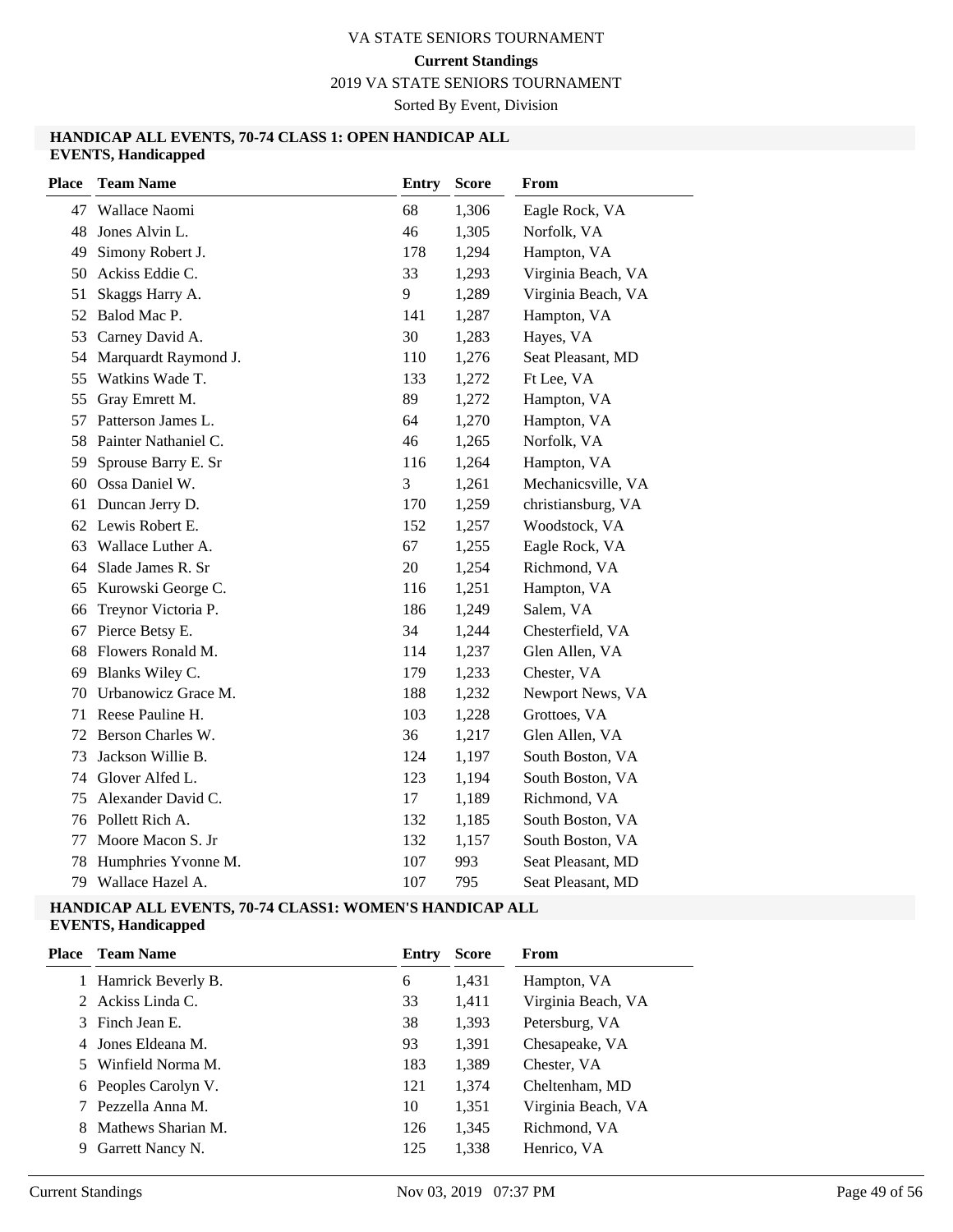**Current Standings**

2019 VA STATE SENIORS TOURNAMENT

Sorted By Event, Division

#### **HANDICAP ALL EVENTS, 70-74 CLASS1: WOMEN'S HANDICAP ALL EVENTS, Handicapped**

| <b>Place</b> Team Name | Entry | Score | From               |
|------------------------|-------|-------|--------------------|
| 10 O'Neill Judi        |       | 1.317 | Fredericksburg, VA |
| 11 Skaggs L. Jean      | 10    | 1.292 | Virginia Beach, VA |
| 12 Smith Wanda J.      | 91    | 1.280 | Lexington, VA      |
| 13 Crawford Donna M.   | 10    | 1.274 | Virginia Beach, VA |
| 14 Smith Fay P.        | 38    | 1.211 | Petersburg, VA     |

#### **HANDICAP ALL EVENTS, 75 & UP SUPER SENIORS: OPEN HANDICAP ALL EVENTS, Handicapped**

| <b>Place</b> | <b>Team Name</b>         | <b>Entry</b> | Score | From               |
|--------------|--------------------------|--------------|-------|--------------------|
| 1            | Webb Willis K.           | 172          | 1,567 | christiansburg, VA |
|              | 2 Linger Diane A.        | 100          | 1,553 | Newport News, VA   |
| 3            | Vezzi Salvatore A.       | 113          | 1,501 | Glen Allen, VA     |
| 4            | Gainer Wallace S.        | 138          | 1,470 | Newport News, VA   |
| 5            | Sowers Cecil H.          | 172          | 1,457 | christiansburg, VA |
| 6            | Holmes Cecil H.          | 88           | 1,456 | Hampton, VA        |
| 6            | Driver Walter Jr         | 64           | 1,456 | Hampton, VA        |
| 8            | Williams Jimmy E.        | 45           | 1,434 | Norfolk, VA        |
| 9            | Perdue Robert G.         | 100          | 1,430 | Newport News, VA   |
|              | 10 Camp Gary L.          | 23           | 1,419 | Virginia Beach, VA |
| 11           | Linger James A.          | 100          | 1,412 | Newport News, VA   |
|              | 12 Edwards Thelma E.     | 108          | 1,410 | Seat Pleasant, MD  |
|              | 13 Grady James W. Sr     | 36           | 1,403 | Glen Allen, VA     |
| 14           | Younger Mary             | 138          | 1,394 | Newport News, VA   |
| 15           | Collins Marvin"Butch" L. | 103          | 1,390 | Grottoes, VA       |
|              | 16 Winfield Gordon Jr    | 181          | 1,388 | Chester, VA        |
|              | 16 Hasenei J Kenneth Sr  | 3            | 1,388 | Mechanicsville, VA |
| 18           | Vest Harry L.            | 101          | 1,382 | Grottoes, VA       |
| 19           | Ross John E.             | 160          | 1,379 | Petersburg, VA     |
| 20           | Sterne Ray C.            | 138          | 1,377 | Newport News, VA   |
| 21           | Atkinson Brian G.        | 174          | 1,373 | christiansburg, VA |
| 21           | Hodges Judy C.           | 72           | 1,373 | Rocky Mount, VA    |
| 21           | Jones Robert L. Jr       | 78           | 1,373 | Smithfield, VA     |
|              | 24 Melia Donald E.       | 174          | 1,369 | christiansburg, VA |
| 25           | Patrick Pat              | 11           | 1,367 | Virginia Beach, VA |
|              | 26 Lam Mary M.           | 80           | 1,366 | Verona, VA         |
| 27           | Maitland Loma H.         | 38           | 1,365 | Petersburg, VA     |
| 28           | Diehl William L.         | 80           | 1,364 | Verona, VA         |
|              | 29 Lafon C W.            | 9            | 1,361 | Virginia Beach, VA |
|              | 30 Haynie Joan B.        | 178          | 1,358 | Hampton, VA        |
| 31           | Perdue Shirley A.        | 100          | 1,355 | Newport News, VA   |
|              | 32 Pezzella Tony J.      | 9            | 1,351 | Virginia Beach, VA |
| 33           | James Steven C.          | 64           | 1,345 | Hampton, VA        |
|              | 34 Blizzard David L.     | 87           | 1,341 | Hampton, VA        |
| 35           | Simms Marvin V. Sr       | 97           | 1,340 | Leesburg, VA       |
| 36           | Massie Fred              | 84           | 1,331 | Lynchburg, VA      |
| 37           | McLean Charles E.        | 64           | 1,329 | Hampton, VA        |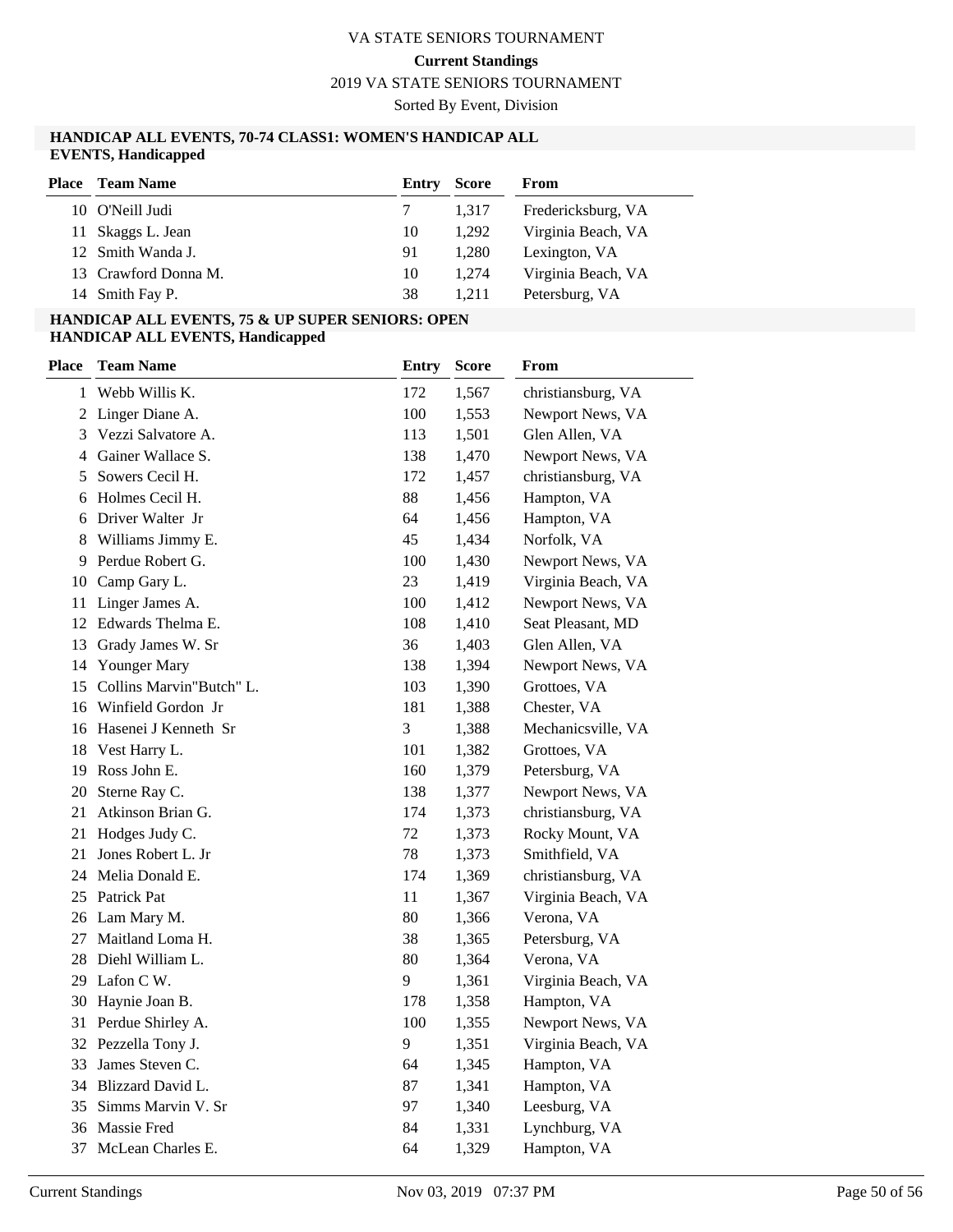2019 VA STATE SENIORS TOURNAMENT

Sorted By Event, Division

#### **HANDICAP ALL EVENTS, 75 & UP SUPER SENIORS: OPEN HANDICAP ALL EVENTS, Handicapped**

| <b>Place</b> | <b>Team Name</b>      | Entry  | <b>Score</b> | From                |
|--------------|-----------------------|--------|--------------|---------------------|
|              | 38 Clark Samuel A. Jr | 37     | 1,328        | Rockville, MD       |
| 39           | Crawford C. Brantley  | 9      | 1,315        | Virginia Beach, VA  |
| 40           | Brown Bob L.          | 138    | 1,311        | Newport News, VA    |
| 41           | Christian Allen L. Jr | 36     | 1,303        | Glen Allen, VA      |
| 42           | Layman John M.        | 80     | 1,293        | Verona, VA          |
| 42           | <b>Baker Hollie</b>   | 177    | 1,293        | Virginia Beach, VA  |
| 44           | German Wayne L.       | 120    | 1,292        | Chase City, VA      |
| 45           | Drake Brigitte E.     | 189    | 1,289        | Kilmarnock, VA      |
| 46           | Brown Evan A.         | 64     | 1,279        | Hampton, VA         |
| 47           | Jones Roy C.          | 173    | 1,275        | christiansburg, VA  |
| 48           | Duncan Rodna T.       | 170    | 1,274        | christiansburg, VA  |
| 49           | Jacobs Garland D. Sr  | 38     | 1,269        | Petersburg, VA      |
| 50           | Hasenei Rosemary      | 3      | 1,253        | Mechanicsville, VA  |
| 51           | Crespo Hildo          | 193    | 1,249        | Hampton, VA         |
| 52           | Drain Alfonzo         | 37     | 1,240        | Rockville, MD       |
| 53           | Cox Shirley L.        | 35     | 1,238        | Petersburg, VA      |
| 54           | <b>Rogers Milton</b>  | 47     | 1,233        | Norfolk, VA         |
| 55           | Shelton Joseph F.     | 27     | 1,231        | S. Chesterfield, VA |
| 55           | Owens James E.        | 189    | 1,231        | Kilmarnock, VA      |
| 57           | Malbrough Ignatius    | 11     | 1,226        | Virginia Beach, VA  |
| 58           | Thomas Charles W.     | 30     | 1,225        | Hayes, VA           |
| 59           | Roath Larry D.        | $\tau$ | 1,224        | Fredericksburg, VA  |
| 60           | Barry Ronald R.       | 74     | 1,221        | Rocky Mount, VA     |
| 61           | Twyman Nelson L.      | 69     | 1,203        | Rockbdge Bath, VA   |
| 61           | Archer Harry C. Jr    | 155    | 1,203        | Churchville, VA     |
| 63           | Reid Elwood F.        | 102    | 1,184        | Grottoes, VA        |
| 64           | Gatling Alvin E.      | 61     | 1,163        | Chesapeake, VA      |
| 65           | Lamb Owen B.          | 46     | 1,152        | Norfolk, VA         |
| 66           | Cheek Richard C.      | 30     | 1,110        | Hayes, VA           |
| 67           | Page George F.        | 21     | 1,098        | Richmond, VA        |

#### **HANDICAP ALL EVENTS, 75 & UP SUPER SENIORS: WOMEN'S HANDICAP ALL EVENTS, Handicapped**

| Place | <b>Team Name</b>         | Entry | <b>Score</b> | From               |
|-------|--------------------------|-------|--------------|--------------------|
|       | Duncan Sylvia M.         | 170   | 1,466        | christiansburg, VA |
|       | 2 Malbrough Priscilla Y. | 11    | 1,451        | Virginia Beach, VA |
| 3     | Barringer Martha         | 126   | 1,436        | Richmond, VA       |
| 4     | Johnson Barbara L.       | 28    | 1,408        | Hampton, VA        |
| 5.    | Gilbert Jean H.          | 127   | 1,395        | Richmond, VA       |
|       | 6 Dyson Carolyn B.       | 125   | 1,391        | Henrico, VA        |
|       | 7 LaFon Annie R.         | 10    | 1,384        | Virginia Beach, VA |
|       | 8 Patrick Peggy B.       | 11    | 1,370        | Virginia Beach, VA |
| 9     | Drain Pearl M.           | 37    | 1,350        | Rockville, MD      |
| 10    | Woolwine Carlene W.      | 175   | 1,349        | christiansburg, VA |
| 11    | Snider Barbara I.        | 91    | 1,347        | Lexington, VA      |
| 12    | Fincato Ronni D.         | 126   | 1,342        | Richmond, VA       |
|       |                          |       |              |                    |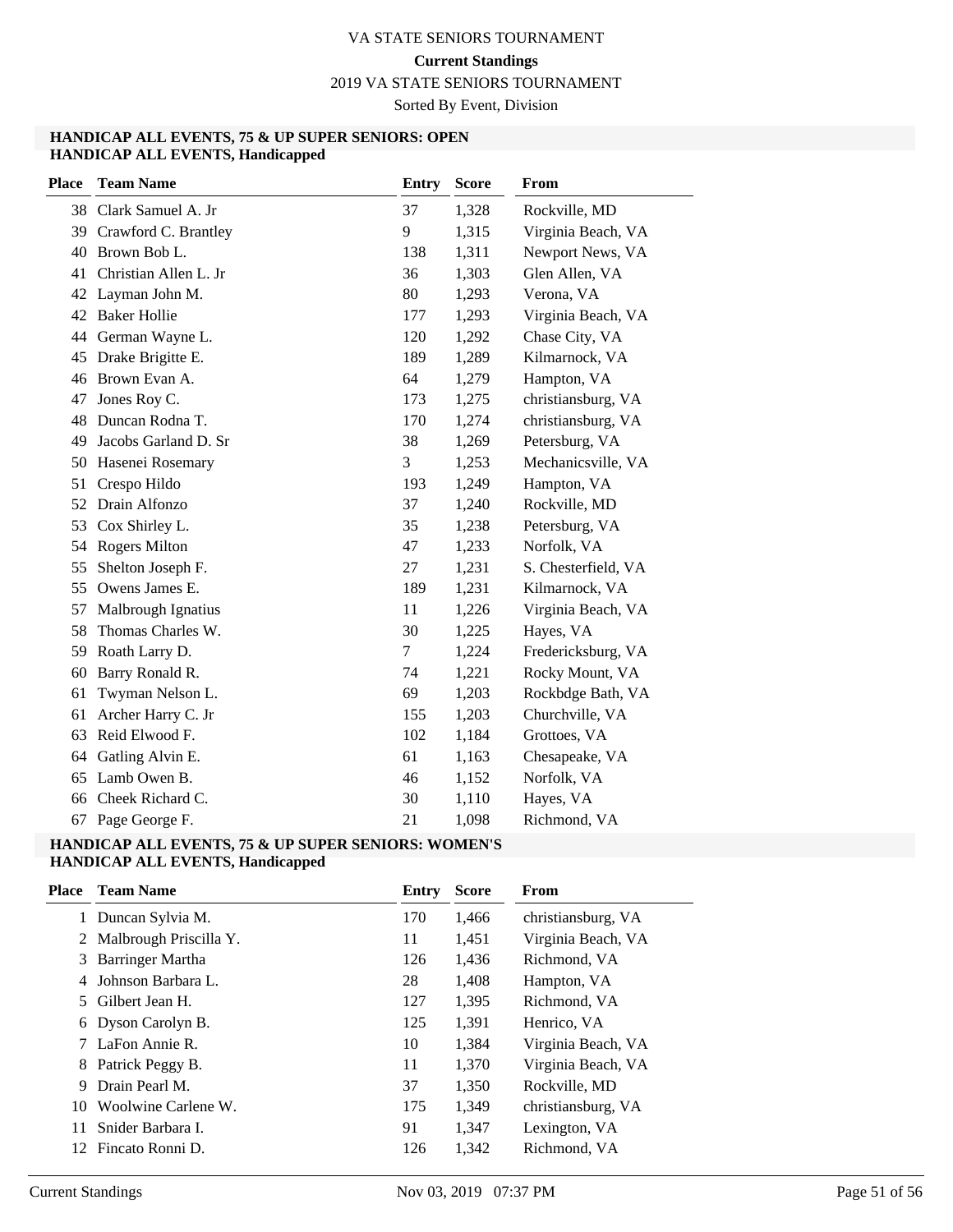2019 VA STATE SENIORS TOURNAMENT

Sorted By Event, Division

#### **HANDICAP ALL EVENTS, 75 & UP SUPER SENIORS: WOMEN'S HANDICAP ALL EVENTS, Handicapped**

| Place | <b>Team Name</b>          | Entry | <b>Score</b> | From               |
|-------|---------------------------|-------|--------------|--------------------|
|       | 13 Clark Barbara J.       | 37    | 1,335        | Rockville, MD      |
|       | 14 Connor Gloria H.       | 92    | 1,327        | Chesapeake, VA     |
|       | 15 Agee Naomi W.          | 172   | 1,324        | christiansburg, VA |
| 16    | Vunck Brenda M.           | 126   | 1,320        | Richmond, VA       |
| 17    | Seaman Betty L.           | 91    | 1,319        | Lexington, VA      |
| 18    | Fouts Betty A.            | 127   | 1,310        | Richmond, VA       |
| 19.   | Leonard Juanita "Nita" F. | 33    | 1,303        | Virginia Beach, VA |
| 20    | Jaeger Shirley A.         | 125   | 1,297        | Henrico, VA        |
| 21    | Fitzgerald Ann T.         | 125   | 1,277        | Henrico, VA        |
|       | 22 Wilson Lucille V.      | 170   | 1,274        | christiansburg, VA |
| 23    | Roath Peggy W.            | 7     | 1,260        | Fredericksburg, VA |
| 24    | Garrison Wanda H.         | 173   | 1,243        | christiansburg, VA |
|       | 25 Wimmer Marie V.        | 175   | 1,205        | christiansburg, VA |
| 26    | Wright Rosa L.            | 14    | 1,176        | Leesburg, VA       |

| <b>Place</b> | <b>Team Name</b>      | <b>Entry</b> | <b>Score</b> | From                    |
|--------------|-----------------------|--------------|--------------|-------------------------|
| 1            | Hal Adrienne B.       | 157          | 2,083        | Petersburg, VA          |
| 2            | Holt Roger M.         | 8            | 2,081        | Yorktown, VA            |
| 3            | Keene Robert Jr       | 134          | 2,036        | Ft Lee, VA              |
| 4            | Wingfield Danny W. Sr | 43           | 2,027        | Forest, VA              |
| 5            | McKinney Troy D.      | 8            | 2,025        | Yorktown, VA            |
| 6            | Mallory Walter R.     | 157          | 1,999        | Petersburg, VA          |
|              | Fortier Laurence R.   | 29           | 1,985        | Orange, VA              |
| 8            | Redd Stanley E.       | 180          | 1,971        | Chester, VA             |
| 9            | Spoor Craig A.        | 1            | 1,963        | St. Stephens Church, VA |
| 10           | Pancoast Steven P.    | 15           | 1,957        | Newport News, VA        |
| 11           | Goodnow Andrew T.     | 151          | 1,956        | Woodstock, VA           |
| 12           | Blankenship Mike T.   | 76           | 1,952        | Rocky Mount, VA         |
| 13           | Woodruff Paul T.      | 149          | 1,947        | Chesterfield, VA        |
| 14           | Cole Kevin W.         | 151          | 1,945        | Woodstock, VA           |
| 15           | Jennings Keith        | 43           | 1,941        | Forest, VA              |
| 16           | Lee Jimmy D.          | 40           | 1,940        | Crimora, VA             |
| 17           | Riley Harvey R.       | 56           | 1,937        | Salem, VA               |
| 18           | <b>Brooks Alan</b>    | 171          | 1,925        | christiansburg, VA      |
| 19           | Bryant Charlie L. Jr  | 163          | 1,924        | Petersburg, VA          |
| 20           | Scott James P.        | 5            | 1,914        | Mineral, VA             |
| 21           | Crawley Timothy A.    | 134          | 1,911        | Ft Lee, VA              |
| 22           | Campbell Jeffrey J.   | 8            | 1,908        | Yorktown, VA            |
| 23           | Ellinger James S.     | 40           | 1,903        | Crimora, VA             |
| 24           | Bailey Helen K.       | 190          | 1,896        | Brookneal, VA           |
| 25           | Williams Michael D.   | 147          | 1,895        | Chester, VA             |
| 26           | Emerson Robert W.     | 50           | 1,889        | Washington, DC          |
| 27           | <b>Starzec Robert</b> | 189          | 1,883        | Kilmarnock, VA          |
| 28           | Walker Andre M. Sr    | 158          | 1,882        | Petersburg, VA          |
| 29           | Ahlgrim Keith A.      | 149          | 1,881        | Chesterfield, VA        |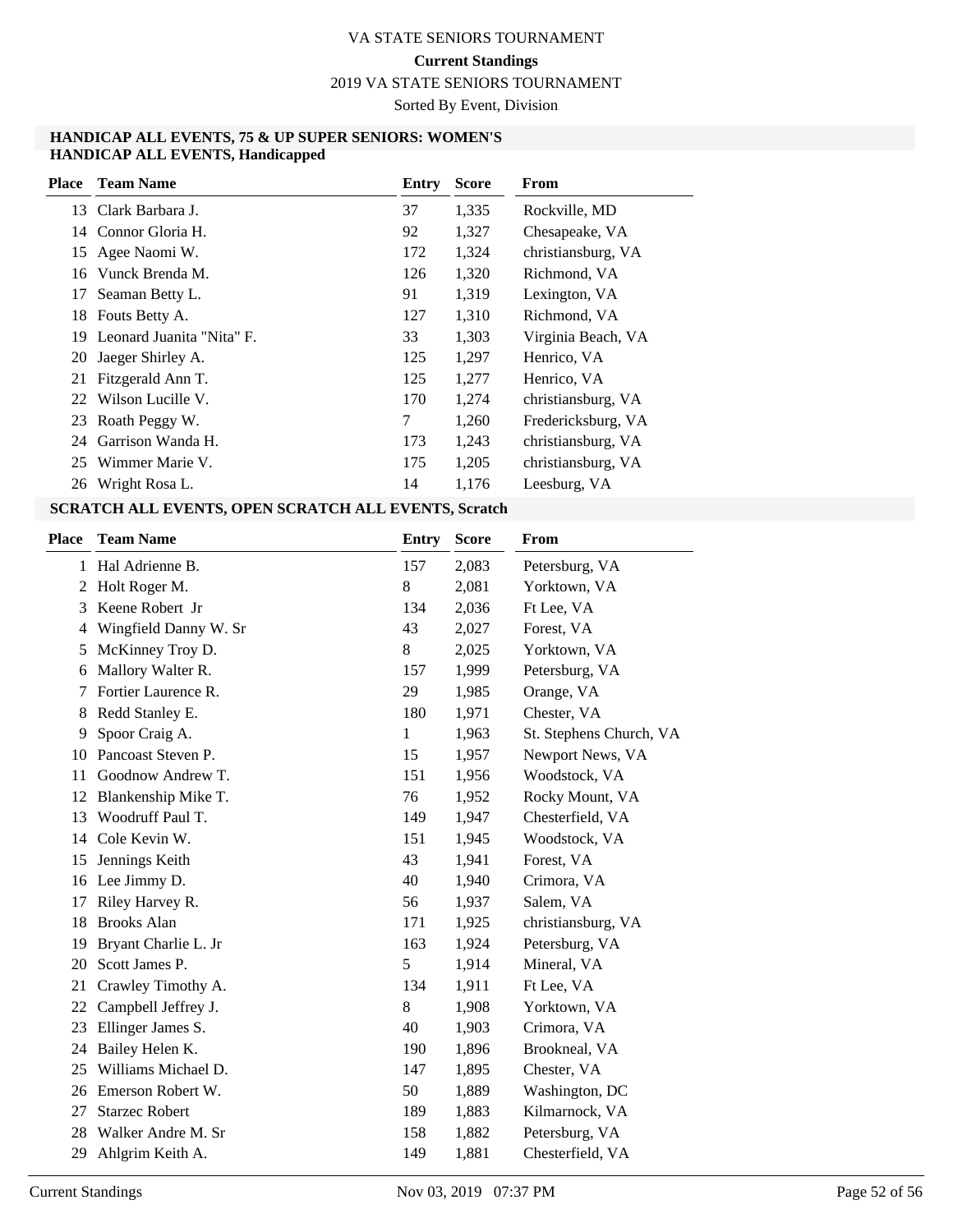2019 VA STATE SENIORS TOURNAMENT

Sorted By Event, Division

| <b>Place</b> | <b>Team Name</b>        | <b>Entry</b> | <b>Score</b> | From                    |
|--------------|-------------------------|--------------|--------------|-------------------------|
| 29           | German Robert L.        | 120          | 1,881        | Chase City, VA          |
|              | 31 Pickett Kevin T.     | $\mathbf{1}$ | 1,879        | St. Stephens Church, VA |
|              | 32 Farrow Jeffery B.    | 88           | 1,878        | Hampton, VA             |
| 33           | Tenan William E. Jr     | 30           | 1,877        | Hayes, VA               |
|              | 34 Matthews Larryl A.   | 49           | 1,874        | Washington, DC          |
| 35           | Carr Donny E.           | 82           | 1,873        | Washington, DC          |
|              | 36 Overby Troy T. Sr    | 158          | 1,868        | Petersburg, VA          |
| 37           | Einhorn James D.        | 117          | 1,857        | Stafford, VA            |
| 38           | Lawson Edward S. Jr     | 167          | 1,855        | Bowie, MD               |
|              | 39 Griffis Larry D.     | 182          | 1,852        | Chester, VA             |
| 40           | Carney David A.         | 30           | 1,850        | Hayes, VA               |
| 41           | Abt Jeffrey S.          | 5            | 1,846        | Mineral, VA             |
| 42           | Matthews Lenaldo A.     | 50           | 1,845        | Washington, DC          |
| 43           | Douglas Frederick H. Jr | 97           | 1,844        | Leesburg, VA            |
| 44           | Johnson Charles L.      | 84           | 1,842        | Lynchburg, VA           |
| 44           | Durrett Joseph A.       | 22           | 1,842        | Moneta, VA              |
| 46           | Tripp Maurice T.        | 130          | 1,838        | Eden, NC                |
| 47           | Hanes David E.          | 69           | 1,825        | Rockbdge Bath, VA       |
| 48           | Jones Milton E.         | 133          | 1,824        | Ft Lee, VA              |
| 49           | Picariello Joe E.       | 12           | 1,823        | Virginia Beach, VA      |
| 50           | Banicky Melany A.       | 85           | 1,820        | Aulander, NC            |
| 51           | <b>Hedrick Mike</b>     | 43           | 1,819        | Forest, VA              |
|              | 52 Zirkle Laurie T.     | 77           | 1,817        | Rocky Mount, VA         |
|              | 52 Cash Larry C.        | 190          | 1,817        | Brookneal, VA           |
|              | 54 Crider Aaron L.      | 150          | 1,809        | Woodstock, VA           |
| 55           | Hal Robert L.           | 159          | 1,807        | Petersburg, VA          |
| 56           | White David W.          | 84           | 1,805        | Lynchburg, VA           |
| 57           | Loeb Bret W.            | 24           | 1,804        | Henrico, VA             |
| 58           | Giles Kevin L.          | 8            | 1,801        | Yorktown, VA            |
| 58           | Dye Cleve III           | 142          | 1,801        | Newport News, VA        |
| 60           | King John K.            | 22           | 1,795        | Moneta, VA              |
| 60           | Camden Barry L.         | 69           | 1,795        | Rockbdge Bath, VA       |
| 62           | Atkins Claud Jr         | 135          | 1,794        | Ft Lee, VA              |
| 63           | Gerovac Brian T.        | 5            | 1,781        | Mineral, VA             |
| 64           | Wiggins Perry L.        | 45           | 1,777        | Norfolk, VA             |
| 65           | Wright Roland S. Jr     | 171          | 1,773        | christiansburg, VA      |
| 66           | Knight Frank R.         | 56           | 1,772        | Salem, VA               |
| 67           | Marshall Keith L.       | 50           | 1,771        | Washington, DC          |
| 67           | Prince Susan D.         | 157          | 1,771        | Petersburg, VA          |
| 69           | Sprouse Barry E. Sr     | 116          | 1,766        | Hampton, VA             |
| 70           | Mays Calvin T.          | 43           | 1,764        | Forest, VA              |
| 71           | Anderson Abraham        | 165          | 1,763        | Petersburg, VA          |
| 71           | Hawk Daniel E.          | 12           | 1,763        | Virginia Beach, VA      |
| 73           | Smith Paul J. Jr        | 181          | 1,762        | Chester, VA             |
| 74           | Pollan Lynn M.          | 130          | 1,761        | Eden, NC                |
| 75           | Tabor Michael D.        | 85           | 1,760        | Aulander, NC            |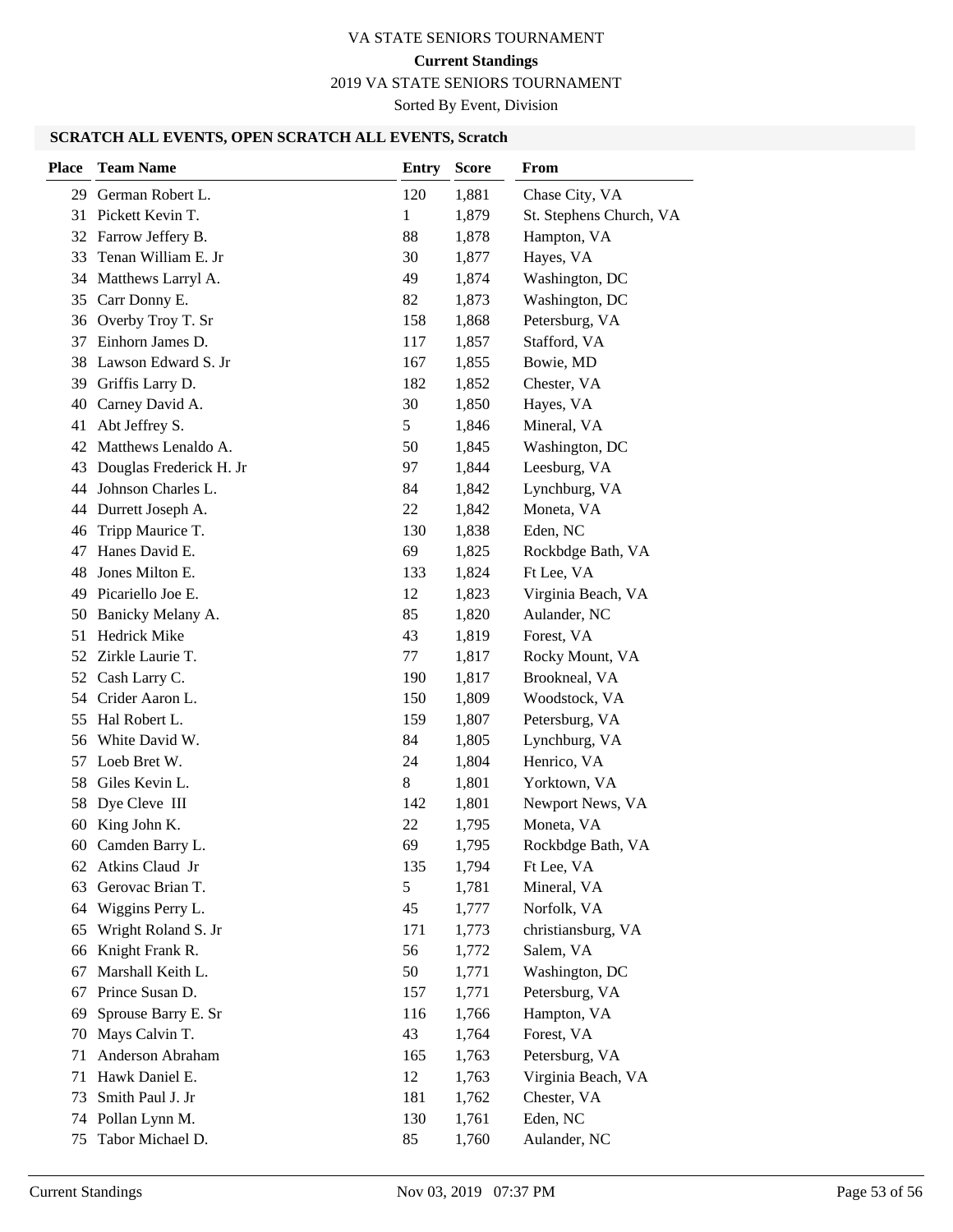# 2019 VA STATE SENIORS TOURNAMENT

Sorted By Event, Division

| Taylor Vincent B.<br>167<br>1,760<br>Bowie, MD<br>75<br>Dalton Steven W.<br>149<br>1,755<br>Chesterfield, VA<br>77<br>Manuel Troy F.<br>Forest, VA<br>42<br>1,755<br>77<br>Altice Sheffield II<br>Bowie, MD<br>79<br>167<br>1,754<br>Green Carolyn J.<br>161<br>Petersburg, VA<br>80<br>1,753<br>Cofflin Mike W.<br>42<br>Forest, VA<br>1,750<br>81<br>Pauley Paul L.<br>56<br>1,746<br>Salem, VA<br>82<br>Farrish Michael T.<br>Bowie, MD<br>83<br>167<br>1,743<br>Mayo John A. Jr<br>147<br>1,742<br>Chester, VA<br>84<br>84 Lanier Jeffery A.<br>49<br>1,742<br>Washington, DC<br>86 Drakes Luis A.<br>Seat Pleasant, MD<br>105<br>1,736<br>Parker Richmond L.<br>Ft Lee, VA<br>87<br>133<br>1,730<br>88<br>Dacanay Patrick I.<br>105<br>1,727<br>Seat Pleasant, MD<br>Tabor Lora E.<br>Aulander, NC<br>89<br>85<br>1,725<br>Gray John M.<br>89<br>24<br>1,725<br>Henrico, VA<br>Brooks Jim R.<br>Newport News, VA<br>142<br>1,721<br>91<br>Bland Randolph L.<br>134<br>1,718<br>Ft Lee, VA<br>92<br>92 Reeders Clarence C. Sr<br>181<br>1,718<br>Chester, VA<br>94 Price Michael W.<br>23<br>1,716<br>Virginia Beach, VA<br>Rengers Vickie B.<br>Henrico, VA<br>95<br>24<br>1,714<br>Holmes Arlen R.<br>Washington, DC<br>95<br>82<br>1,714<br>Banicky John D.<br>85<br>Aulander, NC<br>1,705<br>97<br>Jamison Theresa<br>98<br>130<br>1,704<br>Eden, NC<br>Washington, DC<br>Matthews Lowell A.<br>49<br>1,700<br>99<br>Cain Alvin C.<br>Washington, DC<br>82<br>100<br>1,699<br>Francis Gregory V. Sr<br>Chester, VA<br>180<br>1,698<br>101<br>102 Ledger Steve R.<br>84<br>Lynchburg, VA<br>1,691<br>Hodges Frank G.<br>Rocky Mount, VA<br>103<br>1,683<br>73<br>Jones Jeffery L.<br>Chester, VA<br>104<br>147<br>1,682<br>Shelton Joseph F.<br>27<br>S. Chesterfield, VA<br>104<br>1,682<br>106 Pollan Don L.<br>130<br>1,680<br>Eden, NC<br>49<br>107 Russell Jeffrey M.<br>1,677<br>Washington, DC<br>Turner David E.<br>5<br>1,677<br>Mineral, VA<br>107<br>45<br>109 Harris Tom<br>Norfolk, VA<br>1,673<br>110 Orcutt Philip M.<br>115<br>1,670<br>Glen Allen, VA<br><b>Ballard Clarence Jr</b><br>133<br>1,666<br>Ft Lee, VA<br>111<br>112 Corbett E. Joseph<br>116<br>1,664<br>Hampton, VA<br>113 Roane Raymond O. Sr<br>163<br>1,663<br>Petersburg, VA<br>114 Harper James Scott<br>St. Stephens Church, VA<br>$\mathbf{1}$<br>1,662<br>Massie Fred<br>Lynchburg, VA<br>115<br>84<br>1,657 | <b>Place</b> | <b>Team Name</b> | <b>Entry</b> | <b>Score</b> | From        |
|-----------------------------------------------------------------------------------------------------------------------------------------------------------------------------------------------------------------------------------------------------------------------------------------------------------------------------------------------------------------------------------------------------------------------------------------------------------------------------------------------------------------------------------------------------------------------------------------------------------------------------------------------------------------------------------------------------------------------------------------------------------------------------------------------------------------------------------------------------------------------------------------------------------------------------------------------------------------------------------------------------------------------------------------------------------------------------------------------------------------------------------------------------------------------------------------------------------------------------------------------------------------------------------------------------------------------------------------------------------------------------------------------------------------------------------------------------------------------------------------------------------------------------------------------------------------------------------------------------------------------------------------------------------------------------------------------------------------------------------------------------------------------------------------------------------------------------------------------------------------------------------------------------------------------------------------------------------------------------------------------------------------------------------------------------------------------------------------------------------------------------------------------------------------------------------------------------------------------------------------------------------------------------------------------------------------------------------------------------------------------------------------------------------|--------------|------------------|--------------|--------------|-------------|
|                                                                                                                                                                                                                                                                                                                                                                                                                                                                                                                                                                                                                                                                                                                                                                                                                                                                                                                                                                                                                                                                                                                                                                                                                                                                                                                                                                                                                                                                                                                                                                                                                                                                                                                                                                                                                                                                                                                                                                                                                                                                                                                                                                                                                                                                                                                                                                                                           |              |                  |              |              |             |
|                                                                                                                                                                                                                                                                                                                                                                                                                                                                                                                                                                                                                                                                                                                                                                                                                                                                                                                                                                                                                                                                                                                                                                                                                                                                                                                                                                                                                                                                                                                                                                                                                                                                                                                                                                                                                                                                                                                                                                                                                                                                                                                                                                                                                                                                                                                                                                                                           |              |                  |              |              |             |
|                                                                                                                                                                                                                                                                                                                                                                                                                                                                                                                                                                                                                                                                                                                                                                                                                                                                                                                                                                                                                                                                                                                                                                                                                                                                                                                                                                                                                                                                                                                                                                                                                                                                                                                                                                                                                                                                                                                                                                                                                                                                                                                                                                                                                                                                                                                                                                                                           |              |                  |              |              |             |
|                                                                                                                                                                                                                                                                                                                                                                                                                                                                                                                                                                                                                                                                                                                                                                                                                                                                                                                                                                                                                                                                                                                                                                                                                                                                                                                                                                                                                                                                                                                                                                                                                                                                                                                                                                                                                                                                                                                                                                                                                                                                                                                                                                                                                                                                                                                                                                                                           |              |                  |              |              |             |
|                                                                                                                                                                                                                                                                                                                                                                                                                                                                                                                                                                                                                                                                                                                                                                                                                                                                                                                                                                                                                                                                                                                                                                                                                                                                                                                                                                                                                                                                                                                                                                                                                                                                                                                                                                                                                                                                                                                                                                                                                                                                                                                                                                                                                                                                                                                                                                                                           |              |                  |              |              |             |
|                                                                                                                                                                                                                                                                                                                                                                                                                                                                                                                                                                                                                                                                                                                                                                                                                                                                                                                                                                                                                                                                                                                                                                                                                                                                                                                                                                                                                                                                                                                                                                                                                                                                                                                                                                                                                                                                                                                                                                                                                                                                                                                                                                                                                                                                                                                                                                                                           |              |                  |              |              |             |
|                                                                                                                                                                                                                                                                                                                                                                                                                                                                                                                                                                                                                                                                                                                                                                                                                                                                                                                                                                                                                                                                                                                                                                                                                                                                                                                                                                                                                                                                                                                                                                                                                                                                                                                                                                                                                                                                                                                                                                                                                                                                                                                                                                                                                                                                                                                                                                                                           |              |                  |              |              |             |
|                                                                                                                                                                                                                                                                                                                                                                                                                                                                                                                                                                                                                                                                                                                                                                                                                                                                                                                                                                                                                                                                                                                                                                                                                                                                                                                                                                                                                                                                                                                                                                                                                                                                                                                                                                                                                                                                                                                                                                                                                                                                                                                                                                                                                                                                                                                                                                                                           |              |                  |              |              |             |
|                                                                                                                                                                                                                                                                                                                                                                                                                                                                                                                                                                                                                                                                                                                                                                                                                                                                                                                                                                                                                                                                                                                                                                                                                                                                                                                                                                                                                                                                                                                                                                                                                                                                                                                                                                                                                                                                                                                                                                                                                                                                                                                                                                                                                                                                                                                                                                                                           |              |                  |              |              |             |
|                                                                                                                                                                                                                                                                                                                                                                                                                                                                                                                                                                                                                                                                                                                                                                                                                                                                                                                                                                                                                                                                                                                                                                                                                                                                                                                                                                                                                                                                                                                                                                                                                                                                                                                                                                                                                                                                                                                                                                                                                                                                                                                                                                                                                                                                                                                                                                                                           |              |                  |              |              |             |
|                                                                                                                                                                                                                                                                                                                                                                                                                                                                                                                                                                                                                                                                                                                                                                                                                                                                                                                                                                                                                                                                                                                                                                                                                                                                                                                                                                                                                                                                                                                                                                                                                                                                                                                                                                                                                                                                                                                                                                                                                                                                                                                                                                                                                                                                                                                                                                                                           |              |                  |              |              |             |
|                                                                                                                                                                                                                                                                                                                                                                                                                                                                                                                                                                                                                                                                                                                                                                                                                                                                                                                                                                                                                                                                                                                                                                                                                                                                                                                                                                                                                                                                                                                                                                                                                                                                                                                                                                                                                                                                                                                                                                                                                                                                                                                                                                                                                                                                                                                                                                                                           |              |                  |              |              |             |
|                                                                                                                                                                                                                                                                                                                                                                                                                                                                                                                                                                                                                                                                                                                                                                                                                                                                                                                                                                                                                                                                                                                                                                                                                                                                                                                                                                                                                                                                                                                                                                                                                                                                                                                                                                                                                                                                                                                                                                                                                                                                                                                                                                                                                                                                                                                                                                                                           |              |                  |              |              |             |
|                                                                                                                                                                                                                                                                                                                                                                                                                                                                                                                                                                                                                                                                                                                                                                                                                                                                                                                                                                                                                                                                                                                                                                                                                                                                                                                                                                                                                                                                                                                                                                                                                                                                                                                                                                                                                                                                                                                                                                                                                                                                                                                                                                                                                                                                                                                                                                                                           |              |                  |              |              |             |
|                                                                                                                                                                                                                                                                                                                                                                                                                                                                                                                                                                                                                                                                                                                                                                                                                                                                                                                                                                                                                                                                                                                                                                                                                                                                                                                                                                                                                                                                                                                                                                                                                                                                                                                                                                                                                                                                                                                                                                                                                                                                                                                                                                                                                                                                                                                                                                                                           |              |                  |              |              |             |
|                                                                                                                                                                                                                                                                                                                                                                                                                                                                                                                                                                                                                                                                                                                                                                                                                                                                                                                                                                                                                                                                                                                                                                                                                                                                                                                                                                                                                                                                                                                                                                                                                                                                                                                                                                                                                                                                                                                                                                                                                                                                                                                                                                                                                                                                                                                                                                                                           |              |                  |              |              |             |
|                                                                                                                                                                                                                                                                                                                                                                                                                                                                                                                                                                                                                                                                                                                                                                                                                                                                                                                                                                                                                                                                                                                                                                                                                                                                                                                                                                                                                                                                                                                                                                                                                                                                                                                                                                                                                                                                                                                                                                                                                                                                                                                                                                                                                                                                                                                                                                                                           |              |                  |              |              |             |
|                                                                                                                                                                                                                                                                                                                                                                                                                                                                                                                                                                                                                                                                                                                                                                                                                                                                                                                                                                                                                                                                                                                                                                                                                                                                                                                                                                                                                                                                                                                                                                                                                                                                                                                                                                                                                                                                                                                                                                                                                                                                                                                                                                                                                                                                                                                                                                                                           |              |                  |              |              |             |
|                                                                                                                                                                                                                                                                                                                                                                                                                                                                                                                                                                                                                                                                                                                                                                                                                                                                                                                                                                                                                                                                                                                                                                                                                                                                                                                                                                                                                                                                                                                                                                                                                                                                                                                                                                                                                                                                                                                                                                                                                                                                                                                                                                                                                                                                                                                                                                                                           |              |                  |              |              |             |
|                                                                                                                                                                                                                                                                                                                                                                                                                                                                                                                                                                                                                                                                                                                                                                                                                                                                                                                                                                                                                                                                                                                                                                                                                                                                                                                                                                                                                                                                                                                                                                                                                                                                                                                                                                                                                                                                                                                                                                                                                                                                                                                                                                                                                                                                                                                                                                                                           |              |                  |              |              |             |
|                                                                                                                                                                                                                                                                                                                                                                                                                                                                                                                                                                                                                                                                                                                                                                                                                                                                                                                                                                                                                                                                                                                                                                                                                                                                                                                                                                                                                                                                                                                                                                                                                                                                                                                                                                                                                                                                                                                                                                                                                                                                                                                                                                                                                                                                                                                                                                                                           |              |                  |              |              |             |
|                                                                                                                                                                                                                                                                                                                                                                                                                                                                                                                                                                                                                                                                                                                                                                                                                                                                                                                                                                                                                                                                                                                                                                                                                                                                                                                                                                                                                                                                                                                                                                                                                                                                                                                                                                                                                                                                                                                                                                                                                                                                                                                                                                                                                                                                                                                                                                                                           |              |                  |              |              |             |
|                                                                                                                                                                                                                                                                                                                                                                                                                                                                                                                                                                                                                                                                                                                                                                                                                                                                                                                                                                                                                                                                                                                                                                                                                                                                                                                                                                                                                                                                                                                                                                                                                                                                                                                                                                                                                                                                                                                                                                                                                                                                                                                                                                                                                                                                                                                                                                                                           |              |                  |              |              |             |
|                                                                                                                                                                                                                                                                                                                                                                                                                                                                                                                                                                                                                                                                                                                                                                                                                                                                                                                                                                                                                                                                                                                                                                                                                                                                                                                                                                                                                                                                                                                                                                                                                                                                                                                                                                                                                                                                                                                                                                                                                                                                                                                                                                                                                                                                                                                                                                                                           |              |                  |              |              |             |
|                                                                                                                                                                                                                                                                                                                                                                                                                                                                                                                                                                                                                                                                                                                                                                                                                                                                                                                                                                                                                                                                                                                                                                                                                                                                                                                                                                                                                                                                                                                                                                                                                                                                                                                                                                                                                                                                                                                                                                                                                                                                                                                                                                                                                                                                                                                                                                                                           |              |                  |              |              |             |
|                                                                                                                                                                                                                                                                                                                                                                                                                                                                                                                                                                                                                                                                                                                                                                                                                                                                                                                                                                                                                                                                                                                                                                                                                                                                                                                                                                                                                                                                                                                                                                                                                                                                                                                                                                                                                                                                                                                                                                                                                                                                                                                                                                                                                                                                                                                                                                                                           |              |                  |              |              |             |
|                                                                                                                                                                                                                                                                                                                                                                                                                                                                                                                                                                                                                                                                                                                                                                                                                                                                                                                                                                                                                                                                                                                                                                                                                                                                                                                                                                                                                                                                                                                                                                                                                                                                                                                                                                                                                                                                                                                                                                                                                                                                                                                                                                                                                                                                                                                                                                                                           |              |                  |              |              |             |
|                                                                                                                                                                                                                                                                                                                                                                                                                                                                                                                                                                                                                                                                                                                                                                                                                                                                                                                                                                                                                                                                                                                                                                                                                                                                                                                                                                                                                                                                                                                                                                                                                                                                                                                                                                                                                                                                                                                                                                                                                                                                                                                                                                                                                                                                                                                                                                                                           |              |                  |              |              |             |
|                                                                                                                                                                                                                                                                                                                                                                                                                                                                                                                                                                                                                                                                                                                                                                                                                                                                                                                                                                                                                                                                                                                                                                                                                                                                                                                                                                                                                                                                                                                                                                                                                                                                                                                                                                                                                                                                                                                                                                                                                                                                                                                                                                                                                                                                                                                                                                                                           |              |                  |              |              |             |
|                                                                                                                                                                                                                                                                                                                                                                                                                                                                                                                                                                                                                                                                                                                                                                                                                                                                                                                                                                                                                                                                                                                                                                                                                                                                                                                                                                                                                                                                                                                                                                                                                                                                                                                                                                                                                                                                                                                                                                                                                                                                                                                                                                                                                                                                                                                                                                                                           |              |                  |              |              |             |
|                                                                                                                                                                                                                                                                                                                                                                                                                                                                                                                                                                                                                                                                                                                                                                                                                                                                                                                                                                                                                                                                                                                                                                                                                                                                                                                                                                                                                                                                                                                                                                                                                                                                                                                                                                                                                                                                                                                                                                                                                                                                                                                                                                                                                                                                                                                                                                                                           |              |                  |              |              |             |
|                                                                                                                                                                                                                                                                                                                                                                                                                                                                                                                                                                                                                                                                                                                                                                                                                                                                                                                                                                                                                                                                                                                                                                                                                                                                                                                                                                                                                                                                                                                                                                                                                                                                                                                                                                                                                                                                                                                                                                                                                                                                                                                                                                                                                                                                                                                                                                                                           |              |                  |              |              |             |
|                                                                                                                                                                                                                                                                                                                                                                                                                                                                                                                                                                                                                                                                                                                                                                                                                                                                                                                                                                                                                                                                                                                                                                                                                                                                                                                                                                                                                                                                                                                                                                                                                                                                                                                                                                                                                                                                                                                                                                                                                                                                                                                                                                                                                                                                                                                                                                                                           |              |                  |              |              |             |
|                                                                                                                                                                                                                                                                                                                                                                                                                                                                                                                                                                                                                                                                                                                                                                                                                                                                                                                                                                                                                                                                                                                                                                                                                                                                                                                                                                                                                                                                                                                                                                                                                                                                                                                                                                                                                                                                                                                                                                                                                                                                                                                                                                                                                                                                                                                                                                                                           |              |                  |              |              |             |
|                                                                                                                                                                                                                                                                                                                                                                                                                                                                                                                                                                                                                                                                                                                                                                                                                                                                                                                                                                                                                                                                                                                                                                                                                                                                                                                                                                                                                                                                                                                                                                                                                                                                                                                                                                                                                                                                                                                                                                                                                                                                                                                                                                                                                                                                                                                                                                                                           |              |                  |              |              |             |
|                                                                                                                                                                                                                                                                                                                                                                                                                                                                                                                                                                                                                                                                                                                                                                                                                                                                                                                                                                                                                                                                                                                                                                                                                                                                                                                                                                                                                                                                                                                                                                                                                                                                                                                                                                                                                                                                                                                                                                                                                                                                                                                                                                                                                                                                                                                                                                                                           |              |                  |              |              |             |
|                                                                                                                                                                                                                                                                                                                                                                                                                                                                                                                                                                                                                                                                                                                                                                                                                                                                                                                                                                                                                                                                                                                                                                                                                                                                                                                                                                                                                                                                                                                                                                                                                                                                                                                                                                                                                                                                                                                                                                                                                                                                                                                                                                                                                                                                                                                                                                                                           |              |                  |              |              |             |
|                                                                                                                                                                                                                                                                                                                                                                                                                                                                                                                                                                                                                                                                                                                                                                                                                                                                                                                                                                                                                                                                                                                                                                                                                                                                                                                                                                                                                                                                                                                                                                                                                                                                                                                                                                                                                                                                                                                                                                                                                                                                                                                                                                                                                                                                                                                                                                                                           |              |                  |              |              |             |
|                                                                                                                                                                                                                                                                                                                                                                                                                                                                                                                                                                                                                                                                                                                                                                                                                                                                                                                                                                                                                                                                                                                                                                                                                                                                                                                                                                                                                                                                                                                                                                                                                                                                                                                                                                                                                                                                                                                                                                                                                                                                                                                                                                                                                                                                                                                                                                                                           |              |                  |              |              |             |
|                                                                                                                                                                                                                                                                                                                                                                                                                                                                                                                                                                                                                                                                                                                                                                                                                                                                                                                                                                                                                                                                                                                                                                                                                                                                                                                                                                                                                                                                                                                                                                                                                                                                                                                                                                                                                                                                                                                                                                                                                                                                                                                                                                                                                                                                                                                                                                                                           | 115          | Smith Robert A.  | 45           | 1,657        | Norfolk, VA |
| Wayne Jerome E.<br>82<br>Washington, DC<br>117<br>1,654                                                                                                                                                                                                                                                                                                                                                                                                                                                                                                                                                                                                                                                                                                                                                                                                                                                                                                                                                                                                                                                                                                                                                                                                                                                                                                                                                                                                                                                                                                                                                                                                                                                                                                                                                                                                                                                                                                                                                                                                                                                                                                                                                                                                                                                                                                                                                   |              |                  |              |              |             |
| <b>Anderson Nathaniel</b><br>Petersburg, VA<br>159<br>118<br>1,651                                                                                                                                                                                                                                                                                                                                                                                                                                                                                                                                                                                                                                                                                                                                                                                                                                                                                                                                                                                                                                                                                                                                                                                                                                                                                                                                                                                                                                                                                                                                                                                                                                                                                                                                                                                                                                                                                                                                                                                                                                                                                                                                                                                                                                                                                                                                        |              |                  |              |              |             |
| S. Chesterfield, VA<br>118 Wade Joseph L. Jr<br>27<br>1,651                                                                                                                                                                                                                                                                                                                                                                                                                                                                                                                                                                                                                                                                                                                                                                                                                                                                                                                                                                                                                                                                                                                                                                                                                                                                                                                                                                                                                                                                                                                                                                                                                                                                                                                                                                                                                                                                                                                                                                                                                                                                                                                                                                                                                                                                                                                                               |              |                  |              |              |             |
| 120 Loving Alicia W.<br>$\mathbf{1}$<br>1,645<br>St. Stephens Church, VA                                                                                                                                                                                                                                                                                                                                                                                                                                                                                                                                                                                                                                                                                                                                                                                                                                                                                                                                                                                                                                                                                                                                                                                                                                                                                                                                                                                                                                                                                                                                                                                                                                                                                                                                                                                                                                                                                                                                                                                                                                                                                                                                                                                                                                                                                                                                  |              |                  |              |              |             |
| 120 Johnson Alan M.<br>Petersburg, VA<br>158<br>1,645                                                                                                                                                                                                                                                                                                                                                                                                                                                                                                                                                                                                                                                                                                                                                                                                                                                                                                                                                                                                                                                                                                                                                                                                                                                                                                                                                                                                                                                                                                                                                                                                                                                                                                                                                                                                                                                                                                                                                                                                                                                                                                                                                                                                                                                                                                                                                     |              |                  |              |              |             |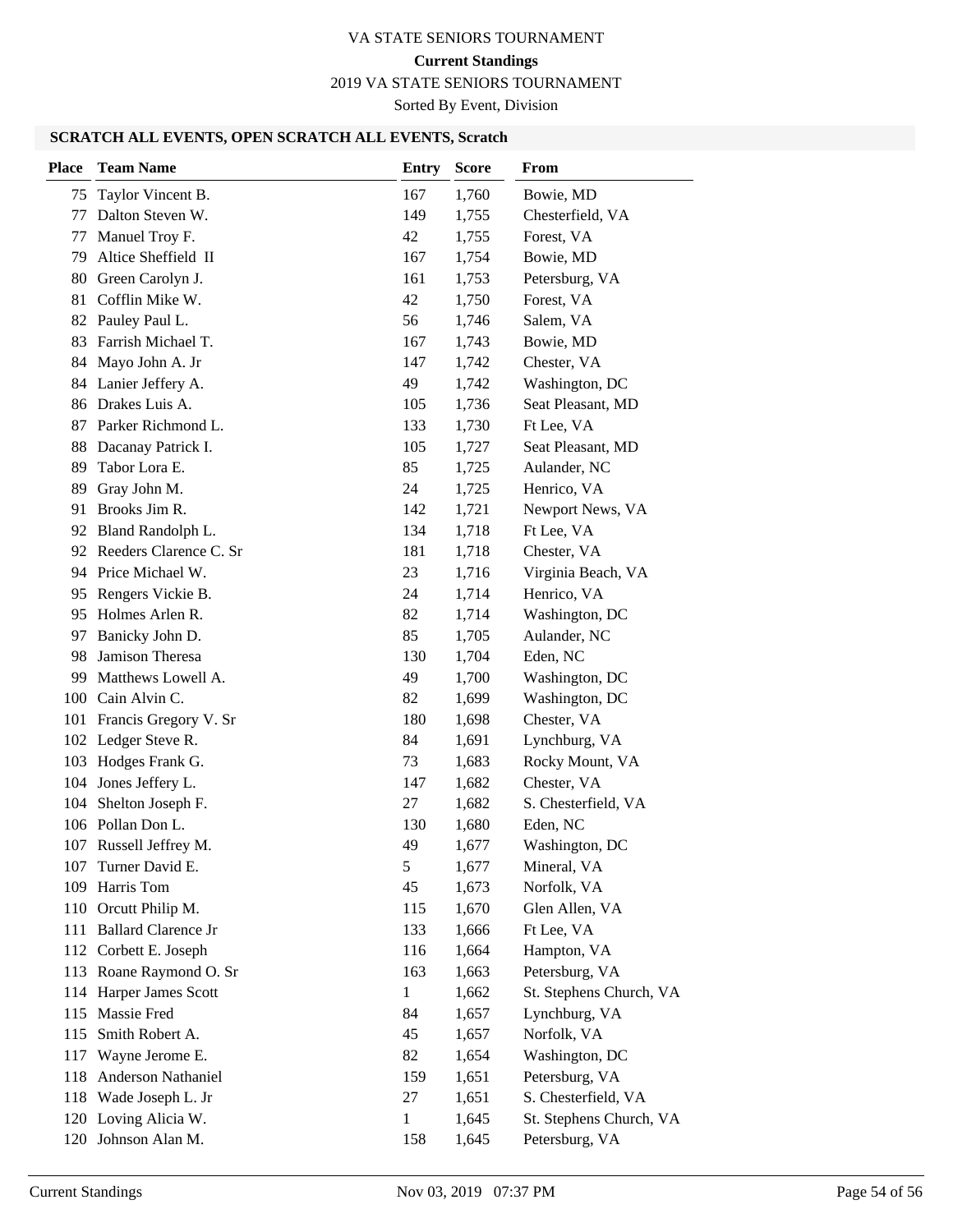2019 VA STATE SENIORS TOURNAMENT

Sorted By Event, Division

| <b>Place</b> | <b>Team Name</b>              | <b>Entry</b> | <b>Score</b> | From                |
|--------------|-------------------------------|--------------|--------------|---------------------|
|              | 122 Stevens Craig C.          | 12           | 1,639        | Virginia Beach, VA  |
| 123          | Hall Darrick L.               | 158          | 1,638        | Petersburg, VA      |
| 123          | Owens Brian K.                | 97           | 1,638        | Leesburg, VA        |
| 123          | Griffin Allen L.              | 56           | 1,638        | Salem, VA           |
|              | 126 Williams Jimmy E.         | 45           | 1,634        | Norfolk, VA         |
| 127          | <b>Hurt Bobby</b>             | 42           | 1,632        | Forest, VA          |
| 128          | Campbell Robert L.            | 42           | 1,628        | Forest, VA          |
| 128          | Roy Kevin A.                  | 105          | 1,628        | Seat Pleasant, MD   |
|              | 130 Hawk John R.              | 12           | 1,626        | Virginia Beach, VA  |
| 131          | Ferrell Wayne                 | 117          | 1,625        | Stafford, VA        |
|              | 132 Watkins Wade T.           | 133          | 1,623        | Ft Lee, VA          |
|              | 132 Laughlin Douglas L.       | 142          | 1,623        | Newport News, VA    |
|              | 134 Lee James D. Jr           | 149          | 1,620        | Chesterfield, VA    |
|              | 134 Zirkle Marvin R.          | 77           | 1,620        | Rocky Mount, VA     |
|              | 136 Cunningham Valerie L.     | 159          | 1,619        | Petersburg, VA      |
|              | 137 Lewis Robert E.           | 152          | 1,617        | Woodstock, VA       |
|              | 138 Beck Margo L.             | 24           | 1,615        | Henrico, VA         |
| 139          | Morton Ollie K.               | 182          | 1,611        | Chester, VA         |
|              | 140 Ritter Terry L.           | 150          | 1,600        | Woodstock, VA       |
| 141          | Reynolds Arthur B.            | 88           | 1,593        | Hampton, VA         |
| 142          | Senior Cynthia M.             | 161          | 1,581        | Petersburg, VA      |
|              | 143 Pleasants-Lewis Theresita | 182          | 1,579        | Chester, VA         |
|              | 144 Simms Marvin V. Sr        | 97           | 1,578        | Leesburg, VA        |
| 145          | Greene Evelyn C.              | 105          | 1,577        | Seat Pleasant, MD   |
|              | 146 Ricks Darryl              | 180          | 1,576        | Chester, VA         |
| 147          | Cheek Richard C.              | 30           | 1,575        | Hayes, VA           |
|              | 148 Knox Thomas J.            | 97           | 1,572        | Leesburg, VA        |
| 149          | Lemar William F.              | 190          | 1,564        | Brookneal, VA       |
|              | 150 Lockhart Gary W.          | 189          | 1,562        | Kilmarnock, VA      |
|              | 150 Peterson Ronnie           | 135          | 1,562        | Ft Lee, VA          |
|              | 152 Thomas Charles W.         | 30           | 1,552        | Hayes, VA           |
| 153          | Mittelstetter Theodore J. Jr  | 22           | 1,540        | Moneta, VA          |
|              | 154 Smith Terence T.          | 135          | 1,535        | Ft Lee, VA          |
|              | 154 Purmasir Rochelle M.      | 161          | 1,535        | Petersburg, VA      |
|              | 156 Phillingane Eddie W.      | 27           | 1,525        | S. Chesterfield, VA |
| 157          | Williams Jerome H. Sr         | 109          | 1,524        | Seat Pleasant, MD   |
| 158          | Barnhouse Charles C.          | 152          | 1,507        | Woodstock, VA       |
| 159          | Estep Roger L.                | 152          | 1,497        | Woodstock, VA       |
| 160          | Watkins David L.              | 161          | 1,489        | Petersburg, VA      |
| 161          | Marshall Eugene L. II         | 50           | 1,480        | Washington, DC      |
| 162          | Haynes Donna C.               | 142          | 1,472        | Newport News, VA    |
| 163          | Barrett-Vaden Terri L.        | 159          | 1,460        | Petersburg, VA      |
|              | 164 Morton Arthur W. Jr       | 182          | 1,422        | Chester, VA         |
| 165          | Winfield Gordon Jr            | 181          | 1,381        | Chester, VA         |
|              | 166 Hill Portia M.            | 185          | 1,364        | Salem, VA           |
| 167          | Thomas Vanessa N.             | 151          | 1,357        | Woodstock, VA       |